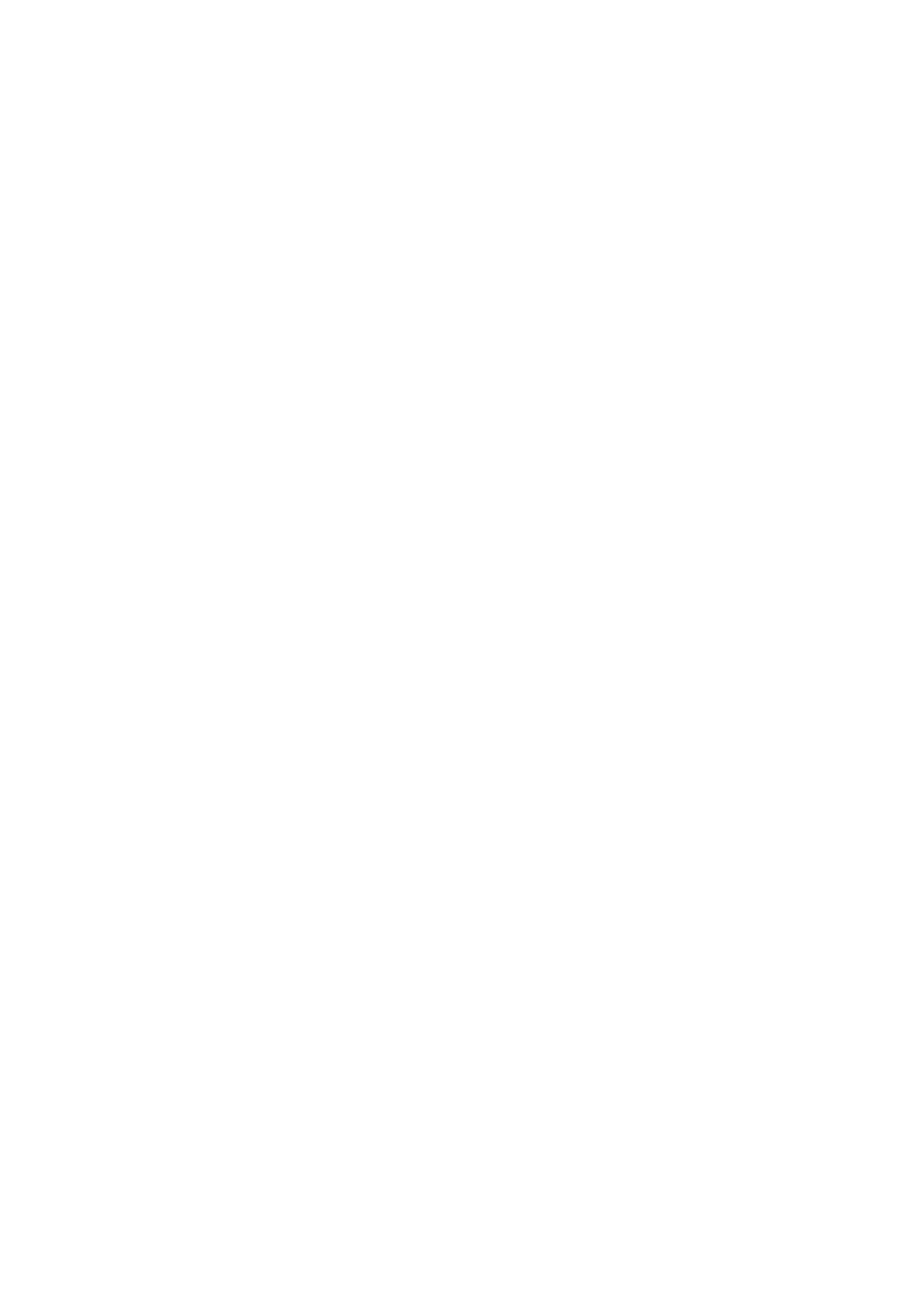



# **Table of Contents**

| Message from the Chairman of the Board of Directors                |                |  |  |
|--------------------------------------------------------------------|----------------|--|--|
| Report of the Board of Directors and the Management                | $\overline{7}$ |  |  |
|                                                                    | 8              |  |  |
| Summary Description of the Company and Main Areas of Operation.    | 8              |  |  |
|                                                                    | 8              |  |  |
|                                                                    | 11             |  |  |
|                                                                    | 11             |  |  |
| <b>Explanation and Analysis of Results and Financial Position </b> | 14             |  |  |
| Trends, Phenomena, Developments and Significant Changes            | 14             |  |  |
|                                                                    | 27             |  |  |
|                                                                    | 31             |  |  |
|                                                                    | 32             |  |  |
| General Description of Risks and Methods of Risk Management        | 32             |  |  |
|                                                                    | 37             |  |  |
|                                                                    | 40             |  |  |
|                                                                    | 43             |  |  |
|                                                                    | 44             |  |  |
|                                                                    | 45             |  |  |
| Accounting Policy and Critical Estimates, Controls and Procedures  | 50             |  |  |
|                                                                    | 50             |  |  |
|                                                                    | 51             |  |  |
|                                                                    | 53             |  |  |
|                                                                    | 55             |  |  |
| Report of the Board of Directors and the Management on Internal    |                |  |  |
|                                                                    | 57             |  |  |
|                                                                    |                |  |  |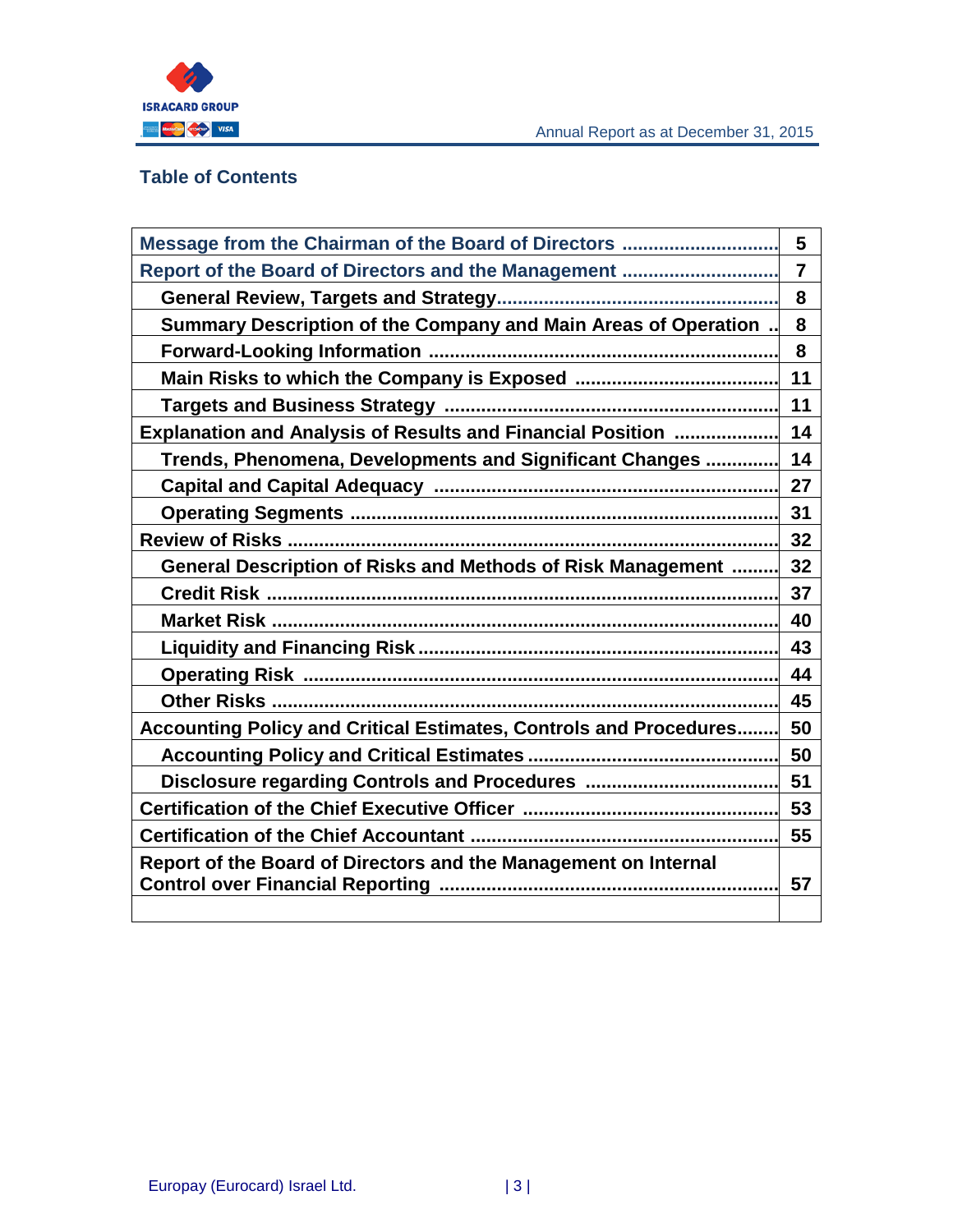

|                                                                                                      | 58  |
|------------------------------------------------------------------------------------------------------|-----|
|                                                                                                      |     |
| <b>Corporate Governance Report, Additional Details and Appendices to</b><br>the Financial Statements | 88  |
|                                                                                                      | 88  |
| <b>Internal Audit</b>                                                                                | 100 |
| Disclosure Regarding the Procedure for Approval of the Financial<br><b>Statements</b>                | 101 |
| <b>Additional Details</b>                                                                            | 102 |
| Description of the Company's Business by Operating Segments                                          | 104 |
|                                                                                                      | 109 |
| <u>Glossarv</u>                                                                                      |     |
|                                                                                                      |     |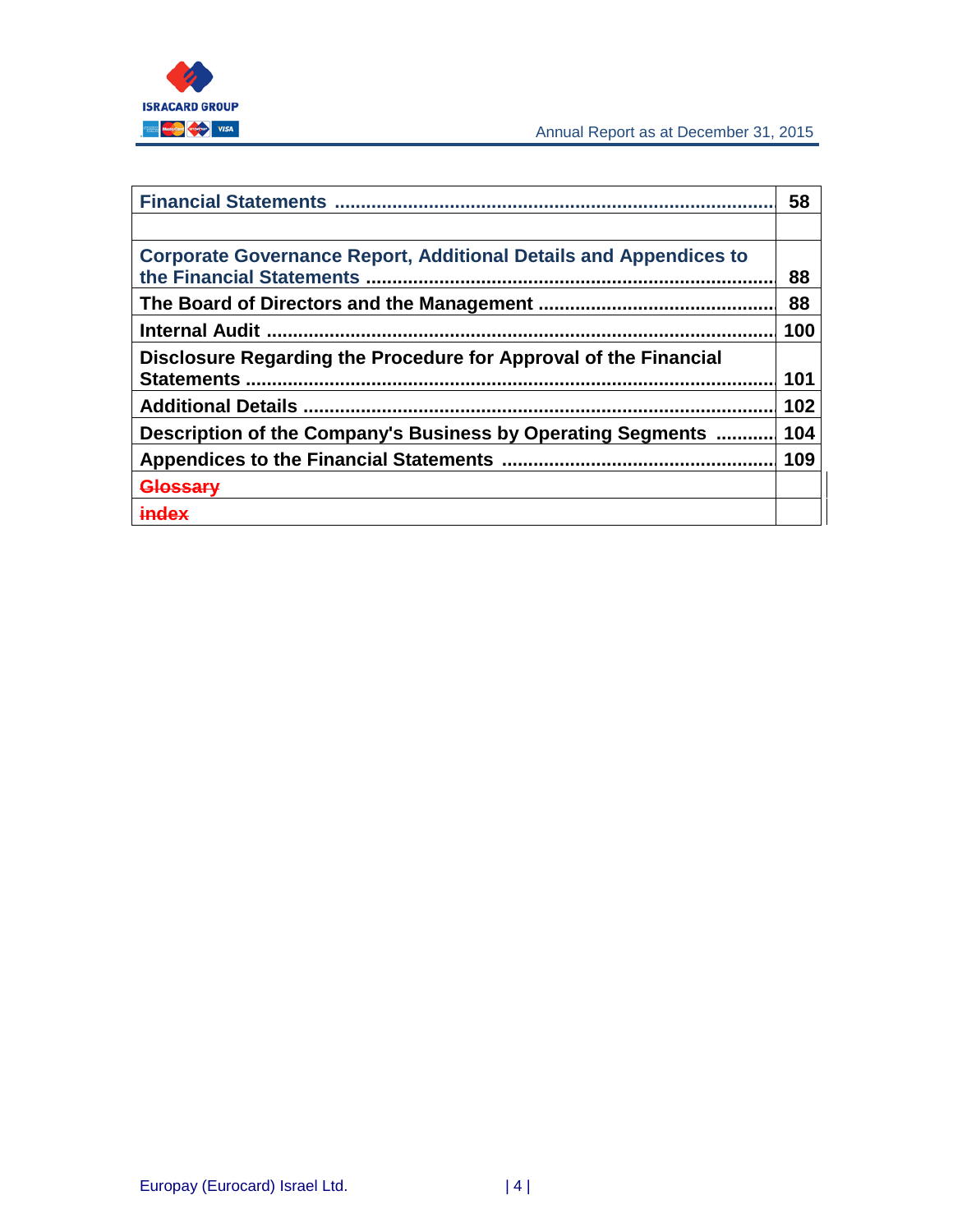

# **Message from the Chairman of the Board of Directors**

On behalf of the Board of Directors and the management, I am proud to submit to you the Annual Financial Report of Europay (Eurocard) Ltd. (hereinafter: "**the Company**" or "**Europay**") for 2015, which is a wholly-owned subsidiary of Isracard Ltd. (hereinafter: "**Isracard**").

The Company ended 2015 with a loss of NIS 9 million, compared with a loss of NIS 6 million in 2014. The capital ratio fell in 2015 and stands at 200%.

Isracard, which services a wide range and a variety of customers, and has service meetings with individual and corporate customers in the various channels, continues to stabilize the service to its customers as a central target providing an optimal solution to the customer's requirements. This year, we expanded and intensified the options available to our customers to obtain service and execute transactions to a range of digital channels, all this, while maintaining the excellence of its operating and procedural service.

Isracard, as the leading credit card company in Israel, continued to lead the market of payments, while adapting products and services for its various customers, investing in the recruitment of new customers and deepening the relationship with our existing customers. Isracard has taken steps to develop new growth engines, emphasizing strengthening our technological infrastructures for innovation and creativity. As part of the goal to lead in the area of online payments and purchases as well, Isracard initiated and invested in ventures encouraging secure purchases on the net to the individual customer, and, in addition, towards the year-end, it invested the "My Internet Store" venture – a solution providing a complete answer for small and medium—sized merchants throughout various stages of setting up an online business.

With the intensification of the competitive arena in the payments market in Israel, which places the Company in direct competition with long-standing and new players from the financial arena and from other new arenas, management this year took steps to maintain the Company's growth engines, under variable market conditions and increasing competition in the Company's various operating segments.

With the end of 2015, we look to the future and to the continuation of fruitful business activity. However, because of the changes in the regulatory competitive and technological environment, we applied Company's multi-year strategic program. The program is based on a thorough analysis of the economic, regulatory, and business environment, and supported by the Company's performance ability, led by the management. The program combines placing the customer at the center, with a regulated outlook of developments in the payments industry around the world and in Israel and it is focused on continuing the Company's positioning as a leader in the payments industry, the development and improvement of new growth engines, excellence and product and process innovation, all this in combination with qualitative risk management and advanced technological infrastructures.

2015 ended with significant regulatory and legal uncertainty with the publication of the interim conclusions of the Committee to Increase Competitiveness in Banking Services ("the Strum Committee"). Application of the committee's recommendations places challenges and significant issues, some of which have a material impact on the structure of the market and the companies operating therein. The Company is examining the committee's recommendations and its implications for the Company's activity.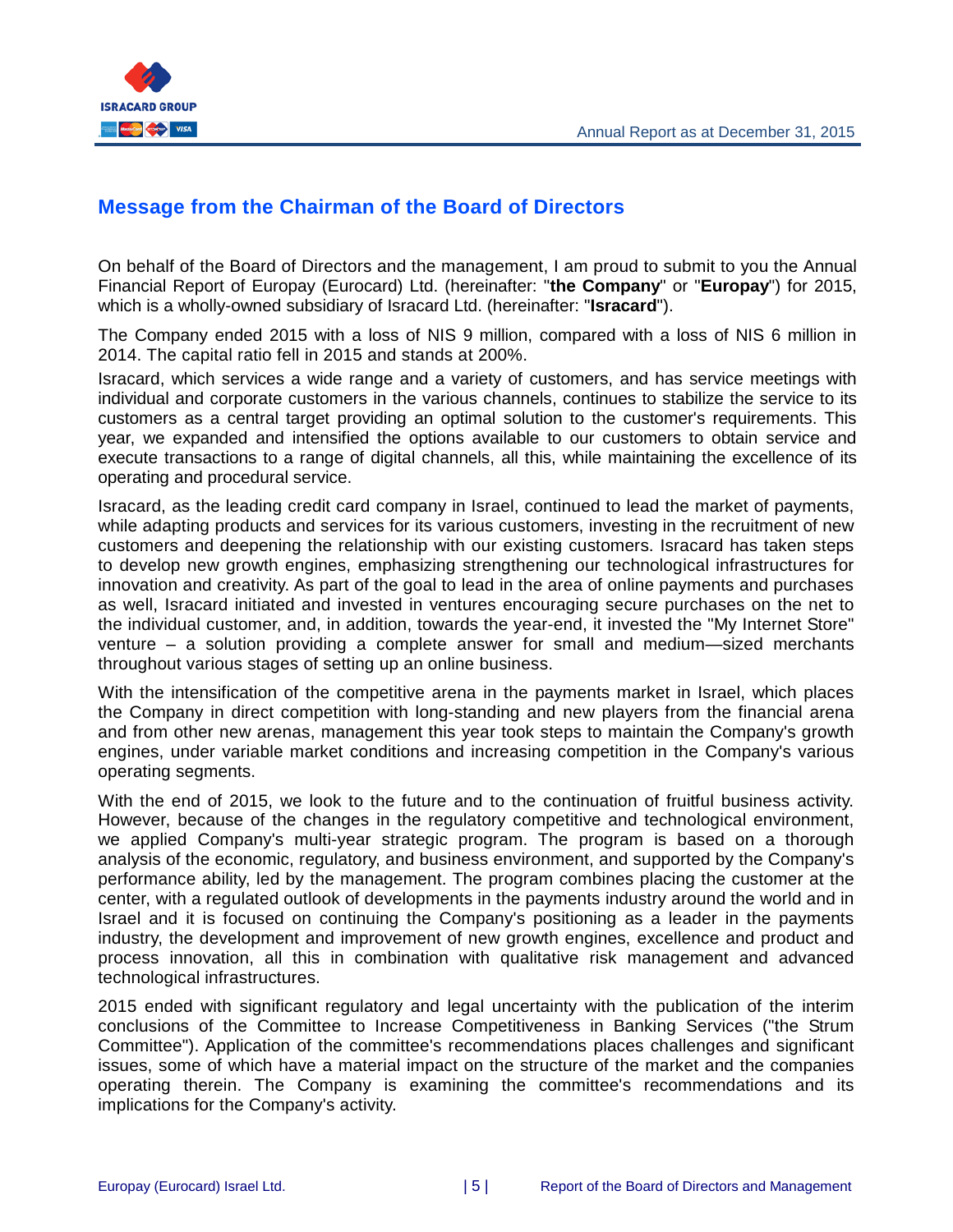

The Company's employees are the Company's key asset, and we are continuing our many and diverse activities in the development of the human resource, including training programs, professional support and development, -welfare activities, etc. The employee organizations are  $\parallel$ full partners in leading the Company to its achievements, and the Company has continued to nurture the system of employment relationships with the employee organizations.

Beyond business excellence, the Company sees the involvement and giving to the community as a central value and it is taking steps to nurture and encourage this important value. In this context, the Company expanded its activity of involvement in the community and volunteering of the employees and their families. The Company encourages its employees for volunteering activity, from a belief that thus, the feeling of belonging and satisfaction of the employees with the Company is strengthened.

At this opportunity, I would like to thank our customers who continue to express confidence in us, the members of the Board of Directors, the management, and of course, the Company's employees for their hard work and devotion, which enables the Company to continue to lead and develop.

Sincerely,

Tel Aviv, February 25, 2016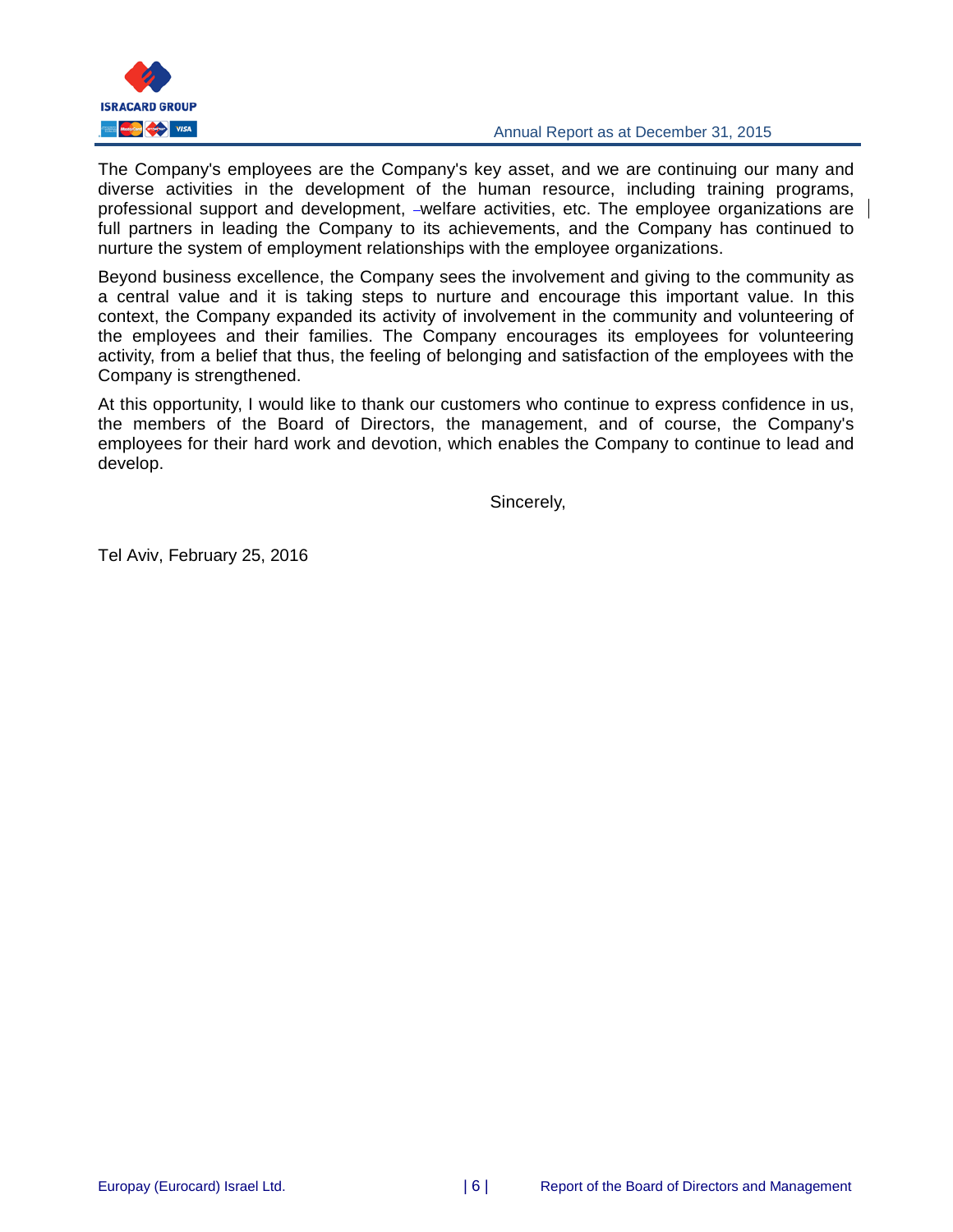

# **List of Tables**

| <b>Table No.   Subject:</b> |                                                           | Page |
|-----------------------------|-----------------------------------------------------------|------|
| Table 1: I                  | Consolidated Statements of Profit and Loss - Multi-Period |      |
|                             | Information                                               | 10   |
| Table 2:                    | Consolidated Balance Sheets - Multi-Period Information    | 10   |
| Table 3:                    | Capital Adequacy                                          | 27   |
| Table 4:                    | <b>Discussion of Risk Factors</b>                         | 49   |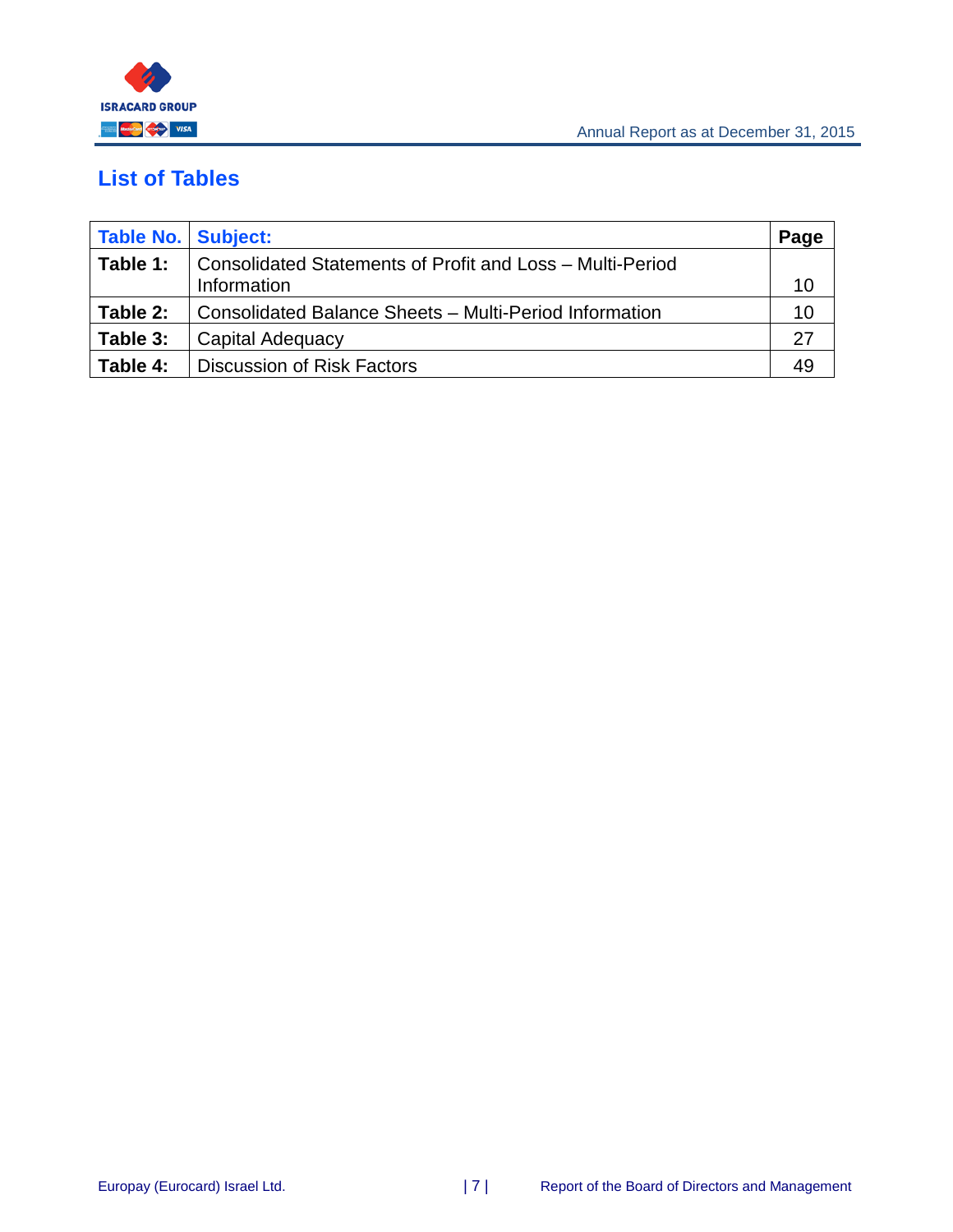

## **General Review, Targets and Strategy**

## **Summary Description of the Company and Main Areas of Operation**

Europay (Eurocard) Ltd. (hereinafter "**Europay**" or "**the Company**") was established and incorporated in Israel in 1972 as a private company. The Company is a wholly-owned subsidiary of Isracard (hereinafter: "**Isracard**").

The Company is a credit-card company and an "auxiliary corporation" according to the definition of this term in the Banking Law (Licensing), 1981 (hereinafter: "**Auxiliary Corporation**"). The Company has no subsidiaries or other investee companies.

The Company, jointly with Isracard, issues credit cards that combine the Isracard and MasterCard brands (hereinafter: "MasterCard cards"), which are issued by the Company for use abroad and by Isracard for use in Israel, under a license granted to the Company by MasterCard International Incorporated (hereinafter: "**the MasterCard Organization**"). In addition, the Company clears transactions with merchants that have agreements with it, which are executed in Israel in foreign currency, using MasterCard cards issued abroad by companies in the MasterCard Organization, and paid to the merchant in foreign currency.

**Contractual engagement between the Company and Isracard** – Under an agreement between the Company and Isracard, its parent company, Isracard administers and operates, on behalf of the Company, issuance and clearing activity in Israel of transactions executed with merchants using MasterCard cards (hereinafter: "**the Arrangement**"). The Company participates in all costs common to Isracard and the Company, according to its relative share of the relevant activity. In return for Isracard's activity in the operation of the Arrangement, the Company pays a fee and other payments to Isracard, as agreed between the parties.

The Company is part of the Isracard Group, which also includes following companies: Isracard, Poalim Express Ltd. (hereinafter: "**Poalim Express**").

#### **Forward-Looking Information**

Some of the information set forth in these reports, which does not relate to historical facts (even if it based on the processing of historical facts), constitutes forward-looking information, as defined in the Securities Law. Actual results may be materially different from the assessments and estimates included in the context of forward-looking information, as a result of a number of regulatory factors, including, inter alia, as a result of changes in capital markets in Israel and in the world, macro-economic changes, geopolitical changes, regulatory changes, accounting changes and changes in taxation rules, as well as other changes which are not under the Company's control, and which could cause a failure to realize the assessments and/or to changes in the Company's business plans. Forward-looking information is characterized by words or phrases, such as "forecast", "plan", "target", "estimate of risk", "scenario", "stress scenario", "risk assessment", "correlation", "distribution", "we believe", "expected", "predicted", "assess", "intend", "likely", "liable to change", "necessary", can", "will be", and similar expressions. These forward-looking information and expressions are subject to risks and uncertainty, as they are based on estimates of the management with regard to future events, which include, inter alia, changes in the following parameters: the state of the economy, the tastes of the public, rates of interest in Israel and overseas, rates of inflation, new legislative provisions and regulations in the area of banking and the capital market., exposure to financial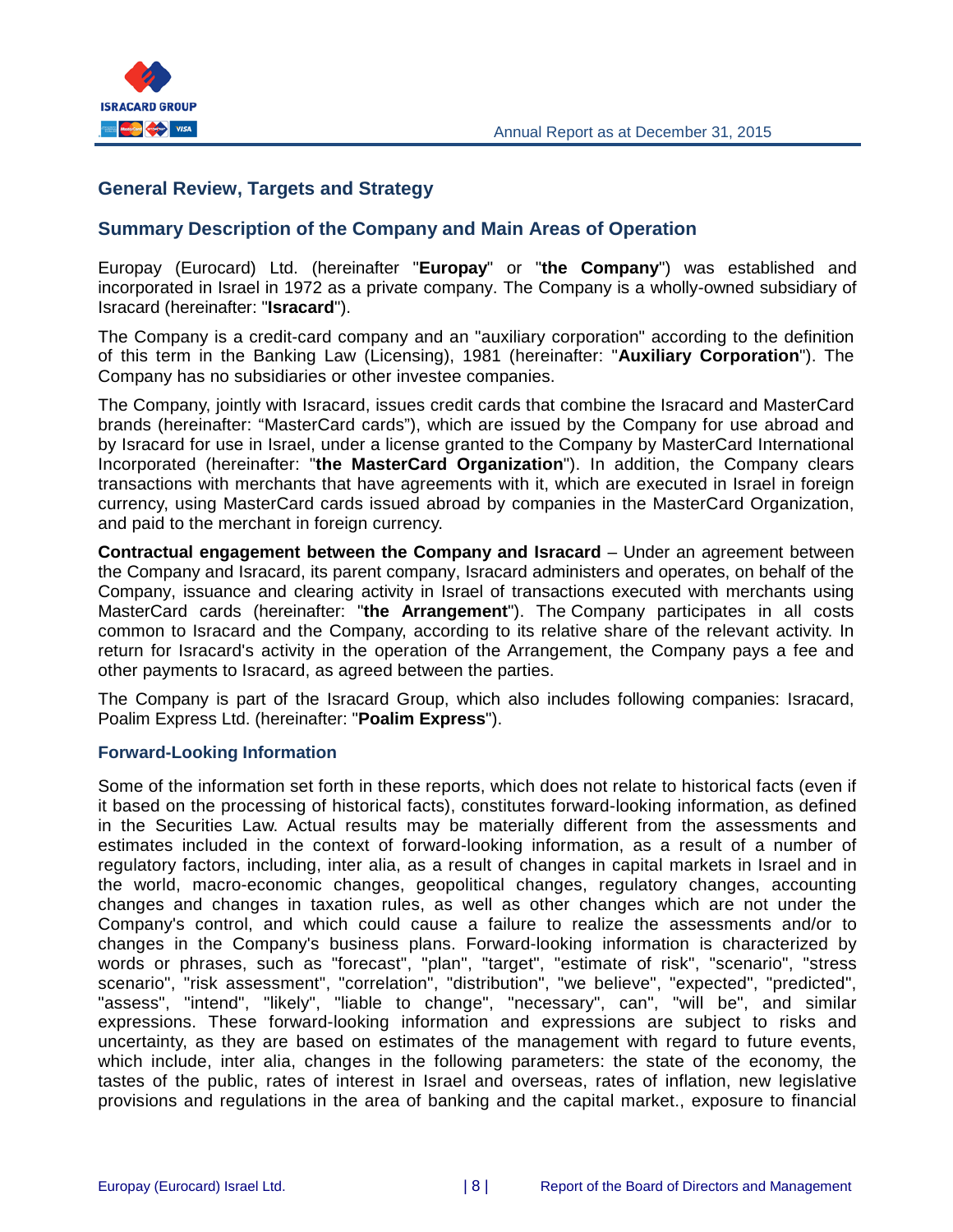

risks, the financial robustness of borrowers, the behavior of competitors, aspects related to the Company's image, technological developments and the area of manpower, as well as other areas which have an impact on the Company's activities and upon the environment in which it operates, and which, in the nature of things, their realization is uncertain. The information presented below relies, inter alia, on the information known to the Company and which is based, inter alia, on the publication of various entities, including: the Central Statistical Bureau, the Ministry of Finance, data from the Bank of Israel, and other entities which publish data and assessments regarding capital markets in Israel and around the world.

This information reflects the Company's current point of view relating to future events. This viewpoint is based on assessments, and consequently, is subject to risks, uncertainty and even the possibility that the events or developments which have been predicted as expected, will not materialize at all, or will materialize in part only, and even that the actual developments will be the reverse of those which have been expected.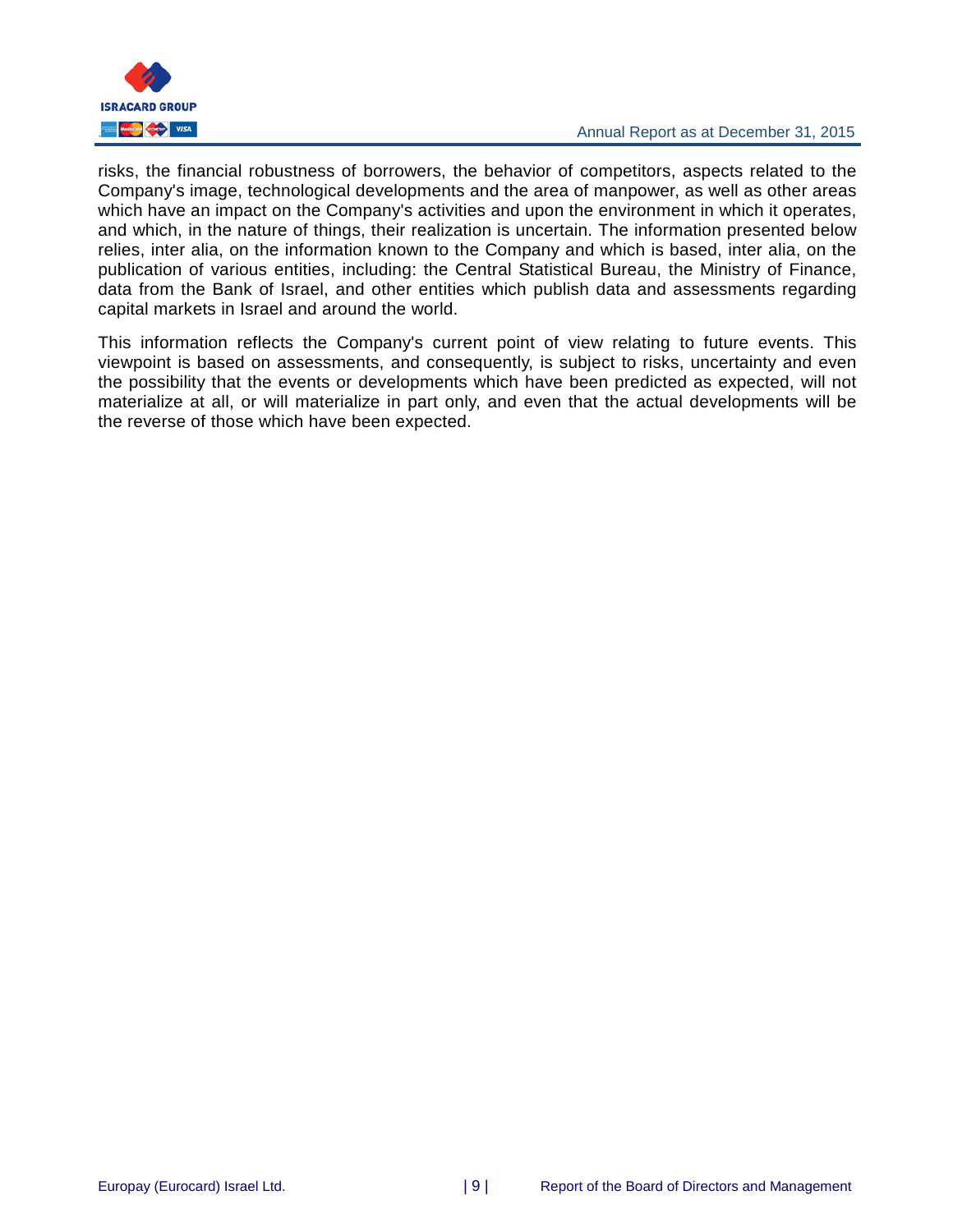

## **Table 1 - Consolidated Statements of Profit and Loss – Multi-Period Information**

Reported amounts

In millions of NIS

|                                                         | Year ended December 31, 2015 |      |         |                     |      |
|---------------------------------------------------------|------------------------------|------|---------|---------------------|------|
|                                                         | 2015                         | 2014 | 2013    | 2012                | 2011 |
| Operating expenses, net, per<br>agreement with Isracard | (9)                          | (6)  | (5)     | (6)                 | (4)  |
| Interest income (expenses), net                         | $*$                          | $*$  | $(*_-)$ | 2                   |      |
| Profit (loss) before taxes                              | (9)                          | (6)  | (5)     | $\scriptstyle{(4)}$ | 2    |
| Provision for taxes on profit                           |                              |      |         | $*$                 | $*$  |
| Net profit (loss)                                       | (9)                          | (6)  | (5)     | (4)                 |      |
| Basic net profit (loss) per ordinary<br>share (in NIS)  | (1)                          | (3)  | (12)    | (9)                 |      |

\* - Amount less than NIS 0.5 million

## **Table 2 - Consolidated Balance Sheets – Multi-Period Information**

Reported amounts

In millions of NIS

|                                      | Year ended December 31, 2015 |      |      |      |      |
|--------------------------------------|------------------------------|------|------|------|------|
|                                      | 2015                         | 2014 | 2013 | 2012 | 2011 |
| <b>Assets</b>                        |                              |      |      |      |      |
| Other assets                         | 5                            | 3    | 2    | 7    | 185  |
| <b>Total assets</b>                  | 5                            | 3    | 2    |      | 185  |
|                                      |                              |      |      |      |      |
| <b>Liabilities</b>                   |                              |      |      |      |      |
| Other liabilities                    | -                            | -    | ۰    | $*$  | $*$  |
| <b>Total liabilities</b>             |                              |      |      | $*$  | $*$  |
|                                      |                              |      |      |      |      |
| Capital                              | 5                            | 3    | 2    | 7    | 185  |
| <b>Total liabilities and capital</b> | 5                            | 3    | 2    | 7    | 185  |

\* - Amount less than NIS 0.5 million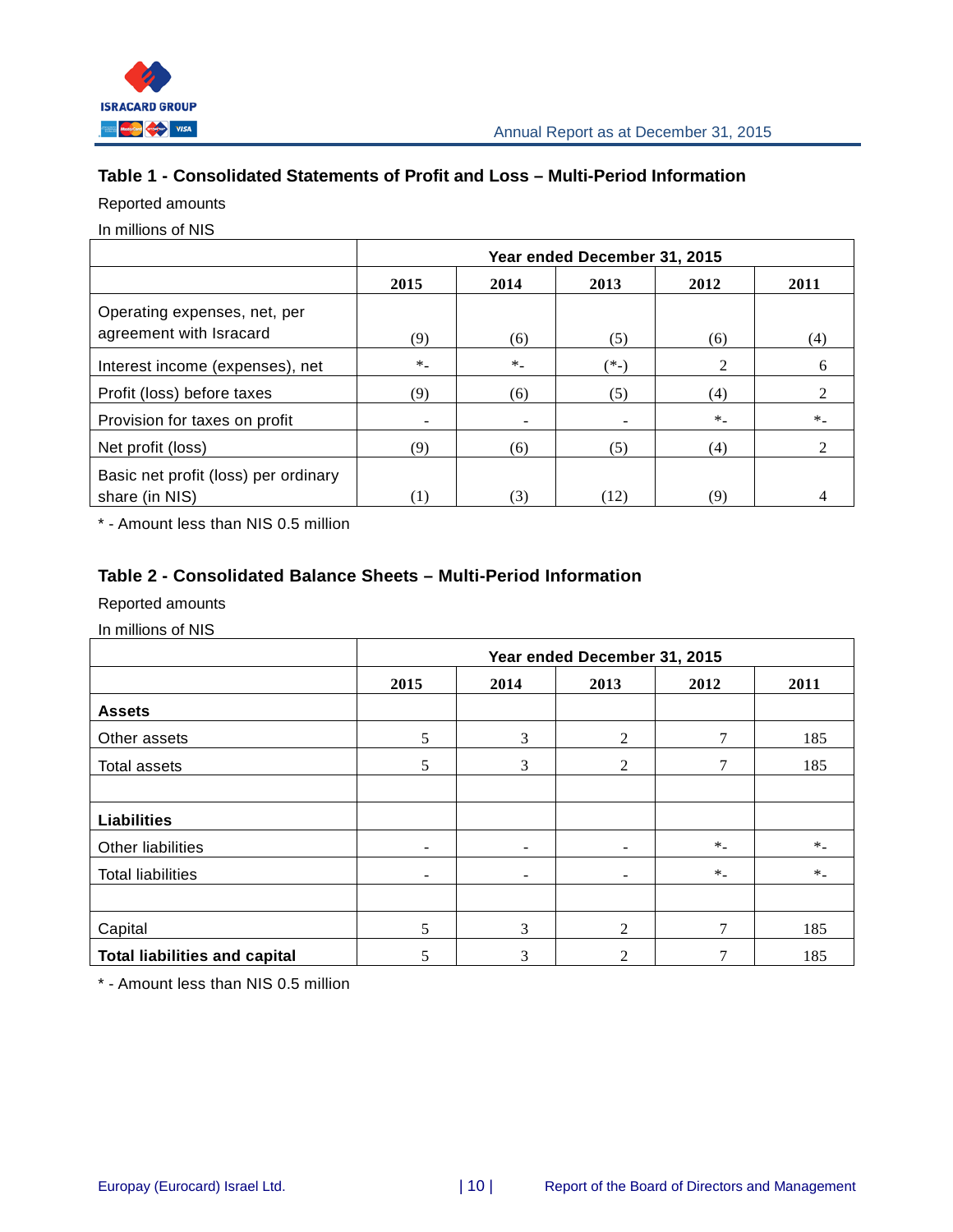

## **Main Risks to which the Company is Exposed**

The Company's activity is subject to risks, the main ones being:

**Credit risk** – the risk deriving from the possibility that a borrower / counterparty will not meet its obligations in accordance with the agreed conditions. A deterioration in the stability of the various borrowers is likely to have an adverse effect on the value of the Company's assets and profitability.

**Operational risk –** deriving from failing or defective internal processes, from human actions, from system malfunctions, and from external events.

**Information security risks and cyber incidents**: - the risk that events of leakage of information

which includes sensitive business and customer details, as well as cyber attacks which are directed against the Company's infrastructure.

**Legal risk** – deriving from the absence of the possibility of legally enforcing the existence of an agreement, impairment in the Company's activity deriving from an erroneous interpretation of a provision of a law or regulation, or the existence of a legal proceeding (e.g., class actions) brought against the Company.

**Regulatory risk** – deriving from material changes, from legislative processes and/or from draft directives of various regulatory entities, providing restrictions on the Company's areas of activity and sources of income, or imposing obligations whose implementation involves significant costs to the Company.

**Strategic risk** – deriving from taking flawed business decisions, the improper implementation of business decisions and the failure to perform or adapt a work plan to changes in the business environment.

#### **Targets and Business Strategy**

The Company operates according to a strategic program, taking into account the changes and trends in the regulatory business environment in relation to its activity.

#### **The central issues and points of emphasis to which the strategic program relates and are reflected in the annual work plan are:**

Focus on the customer: Developing solutions and adapting a service package and products for the Company's customers. Strengthening the customer experience when they come in contact with the Company and expanding the added values to the various customer sectors, while creating preference, retention, loyalty and quality service.

Leadership in payments: Preserving the leadership in payments through joint activity with banking distribution partners and clubs, while maintaining a high quality of service and value proposal to its card-holding customers.

Deepening cooperation with merchants with an emphasis on expanding the package of products and services and adapting them to the merchants' various needs.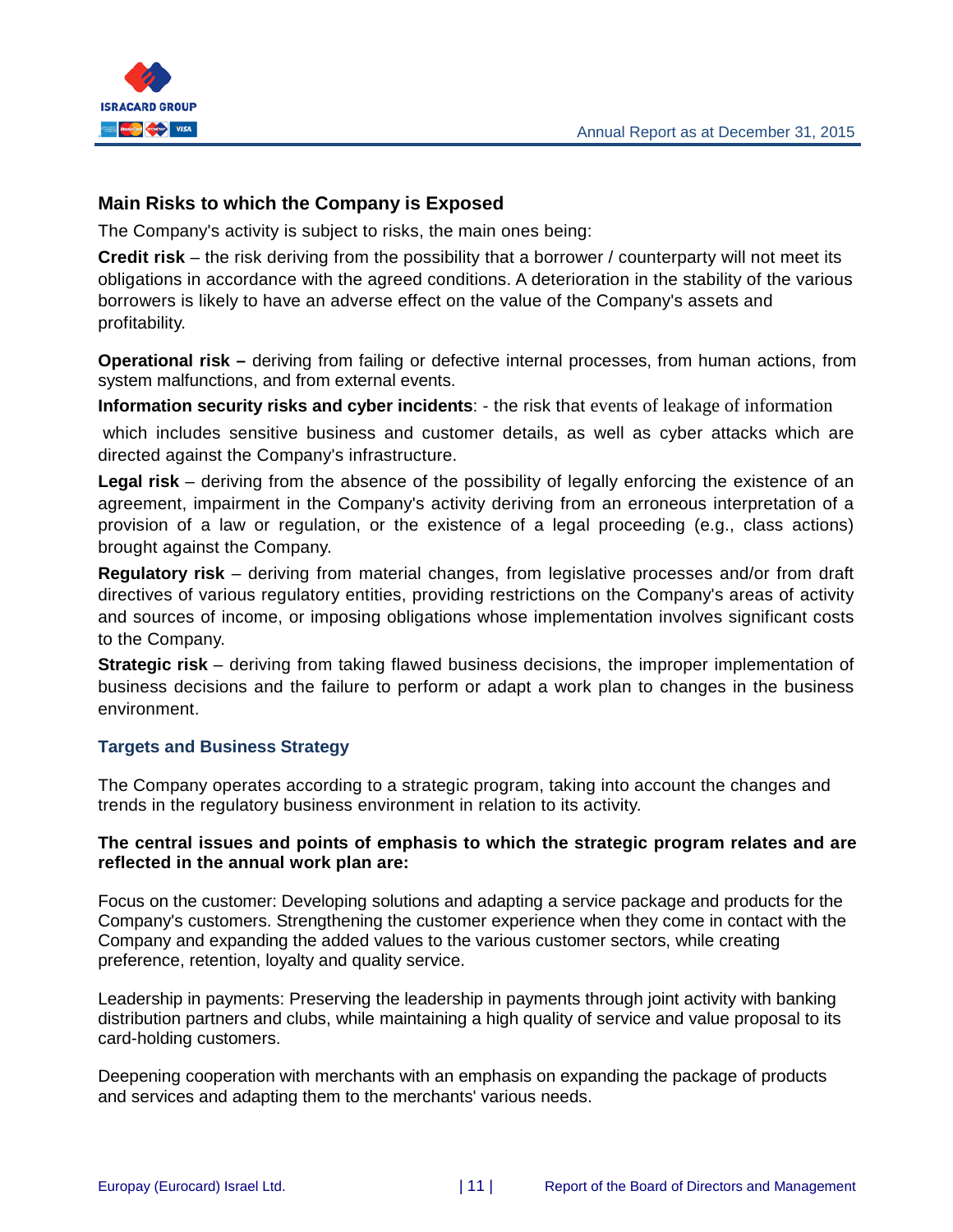Continuing activity to create a preference for electronic payments in the world of e-commerce, as well as paper-based payments, while penetrating new segments and intensifying activity in existing industries.

Excellence and efficiency in processes: Establishing flexible processes and organizational effectiveness, while maintaining processes of control and optimal resource utilization in the organization.

Developing and training human resources, adapting to changing needs.

Expansion in areas of credit for private and corporate customers: competition in the credit area is growing and to address the changing needs of its customers, the Company invests great efforts in finding a range of credit solutions through various channels which are tailored to diverse populations and needs.

In addition, there is a constant improvement in the area of underwriting and credit control, for risk controlled support to broaden activities in the various sectors.

Advanced technological infrastructure: preserving a high technological level that supports business development, the needs of customers in a multi-channel digital and advanced service and a response to the challenges of innovation in the technological environment.

The Company attaches great importance to the provision of quality service at a high level and is working on expanding the service to its customers in a variety of channels, including the Internet and mobile phone.

All of the activities will be carried out while maintaining a high quality of risk and fraud management systems and as part of the Company's risk appetite.

The strategic plan, and as a consequence, the work program, were based on various assumptions. Given the uncertainty in many elements, including the regulatory environment, macroeconomic and competitive environment and technological changes, the program may not be realized in full or in part.

The work plan and working assumptions relate to the Company's future activity and therefore, the information in this chapter is presumed to be forward-looking information.

# **Strategic cooperation**

# **Agreements with international organizations**

The Company issues, jointly with Isracard, credit cards in which the Isracard and Mastercard brands are combined (hereinafter "**Mastercard Cards**"). These are issued for use abroad by the Company and for use in Israel by Isracard, by virtue of a license granted to the Company by Mastercard International Incorporated (hereinafter: "**Mastercard International**"). In addition, the Company clears transactions with merchants with which they are connected in agreements made in Israel, in Mastercard cards issued abroad by the companies of Mastercard International, in foreign currency and paid to merchants in foreign currency. During 2013, the agreement between the Company and Mastercard International, regulating the system of relationships between the companies, was renewed.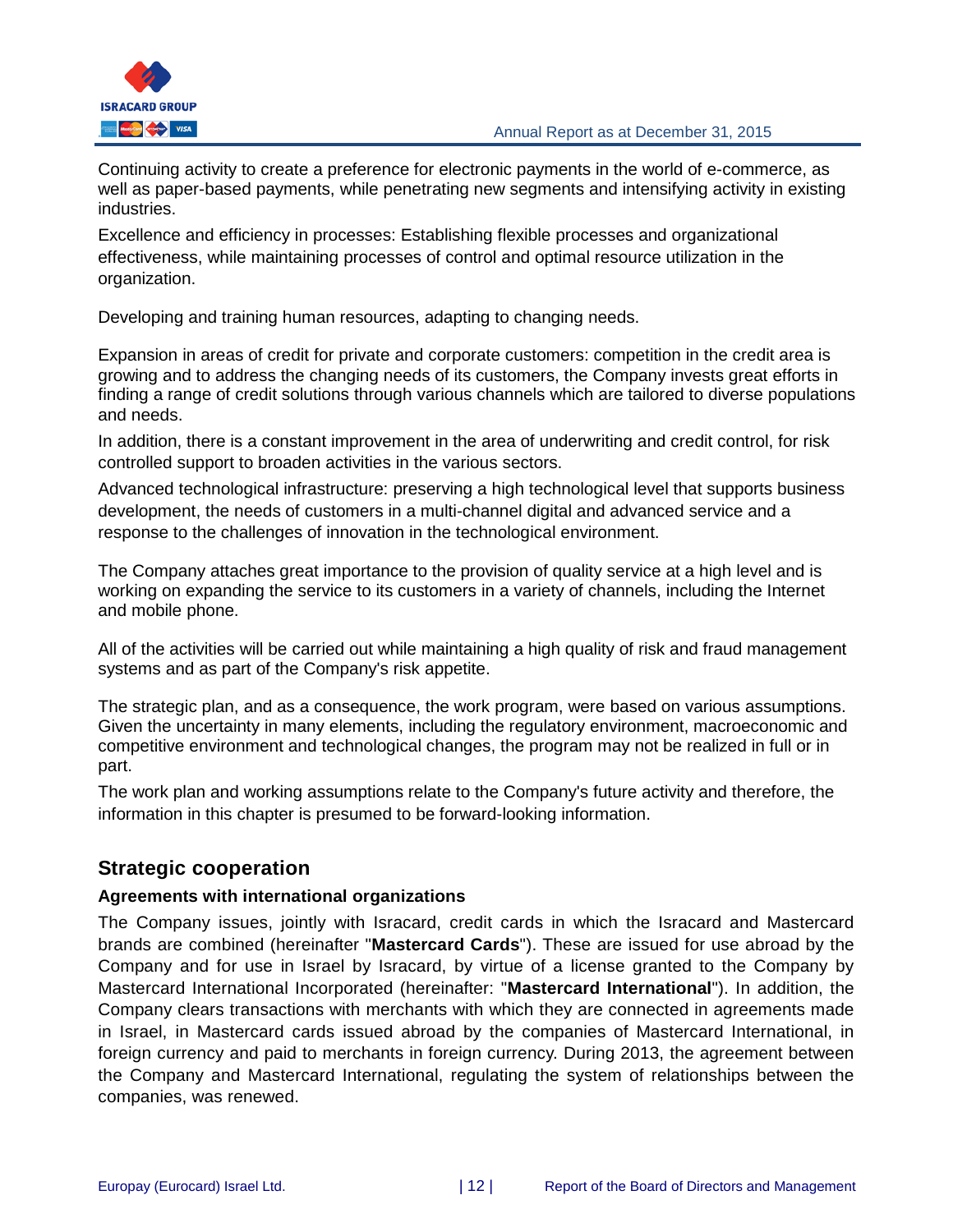

## **Agreements with banking corporations**

The Company and Isracard are connected with the banks noted below in various agreements for enrolling customers for a credit card arrangement of the Company: Bank Hapoalim B.M. (the parent company), Mizrahi-Tefahot Bank Ltd., Bank Yahav for Government Employees Ltd., First International Bank Ltd., Bank Massad Ltd., Bank Otsar Hahayal Ltd., and Bank Igud Ltd. (jointly, the "**Banks under Arrangement**")

Generally, pursuant to the Company's various agreements with the Banks Under Arrangement, each Bank under Arrangement was granted the authority to determine which of the customers will be found to be appropriate to join the Company's card arrangement, and to recommend to the Company on its joining the card arrangement. Each Bank under Arrangement, as aforesaid, is responsible for honoring every voucher and debit carried out by the customer on the date of presenting the vouchers or debits to the Bank under Arrangement. As part of the abovementioned relevant agreements, the payment arrangements and the relevant conditions vis-à-vis every Bank Under Arrangement are also included,

## **Agreements with customer clubs**

Pursuant to the activity of the customer clubs, the Company and Isracard have entered into agreements with various entities representing various customer groups (hereinafter "**club members**") for the issuance of credit cards to those included in these customer groups. The cards issued to the club members usually give them discounts and special services in a range of merchants who honor the club card. The entities assuming part of the activity of the customer clubs of the Company and Isracard, including, *inter alia*, employees' organizations, professional organizations and commercial corporations interested in the issue of club cards to their customers and/or employees, via credit card. Within the framework the various types of credit cards, the Company issues Pursuant to the range of different types of credit cards the Company issues includes credit cards issued jointly with organizations and clubs, and with consumer, professional, and other entities, such as Hever cards for career military personnel and retirees, Life-Style club cards, Ashmoret cards for members of the Israel Teachers Union, HOT cards for members of the Union of Engineers and Technicians in Israel, Members cards for members of the Israel Bar Association and of the Institute of Certified Public Accountants in Israel, cards for Rafael Advanced Defense Systems Ltd., the Rami Levi club card cards of retail chains, etc.

Main service provider: Isracard – An arrangement is in place between the Company and Isracard, under which Isracard administers and operates credit card issuance and clearing activity on behalf of the Company.

#### **Main projects planned**

One of the key projects in which Isracard is engaged is the planning and execution of the relocation of the Company's central computer site to new premises. This transfer will improve the possibility of protection and survival of the Company's central computer. The site to which the central computer is to be transferred is an underground site protected against the severe attribution scenarios defined and approved by the Home Front Command. The site is remotely operated using an advanced monitoring and control system. Isracard has signed an agreement with a related party to lease the site for ten years with an option to extension for a further period of ten years.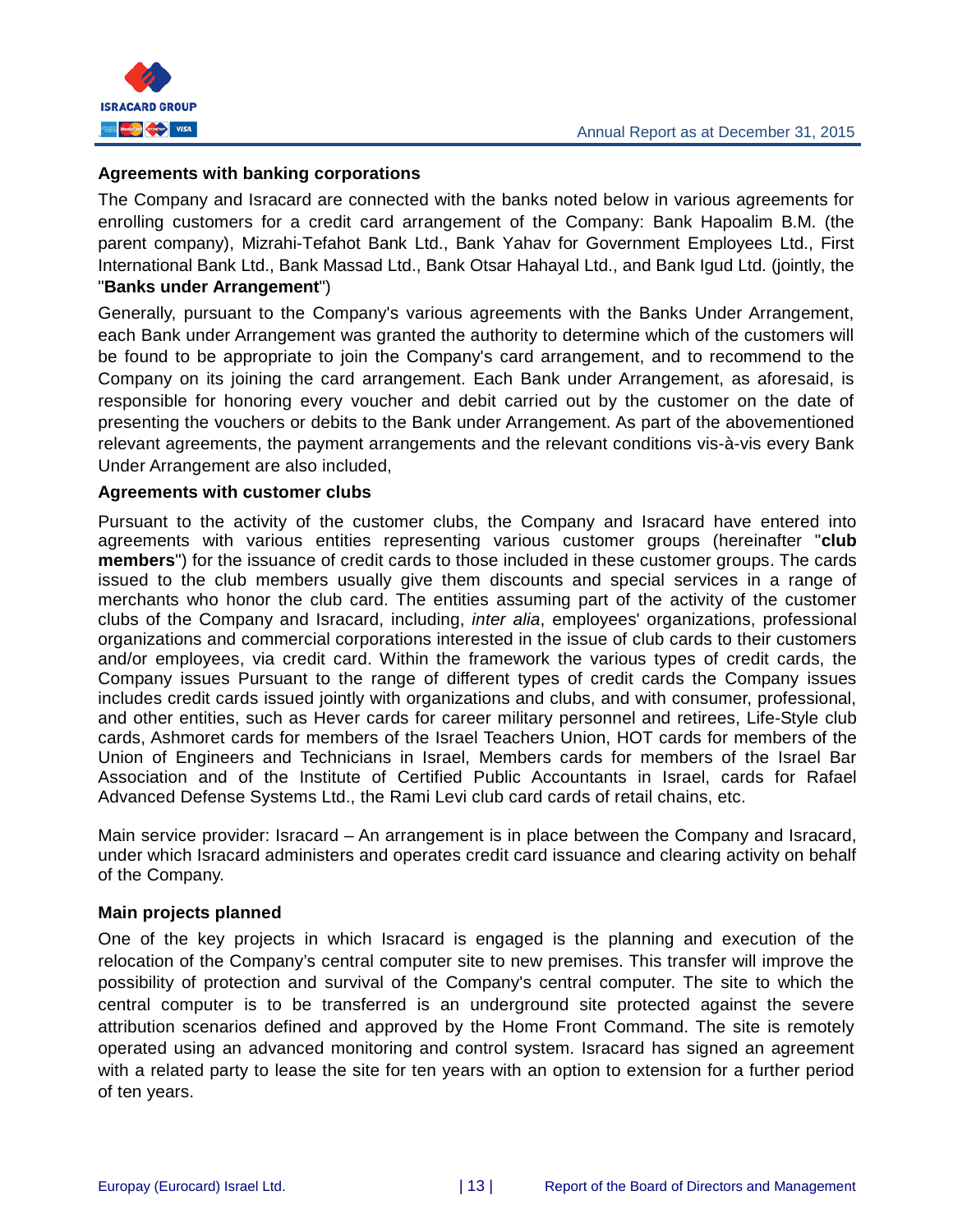

The project has been approved by the Company management and the Board of Directors.

• The project to adapt the characteristics of the immediate debit card issued by the Isracard and the Company to the regulatory guidelines of the Bank of Israel, including the necessary changes in the processes of settlement in respect of the interchange fee and the dates of the credits to the merchants. The project combines the adaptation and development of interfaces with ABS and banks.

## **Sources of finance**

The Company is financed, according to its requirements, from sources of finance of its parent company.

# **Explanation and Analysis of Results and Financial Position**

## Trends, Phenomena, Developments and Significant Changes

## **The Management's handling of material current topics**

As a rule, a management meeting is held once a week to discuss material current and strategic subjects and all of the areas required by law, including significant trends, developments and changes which have occurred, and those which are expected in the credit card sector, the banking industry and the economy as a whole, as far as they are relevant, and their potential impact on the Company's results of operations is examined, for making decisions and outlining the appropriate policy and formulating recommendations to the Board of Directors on the various matters, as required

## **The credit card sector in Israel**

As of the date of the report, the following companies are active in Israel in the area of the issuance and clearing of credit cards: (1) The Company and Isracard, which issue and clear Isracard and Mastercard-type credit cards, , respectively; (2) Isracard, which issues and clears Visa-type credit cards; (3) Poalim Express ltd. (hereinafter: "**fellow subsidiary**") which issues and clears American Express-type credit cards; (4) Leumi Card Ltd. (hereinafter "**Leumi Card**"), which, to the best of the Company's knowledge, issues Visa and Mastercard-type credit cards and clears Visa, Mastercard and Isracard-type cards; (5) Credit Cards for Israel Ltd. (hereinafter "**CAL**"), which, to the best of the Company's knowledge, issues Visa and Mastercard -type credit cards and clears Visa, Mastercard and Isracard-type cards, and (6) Diners Club Israel Ltd., a subsidiary of CAL, (hereinafter "**Diners**"), which, to the best of the Company's knowledge, issues and clears Diners-type credit cards.

The credit card companies in Israel issue and clear international credit cards, as aforesaid, (American Express, Mastercard, Visa. and Diners) under licenses granted to them by the relevant international organizations.

In recent years, two clear trends may be seen in the sector for issuing credit cards in Israel: (1) the issuance of non-bank credit cards by the credit cards companies, which are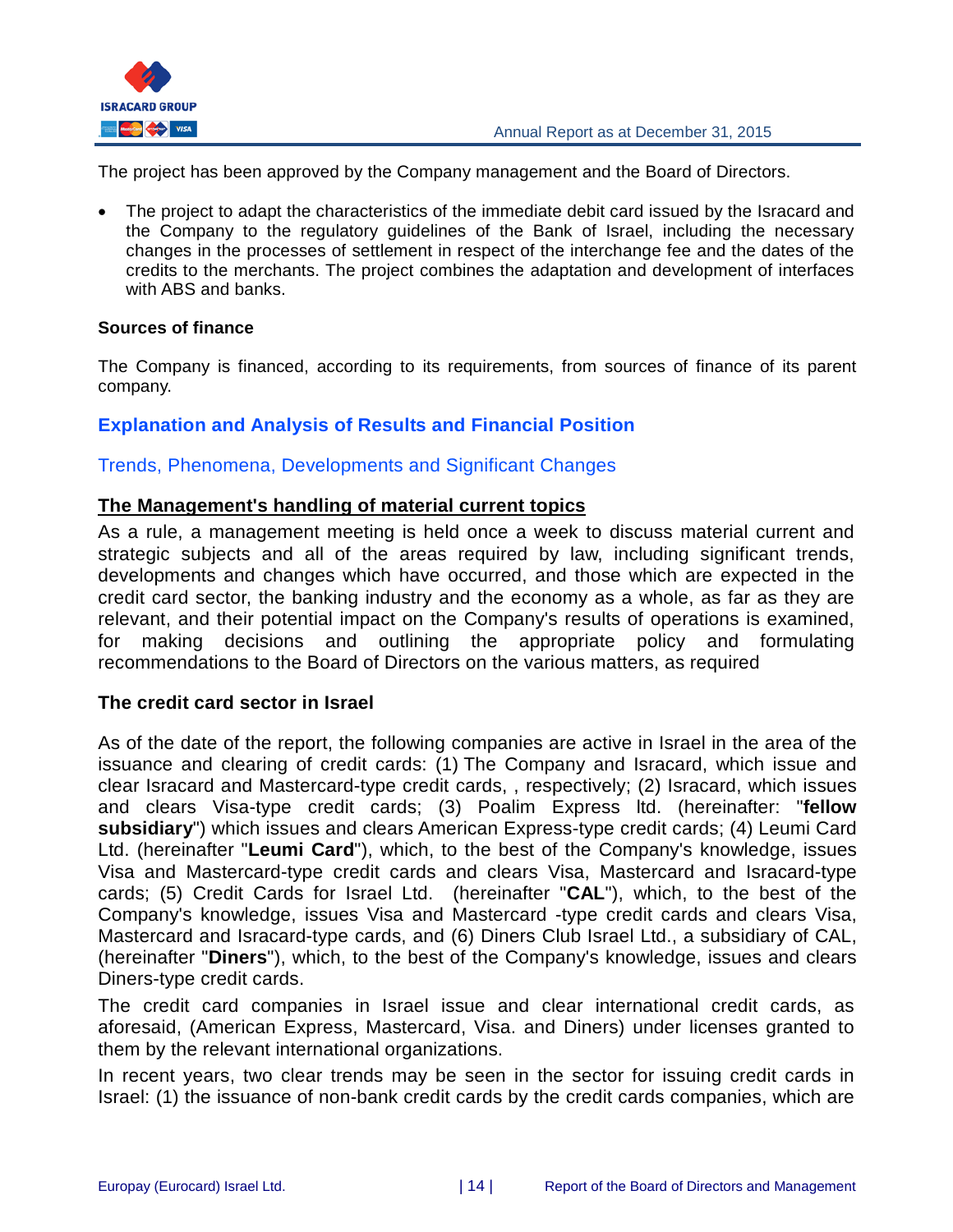

mostly linked to customer clubs or to consumer bodies and others; (2) the expansion of the range of services supplied by the credit card companies in the area of credit and finance to card-holders and merchants, *inter alia*, via the issue of "revolving credit"-type credit cards, which enable a card-holder to determine the aggregate of the amounts and dates on which it will be debited, in accordance with its needs and abilities.

The credit card sector in Israel is characterized by strict and dynamic regulatory intervention in the businesses of the companies operating in the field, both because each of them is an "auxiliary corporation", and in connection with their activities in the area of credit cards, including (among other things) the Debit Cards Law, 5746 – 1986, ("the Debit Cards Law") and the related regulations, the Banking Law (Service to the Customer), 5741 – 1981, ("the Banking Law (Service to the Customer)") and the Prohibition of Money Laundering Law, 5760 – 2000 ("the Prohibition of Money Laundering Law") and the order which was issued thereunder by the Bank of Israel. In addition, Proper Conduct of Banking Management Regulation no. 470, which regulates the activity of credit card companies, and Proper Conduct of Banking Management Regulation no. 311, which provides standards for risk management, with the aim of strengthening the financial solidity of the banking system, also apply on credit card companies in Israel.

# **Economic and Financial Review**

# **Development in the Global Economy**

World growth slowed slightly in 2015 to a rate of 3.1%, compared to 3.4% in the previous year (according to estimates of the International Monetary Fund). The slowdown in growth centered on emerging economies and developing countries, which have been the main contributors to global growth in recent years. In the developed counties, growth was similar to that in the previous year, finishing at 1.9%. An improvement in growth was particularly noticeable in certain European countries, such as Ireland, Spain and Italy. Growth in United States reached 2.4%. Eight years after the beginning of the crisis, one can say that growth rates in the developed countries have yet to return to the levels reached prior to the crisis and it is increasingly likely that this situation will persist in the coming years. This may be explained by demographic processes of ageing of the population, a decrease in non-bank investments, inter alia, as a result of the debt crisis and extraction of the effect of technological improvements. These factors are also generally expected to impact growth in future years. The European economy posted a considerable improvement in growth in the past year, but, in several aspects, there were still signs of a crisis: unemployment rates remained high, and similarly, government debts. Weakness in the labor market and a fall in prices of energy and goods increased deflationary pressures in Euro Area, and the Central European Bank expanded monetary policy even further – deposit interest (of the commercial banks in the Central Bank) was lowered to 0,3% and the Bank undertook a policy of quantitative easing (purchasing debentures) at least until March 2017. From this perspective, the situation in the United States is very different, the unemployment rate went down to 5%, salaries were on an increasing trend and activity in the real estate sector continued to recover. These factors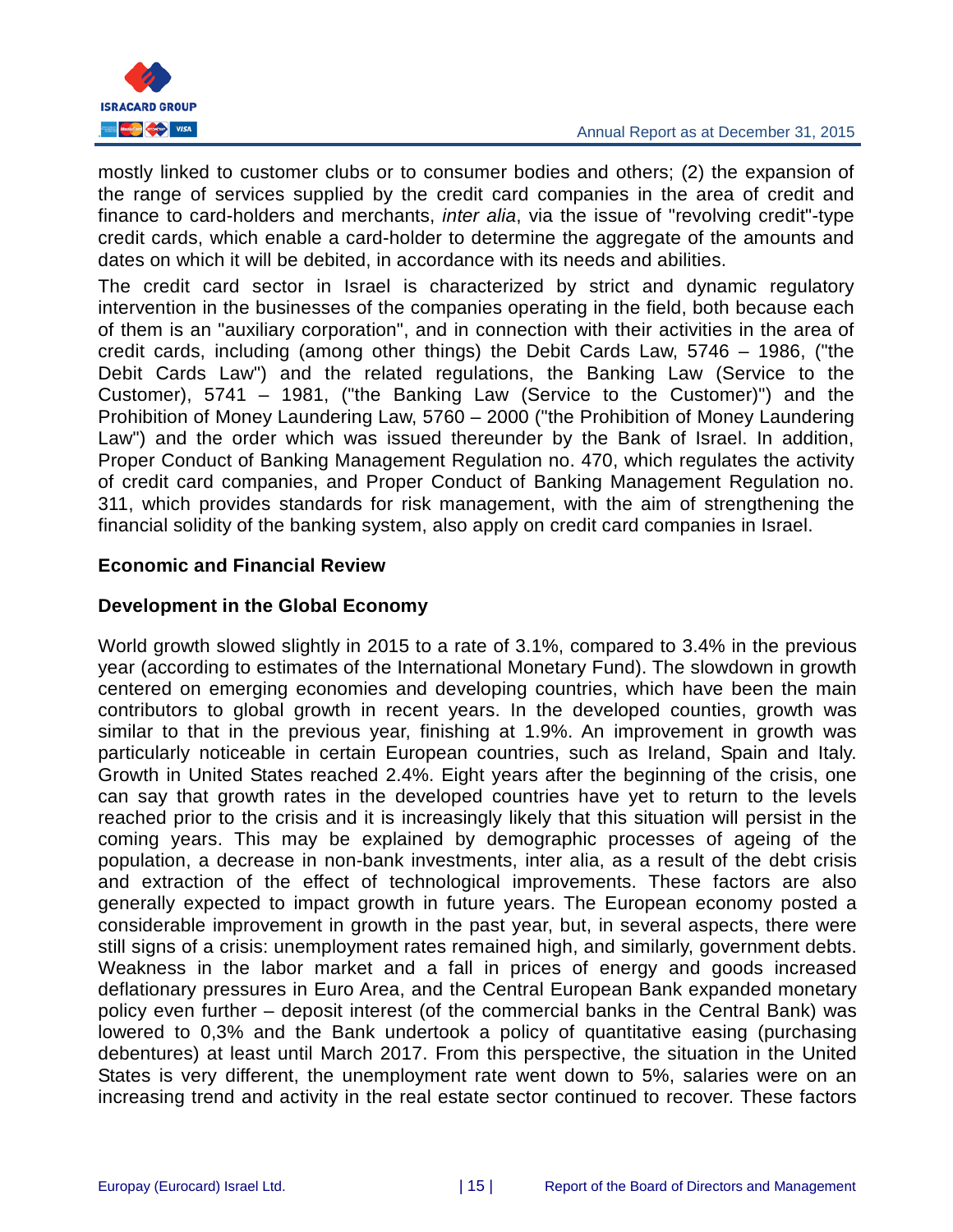

led the Federal Reserve in the Unites States to decide on an increase in interest rates in December 2015 to a level of 0.25%-0.5%. The gaps in the basic data between the United States and Europe and the opening of the interest rate gaps between the central banks led to a strengthening of the U.S. dollar against most world currencies. The price of oil fell sharply from US\$ 60 per barrel at the beginning of 2015 to US\$ 30 at the end. The steep decline in prices is apparently mainly as a result of an increase in supply, due to disputes between the members of the OPEC cartel and the production from oil shale, as well as due to moderated demand. The prices of other commodities, such as metals and agricultural goods, also decreased, albeit at much more moderate rates. The price changes had a great effect on countries, whose economy is based on the export of goods, some of which have encountered crises. Notable among the large countries, Russia has entered a recession and budget distress due to falls in the price of oil, and Brazil, whose economy is also in recession, with a fiscal crisis, caused by, among other things, the fall in the price of agricultural goods. Consumers in developed countries have generally benefitted from the fall in energy prices, although in these countries, too, there were victims, particularly energy companies, which suffered heavy losses. According to official estimates, China's economy posted a slowdown in growth from 7.3% to 6.9%. There are unofficial estimates that growth is considerably lower than those estimates. An increase in the risks result in an exit of capital from China and sharp falls in share prices. The government's measures to halt the flight of capital did not gain investor confidence. The exchange rate of yuan was made more convertible and the currency underwent a moderate devaluation. Looking forward, the developments in a number of emerging markets, particularly in China, represent a significant risk factor in the coming year.

## **Israel's economy**

# **Activity in the economy**

Growth in 2015 slowed to a rate of 2.6%, only 0.6% per capita. The low growth arose from a decrease of 2.5% in the export of goods and services and a decrease of 1.4% in investments in fixed assets. On the other hand, private consumption grew by 4.7%. The decrease in exports was affected by a weakness in global trade, the continuing appreciation in the exchange rate of the shekel and the slow recovery of the tourism sector after Operation Protective Edge in the summer of 2014. The fall in investments is worrying, as it has an impact on the growth potential of the economy in future years. The investment in housing construction continued to increase during the year and the annual rate of building starts is expected to approach 50 thousand residential units. There was a fall in the number of non-residential building construction, perhaps, reflecting the saturated state of the commercial and office space. Private consumption has increased for the last three years at rates considerably higher than GDP, and it is possible that a zero interest rate has had a significant impact on this. Analysis by sector indicates that the industry sector grew by a low rate of 1.2%, while the commercial and hospitality and food sector increased by 4.9%. The past year also saw an improvement in the high-technical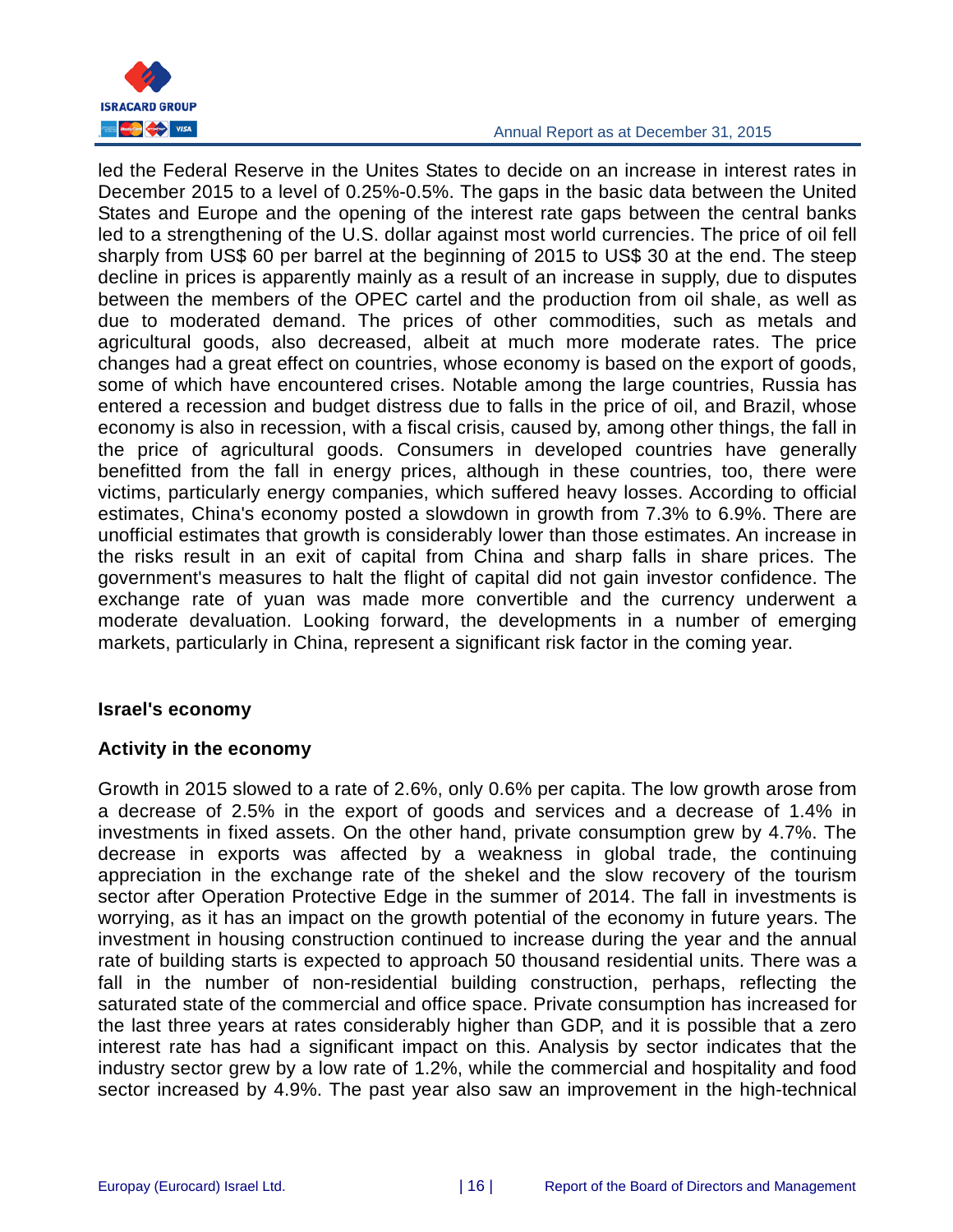

industry – Israeli companies raised a record amount of US\$ 4.4 billion, mostly from foreign investors.

As noted above, the housing market was also very active – reflected in an increase in the rate of building starts and in the peak of the number of acquisitions of apartments (new and secondhand). Apartment prices continued to rise rapidly by 7.6% in November 2015, compared to November 2014. The new government which came to power at the beginning of the year placed the subject of housing at the center of its economic policy. In July 2015, purchase tax on purchasers of a second apartment was raised from 8% to 10%, and the Ministry of Housing announced a policy, according to which State land would from now be marketed at and according to the "Affordable Housing" program. Currently, the volume of transactions in apartments in the fourth quarter of the year remained high, but the share of the investors in purchases fell significantly.

The labor market maintained its strong showing, with the rate of unemployment falling to an average of 5.3%, and an increase of 2.6% in the number of people employed. The average salary increased by 2.3%, partly as a result of an increase in the minimum wage in April 2015 from NIS 4,300 to NIS 4.650. In February 2016, the S&P Credit Rating Agency affirmed the State of Israel's external credit rating at A+.

# **Fiscal and monetary policy**

The budgetary deficit in 2015 amounted to NIS 24.5 billion, approx 2.15% of GDP. This was lower than the original budget deficit for this year which was 2.75%. For most of the year, the Government acted without an approved budget, but rather according to the previous year's budget. This possibly had a certain impact on the expense side, but the most surprising was the side of income from taxation which increased by 7.1% compared to last year (excluding the effect of changes in legislation). The sharp increase in tax collection, which was significantly higher than growth in the economy, reflects, among other things, the boom in real estate, and enhanced efforts by the Tax Authority which resulted in increased collection. The relatively low deficit and negative inflation led to a decrease in the rate of public debt to GDP of 64.9%, compared to 66.7% at the end of 2014. The Bank of Israel interest rate fell in March 2015 from a level of 0.25% to 0.1%, and then, remained unchanged until the end of the year, and in the first two months of 2016. Monetary policy was expansive against a background of negative inflation, and due to the need to adapt the policy to that adopted in developed countries.

# **Inflation and exchange rates**

During 2015, the consumer price index fell by 1.0% (the index for the month). The decrease in the index was affected by two main factors: a fall in energy prices and steps taken by the Government to reduce the cost of living. The Bank of Israel estimates the impact of these two factors to be a negative contribution of 1.7% to inflation, i.e., without theses effects, inflation would have reached 0.7%. The low inflation rate was also affected by an appreciation in the exchange rate of the shekel against the currency basket and the continuing fall in commodity prices worldwide. The housing item (measured by rents) was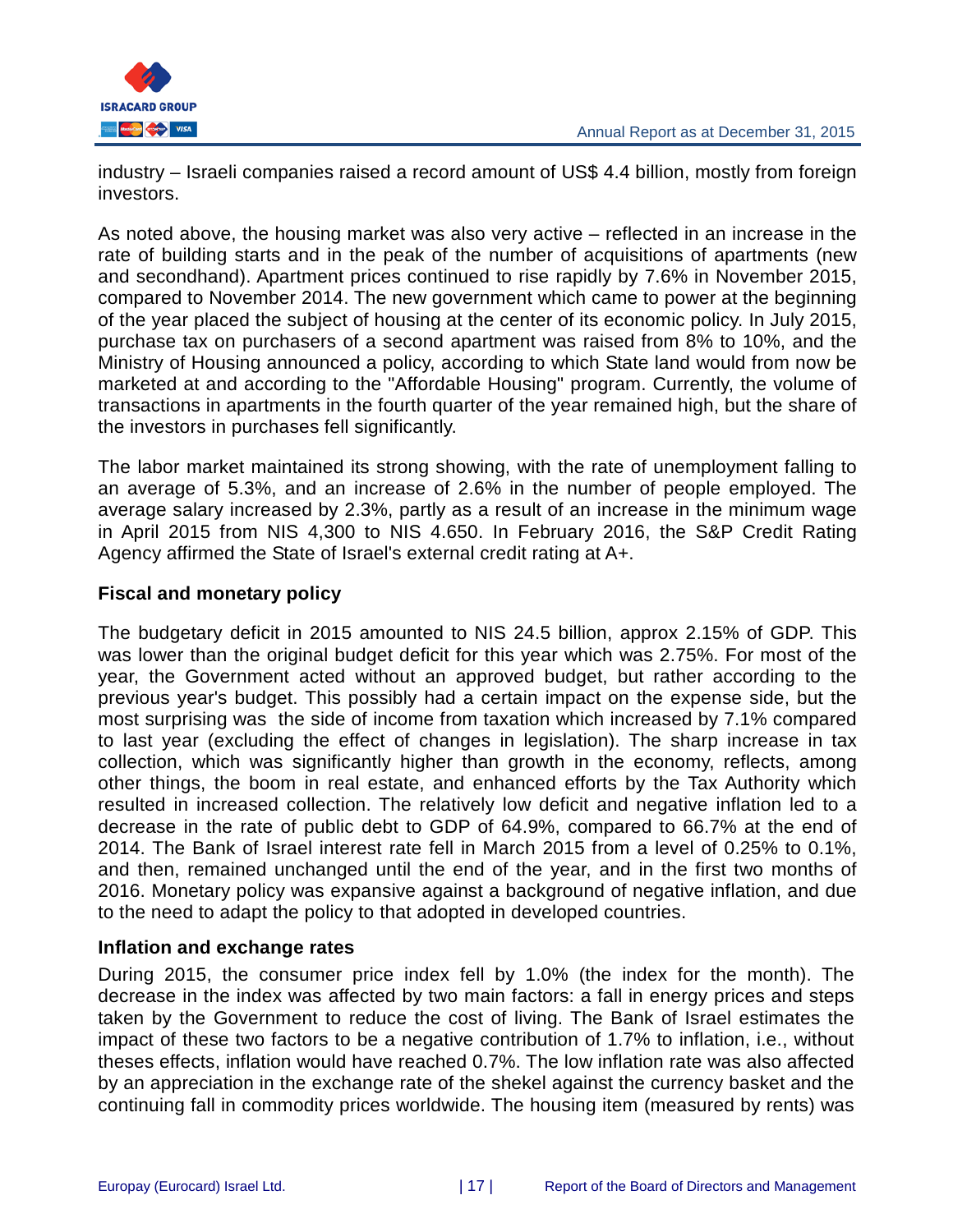

the largest positive contributory factor to the index, increasing by 2.2%. As of the end of January 2016, indications in the capital market suggest that inflation in 2016 will also be negative. It should be noted that, against the background of a steep fall in world oil prices to below US\$ 30 per barrel at the beginning of the year, and a reduction on the Government's rates. The shekel was devalued by 0.3% against the dollar in 2015, while against the euro, it appreciated by 10.1% in the period. The U.S. dollar strengthened against all other world currencies during the year. The exchange rate of the shekel against the basket of currencies appreciated by 7.3%. Pressures for a revaluation of the shekel this year increased due to a further increase in the surplus on current account in the balance of payments, inter alia, against a background of fall in energy prices around the world. The Bank of Israel purchased foreign currency estimated at US\$ 8.8 billion, in order to moderate the impact of the appreciation of the shekel exchange rate.

# **Regulatory initiatives**

- 1. In August 2011, Amendment no. 18 to the Banking Law (Licensing) was published in the Official Government Gazette, providing, inter alia, that an entity which is engaged in the clearing of debit card transactions must obtain a clearing license. Further, in December 2013, the Banking Supervision Department published the process of obtaining a clearer's license and the general criteria and conditions for a controller and holder of the means of control in an applicant for a clearing license. In November 2015, the Banking Supervision Department published an amended draft of the process for obtaining a clearer's license. The draft includes, inter alia, the capital requirements from a clearer, and various directives were provided relating to the method of holding monies which have not yet been transferred to the merchants, data security, adherence to the EMV standard, compliance with the provisions of the law, etc. As well as the draft, the Banking Supervision Department issued a press release stating : i*nter alia*, that a new clearer who has received a license from the Bank of Israel will be given an option to join the debit card system through hosting on infrastructures of an existing clearer, on the basis of an agreement to be signed between them; the minimal core control for ownership in a clearer was reduced as set forth in the amended draft; the financial strength of the controlling owner in the clearer was also reduced in accordance with that stated in the amended draft and the list of entities that was able to make up the core control in a clearer was expanded.
- 2. In February 2015, the Bank of Israel published recommendations and measures to expand the distribution and use of immediate debit cards in Israel and the intensification of competition in the area of debit cards. Pursuant to the recommendations, inter alia, the Banking Supervision Department will provide regulations for distributing immediate debit cards to customers of the banks and rules for the immediate monetary settlement of accounts in transactions executed by immediate debit cards and the method of presenting a summary of the transactions executed by card. In June 2015, the Banking Supervision Department published a number of directives which were intended to lead to the implementation of the said recommendations, including a time-table for implementation, and in August 2015, a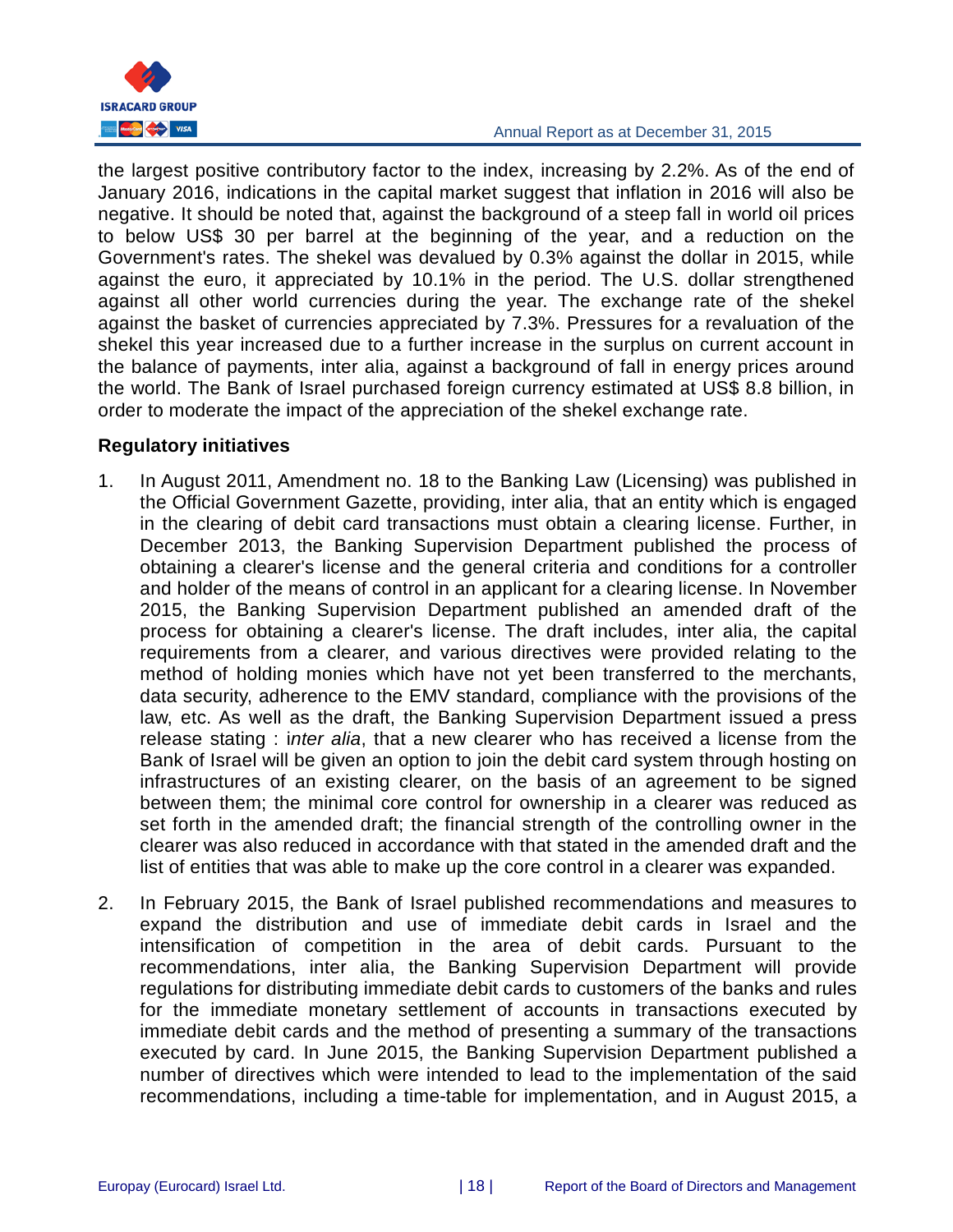

temporary provision was published in the Official Government Gazette, in which the Governor of the Bank of Israel announced an interchange fee for immediate debit transactions as a commission under supervision and the rate was set at 0.3% of the amount of the transaction for a period of a year, with effect from April 1, 2016.

- 3. At the same time as the above, on the subject of immediate debit card, in June 2015, the Banking Supervision Department published a directive for introducing the use of the EMV security standard, both on the side of the issue and on the side of the clearing. The directive provides, inter alia, a time-table for the issue of cards supporting the EMV standard and connecting terminals supporting the standard, and coming into force of the mechanism of diverting responsibility from the issuer to the clearer.
- 4. In December 2015, the Banking Supervision Department published a draft directive on the issue of clearers and the clearing of debit card transactions, pursuant to which some of the provisions mentioned in paragraphs 1-3 above were regulated, along with other provisions, including: capital requirements from a clearer; the protection of monies in clearing; the duty of complying with the provisions of the law in accordance with the nature of clearer; the transfer of monies in immediate debit card transactions; the mechanism of allocating responsibility; clearer-merchant relations and leasing of terminals.
- 5. In June 2015, The Minister of Finance and the Governor of the Bank of Israel appointed a committee to expand competition in common banking and financial services extended to merchants and non-large businesses (the Shtrum Committee). The Committee is to make recommendations on the subject of the introduction of new players to this field, including through the separation of credit card companies from bank ownership. The Committee was also charged with the duty of recommending necessary complementary measures and the removal of barriers to the entry of players and the increase in competition, as aforesaid. On December 14, 2015, the Committee's interim report was published, in which it was recommended to, inter alia: to separate the credit card companies from the major banks within three years from the date of adopting the Committee's conclusions in legislation; to determine restrictions on the entities which are authorized to purchase the credit card companies; to increase competition in the clearing market (through providing mitigating conditions for the grant of a clearing license, the reduction in the interchange fee no later than 2018, a transition from monthly to daily clearing within a few days), to enable the separated credit card companies to use information at their disposal arising from the operation of issuing and clearing activity; to compel all banks to distribute all credit card under equivalent conditions; to prohibit the large banks from issuing credit cards for four years and enable them to issue debit cards, to enable the separated credit card companies to issue credit cards in conjunction with banks (other than the large banks) or financial entities up to a rate of 25% of their total credit card facilities and retaining supervision over the credit card companies by the Bank of Israel. With regard to some of the recommendations, there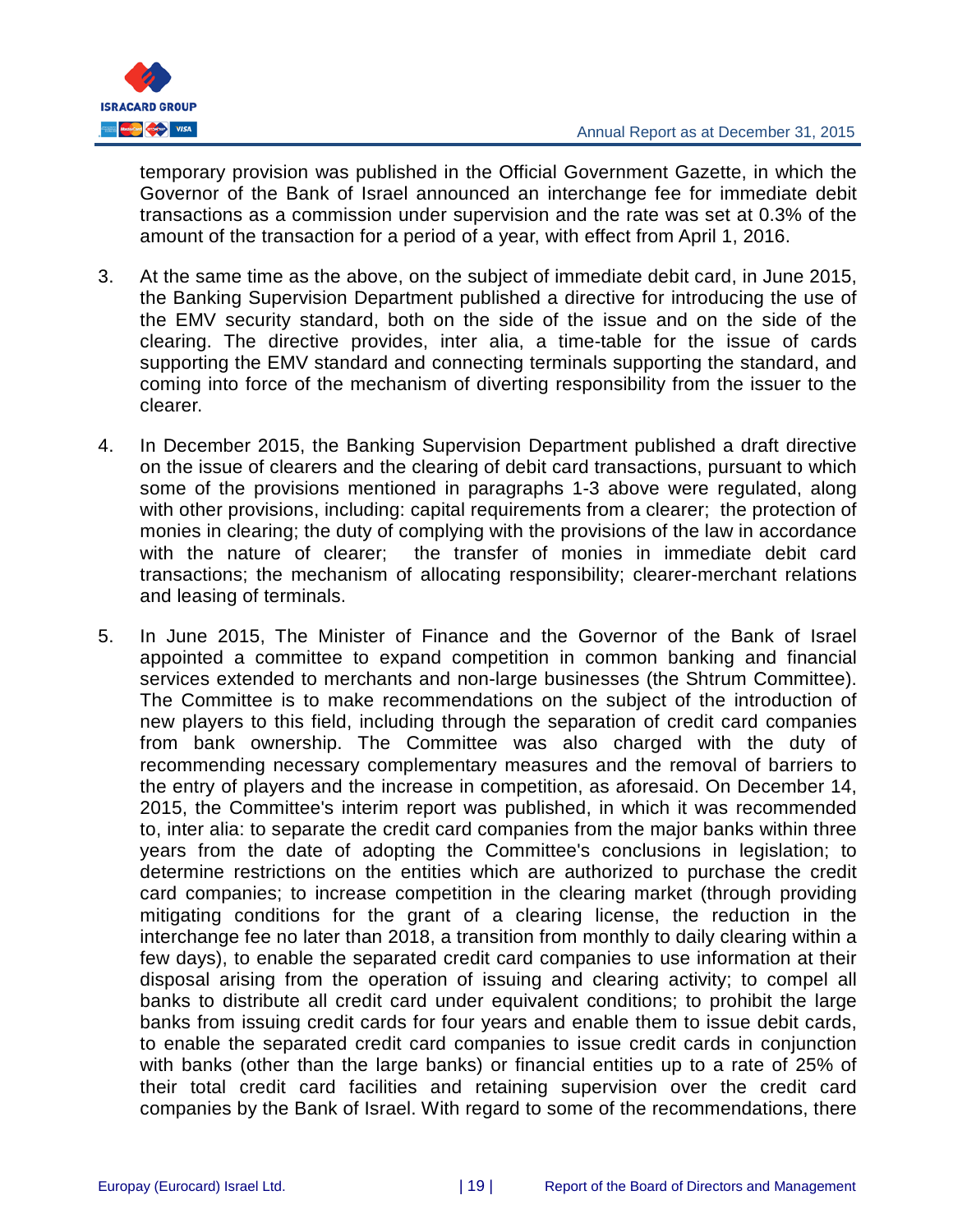

are differing opinions of some of the members of the Committee. The Committee applied to the public to present its positions regarding the interim conclusions through February 7, 2016. The Company has submitted its position to the Committee. The Committee will hold hearings during the month of February 2016.

- 6. In July 2014, the Banking Supervision Department issued a directive on the subject of non-banking benefits for customers, which is intended to provide clear and consistent rules that will enable customers to make a reasonable comparison between the process of banking products and services, and make it easier for them to distinguish between banking benefits and non-banking benefits, and are also intended to assist in increasing competition in the banking system over the price of banking services. The directive came into effect on January 1 2015.
- 7. In September 2014, a circular was distributed by the Banking Supervision Department regarding an amendment to Proper Conduct of Banking Management Regulation no. 221 "Liquidity Coverage Ratio" and a circular of the Bank of Israel was published regarding Temporary Provision – Implementation of the Basel Third Pillar Disclosure Requirements – Disclosure in respect of Liquidity Coverage Ratio. The effective date of the directive was determined at April 1, 2015, For further details, see "Capital and Capital Adequacy", below.
- 8. In October 2014, the Banking Supervision Department issued a directive on dealing with customer complaints, which is aimed at improving the banking system's handling of customer complaints. The directive came into effect on April 1, 2015.
- 9. In December 2014, an amendment to Rules of Proper Disclosure was published, providing inter alia, a method for providing notices of changes relating to account management conditions, including changes in the terms of commissions and benefits in these conditions which were given for a period exceeding three months, both for all customers and for certain customers. The amendment came into effect on April 1, 2015.
- 10. In April 2015, the Bank of Israel published Proper Conduct of Banking Management Regulation no. 218 "Leverage Ratio". As of the publication date of the reports, the Company complies with the minimum requirement and has begun to publish the rate in the financial statements, commencing the financial statements published at June 30, 2015. For further details, see "Capital and Capital Adequacy", below.
- 11. In May 2015, the Banking Supervision Department published a draft directive on the subject of proceedings for the collection of debts. The amendment is intended to regulate transactions that need to be taken to increase fairness and transparency when collecting debts from customers, which do not comply with the terms of their loans and do not repay it as due.
- 12. In May 2015, a private member's bill was tabled in the Knesset for Increasing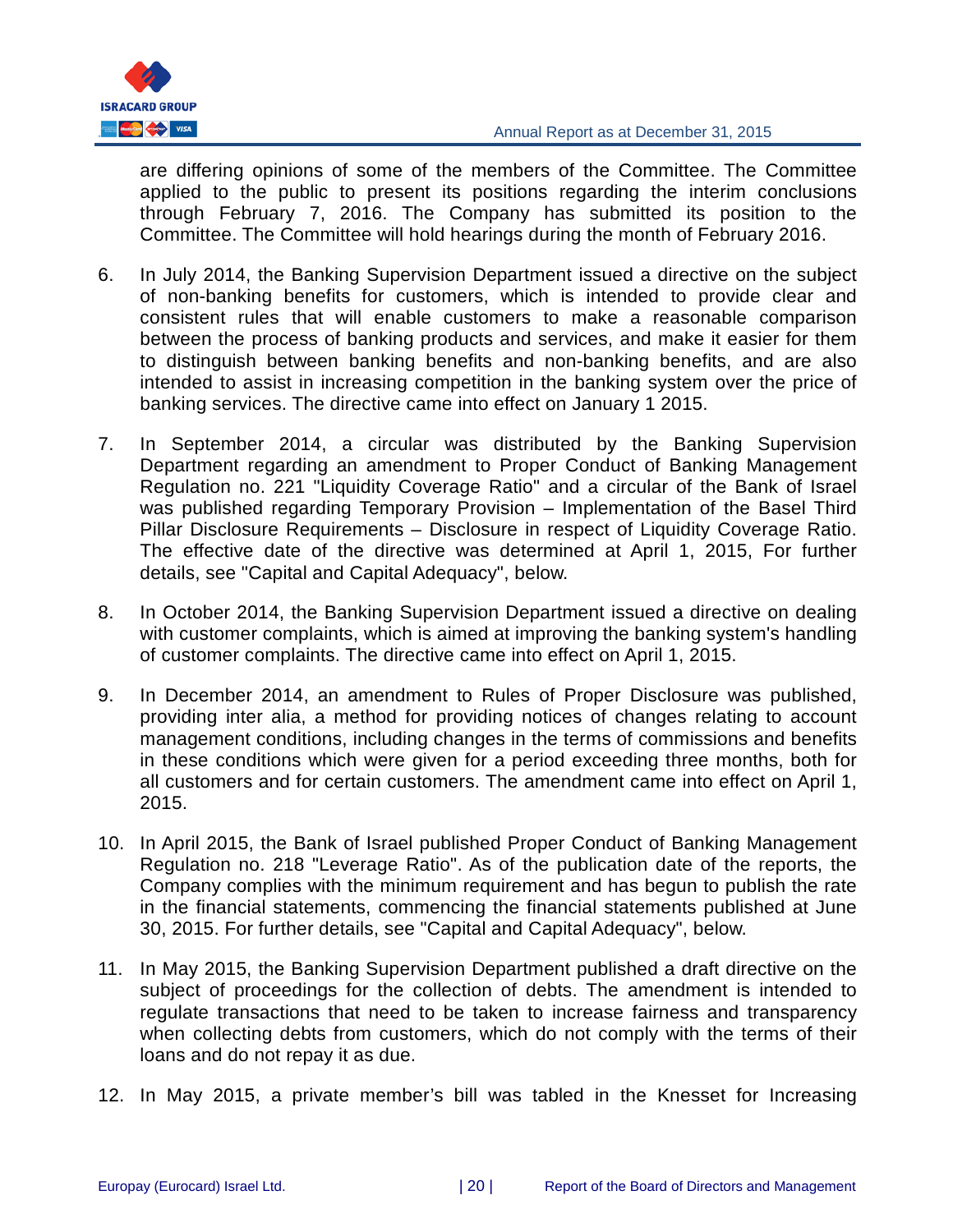

Competition in the Area of Credit – The separation pf Credit Card Companies from Banks. In June 2015, the Ministerial Committee for Legislative Affairs decided to postpone discussion of the proposed law until after publication of the conclusions of the Shtrum Committee and the arrival at a consensus between the proposers of the Ministry Of Justice and the Ministry of Finance. In November 2015, the Ministerial Committee for Legislative Affairs decided to defer discussion on the proposed law for a further three months. An additional private member's bill on the matter of the separation between the credit card companies and the banks was tabled in the Knesset in June 2015.

- 13. In May 2015, the Banking Supervision Department published a file of questions and answers for the implementation of the Prohibition of Money Laundering Order and Proper Conduct of Banking Management Regulation no. 411 in credit card companies, including the position and binding interpretation of the Banking Supervision Department for the Order and the Regulation.
- 14. In June 2015, the Bank of Israel published an amendment to Proper Conduct of Banking Management Regulation no. 308 "Compliance and the Compliance Function in the Banking Corporation". The update deals mainly with the duties of the compliance officer, the duties of the management and the board oif directors, the compliance policy and plan and the scope of activity of the compliance function. The amendment came into effect on January 1, 2016.
- 15. In June 2015, the Banking Supervision Department published an update to Proper Conduct of Banking Management Regulations no, 301 "Board of Directors" and no. 3017 "Internal Audit". Inter alia, the amendments relate to the current functions in the credit committee, the committee for transactions with related persons and the remuneration committee.
- 16. In June 2015, the Banking Supervision Department published an amendment to Proper Conduct of Banking Management Regulation no. 313 "Restrictions on Indebtedness of a Single Borrower and a Group of Borrowers". The update is further to previous actions of the Banking Supervision Department which are intended to minimize the concentration of the credit portfolios in the local banking system, and against a background of the recommendations of the Basel Committee regarding large exposures, inter alia, the definition of capital was limited to Tier 1 capital, and the restriction on the indebtedness of a bank group of borrowers to a banking corporation was changed from 25% to 15%. The amendments to the director came into effect on January 1, 2016, except for the matter of the definition of capital, for which the increment will be introduced gradually through December 31, 2018.
- 17. In June 2015, the Banking Supervision Department published an amendment to a directive relating to the early repayment of non-housing loans. The amendment was made as part of the implementation of the recommendations of the summary report of the Team Examining Competition in the Banking Industry, and its purpose was,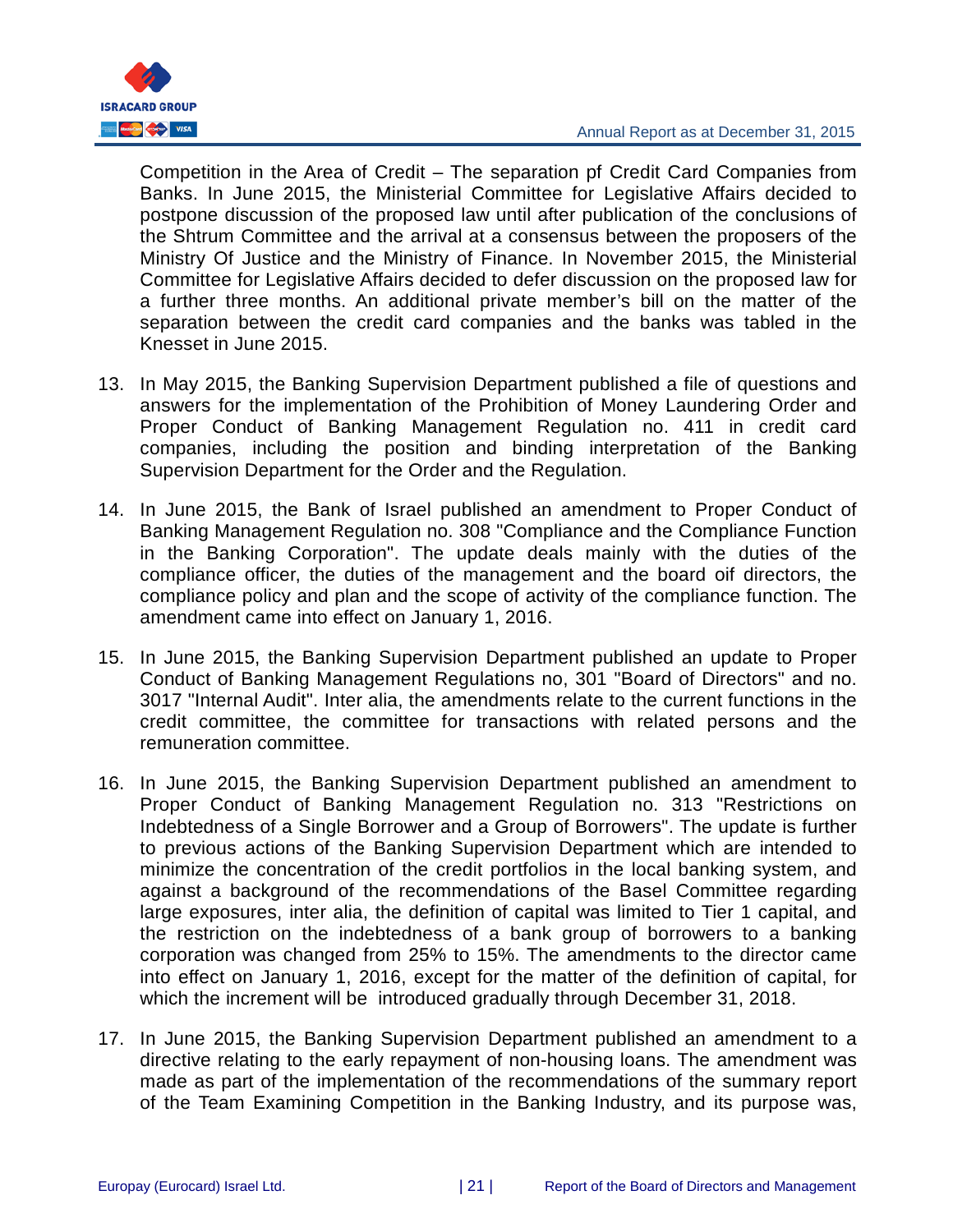

inter alia, to determine a uniform and clear mechanism for determining the interest rate according to which the capitalization component in non-housing loans was computed, and to create uniformity, as far as possible, between the early repayment of a housing loan and early repayment non-housing credit. The amendment came into effect on April 1, 2016.

- 18. In June 2015, the Banking Supervision Department published a letter on the subject of Risk Management in a Cloud Computer Environment, which was intended to provide rules regarding the use of cloud computers in a way that would balance the advantages in the use of these technologies and the possible exposure of the banking corporation and credit card company to related material operating risks, inter alia, for data security and business continuity.
- 19. In July 2015, the plenum of the Knesset approved in a first reading an amendment to the Debt Injunction Execution Law, according to which a temporary provision enacted authorizing the Registrars of the Debt Injunction Execution Office to grant a discharge to restricted debtors by means under various conditions. In addition, in June 2015, the plenum of the Knesset approved in a preliminary reading, a proposal to amend the Execution Law, whereby in certain circumstances, a discharge would be granted to a execution debtor, in such a way that restrictions to which is subject would be canceled and the debt written off. The two proposals were linked together, and in July 2015, the plenum of the Knesset passed the said amendment and proposal in a second and third reading.
- 20. In July 2015, the plenum of the Knesset approved a first reading of the proposed Regulation of Non-Banking Loans Law, according to which an interest ceiling will be determined which will apply to all of the lenders in the economy, including the banking system. In November 2015, the Constitution, Law and Justice Committee held a discussion for the preparation for a second and third reading.
- 21. In July 2015, an amendment to the Banking Rules relating to commissions came into effect, according to which the number of commissions collected from small merchants receiving clearing services, was to be in accordance with a uniform tarifflist of common services in the area. In addition, pursuant to the amendment, the rules relating to the commissions collected from credit card holders were amended, for example through harmonization of the rules relating to the collection of conversion commission. In addition, commencing July 2015, an order came into force restricting the maximum amount of the commission that may be collected for the services of "notices or warnings", and an order restricting the maximum amount of the commission for the services that may be provided by a clearer to the provider of discounting services in debit card transactions.
- 22. In July 2015, the Knesset plenum approved in a first reading the proposed Reduction in the Use of Cash Law, which was published in January 2015, and approved by the Ministerial Legislative Committee in May 2015. which is intended to lead to the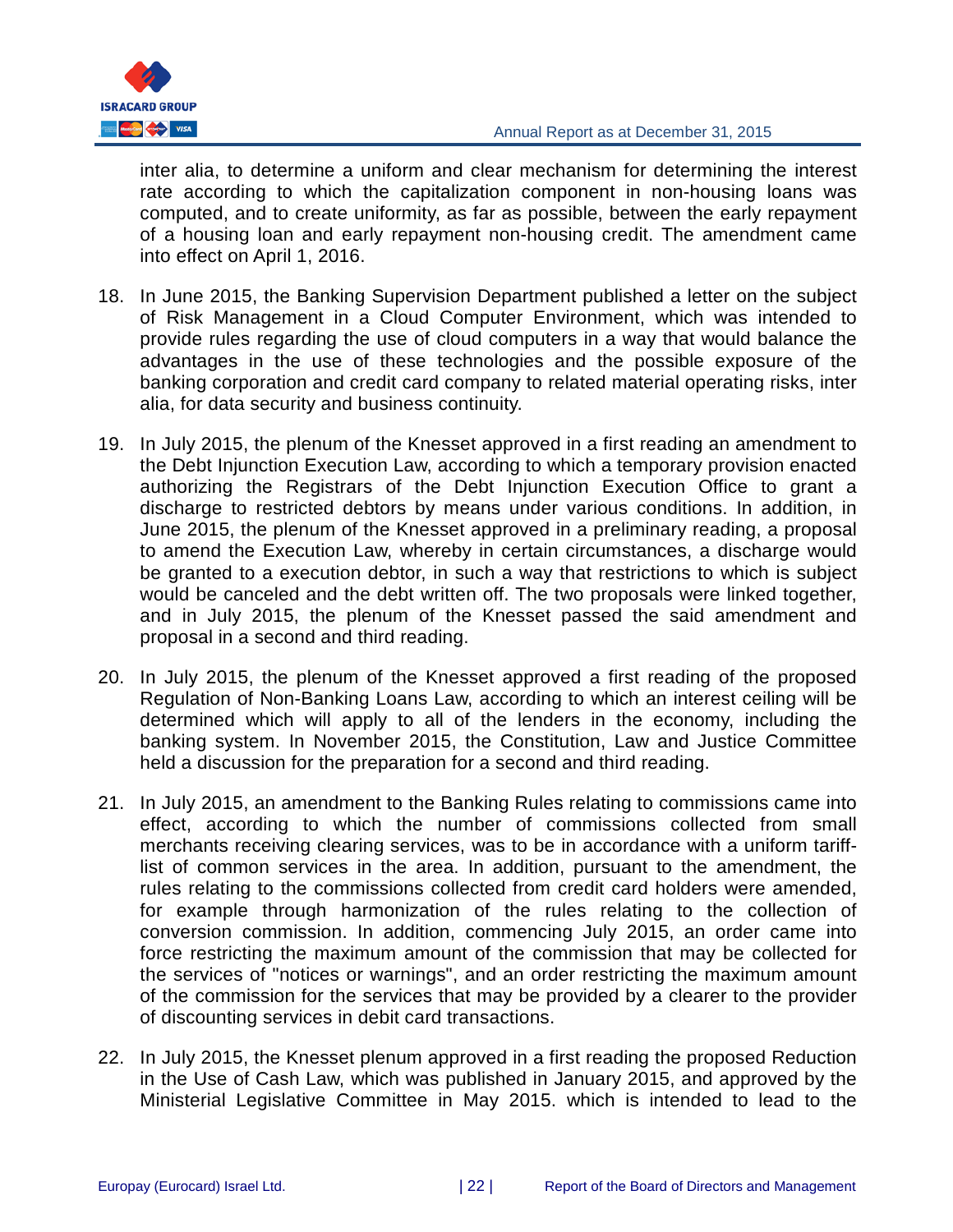

implementation of the report of the Committee to Reduce the Use of Cash in the Israeli Economy, determining gradual restrictions on the use of cash and negotiable cheques, in order to reduce the phenomenon of a black economy in Israel, to fight crime and money-laundering and permit the use of advanced and effective means of payment. Among other things, the proposed law accords powers to the Antitrust Commissioner to determine rates of interchange fee of debit card transactions. The proposed law provides that a condition of its incidence is that immediate debit cards are an available product similar to deferred debit cards.

- 23. In August 2015, the Banking Supervision Department published an update to Proper Conduct of Banking Management Regulation no. 301A "Remuneration Policy in a Banking Corporation and Credit Card Companies". according to which, inter alia, remuneration policy and agreements of a banking corporation and credit card companies will include a stipulation that any variable remuneration that is granted and paid will be recoverable from a key employee, providing fulfillment of criteria for recovery which will be determined by the banking corporation and the credit card company and will include at least the cases in the draft directive, which are intended for particularly unusual circumstances. The period of recovery will be fixed at the date of the grant, and will range from five years for a key employee to seven years for office-holders defined in the Companies Law. In addition, a requirement has been added that the chairman of the board of directors will receive only fixed remuneration, which will be determined, inter alia, in relation to the manner of remuneration of the members of the board of directors, and generally accepted social conditions with regard to all of the office-holders in the banking corporation and credit card company. Directives were also provided which are intended to prevent a possible conflict of interests related to the duties of office-holders and employees and their remuneration.
- 24. In August 2015, the Bank of Israel published an interim report on "the chain of the execution of debit card transactions" including recommendations for increasing competition efficiency and stability in the debit card market, which, according to the Bank of Israel, are expected to remove the barriers existing in the market and permit the entry of new players.
- 25. In September 2015, the Bank of Israel published a new Proper Conduct of Banking Management Regulation no. 361 "Cyber Management". The directive includes the basic principles for the management of cyber protection. In recent years, Isracard has invested significant resources in cyber protection. With the publication of the directive, Isracard is prepared with an action plan, approved by the management, for integrating the provisions in the new directive in the company, in addition to other directives to which it is subject on this topic, for example: business continuity, risk management, in accordance with the clarifications made by the Bank of Israel relating to the method and dates of implementation.
- 26. In October 2015, the Knesset in plenum approved in a first reading the Credit Data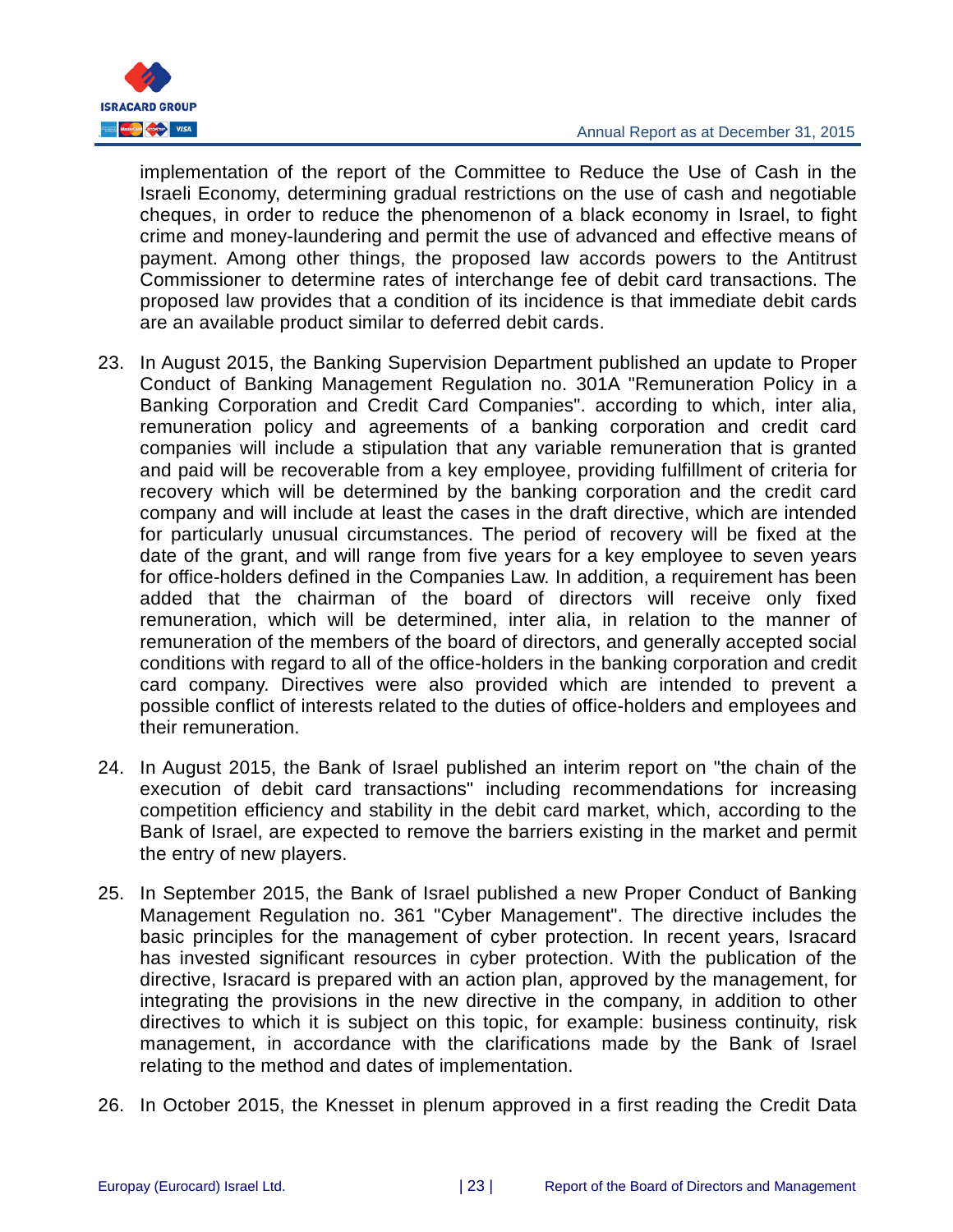

Service Law – the establishment of a system for sharing credit data and the supervisor of the system, which is intended to improve the credit data in the economy in order to increase competition in the retail credit market, increase accessibility to credit and reduce discrimination in this area.

- 27. In October 2015, the Knesset in plenum approved in a first reading the proposed Intensification of Tax Collection and Increased Enforcement Law, which is intended, inter alia, to fight black money and deepen the collection of tax, and pursuant to which, a special reporting duty will be provided for financial entities, such that they will report on a routine basis to the Tax Authority on the activity of their customers.
- 28. On October 1, 2015, the rate of value added tax was reduced to 17%.
- 29. In October 2015, a memorandum of the Prohibition of Money Laundering and the Financing of Terror Law was circulated, containing amendments which are intended to improve the struggle against prohibition of money laundering and the adaptation of the existing legislation to international standards in the field.
- 30. In November 2015, the Banking Supervision Department published a letter, according to which the banking corporations and credit card companies were obliged to determine policy, procedures and processes in connection with a Company initiated application to retail customers for granting a non-housing loan.
- 31. In November 2015, the plenum of the Knesset approved the first reading of the proposed Minimum Salary - Raising the Minimum Salary Amounts Law, pursuant to which it is proposed to increase gradually the minimum salary, pursuant to a temporary regulation, up to the sum of NIS 5,300. The temporary provision will be in effect until the day prior to the date on which the minimum salary amount pursuant to the existing law exceeds the minimum salary amount for the month pursuant to the temporary regulation.
- 32. On November 2015, the Knesset plenum approved in a second and third reading amendments to the Arrangements Law, according to which, commencing December 1, 2015, the pension marketing services received by an employer would be seperatedseparated, except under the conditions stipulated in the Law.
- 33. In November 2015, the plenum of the Knesset approved in a second and third reading, in the framework of the Arrangements Law, the Economic Program Law for 2015 and 2016, pursuant to which, inter alia, non-banking entities can raise capital through the issue of notes to the public. The increase in the sources of finance is expected, inter alia, to increase the ability of the non-banking entities to compete with the banking system in providing credit to households and small and medium-sized businesses, thus reducing the costs of credit in the retail credit sector.
- 34. In January 2016, the Banking Supervision Department published a draft amendment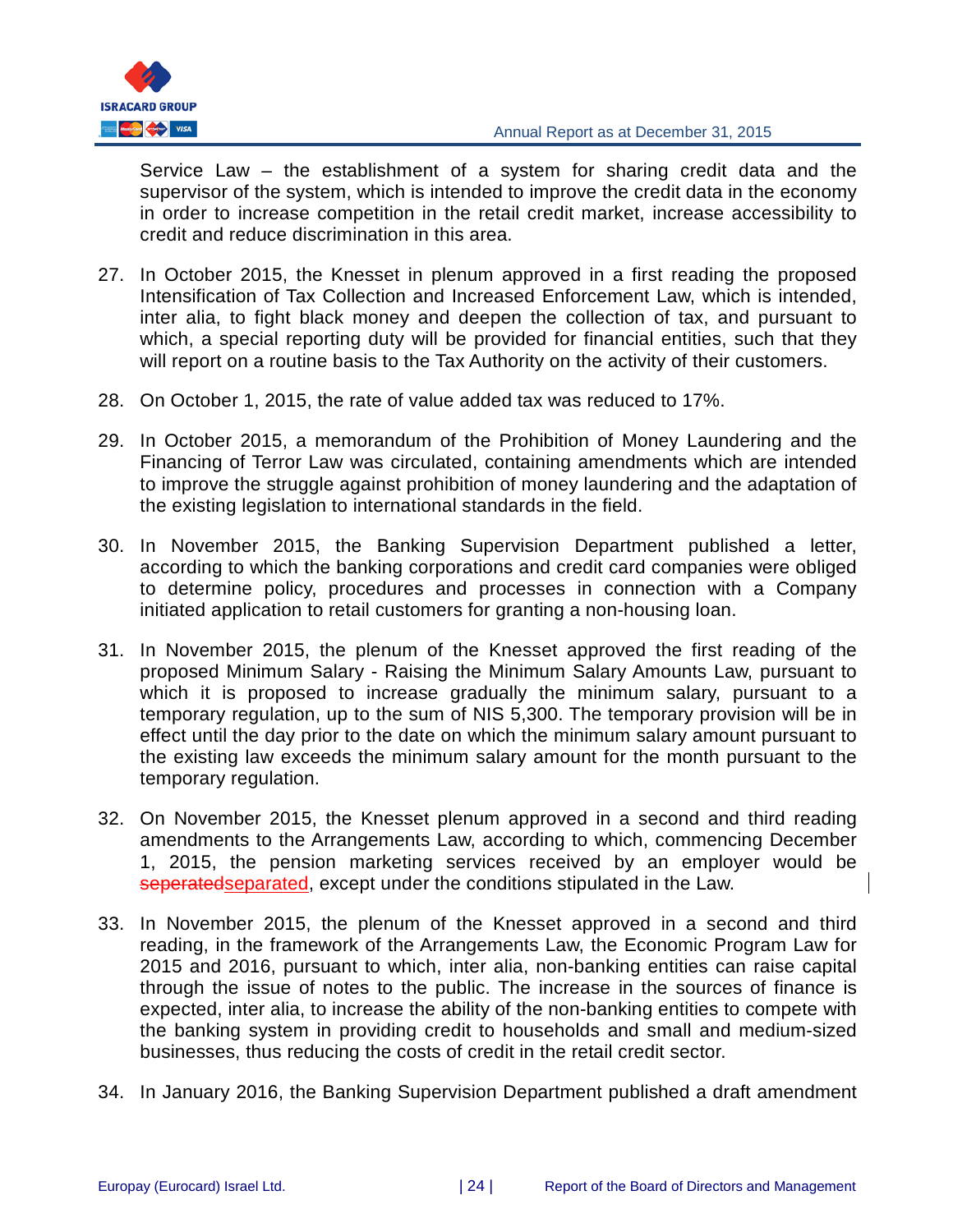



to Proper Conduct of Banking Management Regulation no. 418, according to which the opening of clearing accounts would be permitted for individuals via the Internet, in accordance with the conditions set forth in the draft, including restrictions on the scope of clearing.

- 35. In January 2016, the Knesset plenum approved in a second and third reading the reduction in the rate of companies tax from 26.5% to 25%, effective January 1, 2016.
- 36. In January 2016, the Banking Supervision Department sent banking corporations a new draft Proper Conduct of Banking Management "Online Banking", and drafts of an amendment to the complementary directives to the abovementioned regulation, pursuant to which an individual or a small business would be able to receive from the banking corporations services via the Internet or mobile phone. Thus, inter alia, it would be possible to join online banking services, a customer who joined online banking services would be able to receive a preliminary password online, and it would be possible to receive messages and warnings through online banking. Alongside the reliefs, the draft imposes increased responsibility on the banking corporations for the management of the risks inherent in the expansion of online activity and the protection of data. The draft will be discussed with the banking corporations during February 2016.
- 37. With regard to new accounting standards and new regulations of the Banking Supervision Department in the period and in the period before their implementation, see Note 2C to the financial statements.

The large number of regulation proceedings, as far they will be implemented, is likely to have a significant adverse impact on the Company's activities, but at this stage, it is not possible to assess its scope.

# **Disclosure regarding attention drawn by the Auditors**

Sometimes, the independent auditor finds it appropriate to include a change from the usual version by the addition of a paragraph directing attention which is intended to emphasize a certain matter which significantly affects the financial statements and is included in a note to the financial statements. The addition of a paragraph directing attention, as aforesaid, does not affect the auditor's opinion. Therefore, this paragraph will come at the end of the auditor's report and will refer to the fact that the auditor's opinion is not qualified in this context. The auditors have directed attention to what is stated in Note 8A.2 regarding regulatory initiatives and Note 8B regarding requests to approve certain claims as class actions against the Company,

# **Events after the balance sheet date**

With regard to events after the date of the financial statements, see Note 10 to the financial statements.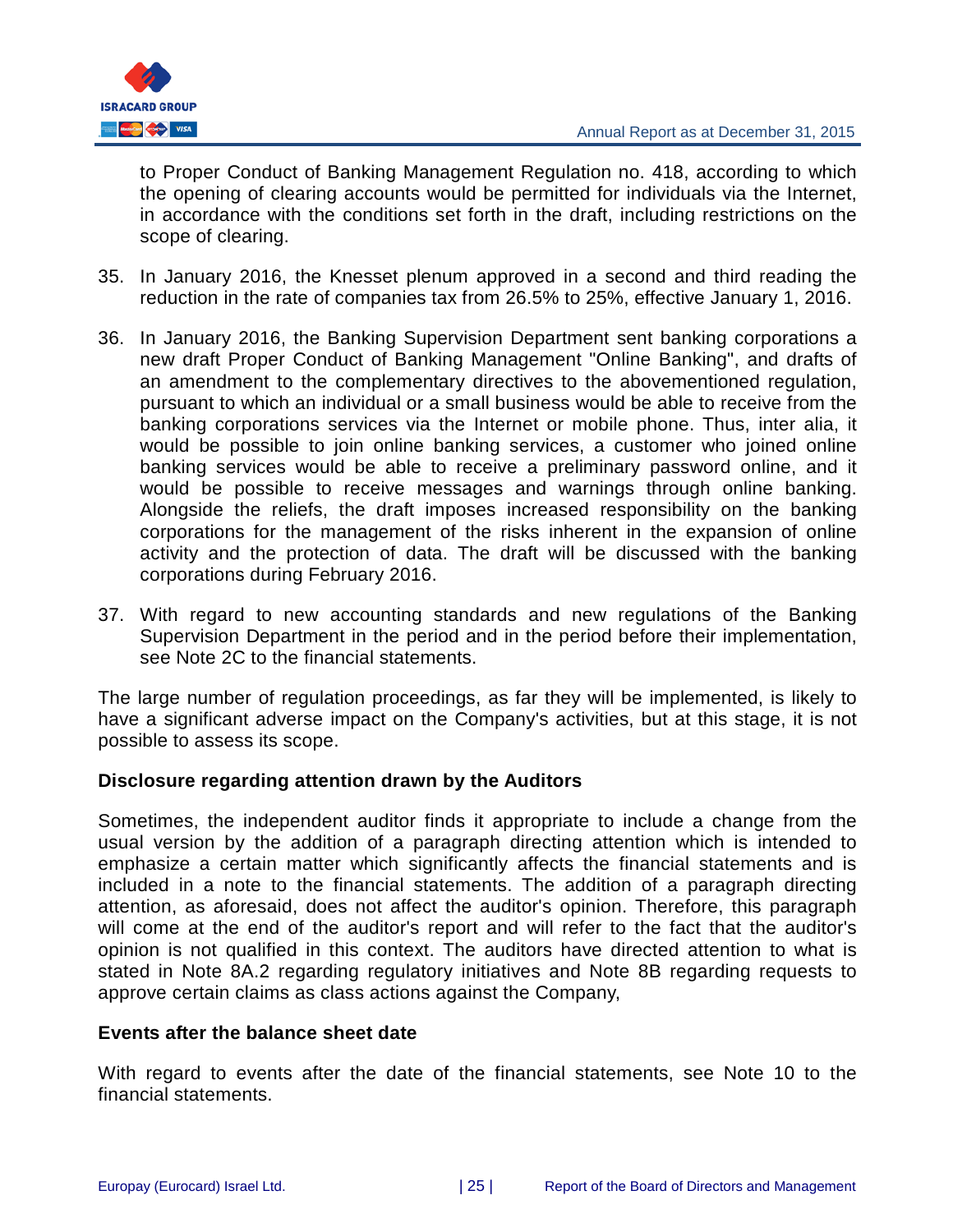

## **Development in balance sheet and profit and loss items**

**The loss** of the Company in 2015 totaled NIS 9 million, compared with a loss of NIS 6 million in 2014.

**The loss per share** of the Company in 2015 totaled NIS 1, compared with a loss of NIS 3 in 2014, primarily attributable to an increase in the number of shares issued in 2015.

**The return of the loss before taxes on average equity** in 2015 amounted to a negative return of 118%, compared with a negative return of 126% in 2014.

**The return of the loss on average equity** in 2015 amounted to a negative return of 118%, compared with a negative return of 126% in 2014.

**The balance sheet** as of December 31, 2015 amounted to NIS 5 million, compared with NIS 3 million as of the end of 2014. With regard to the development in the balance sheet in the interim period, see Table 2 in the Corporate Governance Report, Additional Details and Appendices to the Annual Report below.

**Equity** as of December 31, 2015 reached NIS 5 million, compared with NIS 3 million on December 31, 2014.

**The ratio of equity to the balance sheet** reached 100% on December 31, 2015, similar to December 31, 2014.

**The ratio of capital to risk-adjusted assets under the capital measurement and adequacy directives** reached 200% on December 31, 2015, compared with 300% on December 31, 2014.

The minimum capital ratio required by the Bank of Israel is 9%.

For further details, see chapter on Measurement and Capital Adequacy, Capital Adequacy Target, below.

For further details regarding the development in income and expenses in the interim period, see Table 1 in the Corporate Governance Report, Additional Details and Appendices to the Annual Report below.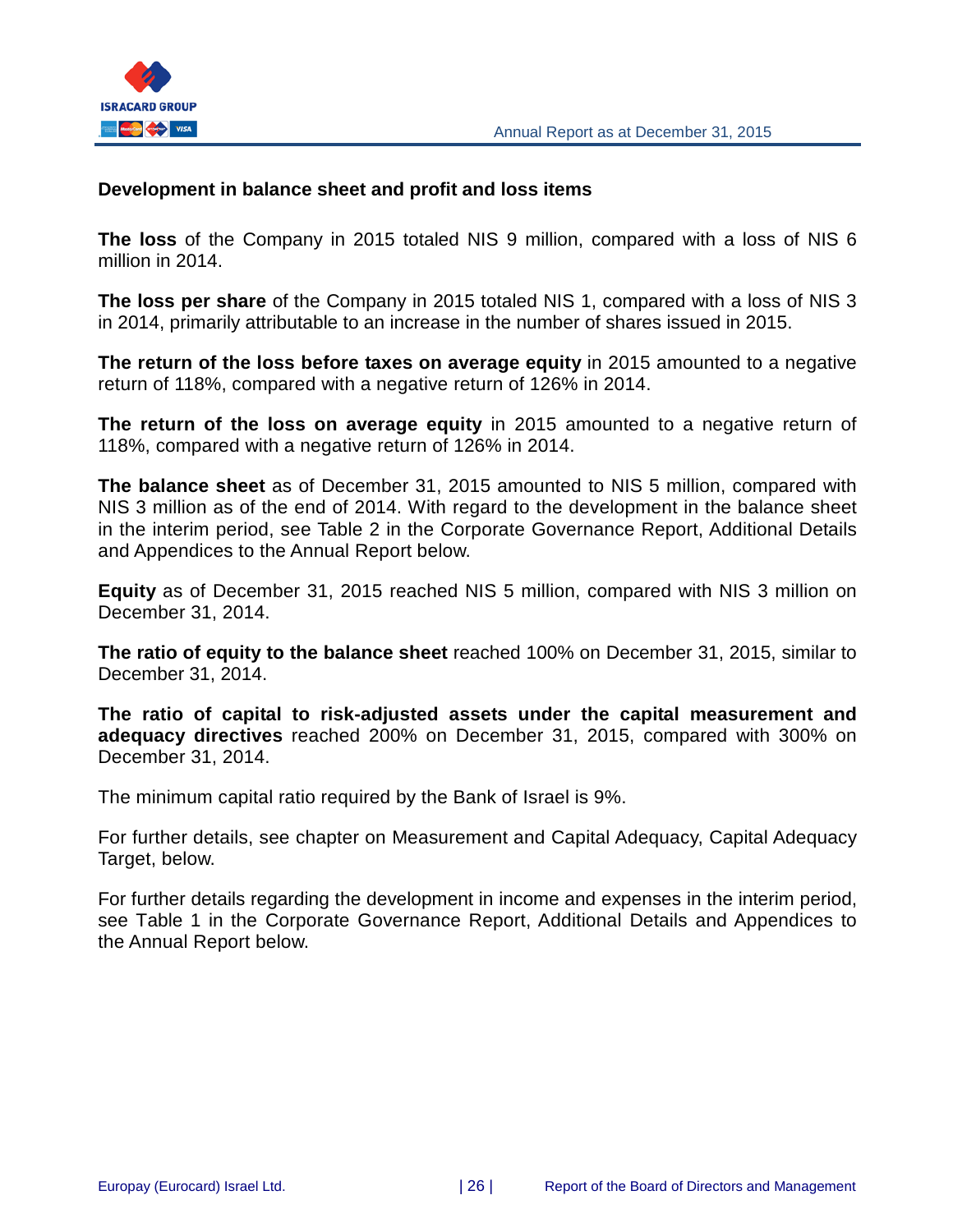

# **Capital and Capital Adequacy**

## **Applicability of implementation**

The Company is subject to measurement and capital adequacy requirements. In addition, the Company is consolidated by Isracard, to which these requirements also apply.

As a rule, the Company's capital requirements are based on its financial statements, which are prepared in accordance with Proper Conduct of Banking Management Regulation nos. 299, 201- 211 (Measurement and Capital Adequacy).

The shareholders' equity, Tier 1 capital and overall capital for 2015 amounted to NIS 5 million, compared with NIS 3 million in the corresponding period last year, an increase of 66.7%.

Risk assets in respect of credit risk for 2015 amounted to NIS 2.5 million, compared with NIS 1 million in the corresponding period last year, an increase of 150%.

The overall capital to risk assets ratio for 2015 amounted to 200%, compared with 300% in the corresponding period last year.

## **Table 3: Capital adequacy (1)**

| 1. |  | Capital for purposes of calculating capital ratio |  |
|----|--|---------------------------------------------------|--|
|    |  |                                                   |  |

|                                                   | As of December 31 |             |  |
|---------------------------------------------------|-------------------|-------------|--|
|                                                   | 2015              | 2014        |  |
| Tier 1 shareholders' equity<br>and Tier 1 capital | $5.0^{(2)}$       | $3.0^{(2)}$ |  |
| <b>Total overall capital</b>                      | 5.0               | 3.0         |  |

## **2. Weighted balances of risk assets**

|                                                  |                                        | As of December 31, 2015 |                                        | As of December 31, 2014    |
|--------------------------------------------------|----------------------------------------|-------------------------|----------------------------------------|----------------------------|
|                                                  | Weighted<br>balances of<br>risk assets | Capital<br>requirements | Weighted<br>balances of<br>risk assets | Capital<br>requirements    |
| Credit risk                                      | 2.5                                    | -*                      | 1.0                                    | $\overline{\phantom{a}}^*$ |
| <b>Total weighted balances</b><br>of risk assets | 2.5                                    | $\cdot^{\star}$         | 1.0                                    | -*                         |

\* Amount less than NIS 0.5 million.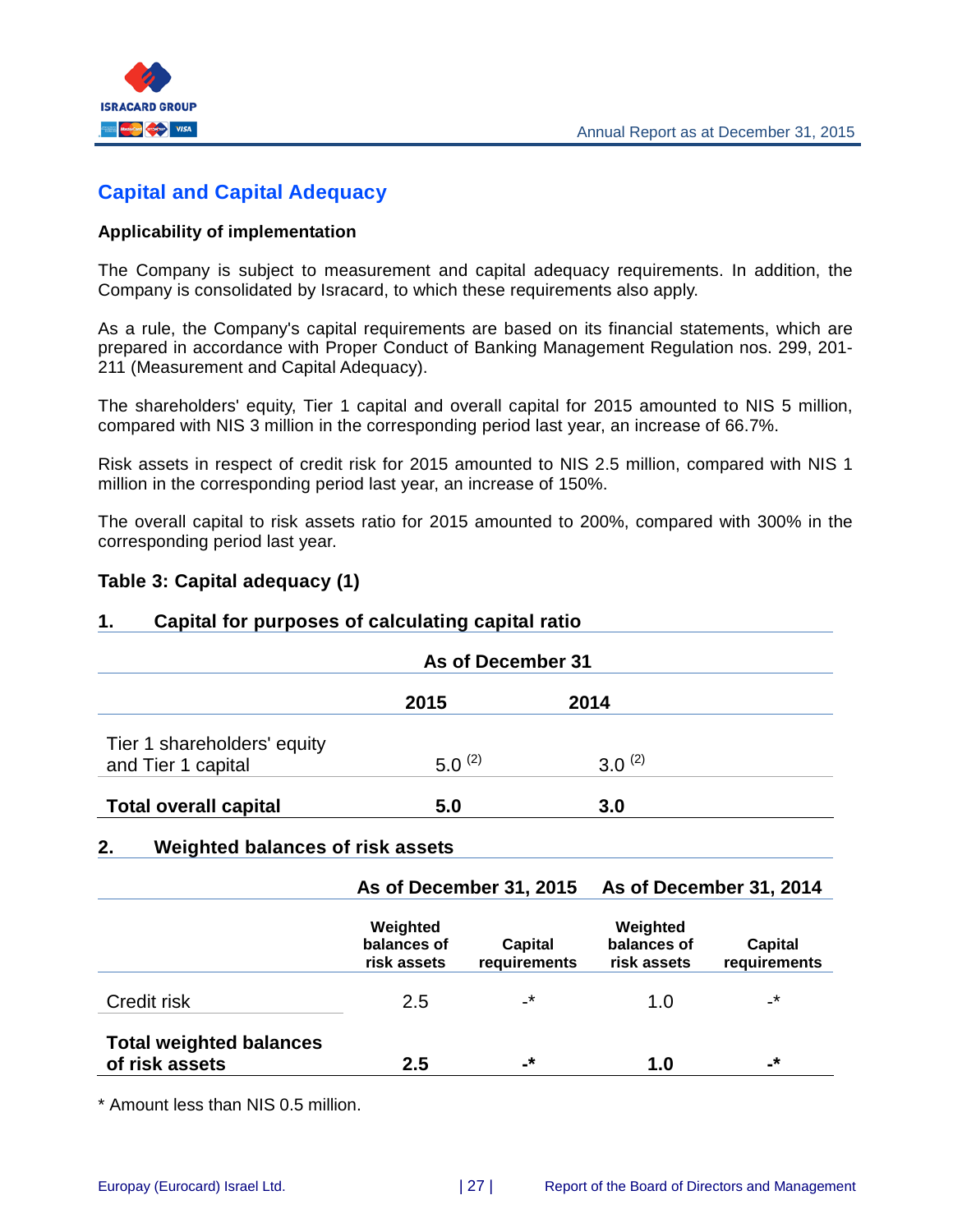

#### **3. Capital ratio to risk assets**

|                                                                                                  | As of December 31 |                   |  |
|--------------------------------------------------------------------------------------------------|-------------------|-------------------|--|
|                                                                                                  | 2015              | 2014              |  |
|                                                                                                  |                   | <b>Percentage</b> |  |
| Tier 1 shareholders' equity<br>and Tier 1 capital to risk<br>assets                              | 200.0             | 300.0             |  |
| Overall capital ratio to risk<br>assets                                                          | 300.0             | 300.0             |  |
| Minimum Tier 1<br>shareholders' equity<br>required by the Banking<br>Supervision Department (4)  | 9.0               | 9.0               |  |
| Minimum overall capital<br>ratio required by the<br><b>Banking Supervision</b><br>Department (4) | 12.5              | 12.5              |  |

- (1) Computed in accordance with Proper Conduct of Banking Business Regulations No. 201-211 and 299 "Measurement and Capital Adequacy".
- (2) On March 30, 2015, the Company issued to Isracard 9,322,034 shares of NIS 0.0001 par value at a price of NIS 1.18 per share. The total proceeds stand at NIS 11 million. The purpose of the issue is to comply with the minimum capital ratio conditions as required by the Bank of Israel.
- (3) On March 2, 2014, the Company issued to Isracard, 1,794,872 shares of NIS 0.0001par value at a price of NIS 3.90 per share. The total proceeds amounted to NIS 7 million.
- (4) The minimum capital ratio requirement according to the Banking Supervision Department with effect from January 1, 2015,

#### **Minimum capital ratios**

On May 30, 2013, the Banking Supervision Department published a circular regarding minimum capital ratios for all banking corporations and credit card companies in preparation for the implementation of the Basel III directives. Pursuant to the circular, all banking corporations and credit card companies will be required to comply with a minimum Tier 1 shareholders' equity ratio of 9%, through January 1, 2015. In addition, a particularly significant banking corporation, whose total balance sheet assets on a consolidated basis constitute at least 20% of the total balance sheet assets in the Israeli banking system, will be required to comply with minimum Tier 1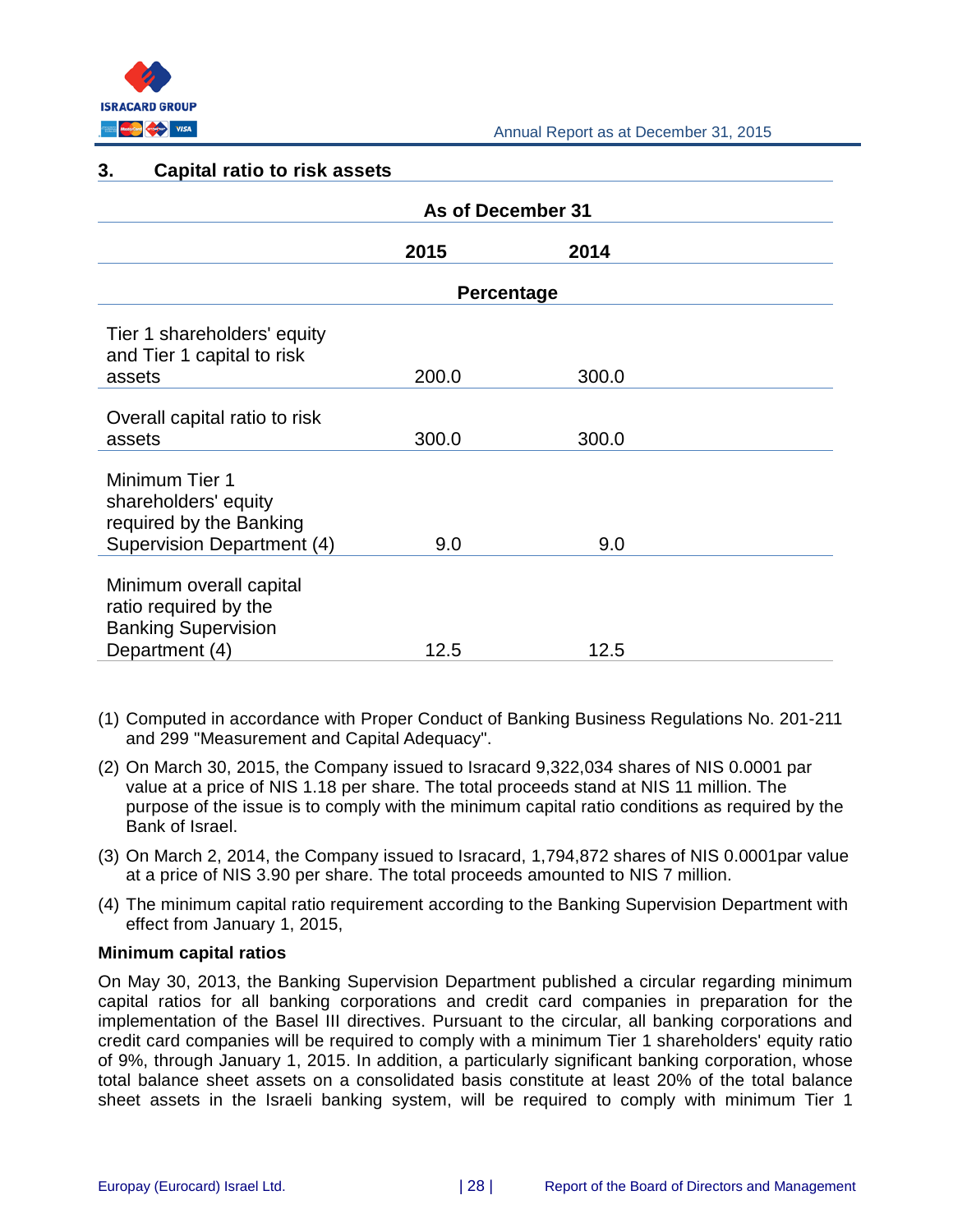

shareholders' equity ratio of 10%, through January 1, 2017.

In addition, it was provided that, through January 1, 2015, the minimum overall capital ratios will stand at 12.5% for the whole banking system, and 13.5% for particularly significant banking corporations, through January 1, 2017. On May 20, 2014, the Board of Directors of the Company approved the targets for minimum capital ratios.

#### **Capital adequacy target**

The Company's capital ratio is the appropriate level of capital required in respect of the various risks to which the Company is exposed as it is identified, estimated and assessed by the Company. This target takes into account actions of the Company management which are intended to reduce the level of risk and/or increase the capital base.

The Company's capital adequacy targets are as follows:

Tier 1 shareholders' equity to risk components of Company target – 9%.

Overall capital to risk assets of the Company target – 12.5%.

#### **Capital Management**

The goal of capital management is to achieve compliance with the detailed risk-appetite definitions and the objectives of the Company, as established by the Board of Directors of the Company, subject to regulatory directives in the area of capital requirements, while striving to allocate capital efficiently. Capital management should therefore:

- Ensure the existence of a capital base serving as protection against unexpected risks to which the Company is exposed, supporting business strategy, and allowing compliance at all times with the minimum regulatory capital requirement (refers to the mix and amount of capital backing the strategy and risks of the Company).
- Also address future developments in the capital base and capital requirements.
- Strive for efficient allocation of capital during the ordinary course of business of the Company.

## **Guiding Principles in Capital Management**

Capital management is an annual process with a rolling planning horizon of three years.

Capital management is considered an integral part of the Company's strategic and financial plan. Capital management is based on the growth plans of the various business units, with the aim of assessing capital requirements during the period of the plan, and is used in the strategic planning process, in connection with feasibility and capital allocation to units.

#### **Capital adequacy**

The Company implements the standardized approach for assessing the adequacy of its regulatory capital (for credit risk, market risks and operating risks).

The Company conducts an internal process for assessing its capital adequacy in the context of which a multi-year plan is built for complying with capital adequacy targets. This plan takes into account the Company's existing and future capital requirements pursuant to the strategic plans vis-à-vis available sources of finance. Consideration is given in the plan to all of the Company's present and future risk assets. According to the allocation requirements in the framework of Proper Conduct of Banking Business Directives No. 299, 201-211 (Measurement and Capital Adequacy), vis-à-vis the capital adequacy targets and risk appetites.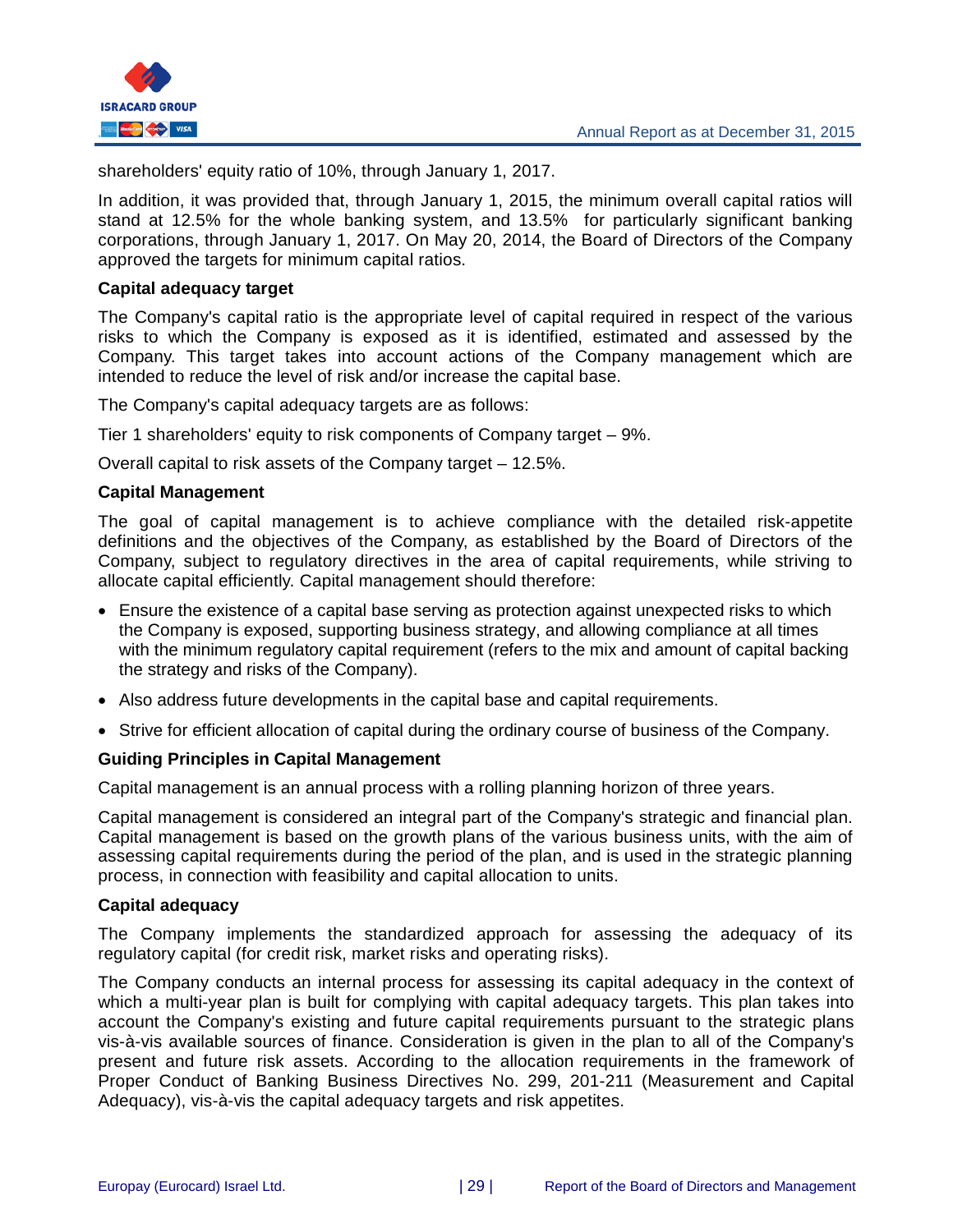



#### **Liquidity coverage ratio**

On September 28, 2014, a circular was published by the Banking Supervision Department, pursuant to which Proper Conduct of Banking Management Regulation no. 221 was added, on the topic of liquidity coverage, which adopts the recommendations of the Basel Committee regarding liquidity coverage in the banking system in Israel. At this stage, credit card companies are not required to comply with the circular and they will continue to meet the requirements of Proper Conduct of Banking Management Directive no. 342. Further, credit card companies will be required to comply with a regulatory quantitative model which will be adapted for the characteristics of their activity.

The Company applies liquidity risk management policy in accordance with Proper Conduct of Banking Management Regulation no. 342, including compliance with the minimum liquidity ratio, which is intended to ensure that the Company has sufficient high-quality liquid assets providing an answer to the Company's liquidity requirements with a 30 day time-horizon in stress scenarios. The stress scenarios include a specific shock to the Company, a systemic shock and a shock combining both of them.

Once a year, the Board of Directors determines the risk tolerance in light of management's recommendations, which is reflected by establishing exposure to risk limits and a financing strategy. The risk tolerance id determined according to the Group's strategic plans, business policy and the state of the markets. In 2015, the Company complied with the limits set by the Board of Directors, as well as the limits derived from the Proper Conduct of Banking Management Regulation no. 342.

#### **Leverage ratio**

In April 2015, the Banking Supervision Department published Proper Conduct of Banking Management Regulation no. 218 regarding the leverage ratio (hereinafter "**the regulation**"). The regulation determines a non-risk based, simple, transparent leverage ratio, which will operate as a supplementary and reliable measurement for the risk-based capital requirements and which is intended to restrict the accumulation of leverage in the banking corporation and in the credit card company (hereinafter: "**banking corporation**"). The leverage ratio is expressed on percentages, and is defined in a ratio of the measurement of the capital to the measurement of the exposure. For further details, see Note 7B to the financial statements.

#### **Issues of capital**

On March 2, 2014, the Company issued to Isracard, 1,794,872 shares of NIS 0.0001par value at a price of NIS 3.90 per share. The total proceeds amounted to NIS 7 million.

On March 30, 2015, the Company issued to Isracard 9,322,034 ordinary shares of NIS 0.0001 par value each, at a price of NIS 1.18 per share. The total proceeds stand at NIS 11 million.

#### **Allocation of dividend**

In May 2012, the Company distributed a dividend to its shareholders in a total amount of NIS 174 million.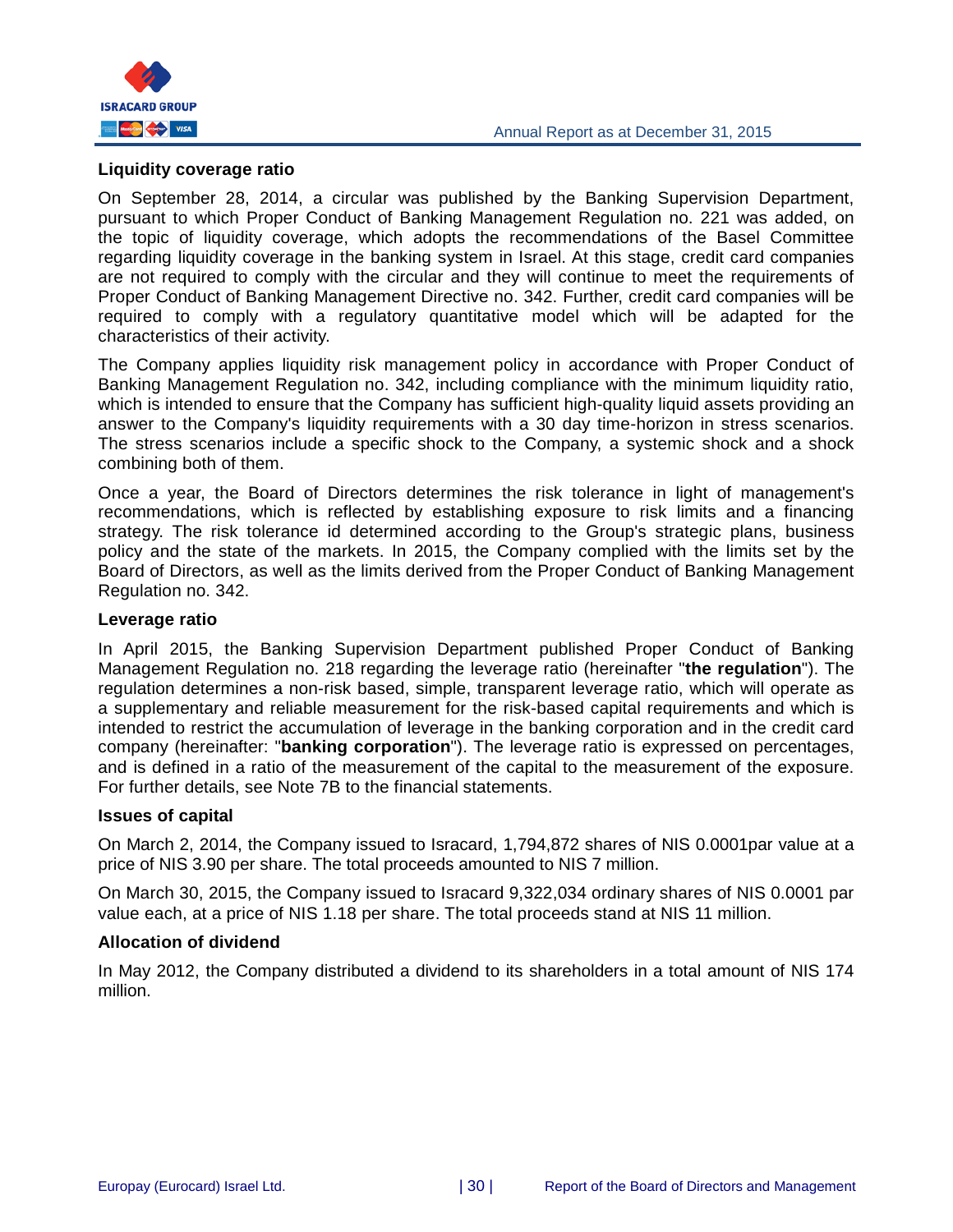

# **Operating Segments**

## **General**

The Company's operations are mainly conducted in three clearing segment.

## **Seasonality**

Seasonality in the areas of credit-card issuance and clearing is mainly derived from the seasonality of private consumption in Israel.

#### **The Issuance Segment**

The Company and Isracard issues credit cards to their customers (credit-card holders). The credit card is used as a means of payment to purchase goods or services. Customers join the creditcard system by signing a credit-card contract with the issuer and receiving the credit card. Creditcard holders make a commitment to repay amounts owed arising from their use of the credit card. For the issuance and operating services of the card, the issuer collects various commissions from the credit card holder and an interchange fee from the clearer or merchant.

#### **Products and Services**

The Company issues credit cards, jointly with Isracard, which combine the "Mastercard" and "Isracard" brands, which are issued by the Company for use abroad, and which are issued by Isracard for use in Israel. The said cards are issued both as bank cards and as non-bank cards and are used as a means of payment for transactions and cash withdrawals, for local and overseas use.

#### **Marketing and distribution**

The Company's activity in the area of credit card issuance is conducted through Isracard, which administers and operates credit card issuance activity on behalf of the Company.

#### **Clearing segment**

The Company and Isracard are parties to clearing agreements with merchants in a variety of sectors. As part of the clearing service, the clearing credit card company makes a commitment to merchants that, subject to compliance with the terms of the agreement between them, the debits incurred by holders of cards cleared by the clearer when purchasing goods or services from the merchants will be settled by the clearer. The clearer accumulates debits for transactions executed in the credit cards, which are cleared by the clearer with a particular merchant that has signed a clearing agreement with it, in return for a fee (called the "**Merchant Fee**"), and secures and transfers to the merchant the payments incurred by the credit-card holders who executed transactions using credit cards with that merchant. In addition to clearing services, the Company offers merchants various financial services, such as marketing and operational services, including an option for payment in installments, flexible crediting dates, targeted information and salespromotion campaigns.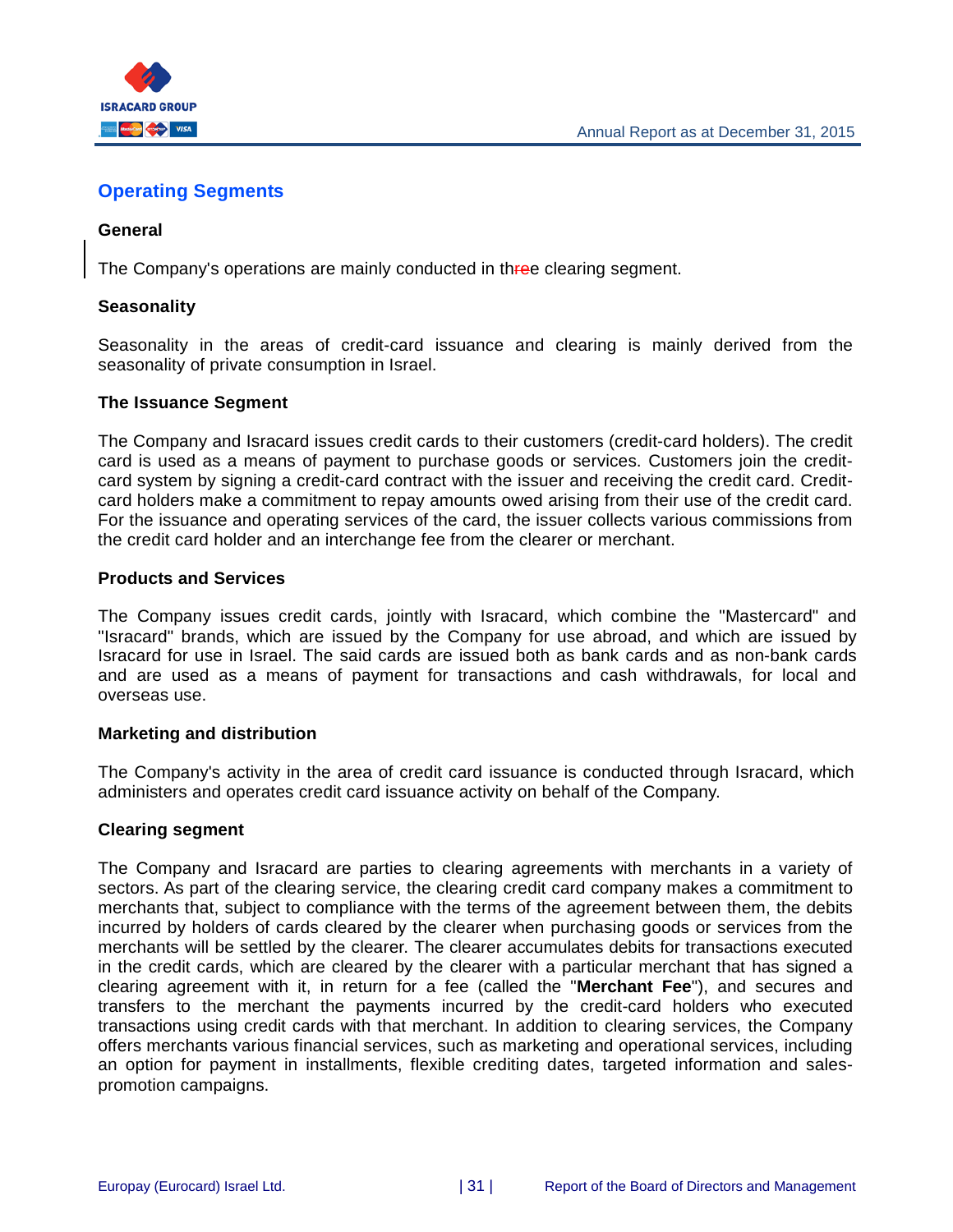

#### **Products and services**

The Company clears transactions executed by merchants who are connected with it in agreements made in Israel, in Mastercard cards issued abroad by members of Mastercard International, in foreign currency and paid to the merchant in foreign currency, mainly in exchange for the abovementioned merchant fee. Isracard manages and operates the credit card clearing activity on the Company's behalf.

In addition, the Company offers services through Isracard, for example: information regarding merchants' credits, joint advertising campaigns, all at a high level of service backed by advanced technological infrastructure. Furthermore, the Company offers the possibility of secured clearing via smartphone (Payware).

#### **Segmentation of Income from Products and Services**

All income from merchants and all expenses related to recruitment and routine handling of merchants are allocated to the Company's activity, as applicable. The main income and expense items are according to an agreement between the Company and Isracard for the management and operation of the credit-card issuance and clearing activity.

#### **Marketing and sales**

The Company's marketing and sales activity in the area of credit card clearing is carried out via Isracard, which manages and operates the issuance and clearing activities of the credit cards on the Company's behalf, on the basis of the principle of focusing on the merchants' requirements, and is executed through a designated system of sales and support.

## **Review of risks**

#### General Description of Risks and Methods of Risk Management

Some of the information set forth in this chapter, although based on the processing of historical data, constitutes forward-looking information, as detailed in the chapter "Economic review: Goals and strategy".

The Company's activity is subject to financial risk, credit risk and other non-financial risks, which are mainly regulatory risks and operational risks. Additional risks to which the Company is exposed are dealt with directly as a part of the business management.

#### **a. General description of the risks**

**Credit risk:** The risk deriving from the possibility that a borrower / counterparty will not fulfill its obligations in accordance with the agreed conditions. A deterioration in the stability of the various borrowers is liable to have an adverse effect on the value of the Company's assets and profitability.

**Market risk:** This is the risk of a loss deriving from a change in the economic value of a certain financial instrument or portfolio, as a result of changes in prices, rates, indices, and margins and other parameters in the markets. The Company's business activity is exposed to market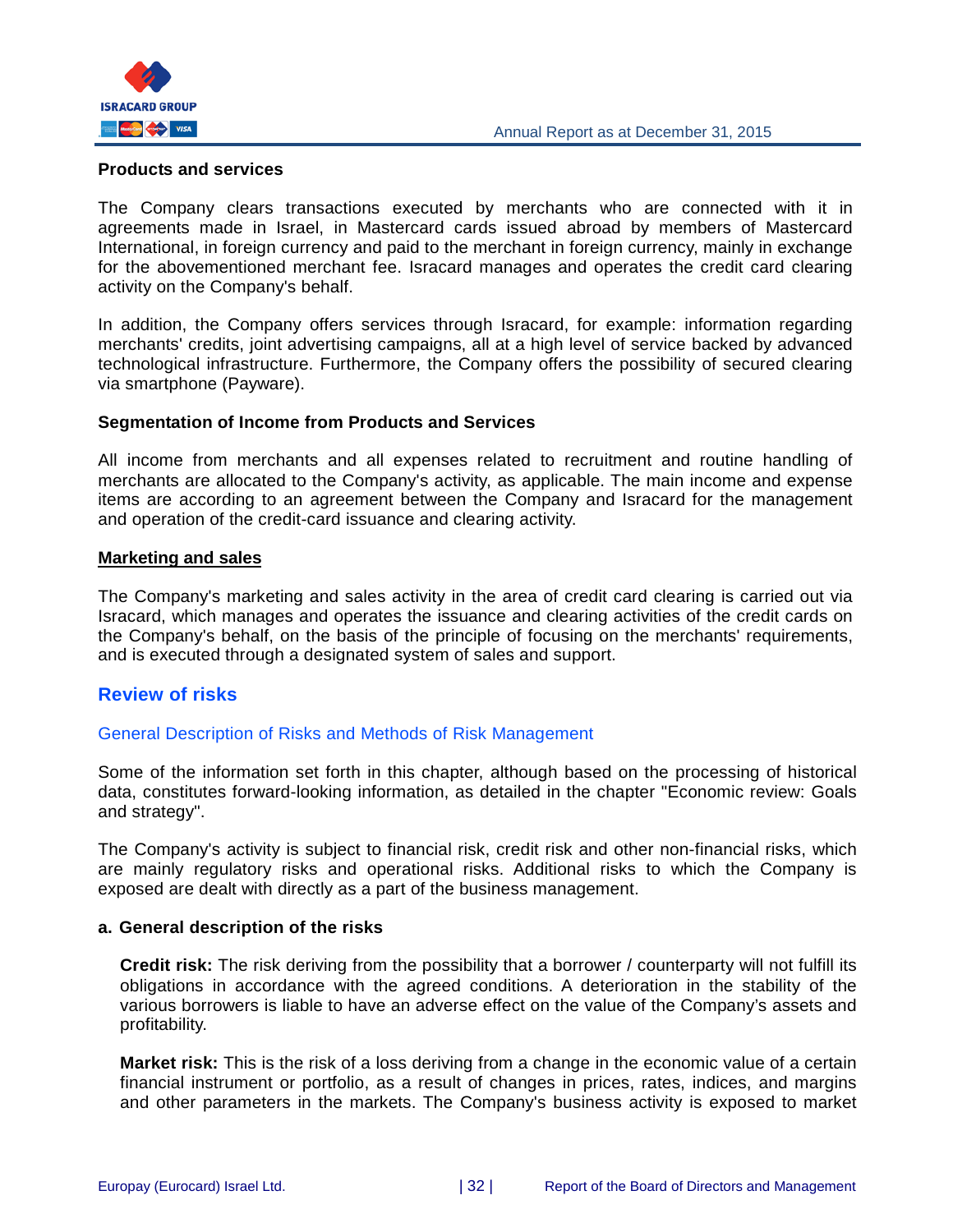

risks originating in the volatility in interest rates, exchange rates, the consumer price index and the value of securities.

**Operational risk:** An existing or future risk to the Company's income and capital, deriving from failed or deficient internal processes, human actions, system failures and external events.

**Legal risk:** An existing or future risk to the Company's income and capital deriving from the absence of the possibility of legally enforcing the existence of an agreement. Impairment to the Company's activity deriving from an erroneous interpretation of a provision of a law or regulation, or the existence of a legal proceeding (such as class actions) conducted against the Company.

**Regulatory risk:** An existing or future risk to the Company's income and capital deriving from material changes in legislative processes and/or drafts of directives of various regulatory bodies, which provide restrictions on the Company's areas of activity and sources of income, or which impose obligations whose implementation is subject to significant costs to the Company.

**Strategic risk:** The risk of impairment to the Company's profit and capital, deriving from making erroneous business decisions, the improper implementation of business decisions and the non-performance or non-compliance of a work plan to changes in the business environment.

**Liquidity risk:** An existing or future risk to the Company's income and capital deriving from impairment in the ability to raise liquid assets as a result of a loss of confidence of the market in the Company, which can materialize from events which impair goodwill, or impair the market in which the Company operates, and a risk caused as a result of an overall crisis in the markets leading to a credit crunch, which occurs regardless of the Company performance, and the risk of a fall in the value of liquid assets as a result of erosion in the value of the liquid assets, which are liable impair the corporation's ability to finance the liquidity gaps.

**Reputational risk:** Impairment to the Company's reputation as a stable and reliable credit card company among the customers, business partners and regulatory bodies is liable to lead to a diversion of customer activity to other companies, with impairment to the Company's activity and profitability. The risk derives from a negative image concept created for the Company among stakeholders and is liable to be created from a large number of factors, together or severally, (for example, a consumer claim, a system collapse, behavior deviating from the social and generally accepted norms, etc. ).

**Compliance risk and money laundering:** This is the risk involving the non-compliance of the Company or any of its employees, in any place relevant to the Company's activity, the provisions of the law and regulations dealing with the relations of the customer's bank, securities laws, provisions regarding the prohibition of money laundering and financing of terrorism. The Company's policy in the area of compliance is to fulfill the requirements of the law and regulations in the area of compliance and the prohibition of money laundering.

Risk appetite expresses the level of the corporation's preparedness, as reflected in its decisions, to assume risks as part of its business activity. The appetite for risk expresses the Company's desire to avoid risks and relates to the maximum loss it is prepared to absorb from its entire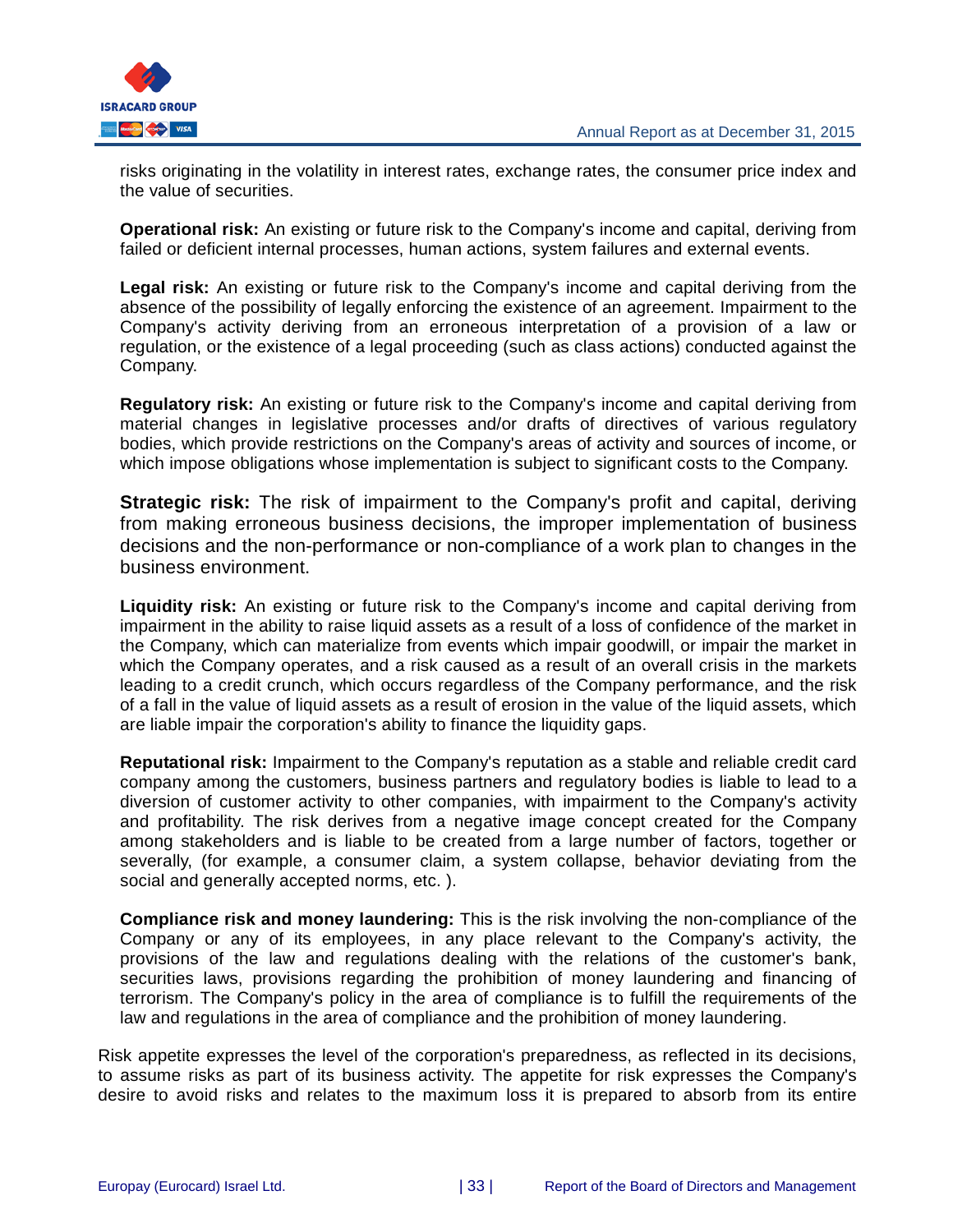activity for the purpose of achieving its goals.

Risk capacity expresses the maximum exposure to risks which the Company is able to bear. Risk capacity is reflected, practically, in levels of available capital at the Company's disposal, which is available for the absorption of losses resulting from the materialization of risks to react quickly and effectively, and thus reduce the loss incurred from the realization of the risks, as aforesaid.

The risk appetite is demarcated by the limits for risk capacity, as the risk appetite expresses the degree of the risk which the Company wishes to bear in order to fulfill its business and strategic goals, without detracting from its ability to bear risks, both in the normal course of business and under stress scenarios.

A "declaration of risk appetite" demarcates, at the highest level, the corporation's risk profile and constitutes the guiding means defining the commitment to stand within the limits and influence the short-term and long-term strategic planning process. The declaration includes qualitative and quantitative definitions in relation to the level of exposure to risks which the Company will assume, a description of the individual risk limits and the relationship to events of zero tolerance (for example – in the area of money laundering and compliance). The risk appetite declaration constitutes a basis for establishing system of quantitative and qualitative limits in relation to each of the material risks to which the corporation is exposed.

The system of restrictions represents the basis for risk management processes intended to ensure the realization of the Company's risk appetite declaration without exceeding it.

The risk appetite is updated each year, according to the Company business and strategic goals and its risk capacity and is approved by management and the Board of Directors.

## **Principles of risk management**

The Company implements the risk management principles in accordance with Proper Conduct of Banking Management Regulation no. 310 "Risk management".

The Banking Supervision Department has provided in the Proper Conduct of Banking Management Regulations, related to risk management. The regulations set forth the various risks and establish basic principles for managing and controlling risks.

The Company adopts measures in accordance with the directives of the Banking Supervision Department regarding the Chief Risk Officer and the risk management function, and implements the requirements of the directives.

The key principles for risk management are decisive rules standing at the basis if the overall risk management concept and the risk management core processes, and their aim to bring to realization the goals of the risk management concept.

The implementation of these principles and the assurance of their update, along with their integration in the strategic decisions and business activity of the Group companies assures the consistency and completeness of the risk concept at the its various long-term stages of development.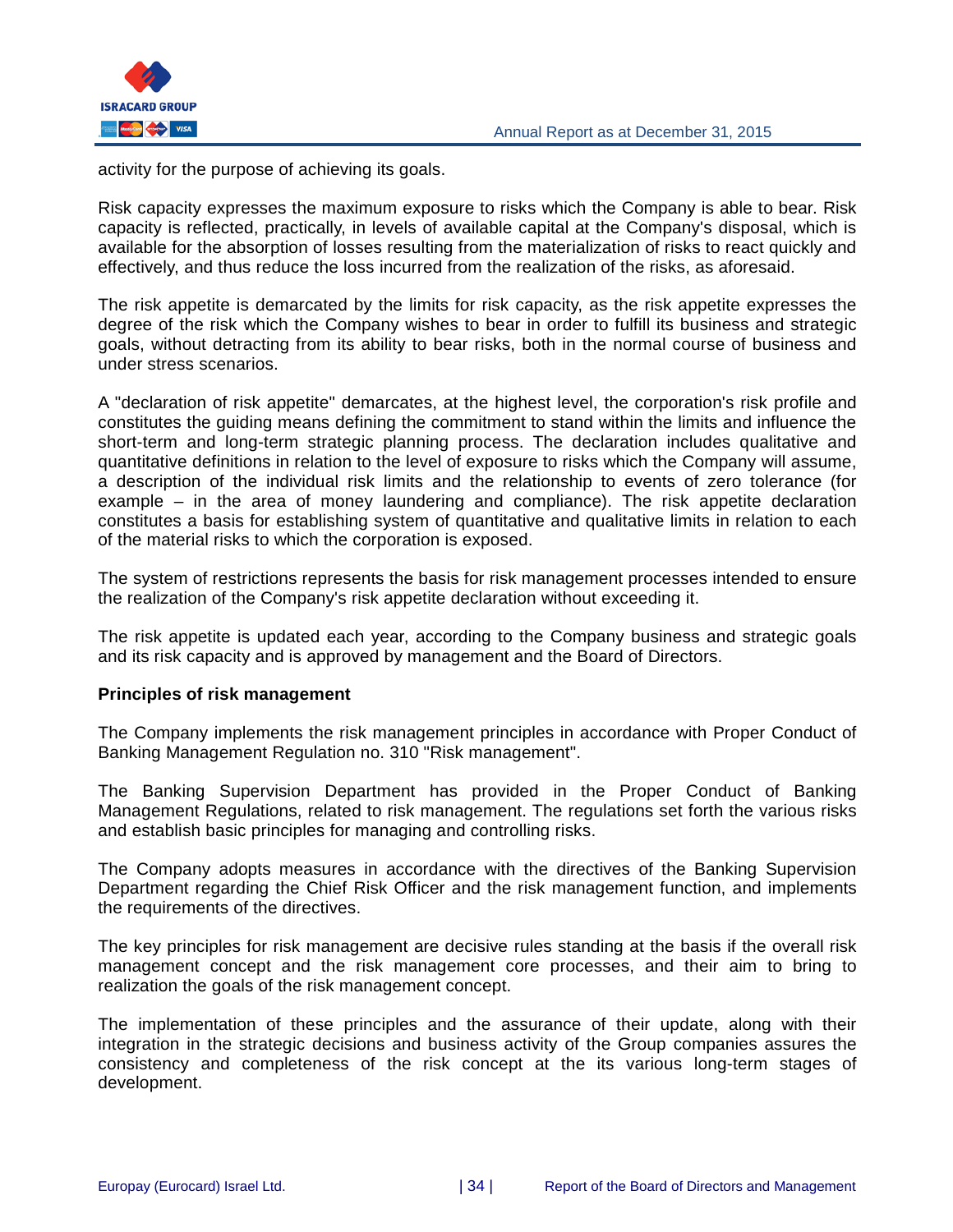

Risk management includes, *inter alia*, processes of risk identification, risk assessment and the measurement of exposure to them, monitoring exposure to risk and the routine determination of appropriate consumers of capital, monitoring and assessment of decisions regarding the assumption of risk, determination of the means of mitigating risk and reporting to senior management and the Board of Directors. In addition, risk management includes a combined approach for the identification, assessment, monitoring, and management of all risk from a collective viewpoint.

The key principles for risk management are as follows:

- The Board of Directors supervises the work of the management in the area of risk management, subject to the provisions of the law.
- The management of the Company is the factor responsible for implementing decisions of the Board of Directors in the area of risk management.
- Each business unit and/or operational unit is responsible for the management of the risks created as a part of its day-to-day activity, including its qualification to make decisions in relation to the assumption of risks (subject to exposure restrictions).
- The organizational structure of the risk management and the risk management processes will give appropriate expression to the Company's corporate governance principles, and will contribute, in the best way, to the existence of a chain of effective supervision over their activity, subject to the provisions of the law.
- The risk management will be proactive and will operate proactively to deal with the various material risks to which the Group companies are exposed and will not suffice with providing a retrospective response to developments and events.
- Decision-makers on the subject of risk management will operate with an overall vision of the Company's best interests and not with partial-functional vision.
- The risks to which the Company is exposed will be managed while maintaining a separation between the risk-taking lines of business and the independent risk management function under the responsibility of the Chief Risk Officer (including the Risk Management, Compliance and Prohibition of Money Laundering Department) and Internal Audit.
- The Company will fulfill continuous processes for identification, assessment and supervision of quantifiable and non-quantifiable material risks to which it is exposed, in order to ensure at any time that the material risks which it faces are identified and managed.
- For each of the material risks to which the Company is exposed a senior office-holder is appointed, at the status of a management member, who bears accountability in relation to risk.
- The chain of responsibility in relation to the risk management is built in a hierarchy, with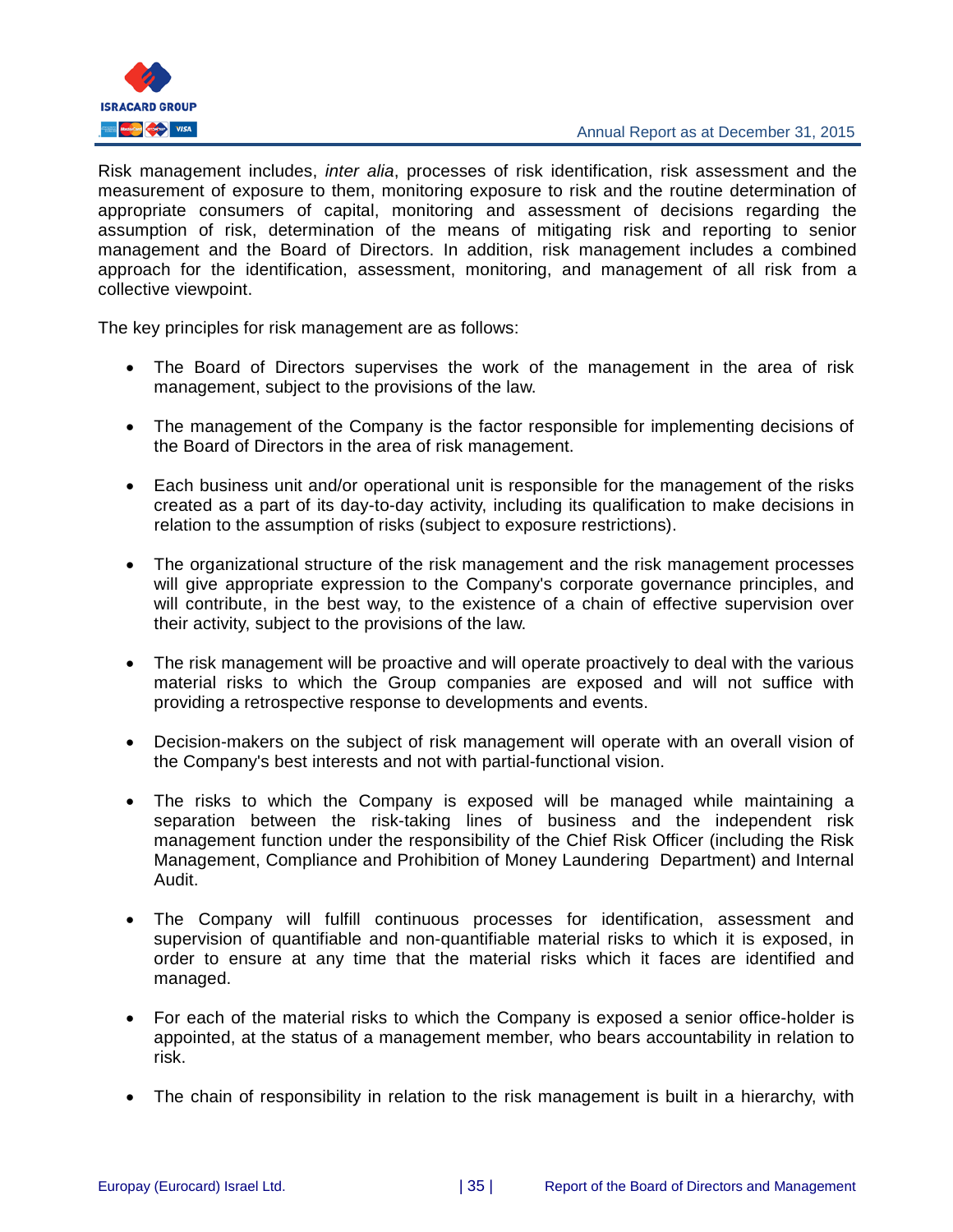

each degree of management bearing responsibility for risks in its area of activity, such that aggregation of risk management in each area of management will be guaranteed, up to the member of management responsible for the risk.

- The concept of risk management supports the efficiency of the decision-making processes, and allows more educated decisions to be made by a wider business picture.
- The risk management concept encourages transparency in all matters related to authority, responsibility for assuming and managing risks in effective organizational internal communication, and in the flow of proper information to all factors involved in dealing with risks.
- The risk management process is dynamic and expected to develop over the long term according to the Company's varying needs, regulatory provisions, generally accepted practice in Israel and around the world and economic environmental conditions. Accordingly, it undergoes periodic examination, validation and refresher procedures in order to support the attainment of the Group companies' risk management concept.

## **Use of stress scenario tests**

Stress scenarios are important tools for risk management. Stress scenarios are used by financial institutions as a complementary tool of identifying, measuring and monitoring risks in scenarios which depart from the normal course of business, and do not receive a solution through the tools and models routinely applied for risk management. The Banking Supervision Department promotes the use of stress scenarios as a part of adopting the Basel Directives and in the context of other regulations, including Proper Conduct of Banking Management no. 310, which provides that: "a banking corporation should use forward-looking stress scenarios as a complementary tool for risk management approaches based on complex quantitative models".

The stress scenarios are used in order to identify exposures to risks which are not prominent in the ordinary course of business, to examine the effect of stress conditions on the Company's positions, to warn the management of serious unexpected results related to the variety of risks, and they provide an indication as to the capital required to absorb the losses in cases of major shocks.

The financial institution, alternatively, is likely to take other steps in order to help mitigate the everincreasing level of risk of the realization of the stress scenario.

The main uses of stress tests are:

- Capital planning and liquidity
- Examination of the Company's risk appetite
- Identification of existing and potential credit concentrations
- Development of tools to mitigate risks and plans for business continuity.

The Company examines a series of scenarios and stress scenarios as part of the routine risk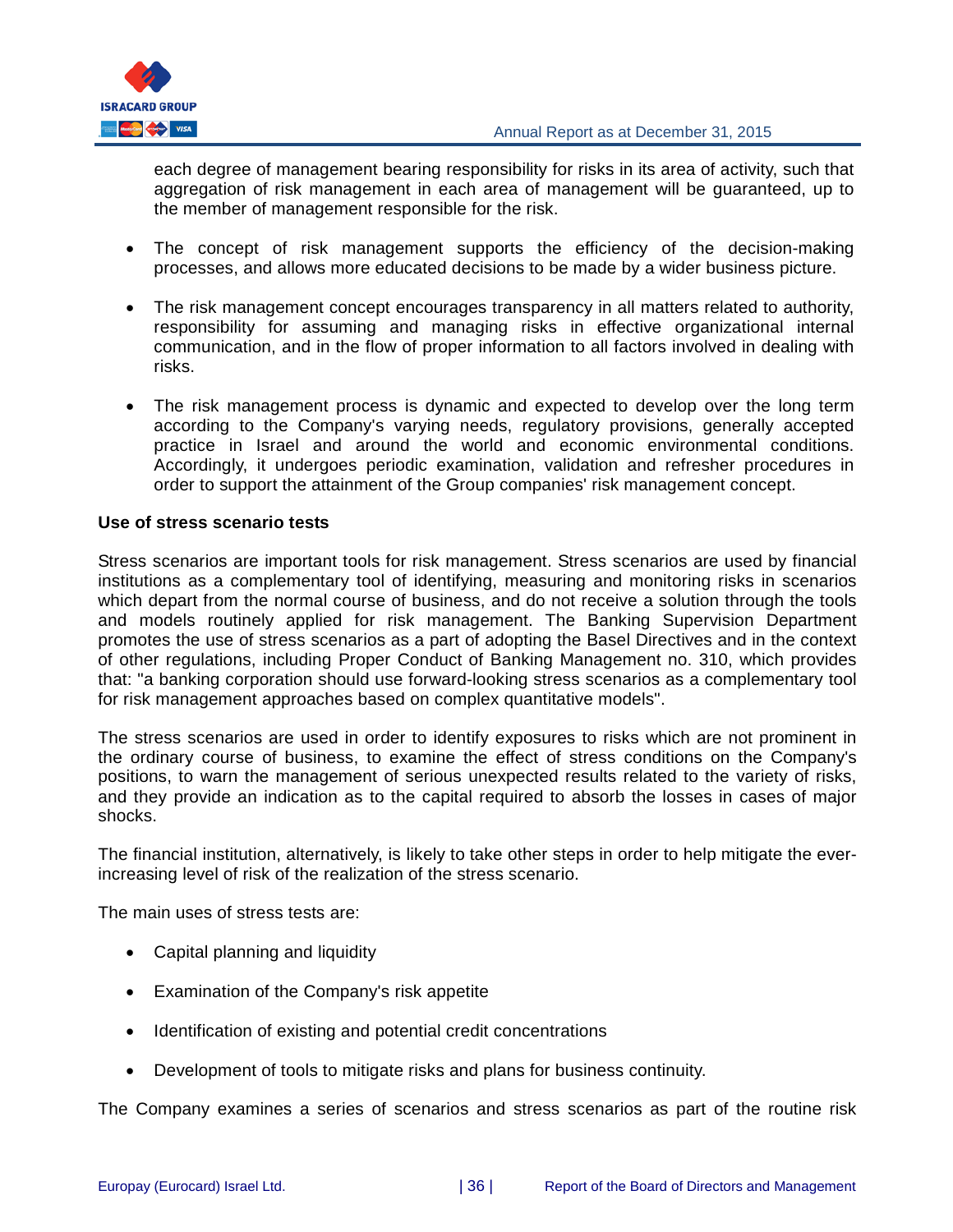

management process to assess the exposure to credit, operational, market and liquidity risk. These scenarios are also used in the context of the process of assessing the capital adequacy for the assessment of the capital requirements against the various risks.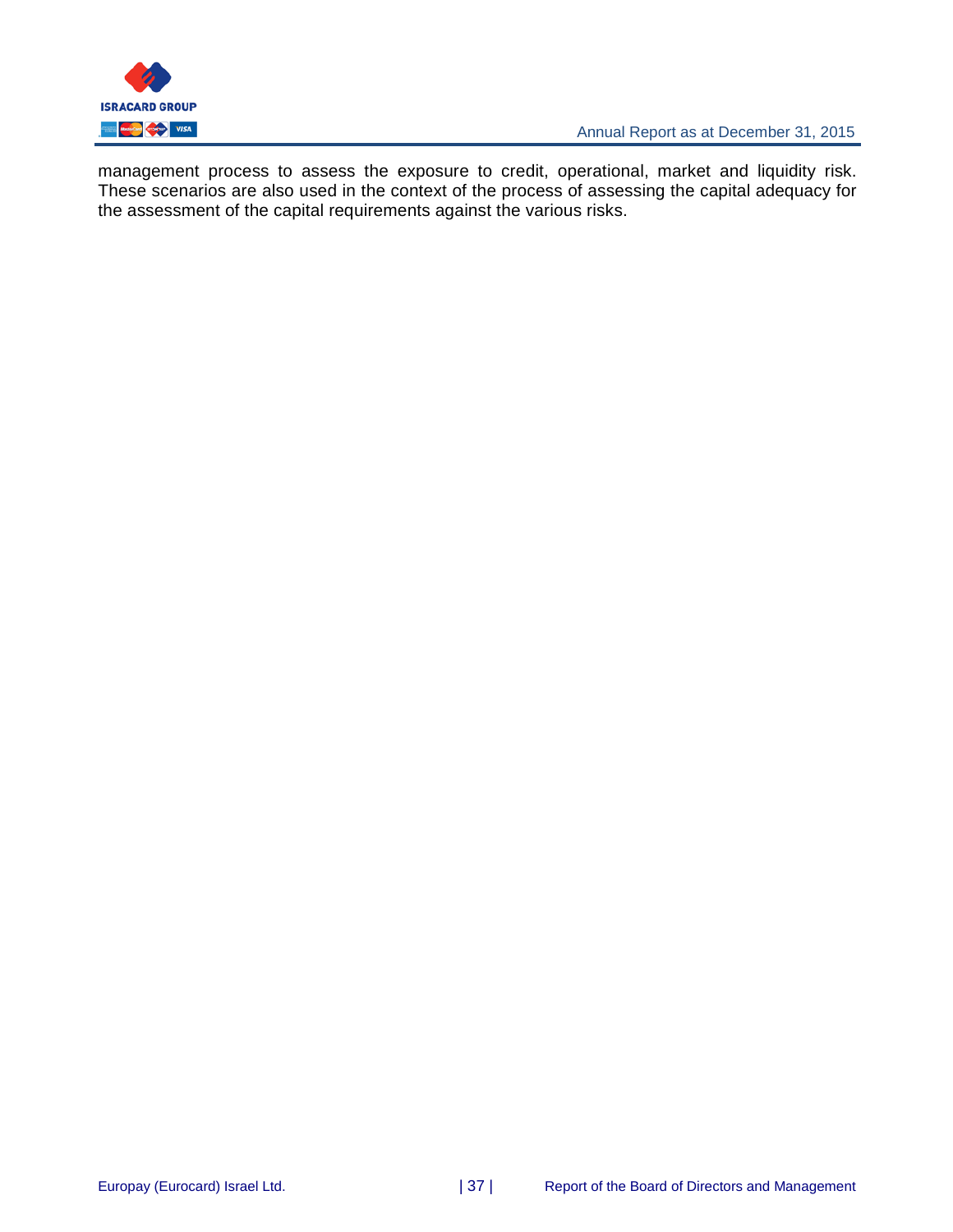

# **Credit risk**

Credit risk is the possibility that borrowers or counterparties may default on their obligations under the agreed terms.

Credit risk is one of the risks which is managed, monitored and controlled in the Company, as required by the nature of its activity as a company engaged in the provision of credit. The credit risk management process assists the Company to view the risk according to the mix of products of which it is composed.

Pursuant to the directives of the Banking Supervision Department regarding the measurement and disclosure of impaired debts, credit risk and provision for credit losses and the amendment of directives regarding the treatment of problem debts, since January 1, 2014, the Company has applied the provisions of Proper Conduct of Banking Management Regulation no. 311 "Credit Risk Management" which focuses on the adoption of the approach in which the involvement of an independent factor is required in the business units, in supporting proper credit decision-making, taking into account and being involved in the formulation of the credit policy, classification of problem debts and the approval of material credit exposures.

The Company has an independent credit control unit which is subject to the Chief Risk Officer in accordance with the requirement of the Proper Conduct of Banking Management Regulation no. 311 which states that, effective April 1 2015, the credit control unit will operate, subject to the chief risk officer of the banking corporation or credit card company, or any other factor not dependent on the business units or the board of directors.

The Company routinely invests resources into training its employees which engage in decisionmaking, assessment of risk in credit and improvement of control through tools and computerized information systems at their disposal.

The organizational structure for credit risk management includes the corporate governance and three rings of control. The concept guiding the credit risk management in the Company is that the risk-taker is directly responsible for managing the risk. The Chief Risk Officer is an independent factor. However, his responsibility does not make redundant the responsibility of the Credit and Finance Section for exercising control in relation to the risks under its responsibility, through the Credit Control and Operations Department, which constitutes a control factor exercising overall control in the credit risk management process as part of the first ring of control.

The first circle of control includes the business units which assume the credit risks and are responsible for the day-to-day management of those risks and departments which are in the interface with the creation of the risk. The business departments in the Credit Section which deal with the provision of credit are responsible for monitoring the credit.

The second circle of control includes the Chief Risk Officer and the Risk Management Department, which operate independently and autonomously in the business departments. The second ring of control is responsible for formulating quantitative tools methodology for assessing exposure to credit risks, formulating recommendations to the Board of Directors regarding credit risk policy and independently assessing and reporting the Company's credit risk profile.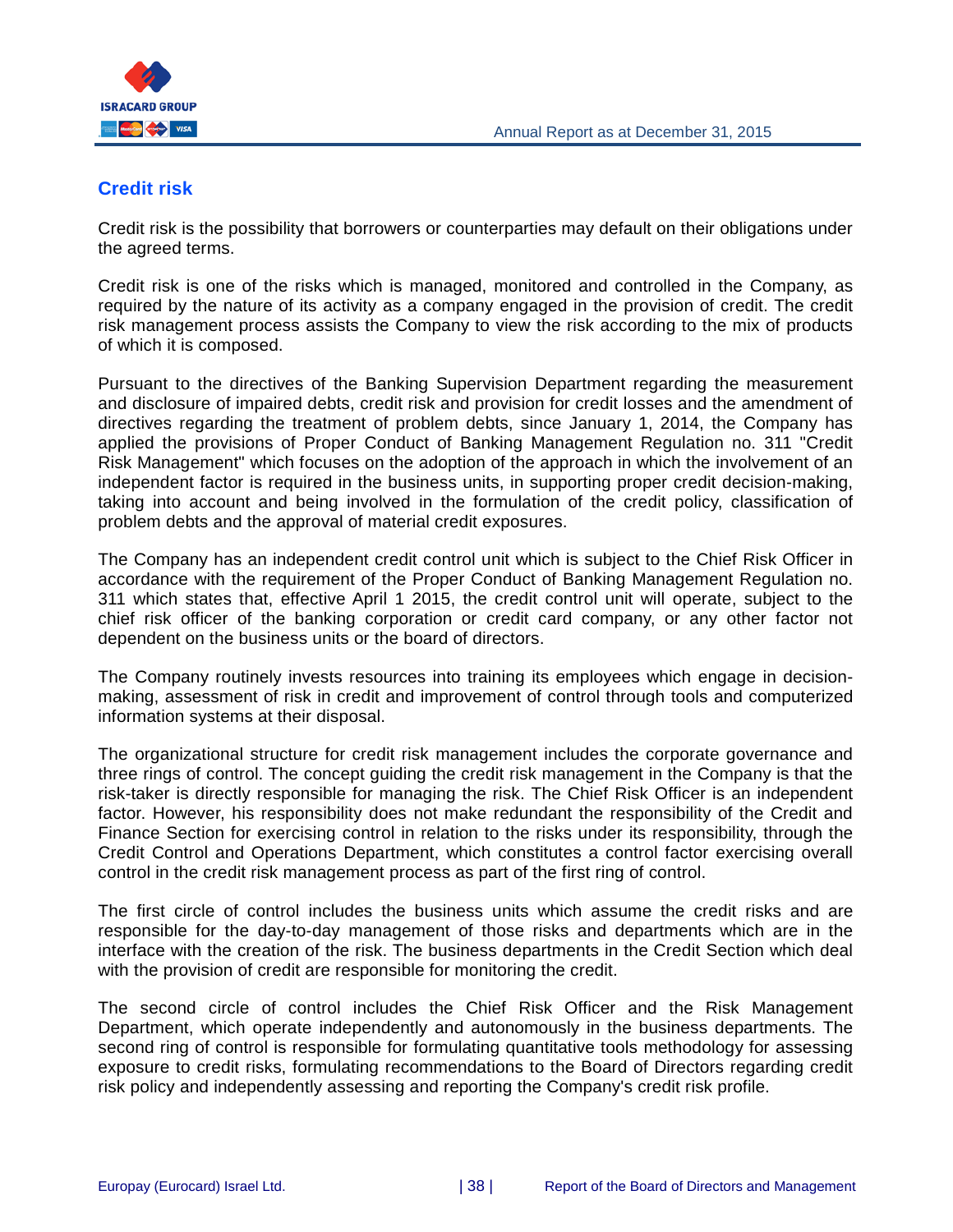

The Chief Risk Officer is an independent factor, who stands at the head of the second ring of control, which constitutes an independent management and control function over credit risks and the way in which they are managed. The main areas of responsibility of the Chief Risk Officer in the management and control of credit risks are as follows:

Formulation of credit policy – The Chief Risk Officer is responsible for assisting the CEO in formulating the credit policy document, in cooperation with all the relevant factors in the Company, particularly the business line managers.

Involvement in the procedure for approving credit exposures – The Chief Risk Officer is a member of the Credit Committee headed by the CEO and the Sector Credit Committee (as an observer), and he is involved in the process of approving material credit exposures for the Company.

Formulation of recommendations on the rate of collective allowance for credit losses – The Chief Risk Officer is responsible for formulating recommendations regarding the rate of collective allowance for credit losses, through the Risk Management Department and according to the methodology determined by the Company.

Credit risk management control – The Chief Risk Officer is responsible for credit management control activity exercised by the Risk Management Department.

The third ring of control includes the Internal Audit, which is an independent factor, reporting to the Board of Directors and conducting periodic and routine audit on the method of risk management and the correctness of procedures carried out by the various factors in the Company. The Internal Audit operates in accordance with the audit plan approved by the Audit Committee of the Board of Directors, and submits audit reports for its review, as required by the provisions of the relevant regulations.

### **Main activities of the Company in the area of credit-risk management:**

- The Company operates according to a credit policy document which has been approved by the management and the Board of Directors.
- The Company sets limits on the granting of credit, by risk rating, with segmentation by credit products (according to the products' risk weighting), in order to prevent damage to the quality of the Company's credit portfolio, thereby reducing credit risk arising from borrower quality.
- ♦ The Company conducts internal control of credit-risk management by assigning a risk weighting to each type of credit product, according to its derived risk. For example, in certain cases, references are made to the type of product sold by the merchant and to its supply times; the longer the supply time of the product, the higher the probability of a failure to deliver the product to the customer.
- ♦ The Company sets sectoral limits in order to prevent sectoral concentration in the credit portfolio.
- ♦ The Company acts in accordance with the guidelines of the Bank of Israel in Proper Conduct of Banking Business Directive No. 313, "Limits on the Indebtedness of a Single Borrower and of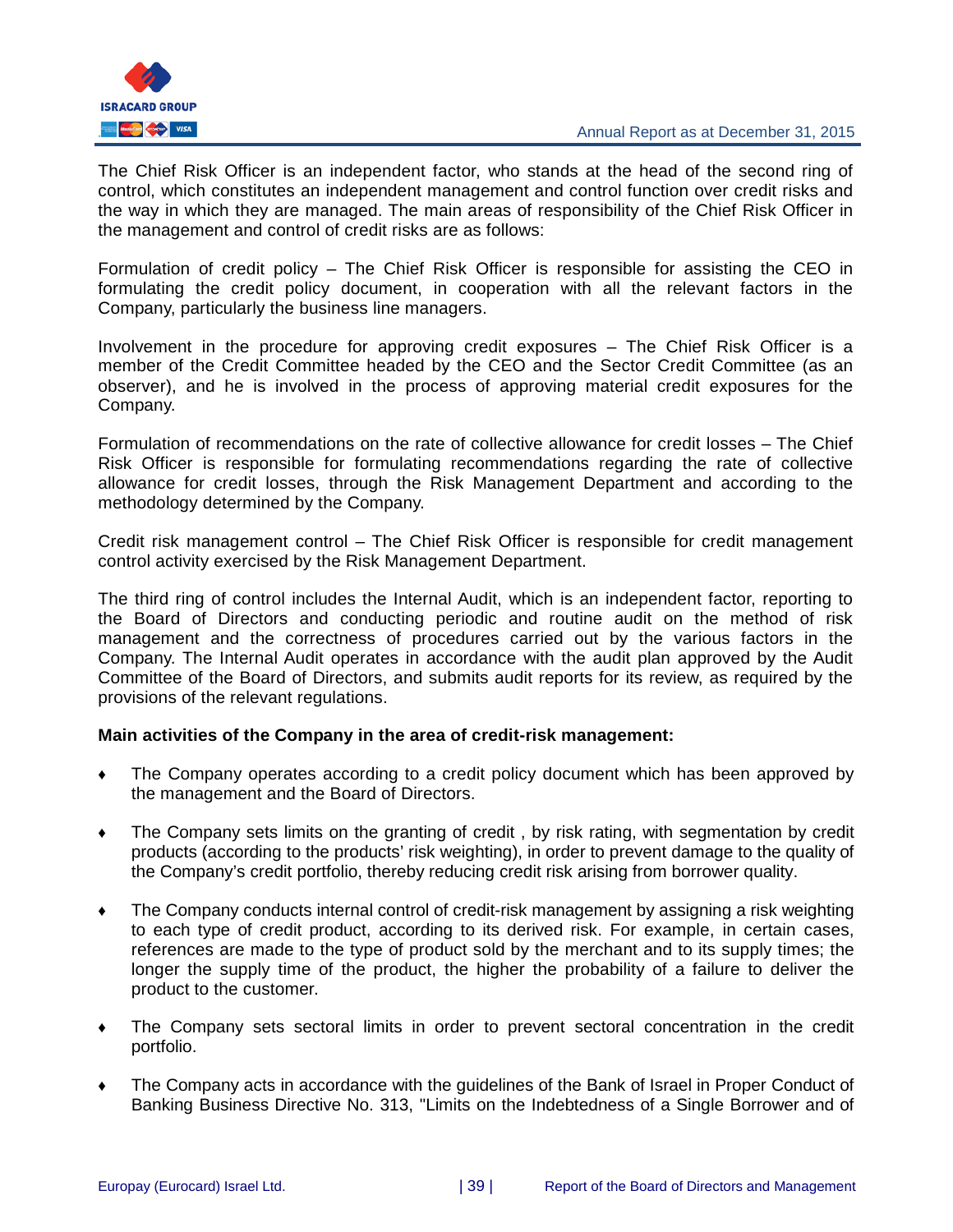

a Group of Borrowers." Applying this directive and setting internal limits reduces borrower concentration risk.

- ♦ The Company has set internal limits on its exposure to financial institutions, in congruence with the risk appetite approved by the Board of Directors.
- ♦ The Company monitors and supervises transactions with related persons, in accordance with Proper Conduct of Banking Business Directive No. 312, and files reports pursuant to Proper Conduct of Banking Business Directive No 815.

### **Principles of Credit Concentration Risk Management**

- ♦ In accordance with the second pillar of Basel III, the Company calculates an internal capital allocation, as required, against concentration risks.
- $\bullet$  Borrower concentration routine monitoring of the major borrowers of the Company; compliance with limits required in Proper Conduct of Banking Business Directive No. 313 ("Single Borrowers and Borrower Groups") of the Bank of Israel. In addition, the Company reports to the Bank of Israel on a quarterly basis, in accordance with the provisions of the directive.
- ♦ Diversification over a range of credit products the Company's credit portfolio consists of a variety of credit products with differing risk levels. Credit products include: credit through credit cards, loans through credit cards, loans to private individuals, loans to merchants, advance payments and prepayments to merchants.

### **Assigning Risk Ratings to Customers Based on Statistical Models**

The Company's credit-risk management is based on several statistical models, which are used to establish a score for each customer or merchant. This score is used to support decisions regarding the type of credit, volume of credit, and interest rate set for the customer or merchant. The models are tested periodically for quality and calibration and are established in accordance with internal and regulatory requirements.

- ♦ The Company routinely invests in models for rating the credit risk of private and business customers. The models are matched to the credit products, economic conditions, and target population to receive the credit.
- ♦ Models are divided as follows:
	- 1**.** AS (application scoring) model for new customers;
	- 2**.** BS (behavior scoring) model a behavioral model for customers of the Company;
	- 3**.** SME (small-medium enterprise) model a model for business clients.
- The risk-rating models are used to support decisions regarding the type of credit, volume of credit, and interest rate set for the customer or merchant.
- ♦ The development of risk ratings in the credit portfolio is routinely controlled and monitored.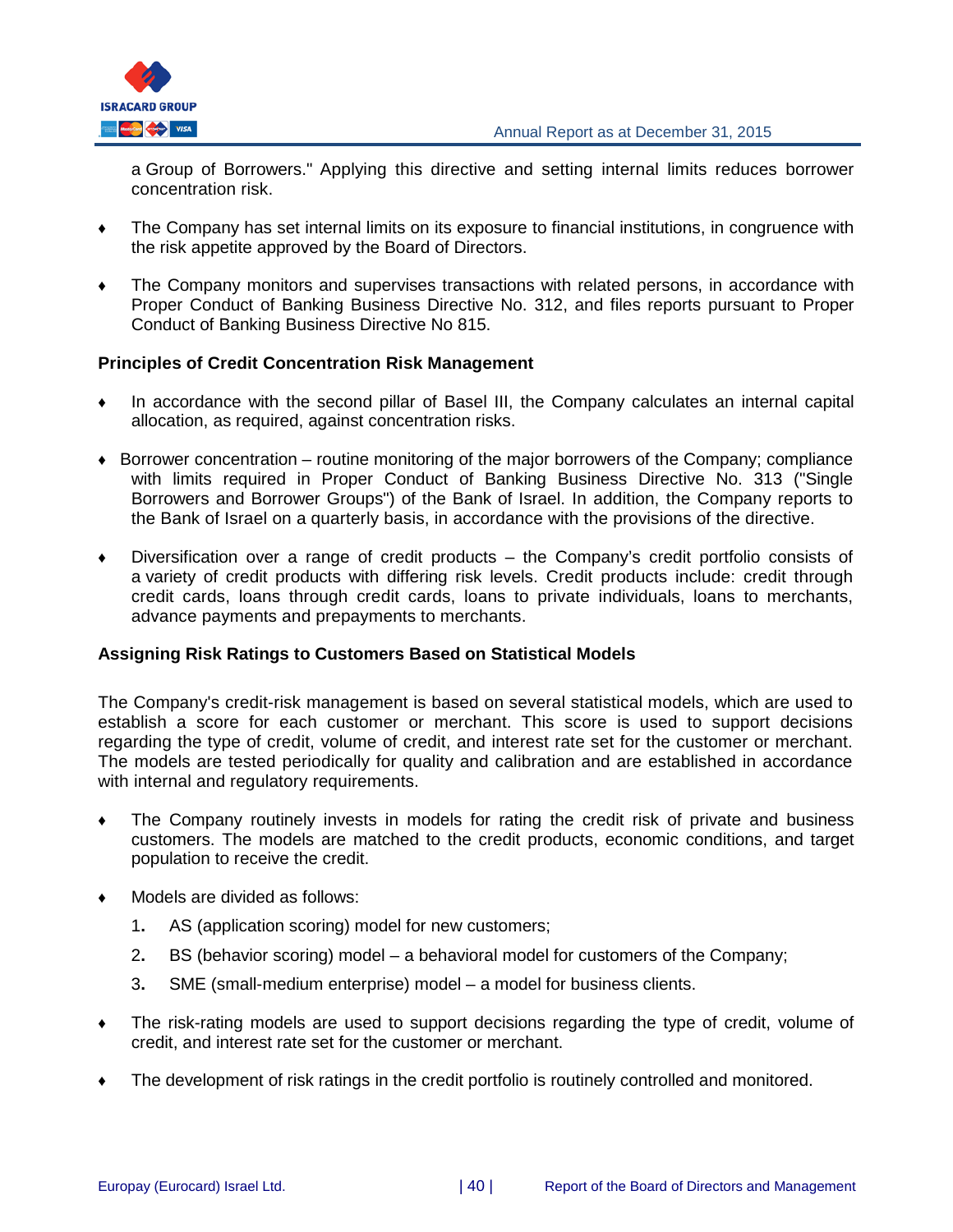

♦ The models are tested periodically for quality and calibration by the Model Development Unit in the Credit and Financing Services Division, and validated by the Risk Management Department (the second level of controls).

## **Credit policy**

The Company's credit policy is approved at least once a year by the Company's Board of Directors.

The credit policy is adapted to Proper Conduct of Banking Management Regulation no. 311, and the Chief Risk Officer is responsible for assisting the CEO in formulating the credit policy document, in cooperation with all the relevant entities in the Company, particularly the business line managers.

The credit policy relates to the principles for extending credit, to the type of exposure in each of the activity segments, to the exposure restrictions, both quantitative and qualitative, to credit concentrations, to pricing and collateral, to dealing with customers in difficulties, to the hierarchy of credit authorities, to determining criteria for the extension of credit, etc.

### **Market risk**

Market risk is the risk of a loss arising from a change in the economic value of a certain financial instrument or portfolio, as a result of changes in prices, rates, indices and margins and other parameters in markets.

The Company business activity is exposed to market risks originating in fluctuations in interest rates, exchange rates, in the consumer price index and the value of securities.

The Company's market risk management policy is based on generally accepted practices in the banking system in Israel and on the current instructions of Proper Conduct of Banking Business Directives No. 201-211 ("Capital Measurement and Adequacy") regarding market risk management, and Proper Conduct of Banking Business Directive No. 339, "Market and Interest Rate Risk", and Proper Conduct of Banking Business No. 333 "Interest Risk Management", adjusted to the unique risk profile of the Company. This policy was approved by the Board of Directors of the Company in May 2015. The policy includes limits on financial exposures, aimed at reducing the damage that may be caused by changes in the various markets, in interest rates, the CPI, foreign exchange rates, and shares. The Board of Directors of the Company updates these limits from time to time.

The market risk management philosophy corresponds to the policy described in the Company's basic risk management policy.

The Risk Management Department operates as a designated function for the management and control of risks, independent of the business functions. The department maintains control over material risks in the Company; its roles are defined in the basic risk management documents.

The Company manages market risks based on a comprehensive, integrative view, for the Company. Market risks at the Company are managed by the Head of Finance and Administration.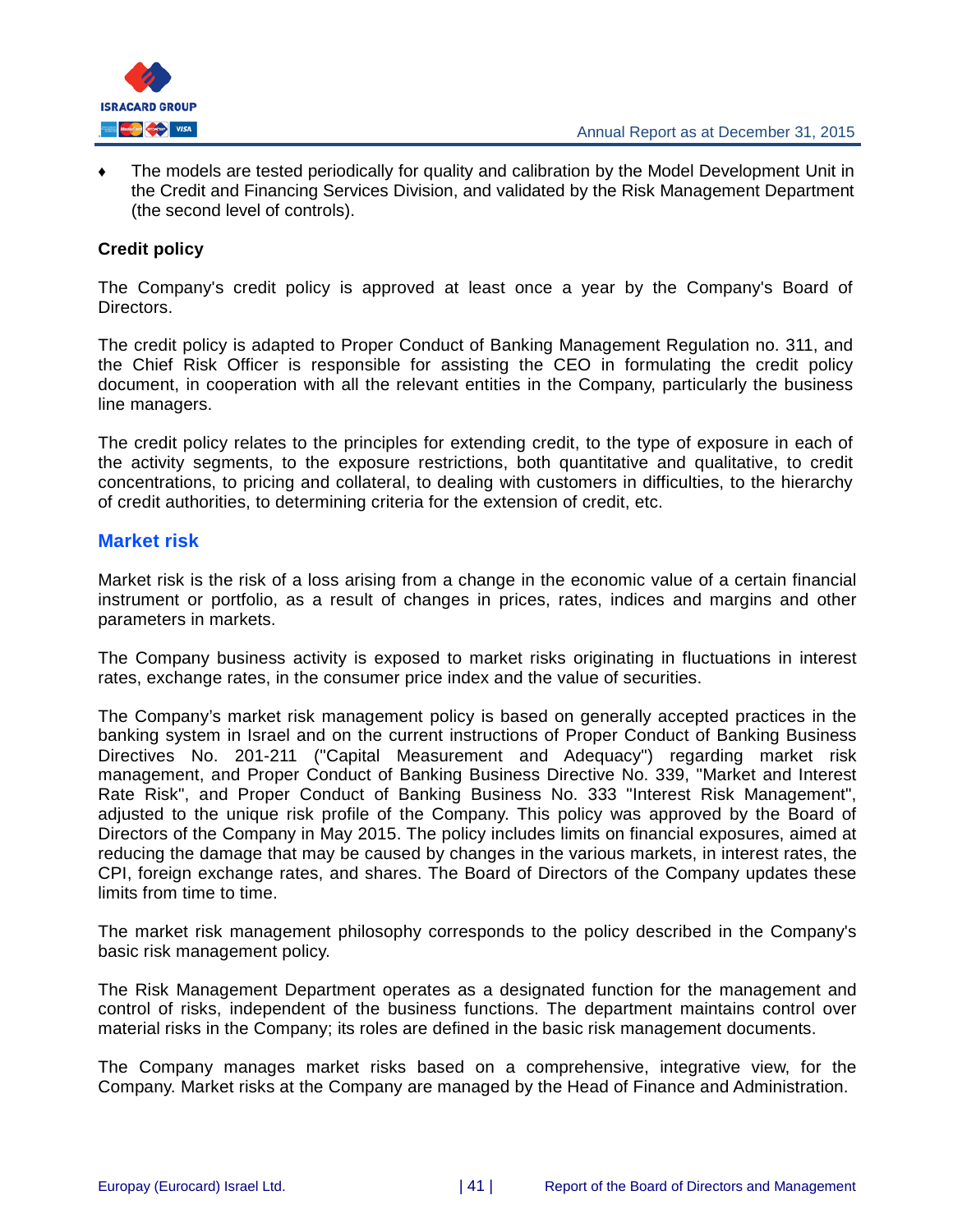

In order to implement the requirements of its market risk management policy, Isracard, which, as aforesaid, manages and operates the Company's activity, uses a targeted automated for asset and liability management. The Company believes that its exposure to market risks is immaterial.

Details of the various risks are as follows:

### **A. Linkage Base Risk**

This risk is defined as exposure to currencies and to the consumer price index, expressed as the loss that may occur as a result of the effect of changes in currency exchange rates and in rates of the consumer price index on the difference between the value of assets and liabilities.

The Company applies a comprehensive policy for the management of market risks in Israeli and foreign currency in order to support the achievement of the business targets, while assessing and limiting losses which could arise from exposure to market risk.

#### **B. Interest-Rate Exposure**

Interest-rate risk is the exposure to damage to the Company's capital as a result of changes in interest rates in the various markets.

This exposure arises from, among other factors, the gap between maturity dates and dates of interest calculations for assets and liabilities in each of the linkage segments. For the purposes of interest rate risk management, gaps between assets and liabilities in future periods are examined, and comparisons of terms to maturity of assets, liabilities, and capital are performed on a monthly basis.

Interest-rate exposure exists primarily in the shekel segment, as this segment contains assets with fixed interest rates.

#### **C. Exposure to the value of securities**

The Company's policy establishes a limited possibility for the execution of transactions in fixed-income, low-risk securities.

During the reported year, no transactions in securities were entered into.

#### **D. Derivative financial instruments**

In general, the Company's policy states that no activity for the purpose of trading in derivative financial instruments shall be conducted.

The only activity in derivative financial instruments permitted to the Company is for the purposes of economic hedging.

During the reported year, no transactions in derivative instruments were entered into.

#### **Interest exposure management**

Exposure is monitored using reports on the impact of changes in interest. In the event of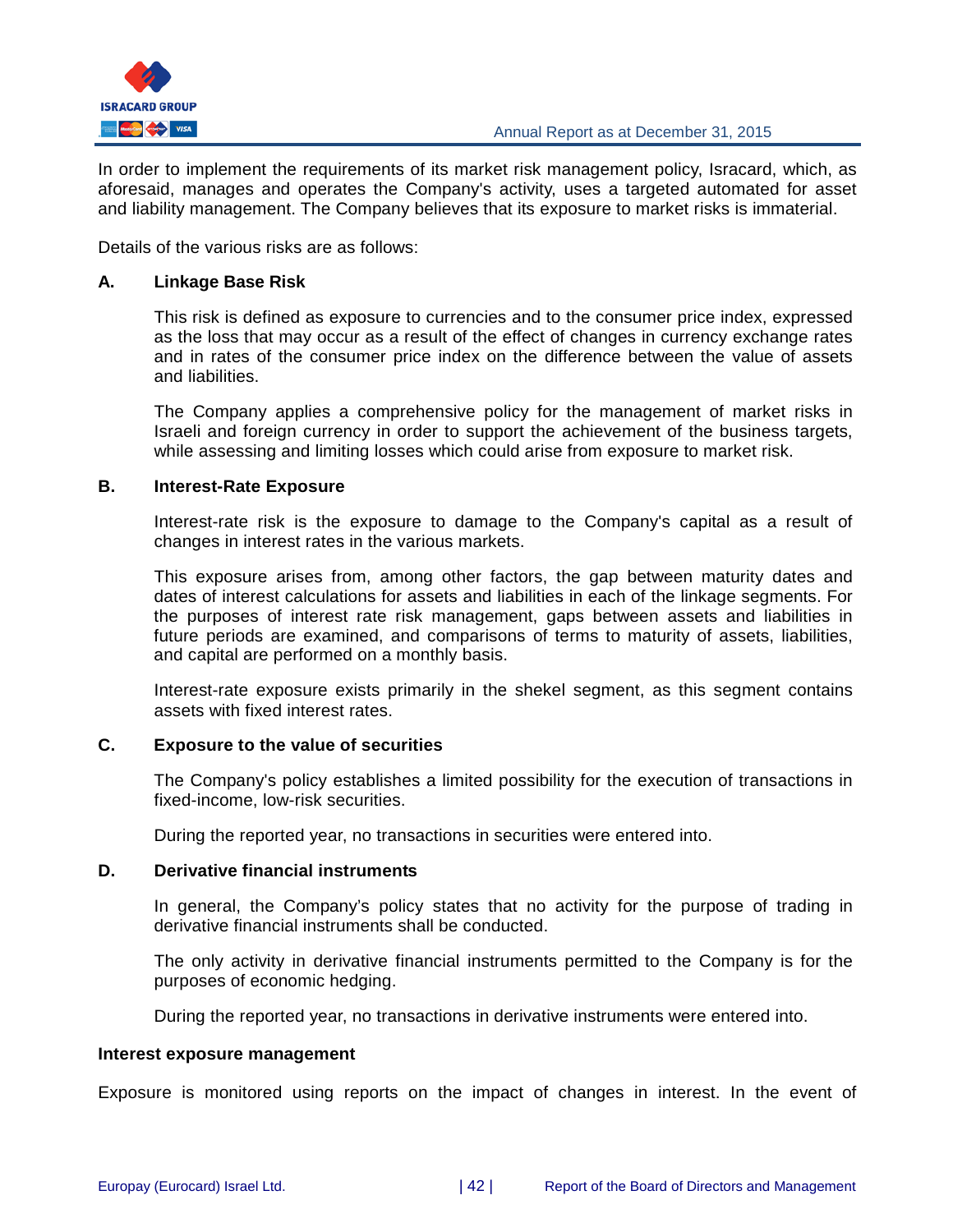

identifying a departure from the established restrictions, exposure is reduced by: examining the activities of providing fixed interest credit and examining the possibility of hedging transactions.

The financial activity of the Company is usually characterized by a parallel between the average duration of assets and liabilities (mainly short-term); i.e. customers' activity ("debtors in respect of credit cards") versus liabilities to merchants ("creditors in respect of credit-card activity"). However, there is exposure to changes in interest rates arising from extending credit at fixed interest for the medium term (usually up to one year, and sometimes up to three years), which creates a gap in duration.

#### **Foreign Currency Exposure Management**

Transactions are hedged using financial instruments at banks. The Company's policy is to bring foreign currency exposure to zero. The Company's currency exposure is managed through daily matching of assets and liabilities in foreign currency (and linked to foreign currency) through foreign currency current accounts with banks, where the goal is to bring the net position to zero at the end of each day.

In order to control and manage the market and liquidity risk, the Financial Management Unit in the Financial Department, under the responsibility of the Market and Liquidity Risk Manager, in practice, operates to identify, measure monitor and report on the market and liquidity risks, on a routine basis.

The Chief Risk Officer assists Management in the control of the market risk strategy approved by the Board of Directors by examining compliance with policies and procedures for the identification, measurement, monitoring, and control of market risks. The Chief Risk Officer reports directly to the CEO of the Company and performs independent control of the exposure to market risks.

#### **Structure and Organization of Market Risk Management Function**

The market risk management system of the Company is based on an integrative system for the management of exposures, composed of the following functions:

#### **Market Risk Manager (VP Finance and Administration)**

The Market Risk Manager is responsible for the implementation and assimilation of a comprehensive policy for the management of all market and liquidity risks to which the Company is exposed (currency, CPI, interest rate, securities, liquidity), including:

- Responsibility for financial exposures at the Company, subject to limits approved by the Board of Directors.
- Procedures for monitoring and control on matters related to exposure management.
- Monthly reports on market and liquidity risk to the Board of Directors.
- Management of foreign currency risks, including decisions regarding hedging of long-term foreign currency exposures.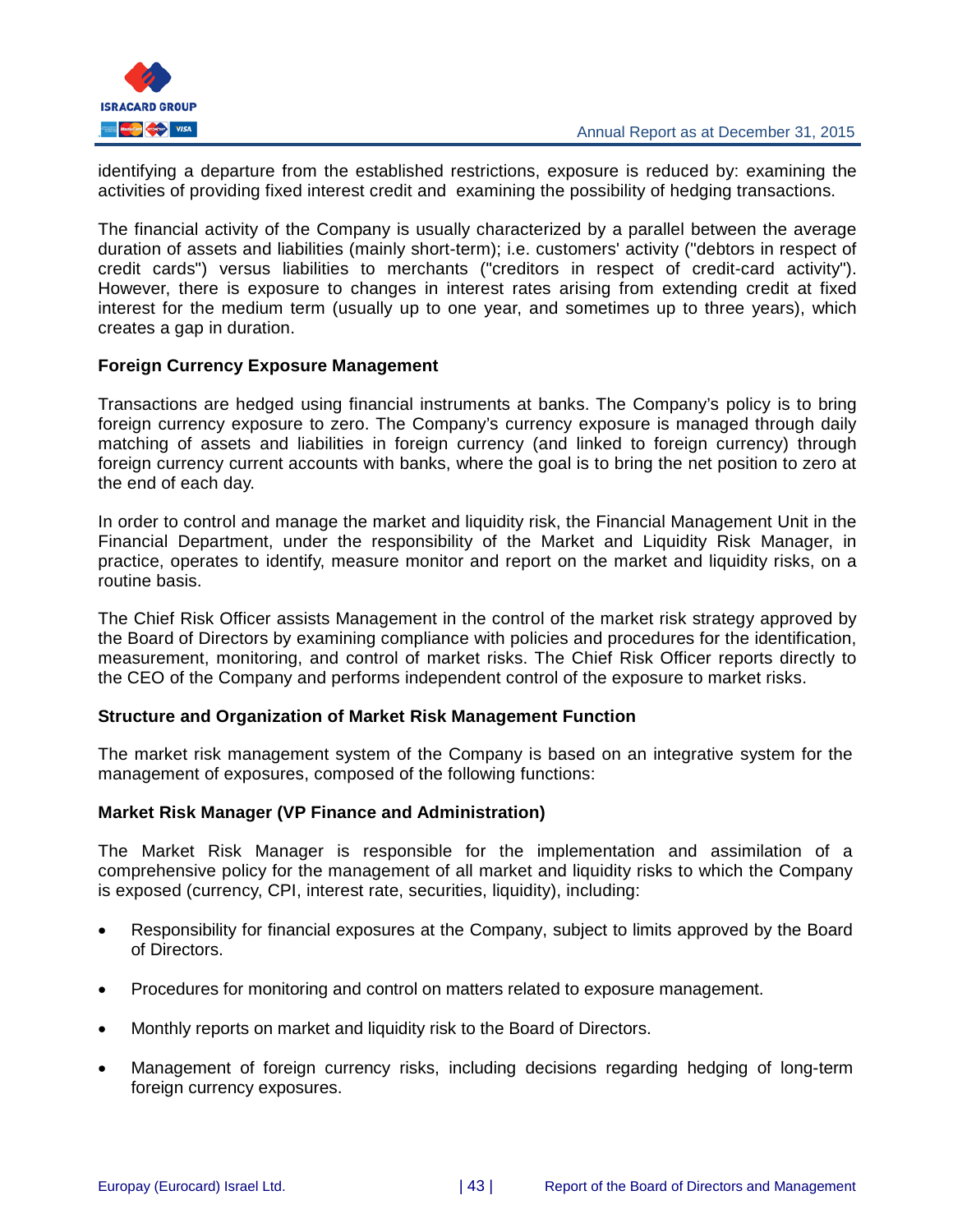

- Asset and liquidity management (ALM).
- Routine measurement and control of the market and liquidity risk indices of the Company.
- Preparation of reports on interest-rate risks.
- Analysis of results and preparation of findings for discussion by Management and the Board of Directors.

#### **Chief Risk Officer**

The Chief Risk Officer of the Company is responsible, by virtue of his position, among other matters, for control of the market and liquidity risks of the Company.

Within this framework, he is responsible for controlling the Company's market risk management policies and processes.

### **Liquidity and financing risk**

The goal of the liquidity risk management process, taking into account the risk tolerance that has been established, is to ensure the Company's ability to finance the increase in its assets and to meet its liabilities when due, without falling into difficulties and without incurring material losses, including losses that may result from damage to reputation caused by an inability to finance the Company's business operations.

Liquidity risk includes the following risks:

- Liquidity-raising risk Risk arising from damage to the Company's ability to raise liquidity, as a result of a loss of confidence in the Company by the market, which may result from events of damage to its reputation or damage to the market in which the Company operates.
- Market liquidity risk Risk arising from a comprehensive crisis in the markets, leading to a credit crunch, regardless of the Company's performance.
- Risk of impairment of liquid assets Exposure to risk as a result of erosion of the value of liquid assets, which may damage the ability of the corporation to finance liquidity gaps.

The Company implements a comprehensive liquidity risk management policy, which was approved by the Board of Directors in May 2015. The policy is based on the prevalent sound practices in the Israeli banking system and on the current instructions of Proper Conduct of Banking Business Directives No. 201-211 ("Capital Measurement and Adequacy") and Proper Conduct of Banking Business Directive No. 342 ("Liquidity Risk Management"), adjusted to the unique risk profile of the Company.

This policy is achieved by maintaining routine monitoring of the Company's liquidity position through the use of an internal liquidity risk management model, monitoring of indicators to identify liquidity pressures, examination of extreme scenarios, and the use of an auxiliary system for current cash flow management. The disposable capital of the Company is used to give credit to cardholders and merchants, and invested in deposits with banks in shekels. Liquidity risks at the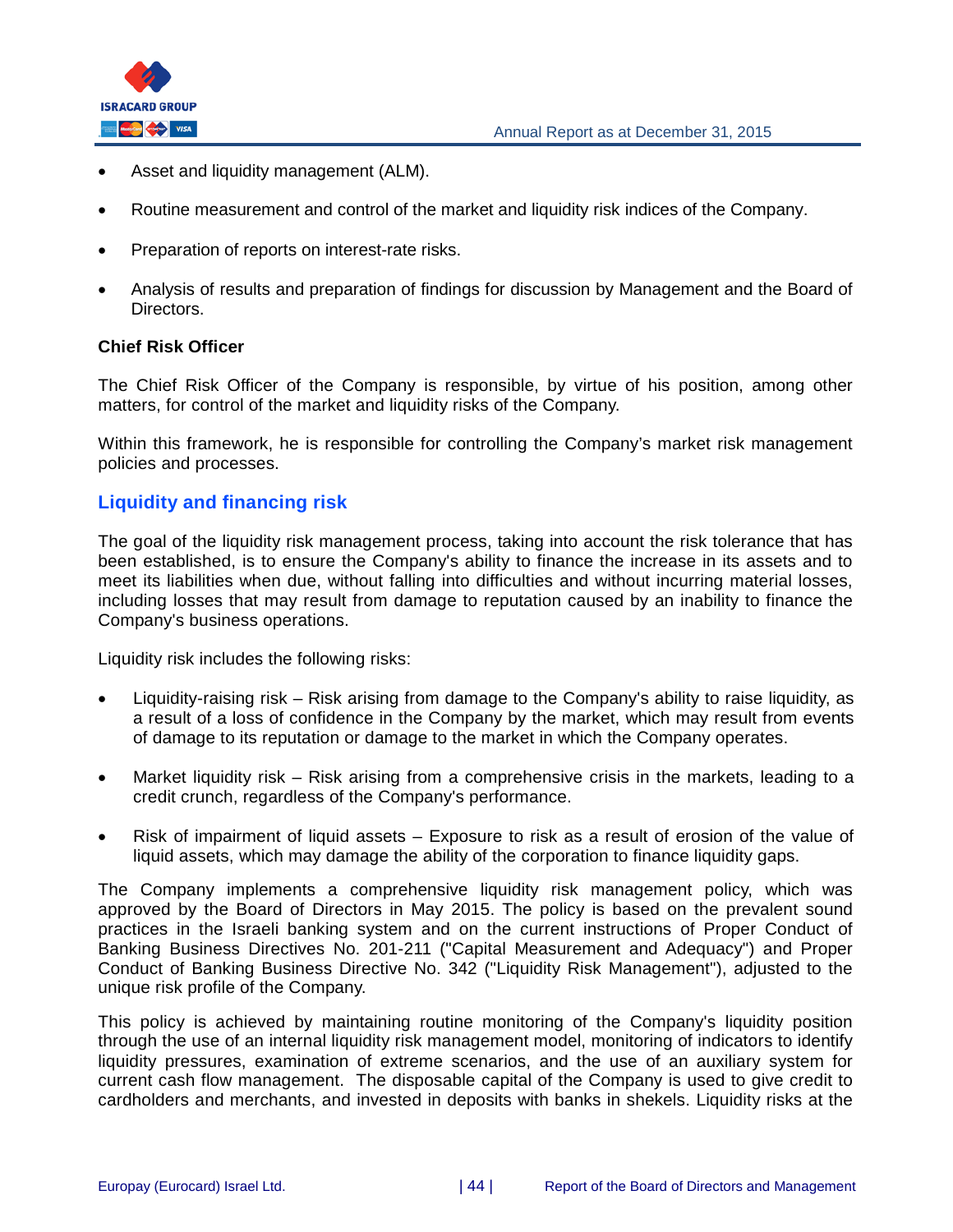

Company are managed by the Head of Finance and Administration.

On September 28, 2014, a circular was published by the Banking Supervision Department on the topic of Proper Conduct of Banking Management Directive no. 221 "Liquidity Coverage Ratio", which adopts the Recommendations of the Basel Committee regarding liquidity coverage in the banking system in Israel. At this stage, credit card companies are not required to comply with the circular and they will continue to meet the requirements of Proper Conduct of Banking Management Directive no. 342. Further, credit card companies will be required to comply with a regulatory quantitative model which will be adapted for the characteristics of their activity.

The Company implements a liquidity risk management policy in accordance with Proper Conduct of Banking Business Directive No. 342, including compliance in relation to minimum liquidity, which is intended to ensure that the Company has an inventory of high-quality liquid assets providing a solution to the Company's liquidity requirements in a time-horizon of 30 days in stress scenarios. The stress scenarios include a specific shock to the Company, a systemic shock and a combination of the two.

The Board of Directors once a year determines the risk capacity in light of the management's recommendations, expressed through establishing risk exposure restrictions and the financing strategy. The risk capacity is determined in accordance with the Company strategic plans, business policy and the state of the markets. In 2015, the Company complied with the restrictions of the Board of Directors, as well as those derived from Proper Conduct of Banking Management Regulation no. 342.

The Company is financed, according to its requirements, from the finance resources of its parent company.

In addition, the Company regularly reviews the mix of the sources of finance by monitoring a number of restrictions which were established in order to ensure a proper dispersal of the sources of finance.

### **Operating Risk**

Within operating risk management, the organizational structure supporting the management of operating risks has been defined, including the roles of the Board of Directors and the Management Committee on Risk Management headed by the CEO.

As part of the management and control of operating risks, and as part of the compliance with Proper Conduct of Banking Business Directives No. 201-211 ("Capital Measurement and Adequacy") in this area, the following steps are taken:

- ♦ Operating risks are identified including new processes and products.
- Appropriate controls are established.
- Operational risk management and control systems are regularly updated.
- ♦ Business continuity and emergency preparedness plans are established.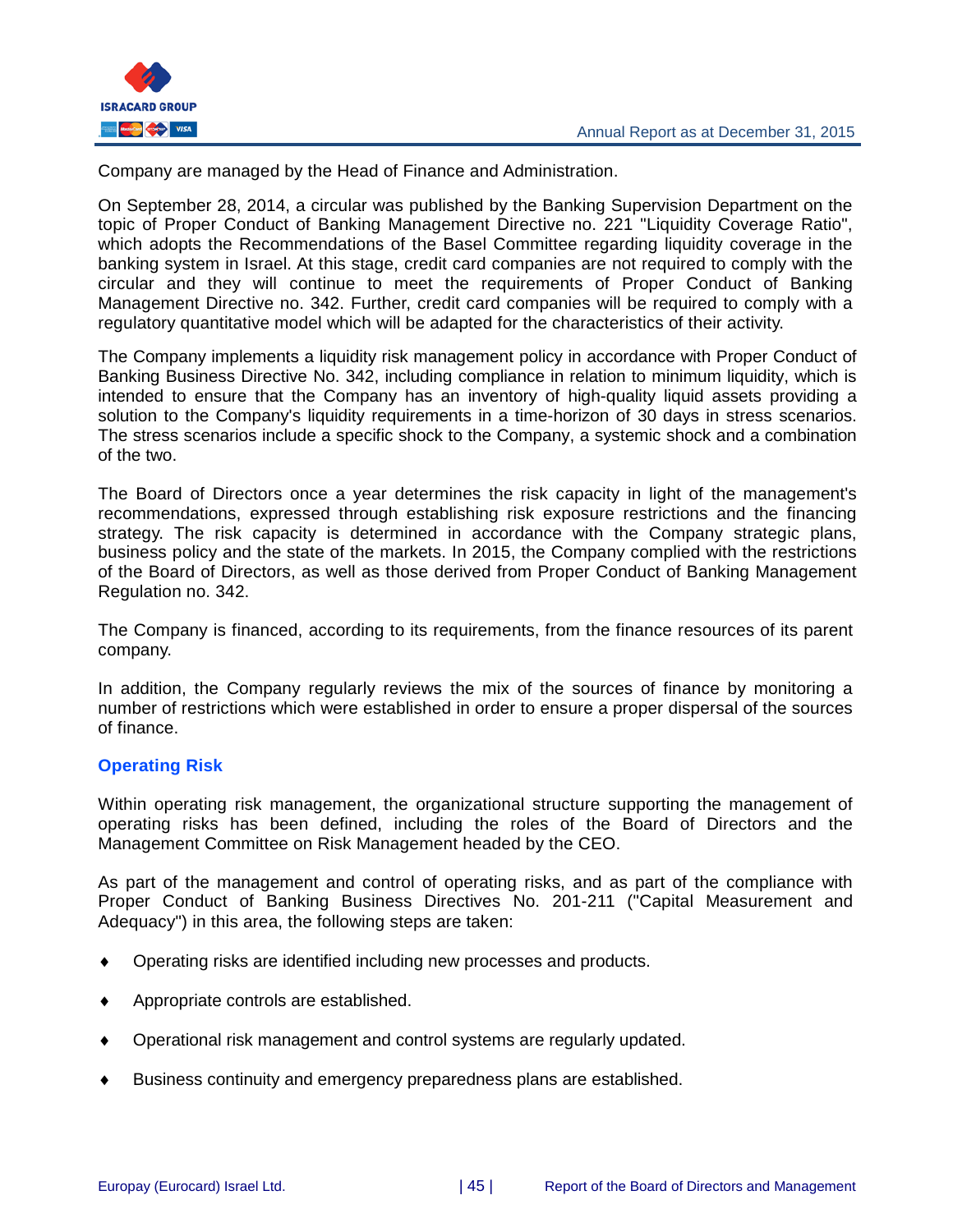

Emergency procedures at the Company are revised.

Operational risk is managed by the members of Management in the Company, each with regard to the area for which he or she is responsible. The VP Head of Risks and Security in the Company is responsible for independent supervision of risk management in the Company (second level). The management of operational risks in the Company is intended to minimize losses by establishing orderly processes aimed at reducing the operational risks to which the Company is exposed. In this process, authority and responsibility frameworks are established, and a culture of operational risk management is instilled in all managers and employees.

The Company has determined a policy for the management of operational risks, in compliance with Proper Conduct of Banking Management Regulation no. 350 of the Bank of Israel.

The Company has policy for managing operating risks, including the following goals:

- To manage operational risks as an integral part of the working processes in the Company, including the introduction of new products and processes.
- To maintain effective controls of risks according to risk ratings.
- To ensure effective identification of operational risks in all of the main processes at the Company.
- To create a work culture that encourages an organizational culture of risk management.
- To report loss events on a regular basis, according to the rules defined in the policy.
- To comply with legal and regulatory requirements regarding operational risks.
- To manage and allocate capital optimally in respect of operational risks.
- To establish a business continuity and emergency preparedness plan.

### **Other risks**

#### **Data security risks and cyber events**

In September 2015, the Bank of Israel published Proper Conduct of Banking Management Regulation no. 361 regarding the management of cyber protection. The directive includes the basic principles for managing cyber protection, and among other things, the directive sets forth the requirement to maintain process for the management of cyber risks. In recent years, the Company has invested considerable resources in this area, and with the publication of the directive, the Company is prepared with a plan of action agreed by the management, to integrate the requirements in the new directive in the Company, in addition to the other provisions to which it is subject on this issue. For example, business continuity, risk management, all in accordance with the clarifications given by the Bank of Israel relating to the method and dates of implementation.

Cyber attacks may result from intentional attacks or from unintentional events. Cyber attacks include inter alia, obtaining unauthorized access to computerized systems with the aim of making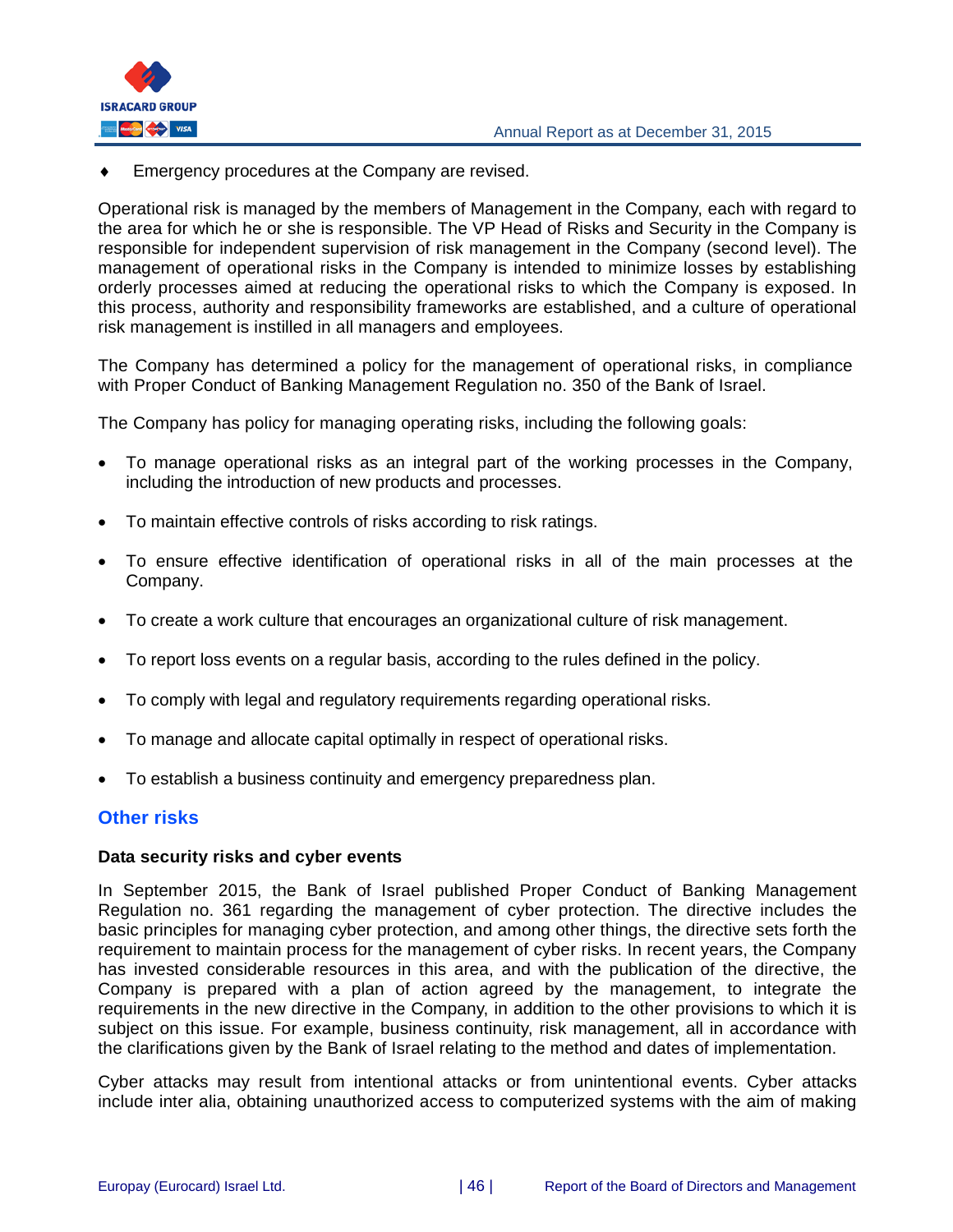

illegal use of assets or of sensitive information, damaging information, or disrupting activity. Cyber attacks may be carried out in a manner that does not require obtaining unauthorized access, such as in the case of attacks designed to shut down website services.

The Company takes routine steps to locate and prevent events involving leakage of information, including sensitive business material and customer details, and also operates to locate and prevent cyber attacks which are directed against the Company's infrastructure.

### **Regulatory risk**

Regulatory risk is the risk of impairing the Company's income and/or capital caused as a result of material changes in the legislative processes and/or draft provisions of various regulatory bodies, which establish restrictions on the Company's areas of operations and sources of finance, or impose obligations whose implementation involve significant costs, and thus, are liable to adversely affect its profitability, This risk is in essence forward-looking, as it relates to the risk inherent in potential significant changes in legislation and regulations.

Management of regulatory risk is based on a policy document formulated on this subject and approved by the management and Board of Directors.

The process of identifying regulatory risk includes two main aspects:

A periodic process to identify risks – based on mapping the relevant expected regulations and monitoring changes in relation to the reasonableness of the materialization of the risk.

A process of identifying risks arising from the possible implications of expected regulations when launching new products or activities.

On the basis of the process of identifying the regulatory risks, for each risk identified a level of materiality will be subjectively established, taking into account the scope of its impact on the Company's activity. For a risk factor which is determined to be material, an assessment of the exposure to the risk will be made from quantitative and qualitative aspects, as applicable.

In order to reduce exposure to regulatory risk, the Company takes the following steps:

Formulate plan of action – for the scenarios formulated on the basis of the main regulatory risk factors identified, and assessed as material by the regulatory risk officer.

Activity as part of the formulating the regulations – The Company deals with the process of formulating the relevant regulations, by giving a response to the publication of the draft of the regulatory provisions, committees of regulatory authorities and the presentation of the Company's position in relation to the outline regulations to the appropriate factors.

### **Legal risk**

The risk of a loss as a result of the lack of a possibility of legally enforcing the existence of an agreement, impairment to the Company's activity arising from erroneous interpretation of a provision of a law or regulation, or the existence of a legal proceeding (such as a class action) conducted against the Company, or whose results are liable to adversely affect the Company's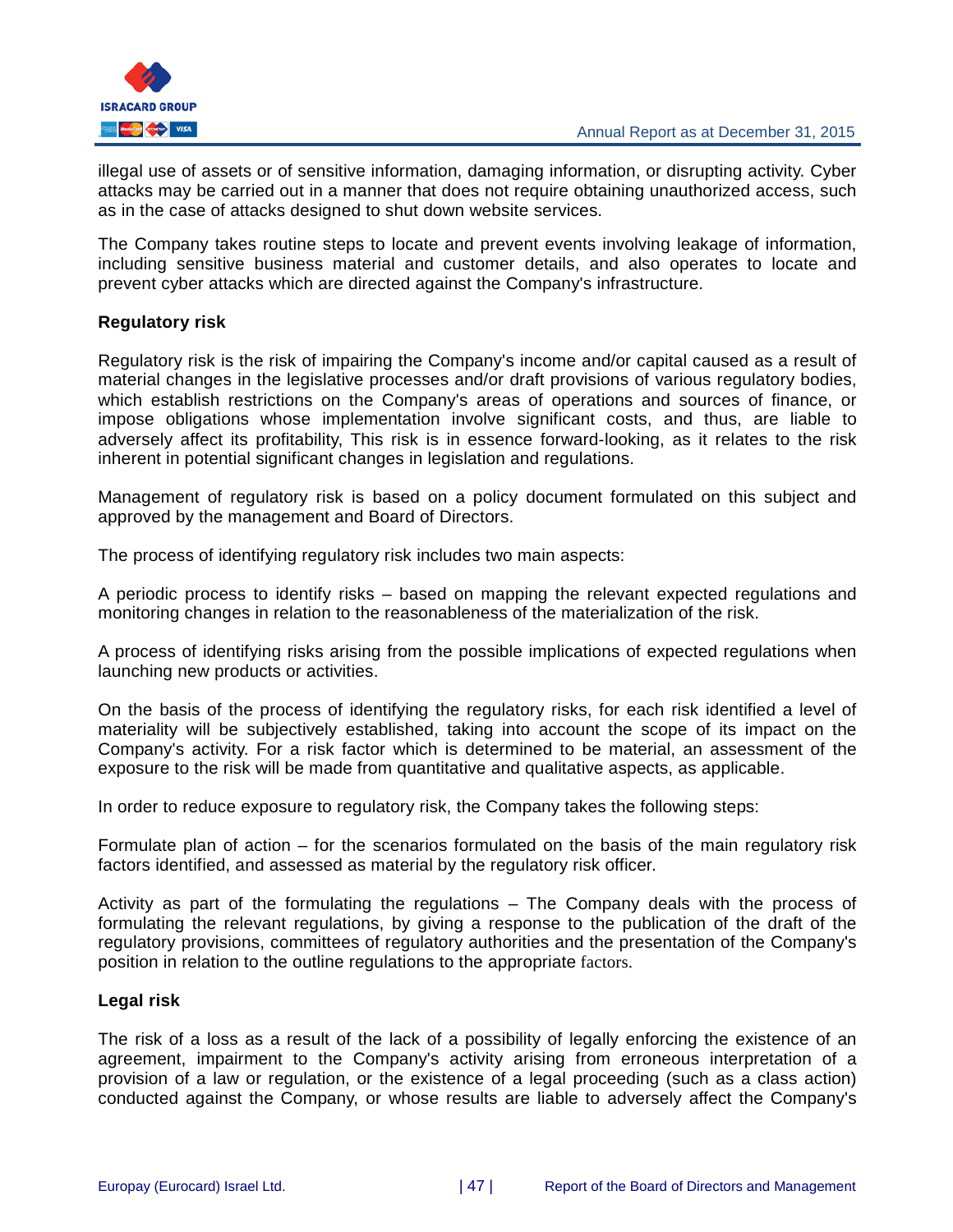

activity or financial position.

The Company has adopted a conservative policy in relation to the linking of agreements and legal obligations, taking care over proper engagement processes from a legal perspective and conduct in business activity, with assistance and appropriate legal back-up.

The management of legal risk is based on a policy document formulated by the management and the Board of Directors.

As part of the risk management, a number of activities are conducted which are intended to ensure that all of the risk factors and their characteristics will be identified in relation to each product and activity of the Company, so that the possibility in which the Company will be in a position of exposure to a risk which has not been identified or only partly identified will be prevented.

The process of identifying legal risks includes two main aspects:

A periodic process of identifying legal risks, the results of which will be anchored in the metrics of the legal risk factors (as part of the ICAAP process)

Individual identification of risks when launching a new product or activity

The Legal Counsel Department is the factor responsible for assessing exposure to legal risks in relation to risk factors, by means of data, in relation to legal claims, periodically transferred from the Customer Complaints Department, and the routine reports of the various areas in the Company. Exposure to legal risks is assessed in the following way:

An assessment of the exposure to legal claims is made, taking the following factors into account:

- The degree of exposure to the risk for example, the amount of a claim submitted against the Company, the probability for the materialization of the risk – the likelihood of the success of the claim against the Company.
- Once a quarter, a quantitative examination of the loss expected in respect of the realization of legal risk is made, against the levels of the warning thresholds determined. This examination enables control to be exercised over the management of the Company's activity in the various areas in respect of which legal claims have been submitted.

The Legal Counsel Department uses tools to mitigate the risk, for example: employing consistent legal formulas, approving legal agreements of special transactions, monitoring legal processes, meetings of the management and the Board of Directors, etc.

### **Reputational risk**

Reputational risk is the risk of a material impairment to the Company's income or capital as a result of a perception a negative image created for the Company among stakeholders. The perception of a negative image can be created from a large number of factors, together and individually, (for example: a consumer claim, a systems collapse, behavior exceeding social and generally accepted norms, etc.).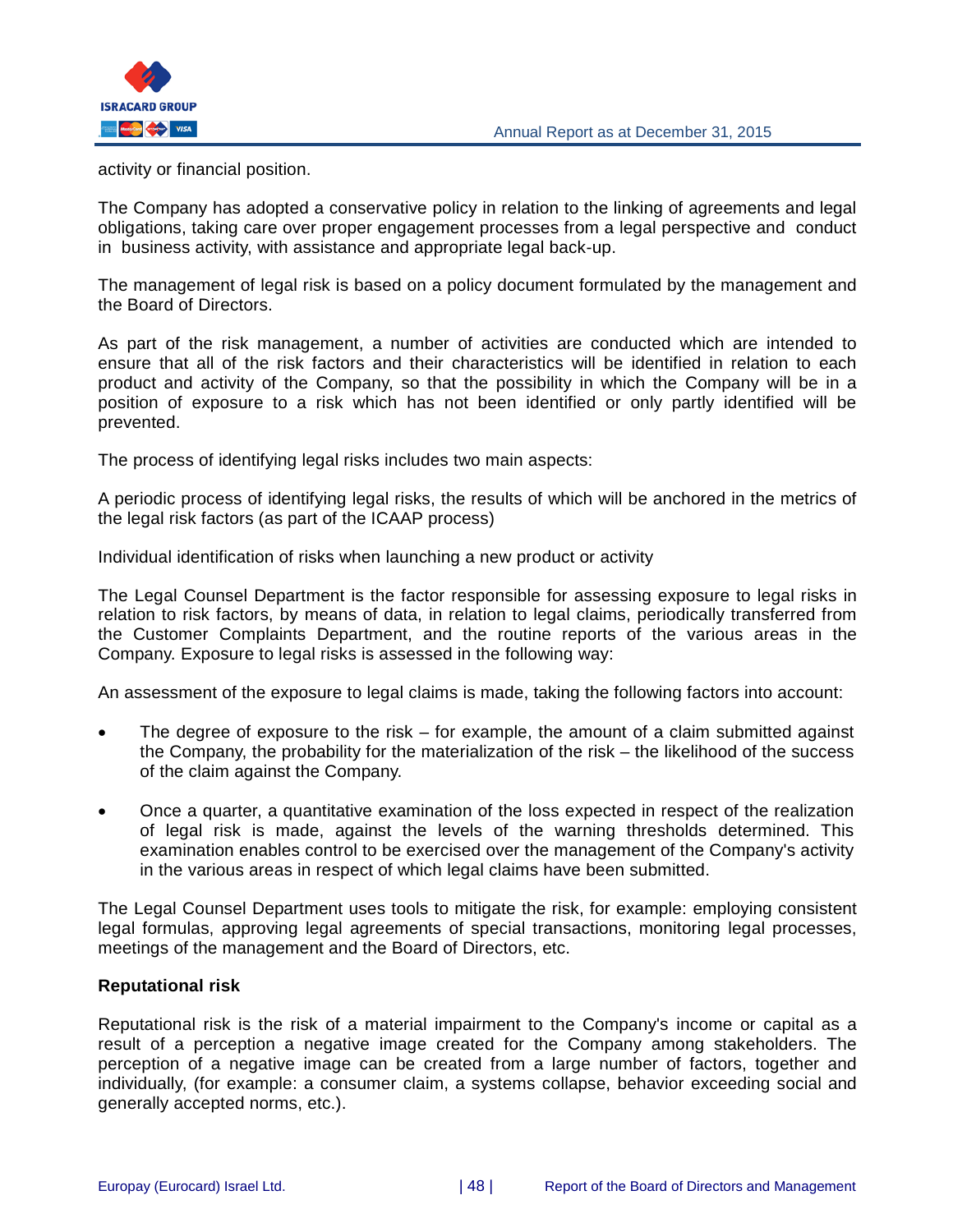

Reputational risk is characterized by the fact that it is like to arise from direct risk factors or as a result of the realization of other risks.

The management of reputational risk is based on a policy document formulated on the subject and approved by the management and the Board of Directors.

The process of identifying reputational risks includes three main aspects: an annual process for identifying reputational risks, individual identification of risks when launching a new product and a survey of operational risks in relation to the various activities.

In order to mitigate the damage as a result of the realization of reputational risks, monitoring processing have been implemented enabling early identification of potential risks and adopting measures to mitigate the risks, using risk-mitigation tools, for example: meeting of the management and the Board of Directors, monitoring developments in the credit card market, training programs, reports, etc.

As part of the risk management, the Chief Risk Officer submits reports to the management and the Board of Directors.

#### **Strategic risk**

Strategic risk is the risk of impairment to the Company's income and capital as a result of erroneous business decisions, the improper implementation of business decisions and the execution of non-compliance of the work program to changes in the business environment. Strategic risk is influenced by both external and internal risk factors. The external risk factors include the business / competitive environment in which the Company operates and internal risk factors include factors within the organization which may result in the Company not complying with its business plan.

The Company's strategic goals will be determined taking into account risk appetite and the capital targets, via capital planning.

Identification of the risk focal points is a term relating to all activities, which are intended to ensure that the risk focal points will identified, in relation to the Company's business activity, such that the possibility that the Company will be in a position of exposure to a risk which has not been identified or only partly identified, will be prevented.

Identification of the strategic risk focal points will be made via an annual process to identify the strategic risk focal points and by identifying the risks when launching a new product or activity.

The management, via the Strategic Unit Manager, is responsible for assessing the exposure to strategic risks as they have been identified in the risk identification processes and a subject assessment of the impact on the work plan, taking into account, inter alia, measures adopted by the Company to mitigate the risk. The exposure assessment process will be carried with the support of the relevant factors in the Group.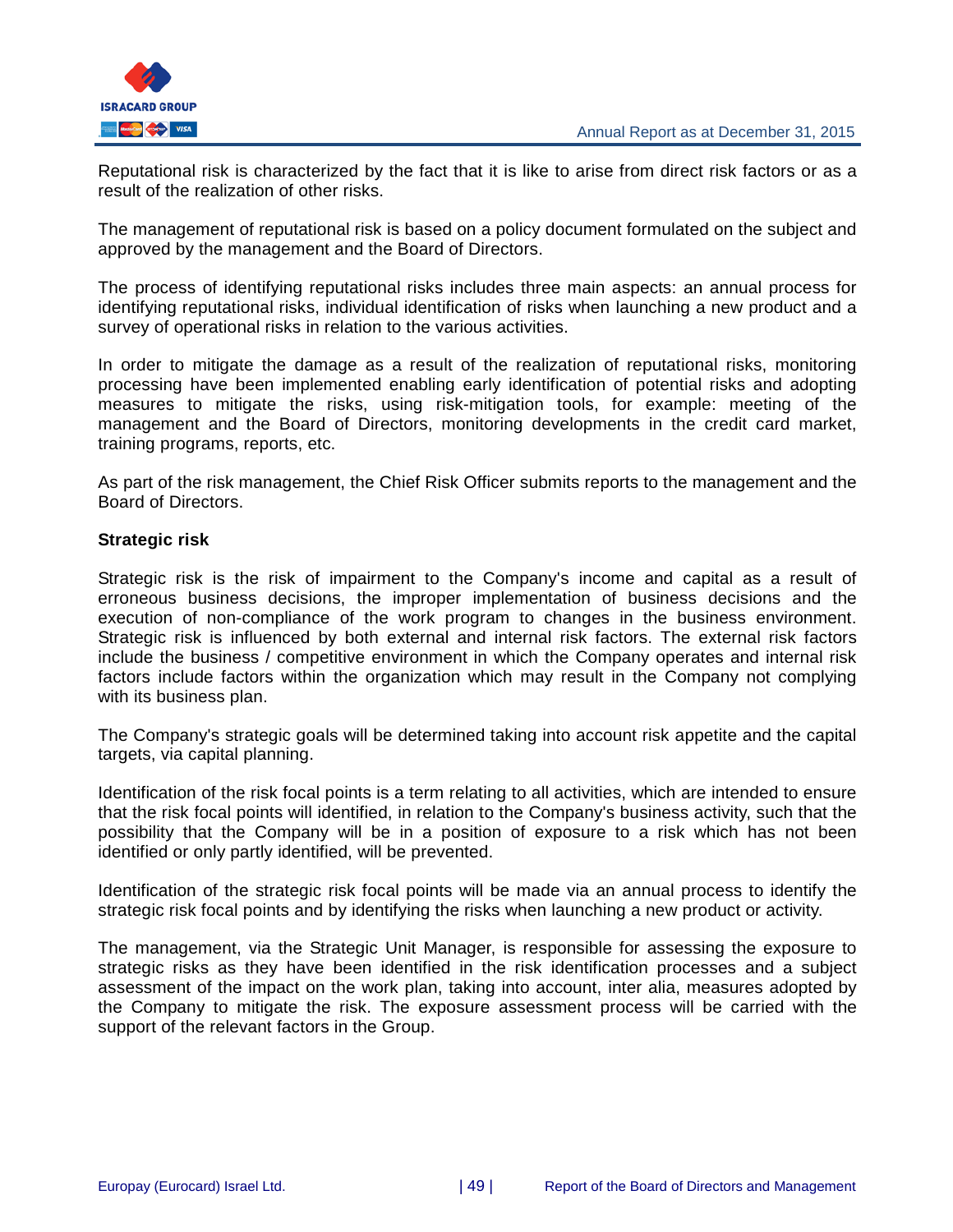

### **Table 4 – Discussion of risk factors**

Mapping of the main risk factors to which the Company is exposed was carried out. The mapping, the assessment of the risks and their impact, is a subjective assessment of the Company management.

|                             |                                                                          | Impact of risk |                |              |      |
|-----------------------------|--------------------------------------------------------------------------|----------------|----------------|--------------|------|
|                             | <b>Risk factor</b>                                                       | Low            | Low-<br>medium | Medium       | High |
|                             | <b>Financial risks</b>                                                   |                |                |              |      |
| 1.                          | Credit risk                                                              |                |                | $\checkmark$ |      |
| 1.1                         | Risk in respect of quality of<br>borrowers and/or collateral             |                |                | ✓            |      |
| 1.2                         | Risk in respect of sector<br>concentration                               |                |                | ✓            |      |
| 1.3                         | Risk in respect of concentration<br>of borrowers / group of<br>borrowers | ✓              |                |              |      |
| 2.                          | Market risk                                                              | $\checkmark$   |                |              |      |
| 2.1                         | Interest risk                                                            | ✓              |                |              |      |
| 2.2                         | Inflation risk / exchange rate<br>risk                                   | $\checkmark$   |                |              |      |
| 3.                          | Liquidity risk and finance                                               |                | $\checkmark$   |              |      |
| Operational and legal risks |                                                                          |                |                |              |      |
| 4.                          | Operational risk                                                         |                |                | $\checkmark$ |      |
| 5.                          | Legal risk                                                               |                |                | $\checkmark$ |      |
|                             |                                                                          |                |                |              |      |
| Other risks                 |                                                                          |                |                |              |      |
| 6.                          | Reputational risk                                                        |                | $\checkmark$   |              |      |
| 7.                          | Regulatory risk                                                          |                |                | $\checkmark$ |      |
| 8.                          | Strategic risk                                                           |                |                | ✓            |      |
| 10.                         | Data security risk and cyber<br>events                                   |                |                | ✓            |      |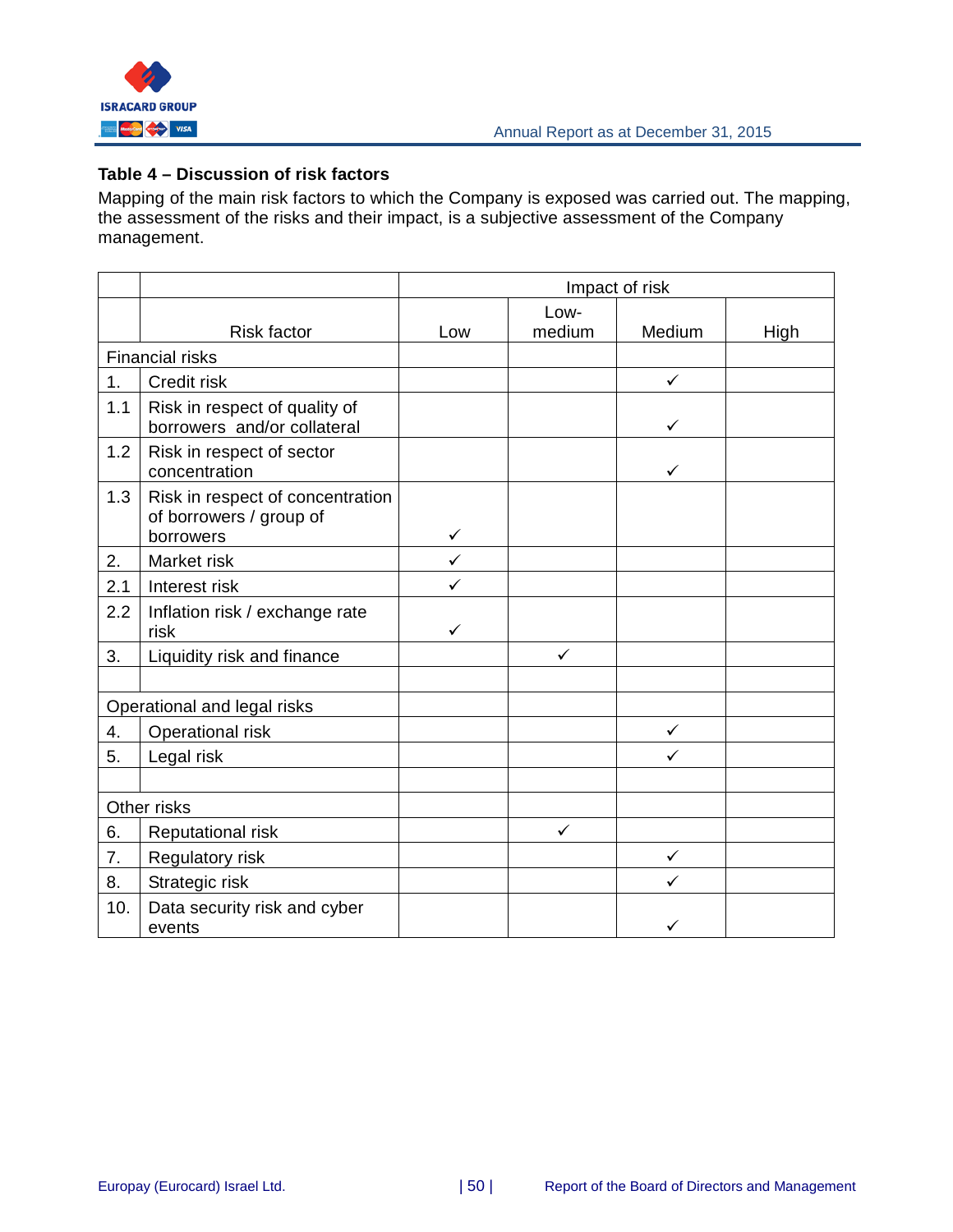

# **Accounting policy and critical estimates, controls and procedures**

# **Accounting policy and critical estimates**

The financial statements of the Company are prepared in conformity with generally accepted accounting principles in Israel and in accordance with the directives and guidelines of the Banking Supervision Department, the main points of which are set forth in Note 2 to the Financial Statements, "Reporting principles and significant accounting policy". When preparing the financial statements, the Management of the Company uses assumptions, estimates, and evaluations that affect the reported amounts of assets and liabilities (including contingent liabilities), and the Company's reported results.

Some of these estimates and evaluations involve uncertainty, and may be affected by possible future changes.

The Management of the Company is of the opinion that the estimates and evaluations applied during the preparation of the financial statements are fair, and are made to the best of its knowledge and professional judgment, as at the date of preparation of the financial statements

The following are the main areas in which estimates and evaluations were used, and which accordingly are considered by the Company to be critical accounting matters:

### **Contingent Liabilities**

The Management of the Company includes sufficient provisions in the financial statements, to the extent necessary, to cover possible damages arising from all legal claims, based on legal opinions. In most legal proceedings, external legal counsel is obtained. These assessments by legal advisors are based on the best of their judgment, taking into consideration the stage reached by the proceedings.

It should be taken into account that in the legal field, "certain" or "near certain" estimates cannot be made, not only in the initial stages of the claim, but until a ruling is handed down. Accordingly, the outcome of the proceedings may differ from the estimates performed. In light of the foregoing, the actual outcomes of legal claims may differ from the provisions that have been made.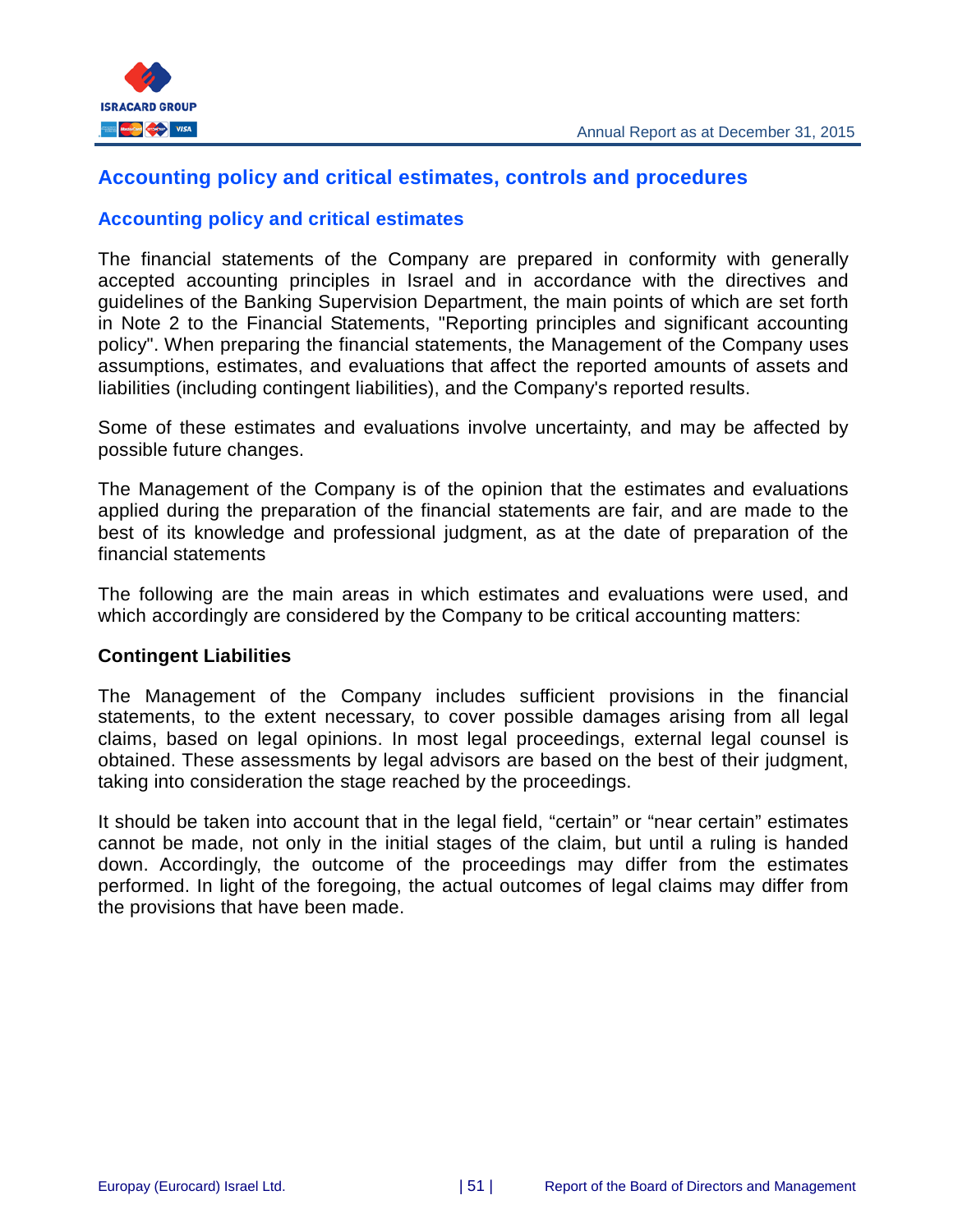

# **Disclosure regarding controls and procedures**

### **Controls and Procedures Regarding Disclosure and the Company's Internal Controls over Financial Reporting**

In accordance with the Public Reporting Directives of the Supervisor of Banks, the Chief Executive Officer and the Chief Accountant of the Company must each separately sign a declaration regarding their responsibility for the establishment and application of controls and procedures concerning disclosure and the Company's internal control of financial reporting, pursuant to the provisions of Sections 302 and 404 of the law known as the "Sarbanes-Oxley Act," enacted in the United States. The provisions of these two sections of the law were consolidated by the Supervisor of Banks into Proper Conduct of Banking Business Directive No. 309 in September 2008, and the Public Reporting Directives were adjusted accordingly in June 2009.

The two directives of the aforesaid law have been implemented at the Company since their inception dates:

- ♦ The directive in Section 302 regarding the responsibility for the establishment and application of controls and procedures concerning disclosure has been applied quarterly beginning with the financial statements as at June 30, 2007.
- ♦ The directive in Section 404 regarding the responsibility for the Company's internal control of financial reporting has been applied at the year end, beginning with the financial statements as at December 31, 2008

The Company routinely updates and documents existing processes; maps and documents processes, including material new processes; and examines the effectiveness of the procedures for internal control of financial reporting through renewed examinations of the main controls.

The Board of Directors and the Management of the Company estimate that the controls identified as noted above are effective in achieving the control objectives with regard to maintaining execution, precision, and completeness. These control objectives meet the criteria established in the COSO 1992 integrated framework of internal controls.

### **Evaluation of Controls and Procedures Regarding Disclosure**

The Management of the Company, in cooperation with the Chief Executive Officer and the Chief Accountant of the Company, has assessed the effectiveness of the controls and procedures regarding disclosure at the Company at the end of the period covered by this report. Based on this assessment, the Chief Executive Officer and the Chief Accountant of the Company have concluded that, as at the end of this period, the controls and procedures regarding disclosure in the Company are effective in order to record, process, summarize, and report the information which the Company is required to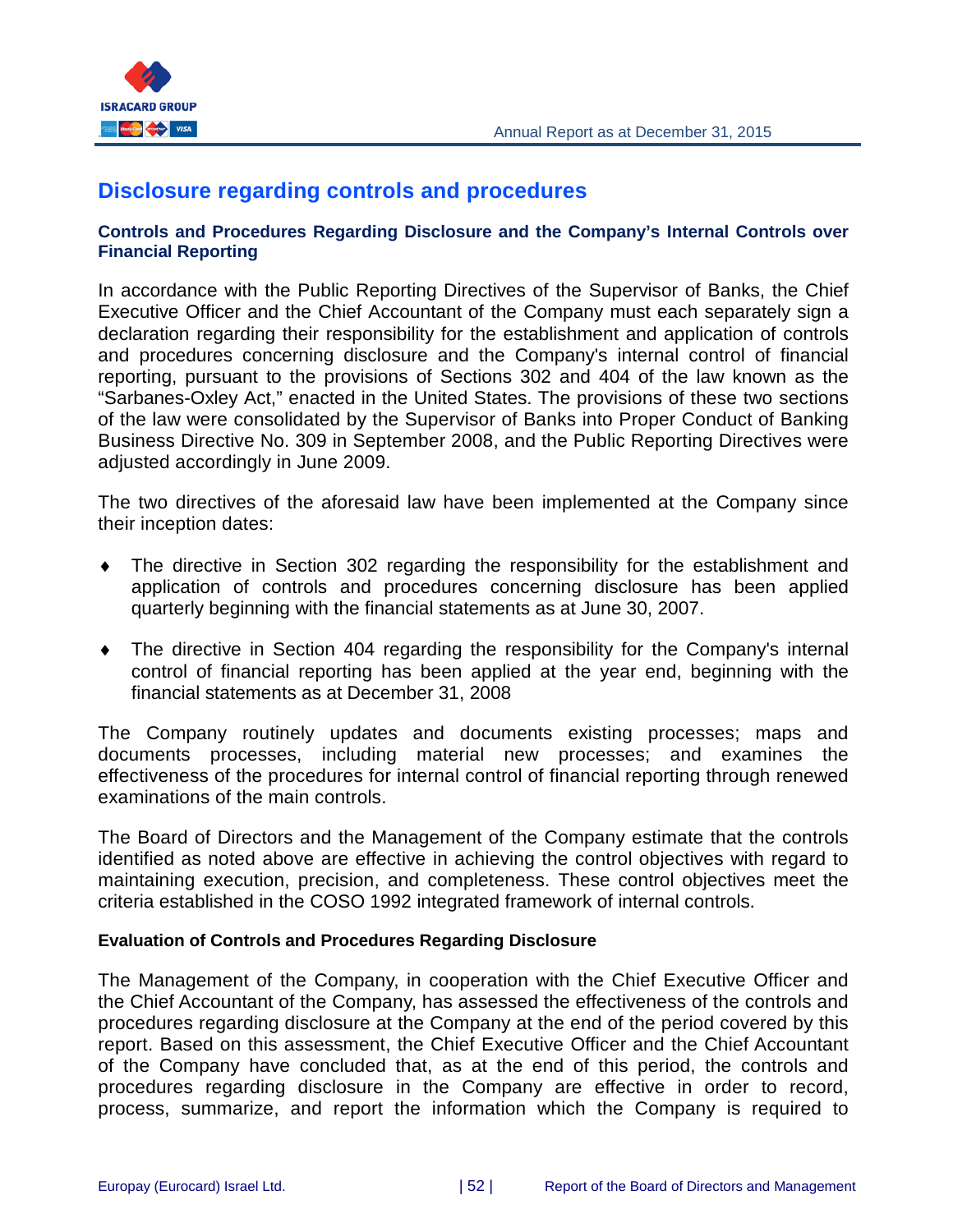

disclose in its annual report, in accordance with the Public Reporting Directives of the Supervisor of Banks, on the date stipulated in these directives.

## **Internal Controls over Financial Reporting**

During the fourth quarter ended on December 31, 2015, there was no change in the Company's internal control of financial reporting that had a material impact, or could reasonably be expected to have a material impact, on the Company's internal controls over financial reporting.

**Dan Koller`**

Chairperson of the Board of **Directors** 

Tel Aviv, February 25, 2016

**Dr. Ron Wekxsler**

Chief Executive Officer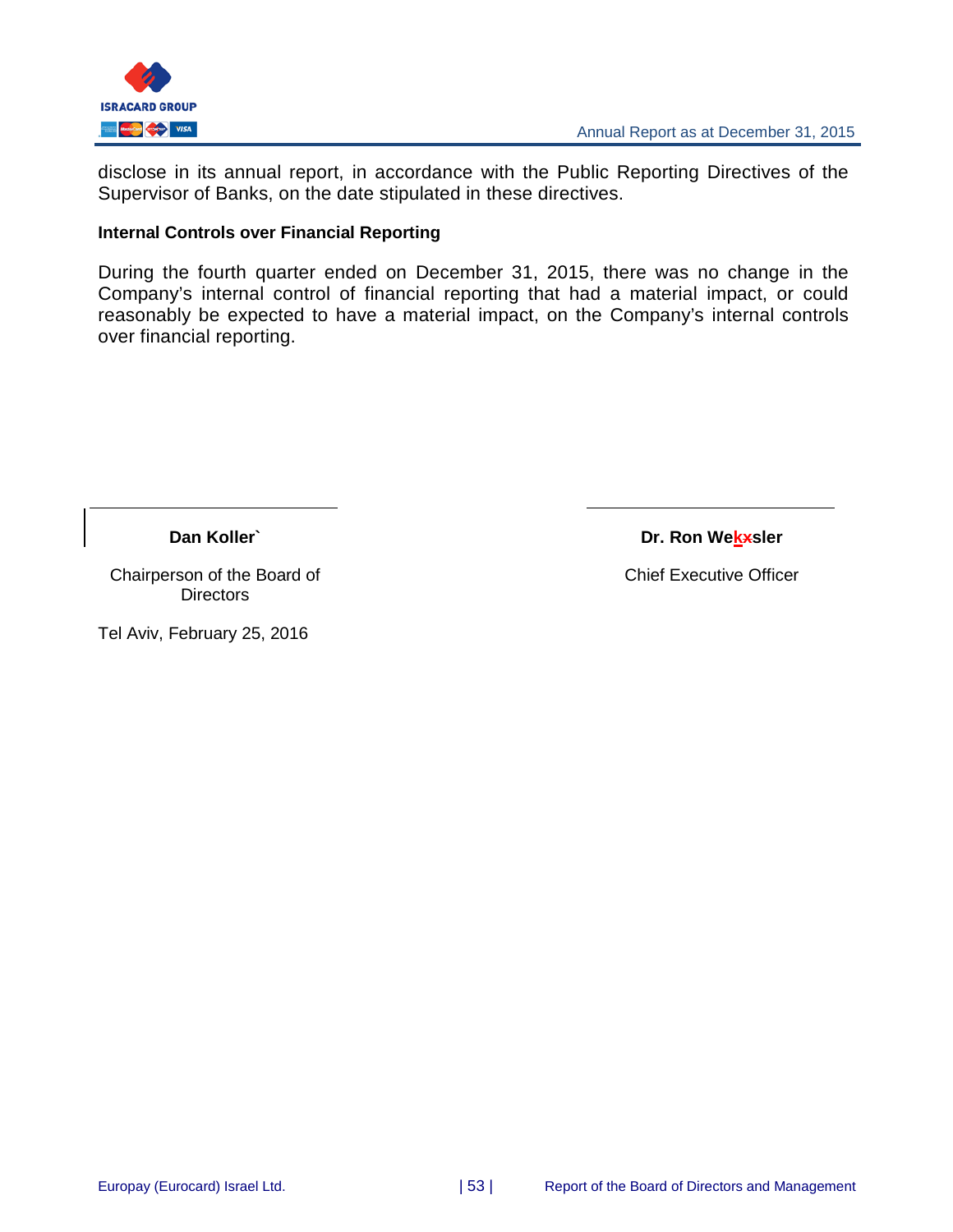

### **Certification of the Chief Executive Officer**

- I, Ron WexlerWeksler, hereby declare that:
- 1**.** I have reviewed the annual report of Europay (Eurocard) Israel Ltd. (hereinafter: the "**Company**") for 2015 (hereinafter: the "**Report**").
- 2**.** Based on my knowledge, the Report contains no incorrect presentation of a material fact, and there is no presentation of a material fact missing from the Report that is necessary so that the presentations included therein, in light of the circumstances under which such presentations were included, are not misleading with regard to the period covered by the Report.
- 3**.** Based on my knowledge, the annual financial statements and other financial information included in the Report fairly reflect the financial position, results of operations, changes in equity, and cash flows of the Company, in all material aspects, for the dates and periods covered in the Report.
- 4**.** I, and others at the Company making this declaration, are responsible for the establishment and application of controls and procedures regarding the Company's disclosure<sup>1</sup> and internal control over financial reporting<sup>1</sup>; furthermore:
	- (a) We have established such controls and procedures, or caused such controls and procedures to be established under our supervision, aimed at ensuring that material information pertaining to the Company is brought to our knowledge by others at the Company, in particular during the preparation of the Report;
	- (b) We have established such internal control over financial reporting, or caused such internal control over financial reporting to be established under our supervision, intended to provide a reasonable degree of confidence with regard to the reliability of the financial reporting, and that the financial reports for external purposes are prepared in accordance with generally accepted accounting principles and with the directives and guidelines of the Supervisor of Banks;
	- (c) We have assessed the effectiveness of the controls and procedures concerning disclosure at the Company, and we have presented our conclusions with regard to the effectiveness of the controls and procedures concerning disclosure, as at the end of the period covered in the Report, based on our assessment; and
	- (d) We have disclosed in the Report any change in the internal control over financial reporting at the Company that occurred during the fourth quarter, and that had a material effect, or could reasonably be expected to have a material effect, on the internal control over financial reporting at the Company; and that
- 5**.** I, and others at the Company making this declaration, have disclosed to the auditors, to the Board of Directors, and to the Audit Committee of the Board of Directors of the Company, based on our most current assessment of the internal control over financial reporting:
	- (a) Any significant deficiencies and material weaknesses in the establishment or application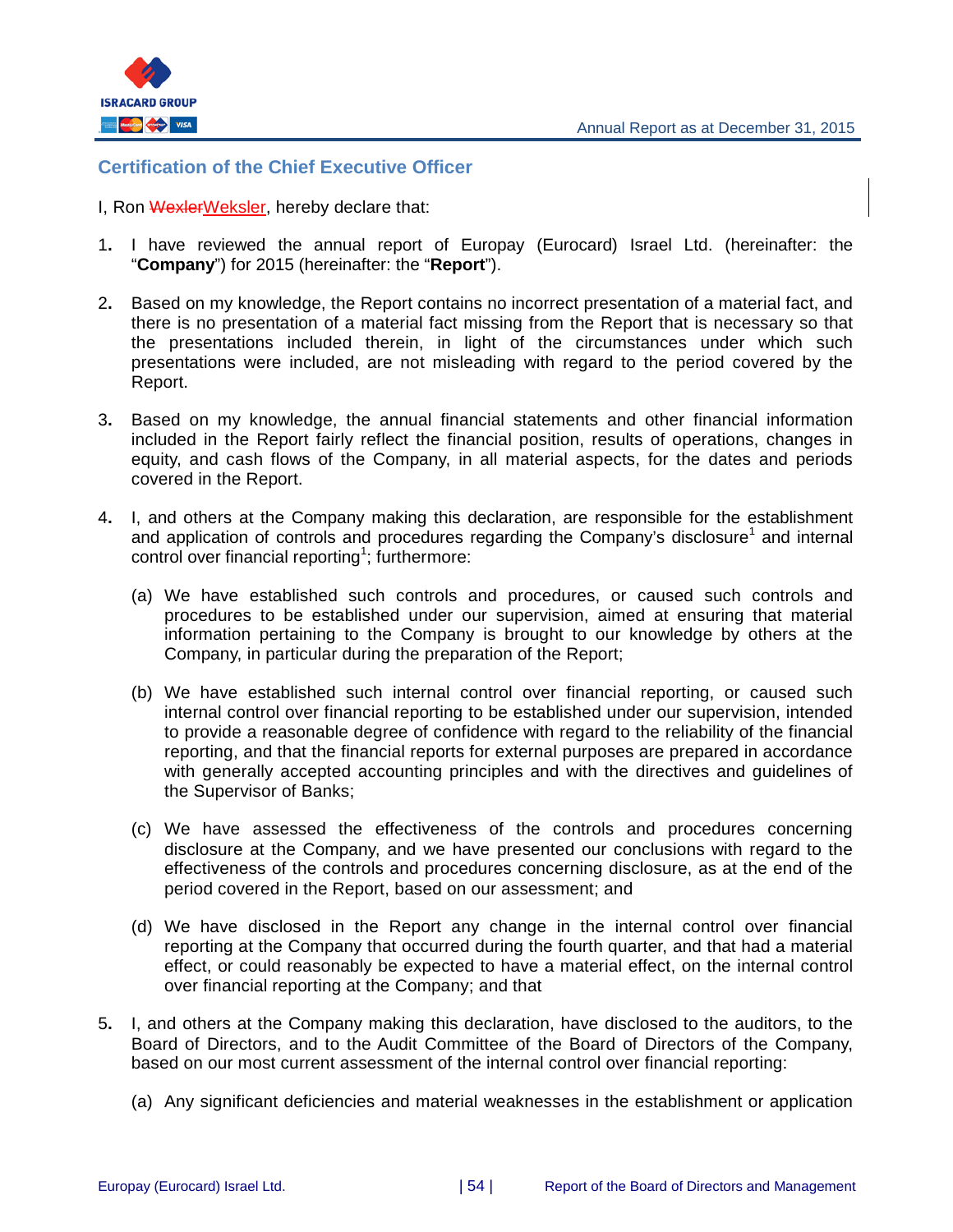

of internal control over financial reporting that can reasonably be expected to impair the Company's ability to record, process, summarize, or report financial information; and

(b) Any fraud, whether material or immaterial, in which Management was involved, or in which other employees were involved who have a significant role in the internal control over financial reporting at the Company.

The aforesaid shall not detract from my responsibility, or from the responsibility of any other person, under any law.

 $1$  As defined in the Public Reporting Directives, "Report of the Board of Directors and Management."

**Dr. Ron WexlerWeksler**

Tel Aviv, February 25, 2016 **Chief Executive Officer** Chief Executive Officer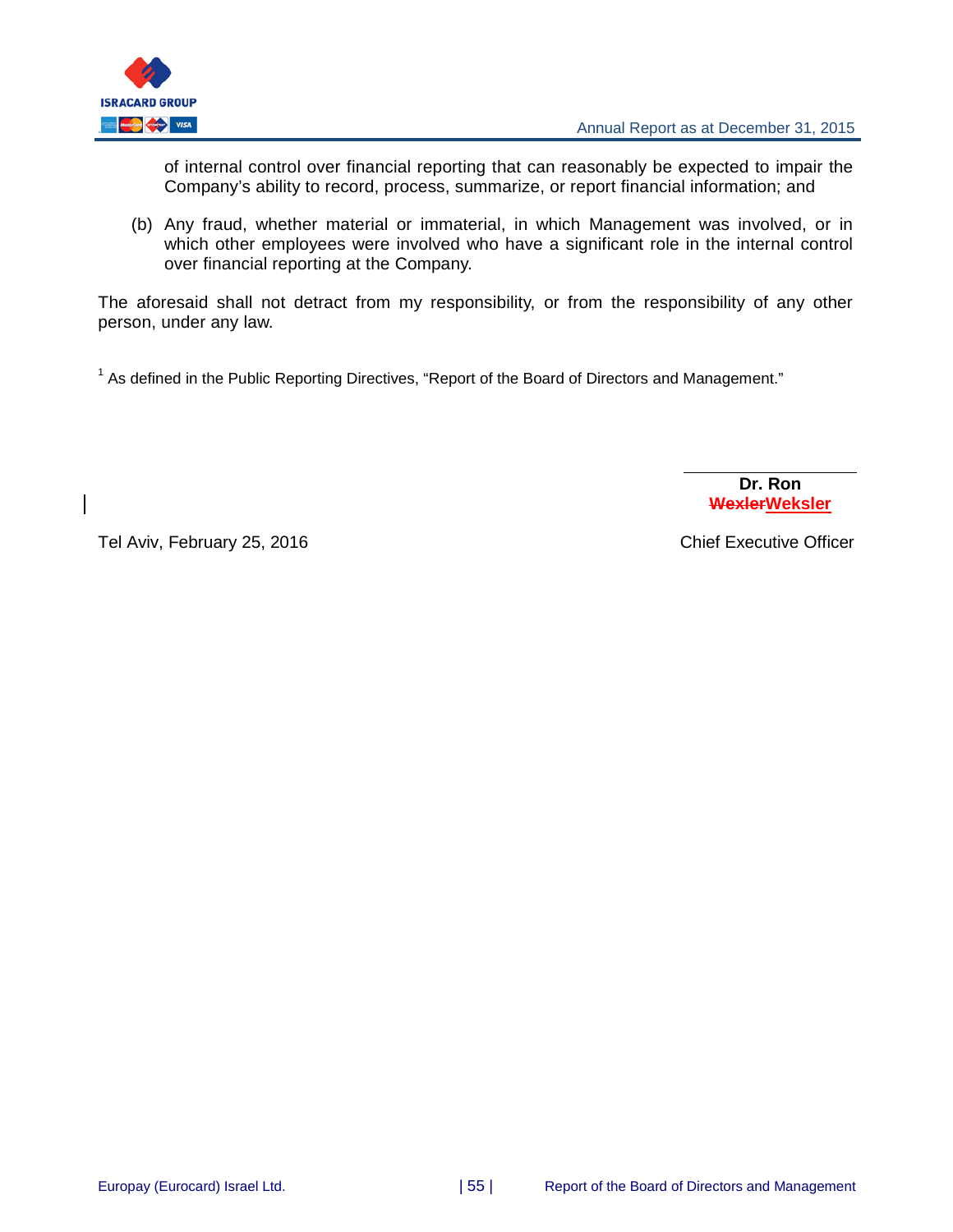

### **Certification of the Chief Accountant**

- I, Sigal Barmack, hereby declare that:
- 1**.** I have reviewed the annual report of Europay (Eurocard) Israel Ltd. (hereinafter: the "**Company**") for 2015 (hereinafter: the "**Report**").
- 2**.** Based on my knowledge, the Report contains no incorrect presentation of a material fact, and there is no presentation of a material fact missing from the Report that is necessary so that the presentations included therein, in light of the circumstances under which such presentations were included, are not misleading with regard to the period covered by the Report.
- 3**.** Based on my knowledge, the annual financial statements and other financial information included in the Report fairly reflect the financial position, results of operations, changes in equity, and cash flows of the Company, in all material aspects, for the dates and periods covered in the Report.
- 4**.** I, and others at the Company making this declaration, are responsible for the establishment and application of controls and procedures regarding the Company's disclosure<sup>1</sup> and internal control over financial reporting<sup>1</sup>; furthermore:
	- (a) We have established such controls and procedures, or caused such controls and procedures to be established under our supervision, aimed at ensuring that material information pertaining to the Company is brought to our knowledge by others at the Company, in particular during the preparation of the Report;
	- (b) We have established such internal control over financial reporting, or caused such internal control over financial reporting to be established under our supervision, intended to provide a reasonable degree of confidence with regard to the reliability of the financial reporting, and that the financial reports for external purposes are prepared in accordance with generally accepted accounting principles and with the directives and guidelines of the Supervisor of Banks;
	- (c) We have assessed the effectiveness of the controls and procedures concerning disclosure at the Company, and we have presented our conclusions with regard to the effectiveness of the controls and procedures concerning disclosure, as at the end of the period covered in the Report, based on our assessment; and
	- (d) We have disclosed in the Report any change in the internal control over financial reporting at the Company that occurred during the fourth quarter, and that had a material effect, or could reasonably be expected to have a material effect, on the internal control over financial reporting at the Company; and that
- 5**.** I, and others at the Company making this declaration, have disclosed to the auditors, to the Board of Directors, and to the Audit Committee of the Board of Directors of the Company, based on our most current assessment of the internal control over financial reporting:
	- A. Any significant deficiencies and material weaknesses in the establishment or application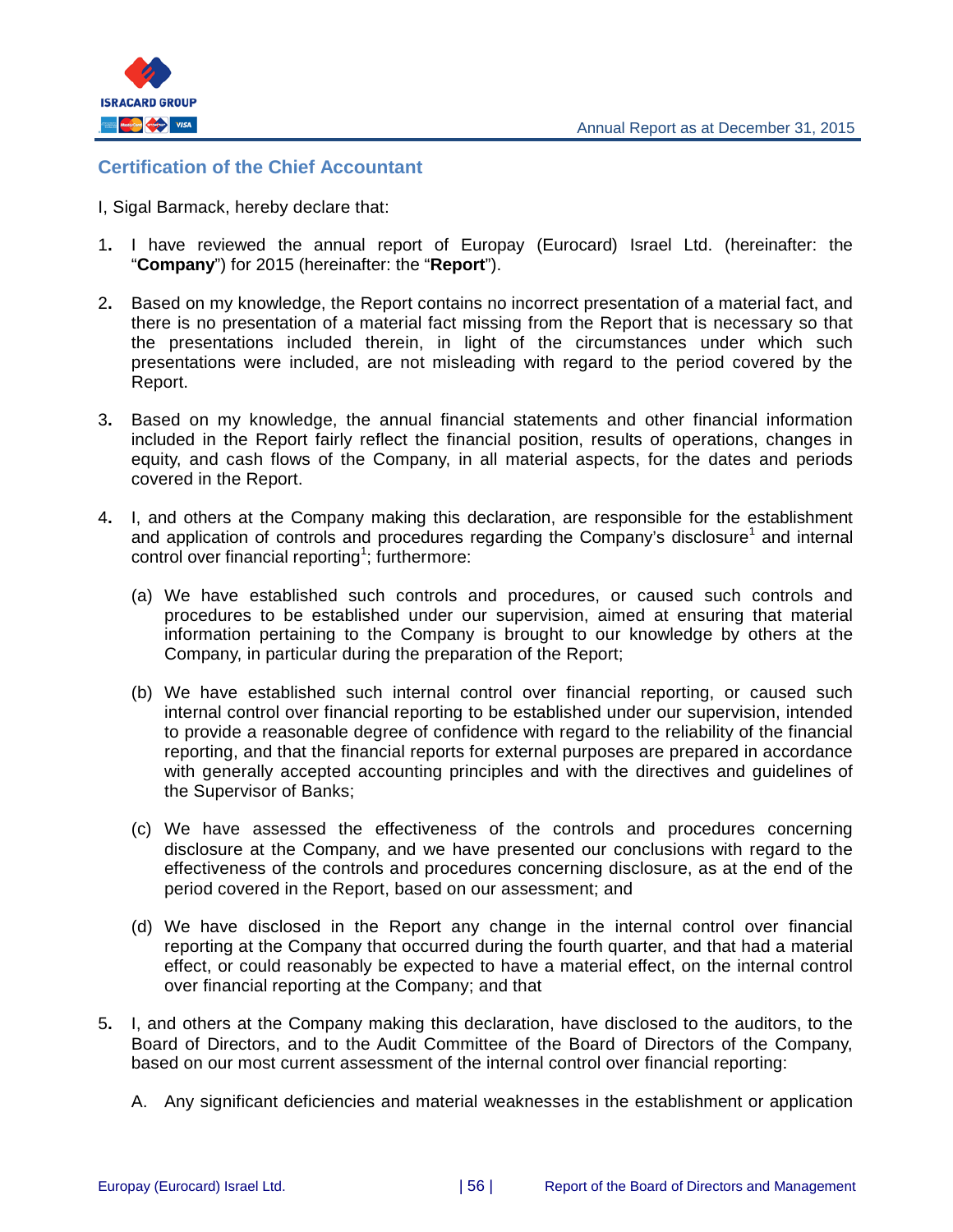

of internal control over financial reporting that can reasonably be expected to impair the Company's ability to record, process, summarize, or report financial information; and

B. Any fraud, whether material or immaterial, in which Management was involved, or in which other employees were involved who have a significant role in the internal control over financial reporting at the Company.

The aforesaid shall not detract from my responsibility, or from the responsibility of any other person, under any law.

 $1$  As defined in the Public Reporting Directives, "Report of the Board of Directors and Management."

**Sigal Barmack** Tel Aviv, February 25, 2016 Manager of Finance and Accounting Department, Chief Accountant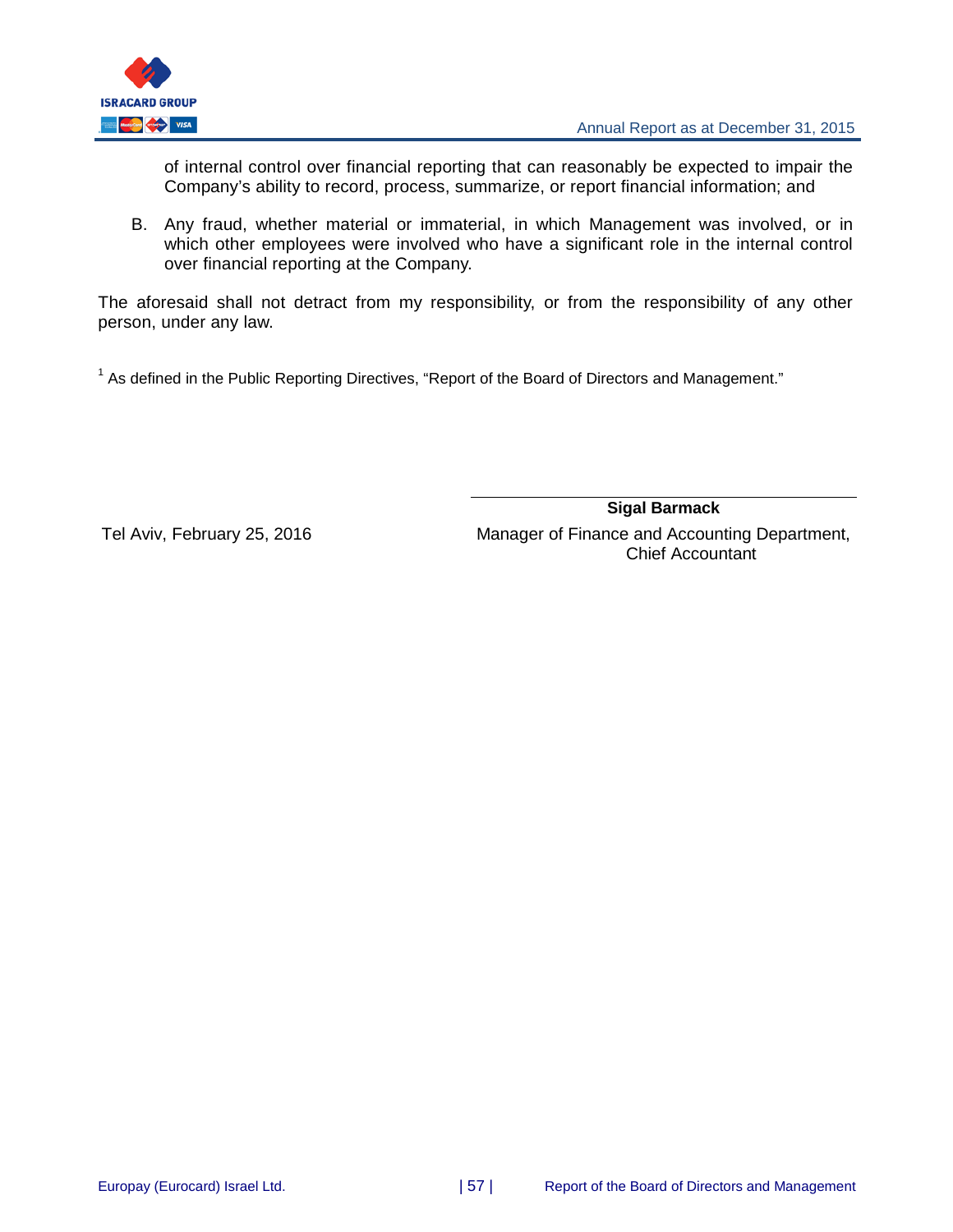

### **Report of the Board of Directors and Management on Internal Control over Financial Reporting**

The Board of Directors and the Management of Europay (Eurocard) Ltd. (hereinafter: the "**Company**") are responsible for the establishment and application of adequate internal control of financial reporting (as defined in the Public Reporting Directives concerning the "Report of the Board of Directors and Management"). The system of internal controls at the Company was designed to provide a reasonable degree of confidence to the Board of Directors and Management of the Company with regard to the adequate preparation and presentation of the financial statements, which are published in accordance with generally accepted accounting principles and the directives and guidelines of the Supervisor of Banks. Regardless of the quality of planning of the internal control systems, any such system has inherent limitations. Thus, even if it is determined that these systems are effective, such systems can provide only a reasonable degree of confidence with regard to the preparation and presentation of the financial statements.

Management, under the supervision of the Board of Directors, maintains a comprehensive system of controls aimed at ensuring that transactions are executed in accordance with Management's authorizations, that assets are protected, and that accounting records are reliable. In addition, Management, under the supervision of the Board of Directors, applies measures to ensure that information and communication channels are effective and monitor performance, including the performance of internal control procedures.

The Management of the Company, under the supervision of the Board of Directors, assessed the effectiveness of the Company's internal control of financial reporting as at December 31, 2015, based on the criteria established in the internal control model of the Committee of Sponsoring Organizations of the Treadway Commission (COSO) (1992). Based on this assessment, Management believes that, as at December 31, 2015, the Company's internal controls over financial reporting are effective.

The effectiveness of the Company's internal controls over financial reporting as at December 31, 2015 was audited by the Company's external auditors, Somekh Chaikin Certified Public Accountants (Isr.) and Ziv Haft Certified Public Accountants (Isr.), as noted in their report on page 62. The auditors' report includes an unqualified opinion with regard to the effectiveness of the Company's internal control of financial reporting as at December 31, 2015.

**Dan Koller Dr. Ron WexlerWeksler Sigal Barmack**

Chairperson of the Board of Directors

Chief Executive Officer Manager of Finance and Accounting Department, Chief Accountant

Tel Aviv, February 25, 2016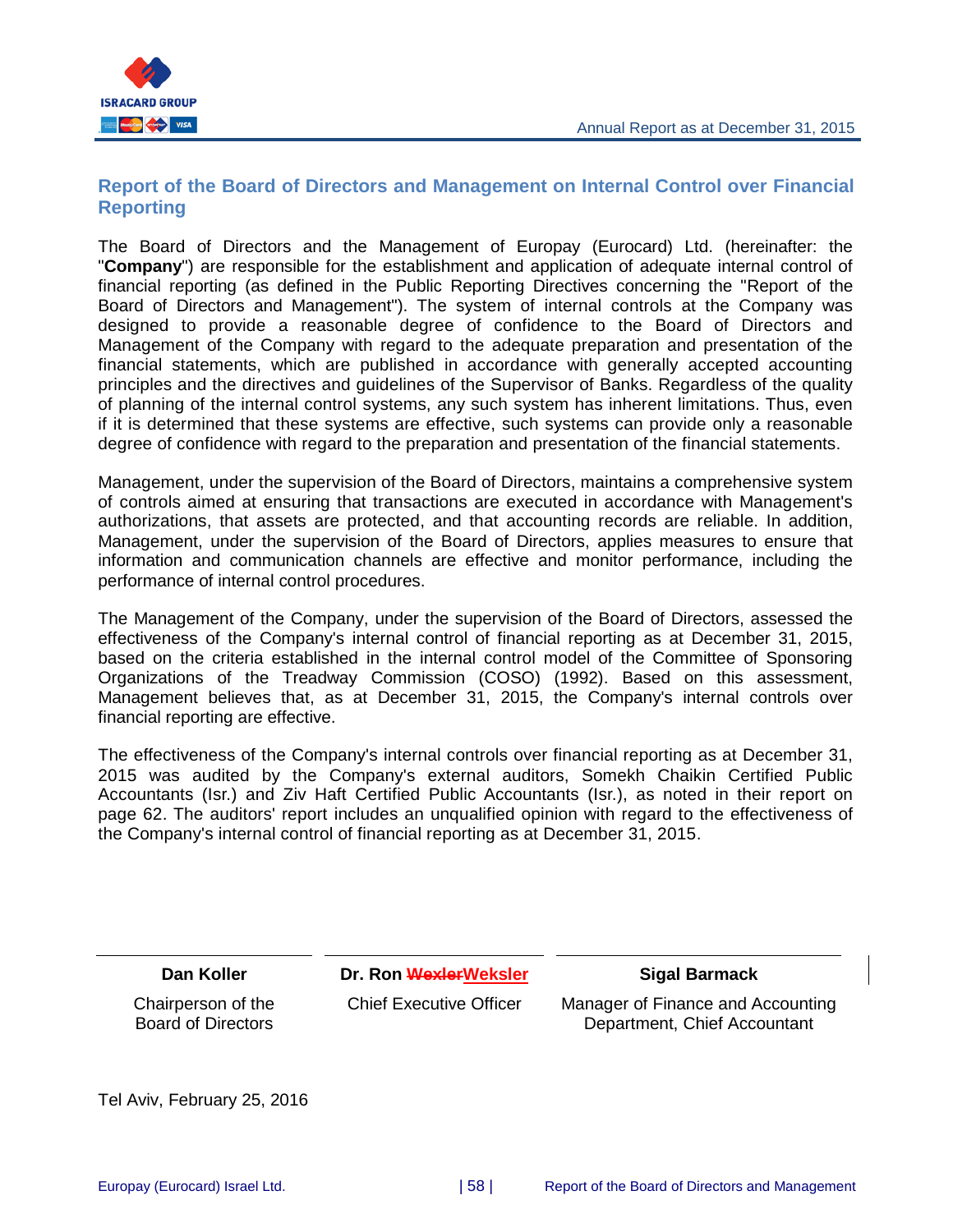

# **Table of Contents**

| Auditors' Report - Internal Controls over Financial Reporting |  |
|---------------------------------------------------------------|--|
| Auditors' Report - Annual Financial Statements                |  |
| <b>Statements of Profit and Loss</b>                          |  |
| <b>Balance Sheets</b>                                         |  |
| <b>Statements of Changes in Equity</b>                        |  |
| <b>Statements of Cash Flows</b>                               |  |
| Notes to the Financial Statements                             |  |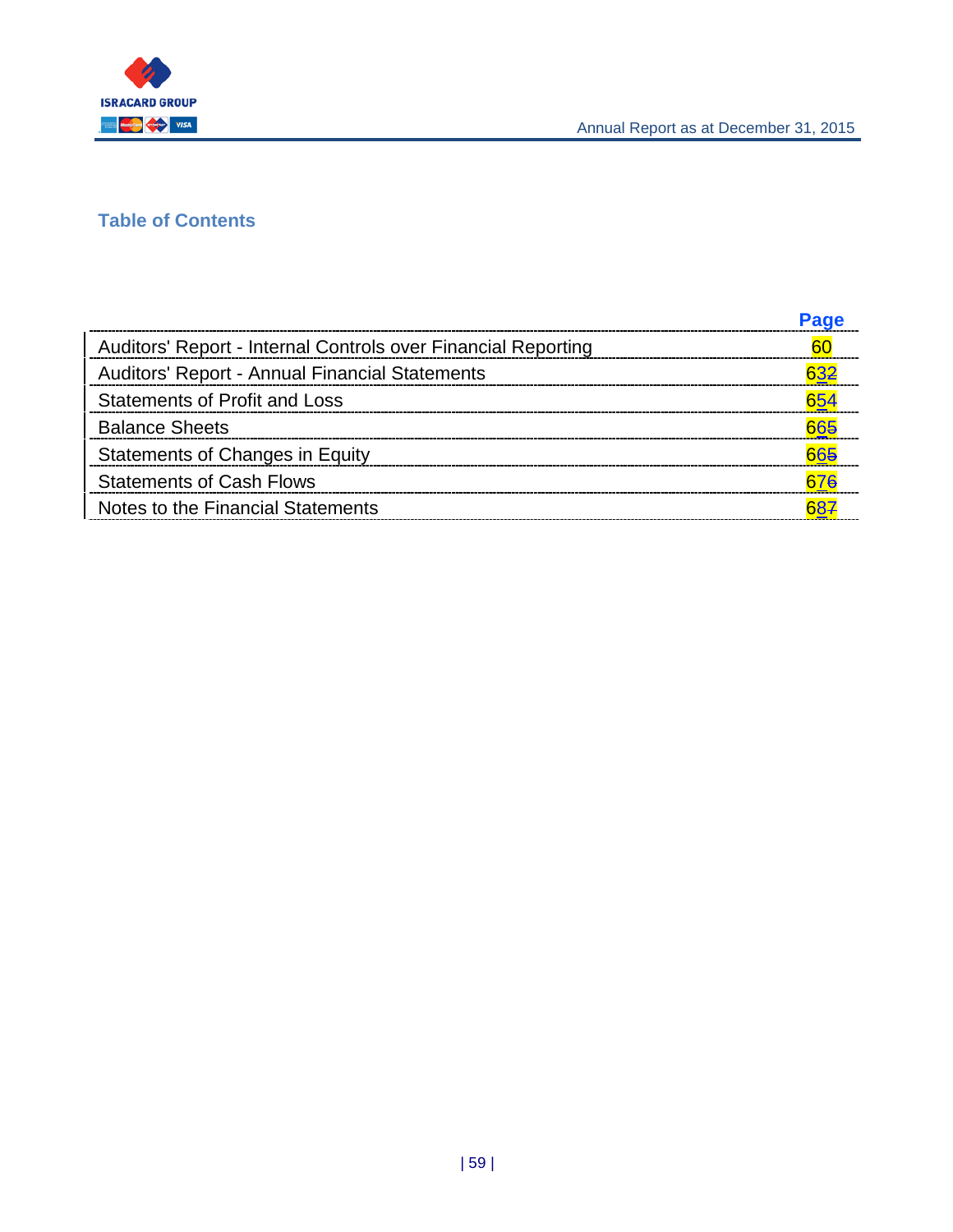

Annual Report as at December 31, 2015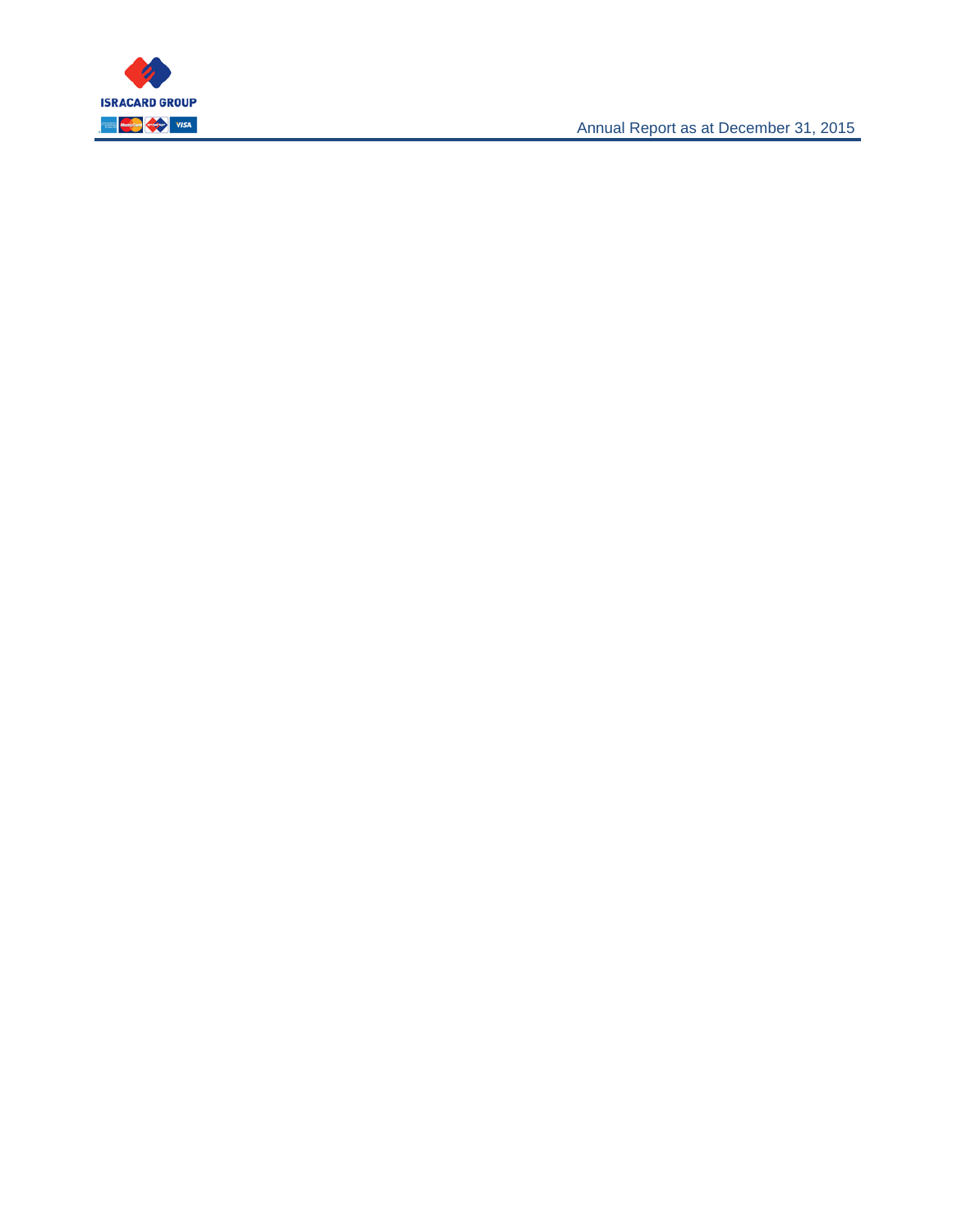



# **Auditors' Report to the Shareholders of Europay (Eurocard) Ltd. According to the Public Reporting Directives of the Supervisor of Banks on Internal Control over Financial Reporting**

We have audited the internal control over financial reporting of Europay (Eurocard) Israel Ltd. (hereinafter: "the Company") as at December 31, 2015, based on criteria established in Internal Control – Integrated Framework issued by the Committee of Sponsoring Organizations of the Treadway Commission (hereinafter: "COSO (1992)"). The Company's Board of Directors and Management are responsible for maintaining effective internal control over financial reporting and for their assessment of the effectiveness of internal control over financial reporting, included in the accompanying Directors' and Management's reports on internal control over financial reporting. Our responsibility is to express an opinion on the Company's internal control over financial reporting based on our audit.

We conducted our audit in accordance with the standards of the Public Company Accounting Oversight Board (PCAOB) in the United States regarding audits of internal control over financial reporting, as adopted by the Institute of Certified Public Accountants in Israel. Those standards require that we plan and perform the audit to obtain reasonable assurance about whether effective internal control over financial reporting was maintained in all material aspects. Our audit included obtaining an understanding of internal control over financial reporting, assessing the risk that a material weakness exists, and testing and evaluating the design and operating effectiveness of internal control based on the assessed risk. Our audit also included performing such other procedures as we considered necessary in the circumstances. We believe that our audits provide a reasonable basis for our opinion.

The internal control over financial reporting of a credit-card company is a process designed to provide reasonable assurance regarding the reliability of financial reporting and the preparation of financial statements for external purposes in accordance with accounting principles generally accepted in Israel (Israeli GAAP) and in accordance with directives and guidelines of the Supervisor of Banks. The internal control over financial reporting of a credit-card company includes those policies and procedures that (1) pertain to the maintenance of records that, in reasonable detail, accurately and fairly reflect the transactions and transfers of the assets of the company (including the removal of assets from its possession); (2) provide reasonable assurance that transactions are recorded as necessary to permit preparation of financial statements in accordance with Israeli GAAP and in accordance with directives and guidelines of the Supervisor of Banks, and that receipts and expenditures of the company are made only in accordance with authorizations of the board of directors and management of the company; and (3) provide reasonable assurance regarding prevention or timely detection of unauthorized acquisition, use, or disposition of the company's assets (including removal of assets from its possession) that could have a material effect on the financial statements.

Because of its inherent limitations, internal control over financial reporting may not prevent or detect misstatements. Also, projections of any evaluation of effectiveness to future periods are subject to the risk that controls may become inadequate because of changes in conditions, or that the degree of compliance with the policies or procedures may deteriorate.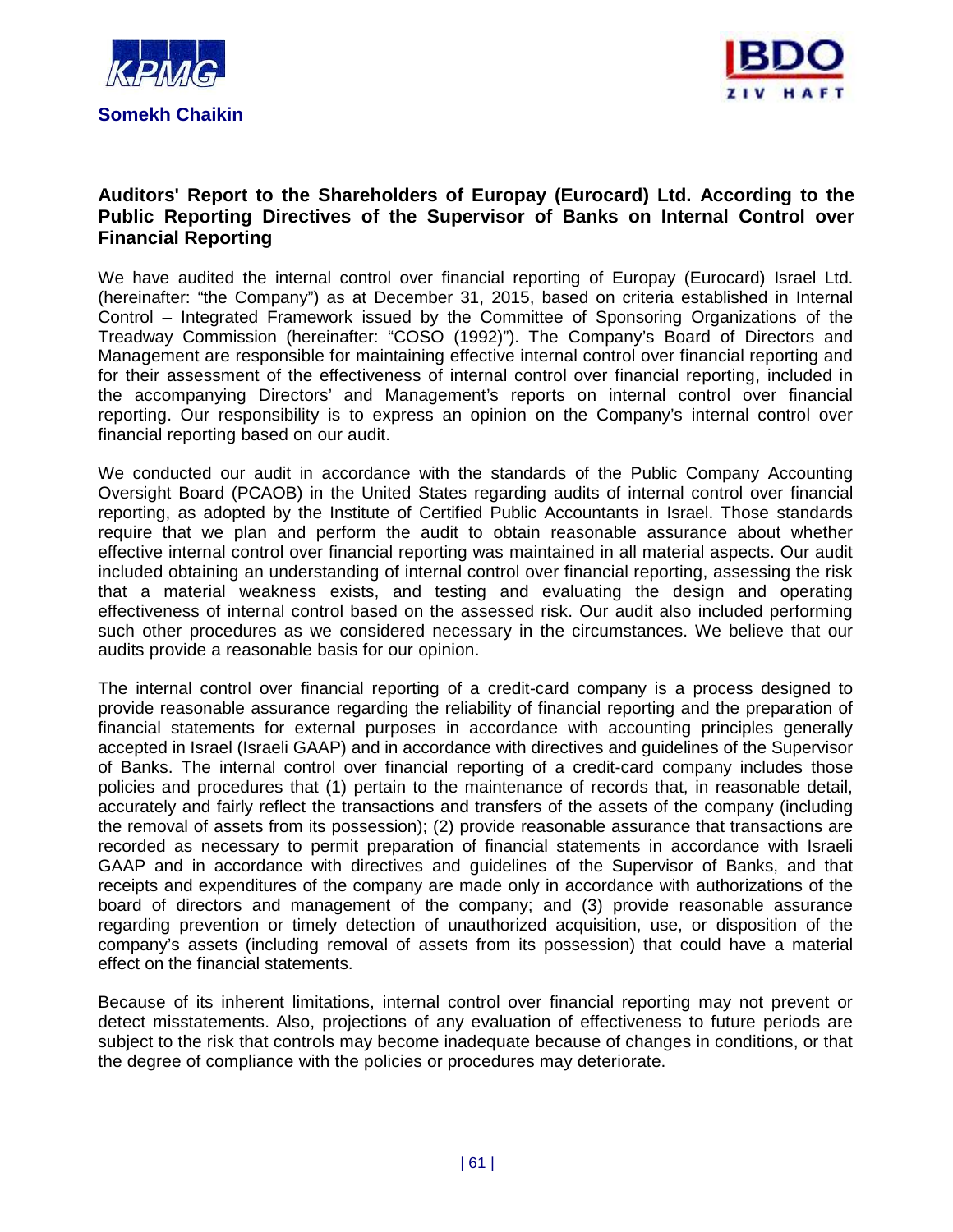In our opinion, the Company maintained, in all material aspects, effective control over financial reporting as at December 31, 2015, based on criteria established in the Internal Control – Integrated Framework issued by COSO (1992).

We have also audited, in accordance with accepted auditing standards in Israel, and certain auditing standards applied in the audit of credit-card companies as determined by the directives and guidelines of the Supervisor of Banks, the financial statements of the Company as at December 31, 2015 and 2014, for each of the years in the three-year period ended on December 31, 2015. Our report dated February 25, 2016, expressed an unqualified opinion of the aforesaid financial statements and drew attention to Note 8A.2 regarding regulatory initiatives and Note 8B concerning a petition for approval of a certain lawsuit and class action against the Company.

**Somekh Chaikin Ziv Haft** 

Certified Public Accountants (ISR) Certified Public Accountants (ISR)

Tel Aviv, February 25, 2016

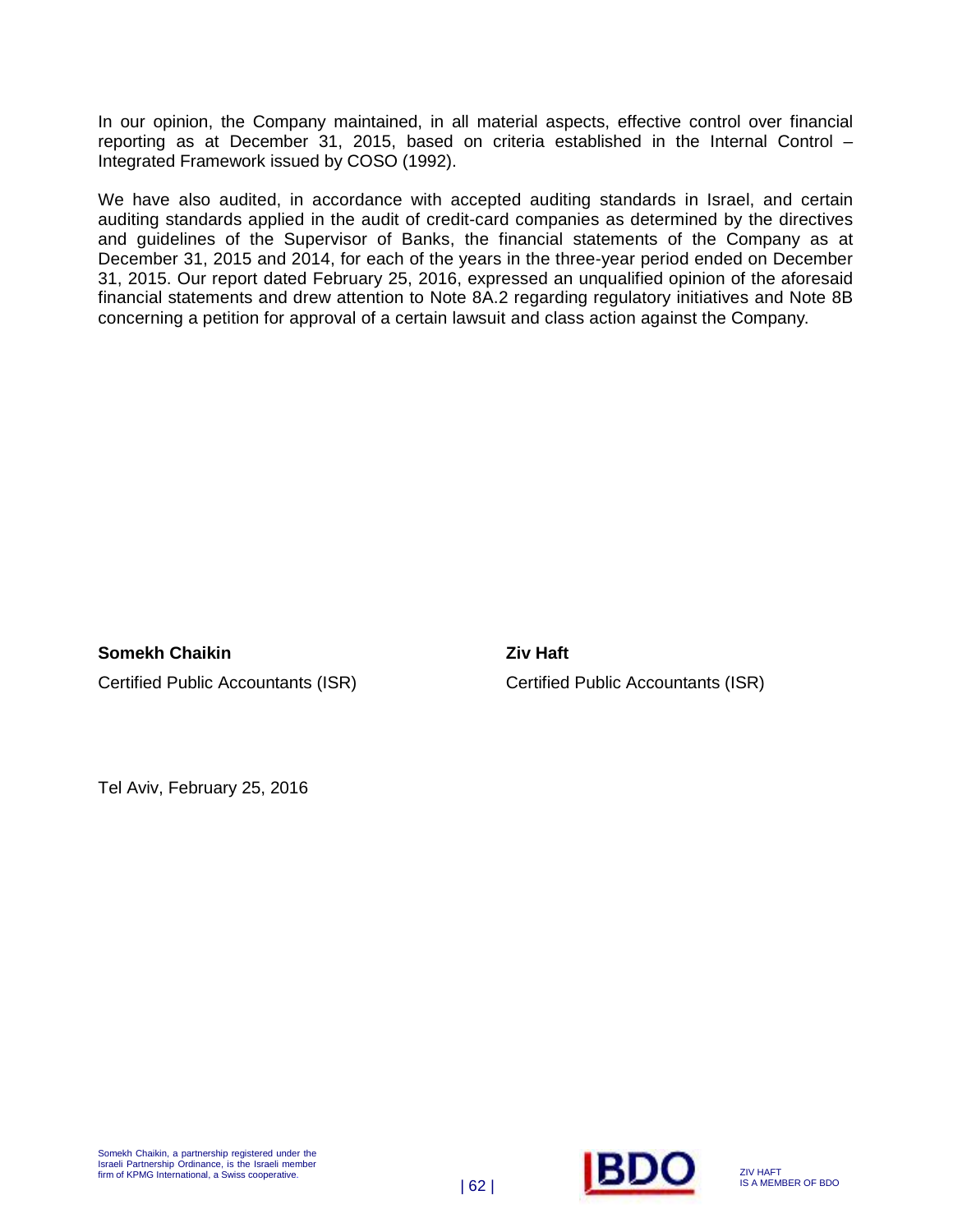



## **Auditors' Report to the Shareholders of Europay (Eurocard) Ltd. – Annual Financial Statements**

We have audited the accompanying balance sheets of Europay (Eurocard) Israel Ltd. (hereinafter: "the Company") as at December 31, 2015 and 2016, and the statements of profit and loss, statements of changes in equity, and statements of cash flows of the Company for each of the three years in the period ended on December 31, 2015. These financial statements are the responsibility of the Company's board of directors and management. Our responsibility is to express an opinion on these financial statements based on our audits.

We conducted our audits in accordance with Generally Accepted Auditing Standards in Israel, including standards prescribed by the Auditors Regulations (Manner of Auditor's Performance), 1973, and certain auditing standards applied in the audit of credit-card companies as determined by directives and guidelines of the Supervisor of Banks. These standards require that we plan and perform the audit with the aim of obtaining reasonable assurance that the financial statements are free of material misstatement. An audit includes examining, on a sample basis, evidence supporting the amounts and disclosures in the financial statements. An audit also includes an assessment of the accounting principles implemented and significant estimates used by the board of directors and by the management of the Company, as well as an evaluation of the fairness of the overall presentation in the financial statements. We believe that our audits provide a reasonable basis for our opinion.

In our opinion, the financial statements referred to above present fairly, in all material aspects, the financial position of the Company as at December 31, 2015 and 2014, and the results of operations, changes in equity, and cash flows of the Company for each of the three years in the period ended on December 31, 2015, in conformity with generally accepted accounting principles in Israel (Israeli GAAP). Furthermore, in our opinion, these financial statements have been prepared in accordance with the directives and guidelines of the Supervisor of Banks.

Without qualifying our aforesaid opinion, we draw attention to Note 8A.2 regarding regulatory initiatives and Note 8B regarding a petition for approval of a certain lawsuit and class suit against the Company.

We have also audited, in accordance with standards of the Public Company Accounting Oversight Board (United States) (PCAOB) concerning audits of internal control over financial reporting, as adopted by the Institute of Certified Public Accountants in Israel, the internal control of the Company over financial reporting as at December 31, 2015, based on criteria established in the Internal Control – Integrated Framework issued by the Committee of Sponsoring Organizations of the Treadway Commission "COSO (1992)", and our report dated February 25, 2016, expressed an unqualified opinion of the effectiveness of the Company's internal control over financial reporting.

### **Somekh Chaikin Ziv Haft**

Tel Aviv, February 23, 2015

Certified Public Accountants (ISR) Certified Public Accountants (ISR)

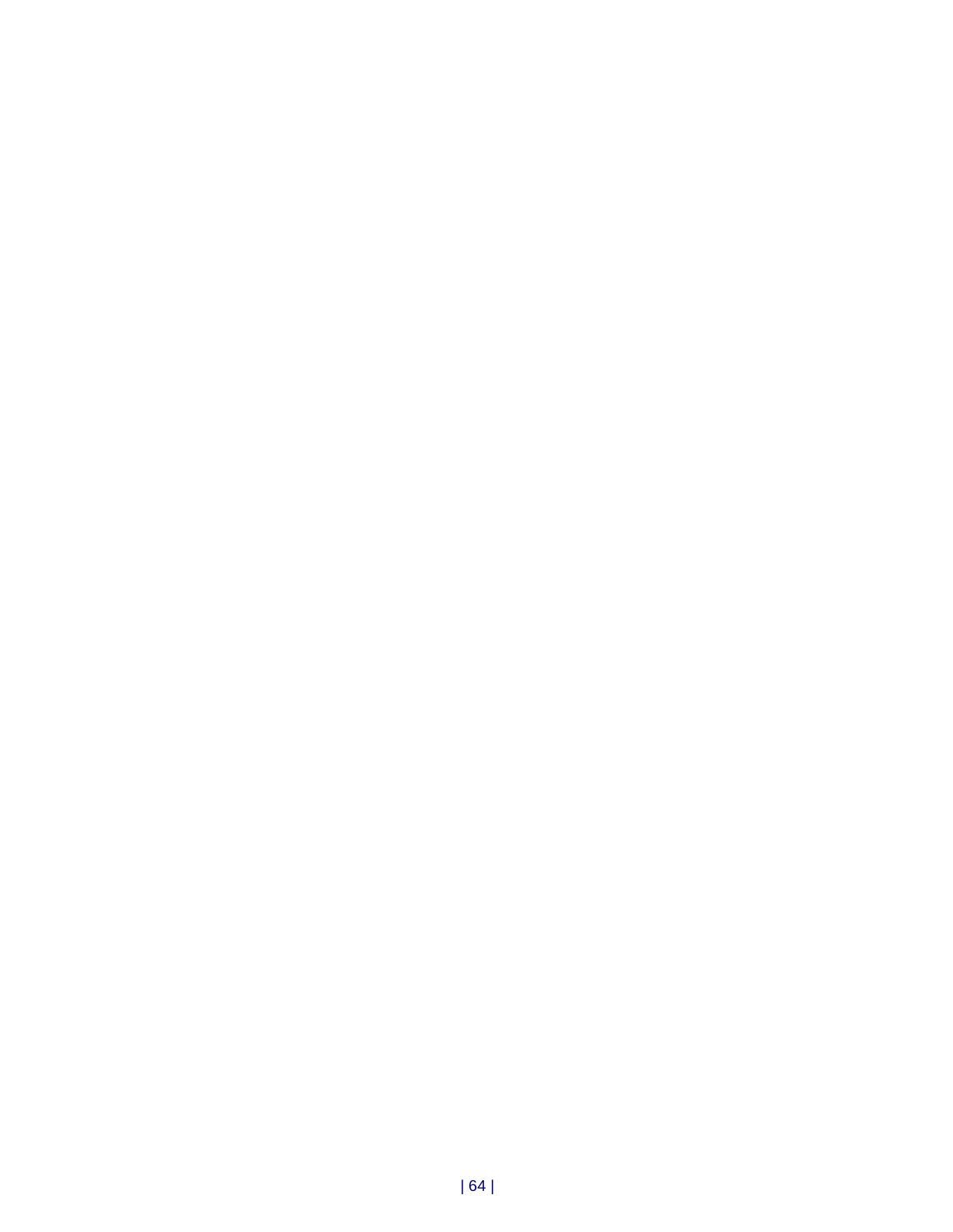

# **Statements of Profit and Loss**

### Reported amounts

In NIS millions

|                                                               | <b>Note</b> |                 | For the year ended<br>December 31 |         |
|---------------------------------------------------------------|-------------|-----------------|-----------------------------------|---------|
|                                                               |             | 20142015        | 2014                              | 2013    |
| Net operating expenses under the agreement with Isracard Ltd. | 3           | (9)             | (6)                               | (5)     |
| Net interest income (expenses)                                |             | $\cdot^{\star}$ | $\cdot^{\star}$                   | (*-)    |
|                                                               |             |                 |                                   |         |
| Loss before taxes                                             |             | (9)             | (6)                               | (5)     |
|                                                               |             |                 |                                   |         |
| Provision for taxes on profit                                 | 4           |                 |                                   |         |
|                                                               |             |                 |                                   |         |
| Loss for the year                                             |             | (9)             | (6)                               | (5)     |
|                                                               |             |                 |                                   |         |
| Basic and diluted loss per common share (in NIS)              |             | (1)             | (3)                               | (12)    |
|                                                               |             |                 |                                   |         |
| Number of common shares used in calculation                   |             |                 | 9,271,561 1,922,606               | 427,699 |

**Dan Koller** Chairperson of the Board of Directors

**Dr. Ron WexlerWeksler** Chief Executive Officer

**Sigal Barmack** Manager of Finance and Accounting Department, Chief Accountant

Tel Aviv, February 25, 2016

The accompanying notes are an integral part of the financial statements.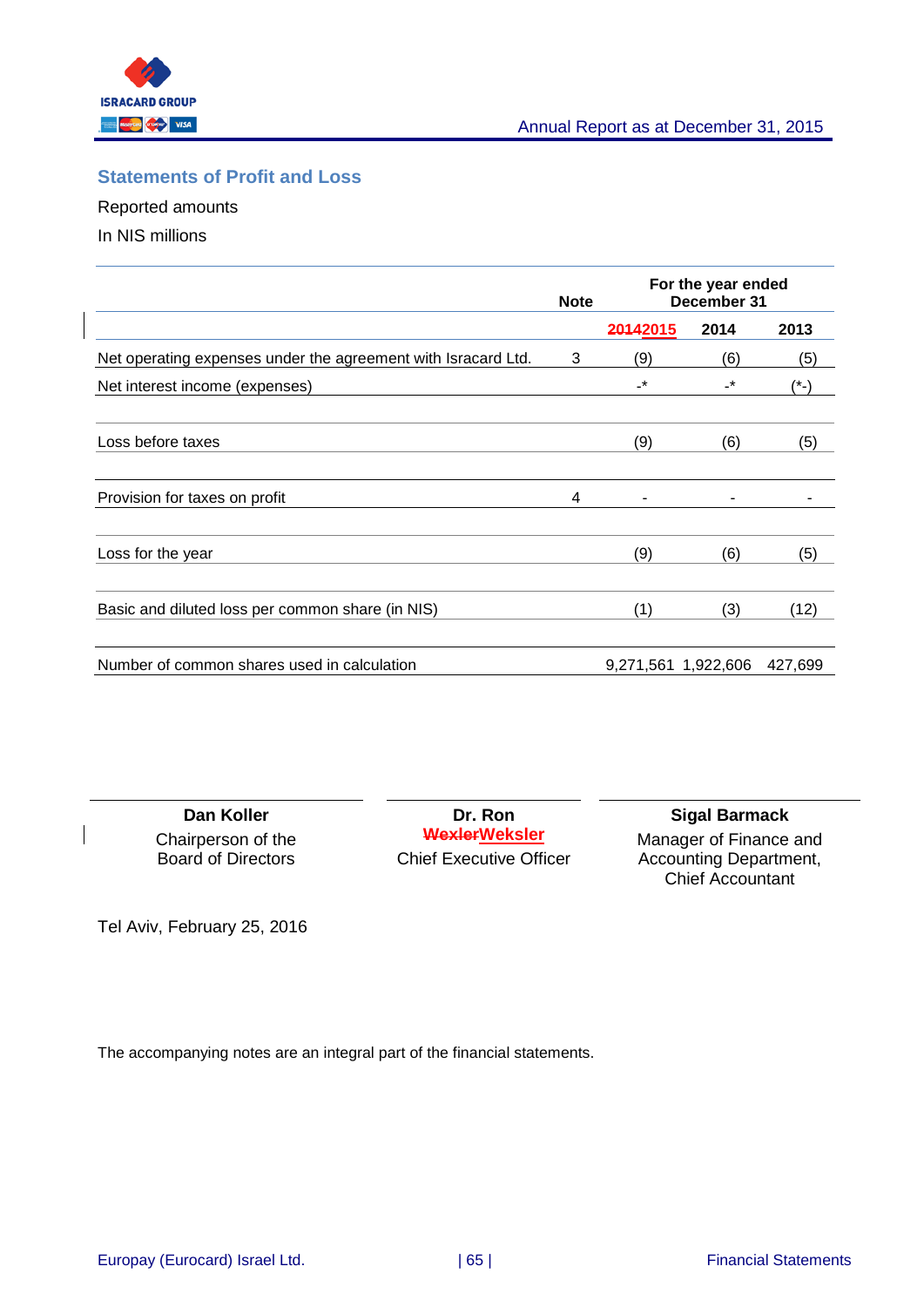

# **Balance Sheets**

Reported amounts

In NIS millions

|                                                |             | December 31 |      |  |
|------------------------------------------------|-------------|-------------|------|--|
|                                                | <b>Note</b> | 20142015    | 2014 |  |
| <b>Assets</b>                                  |             |             |      |  |
| Other assets                                   | 5           | 5           | 3    |  |
| <b>Total assets</b>                            |             | 5           | 3    |  |
| <b>Liabilities and capital</b>                 |             |             |      |  |
| Contingent liabilities and special commitments | 8           |             |      |  |
| Equity                                         |             | 5           | 3    |  |
| <b>Total liabilities and capital</b>           |             | 5           | 3    |  |

# **Statements of Changes in Equity**

Reported amounts

In NIS millions

|                                 | Paid-up<br>share<br>capital | <b>Premium</b><br>on shares | Total paid-up<br>share capital<br>and premium | Retained<br>earnings | Total<br>equity |
|---------------------------------|-----------------------------|-----------------------------|-----------------------------------------------|----------------------|-----------------|
| Balance as at December 31, 2012 |                             | $\star$                     |                                               | 6                    |                 |
| Loss for the year               |                             |                             |                                               | (5)                  | (5)             |
| Balance as at December 31, 2013 |                             | $\star$                     |                                               |                      | 2               |
| Share issue                     | $\cdot^{\star}$             |                             |                                               |                      |                 |
| Loss for the year               |                             |                             |                                               | (6)                  | (6)             |
| Balance as at December 31, 2014 |                             |                             | 8                                             | (5)                  | 3               |
| Share issue                     | -*                          | 11                          | 11                                            |                      | 11              |
| Loss for the year               |                             |                             |                                               | (9)                  | (9)             |
| Balance as at December 31, 2015 |                             | 18                          | 19                                            | (14)                 | 5               |

\* Amount less than NIS 0.5 million.

The accompanying notes are an integral part of the financial statements.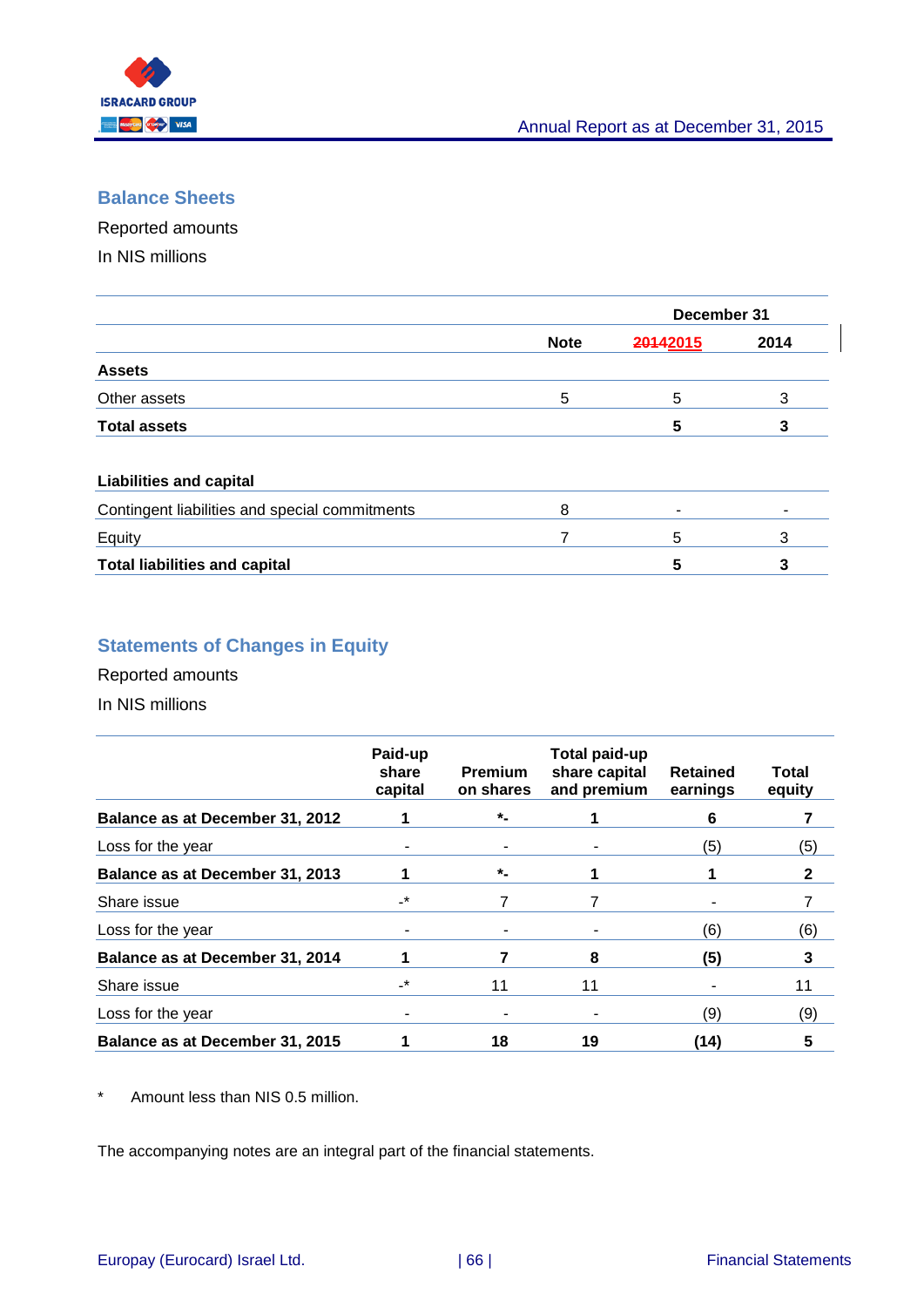

# **Statements of Cash Flows**

# Reported amounts

In NIS millions

|                                         | For the year ended December 31 |      |      |
|-----------------------------------------|--------------------------------|------|------|
|                                         | 2015                           | 2014 | 2013 |
| Cash flows from operating activity      |                                |      |      |
| Loss for the year                       | (9)                            | (6)  | (5)  |
| Adjustments:                            |                                |      |      |
| Change in other assets                  | (2)                            | (1)  | 5    |
| Change in creditors and credit balances |                                |      | (-*) |
| Net cash from operating activity        | (11)                           | (7)  |      |
|                                         |                                |      |      |
| Cash flows from financing activity      |                                |      |      |
| Net cash from financing activity        | 11                             |      |      |
| Change in cash                          |                                |      |      |
| Balance of cash at beginning of year    |                                |      |      |
| Balance of cash at end of year          |                                |      |      |

\* Amount less than NIS 0.5 million.

The accompanying notes are an integral part of the financial statements.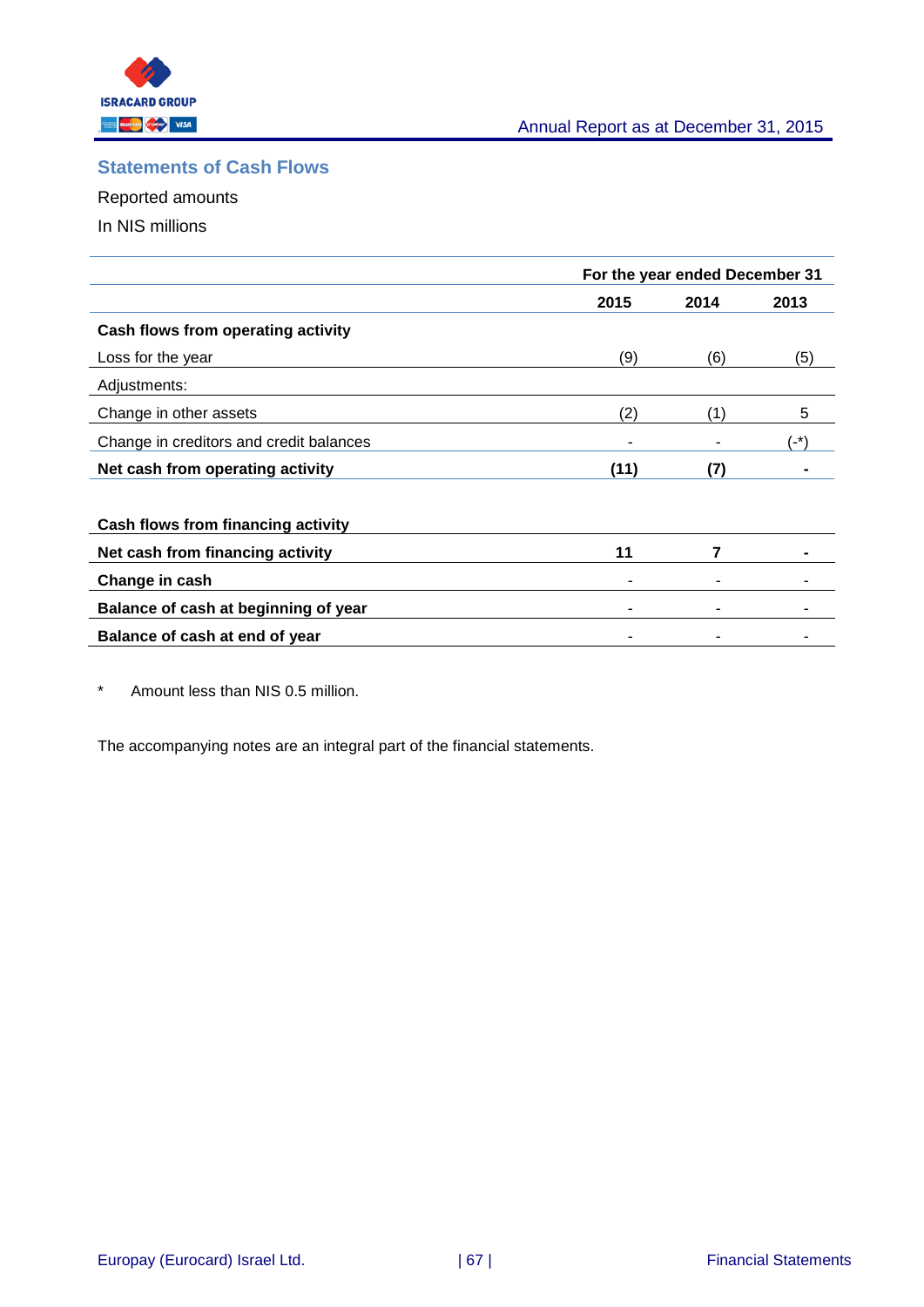

### **Notes to the Financial Statements**

### **Note 1 – General**

Europay (Eurocard) Israel Ltd. (hereinafter: the "**Company**") is a corporation incorporated in Israel in 1972, wholly owned by Isracard Ltd. (hereinafter: the "**Parent Company**" or "**Isracard**"), which is controlled by Bank Hapoalim B.M. The holder of the permit for control of Bank Hapoalim is Ms. Shari Arison. The Company is an auxiliary corporation under the Banking Law (Licensing), 1981.

The Company is primarily engaged in issuing MasterCard credit cards for use abroad, and in clearing transactions executed using MasterCard credit cards by tourists in Israel with merchants credited in US dollars.

The annual financial statements were approved for publication by the Board of Directors of the Company on February 25, 2016.

# **Note 2 – Significant Accounting Policies**

### **A. Definitions**

In these financial statements:

- **Generally accepted accounting principles (GAAP) for US banks** Accounting principles which American banks traded in the United States are required to implement. These rules are established by the banking supervision agencies in the United States, the Securities and Exchange Commission in the United States, the Financial Accounting Standards Board in the United States, and other entities in the United States, and implemented according to the hierarchy established in FAS 168 (ASC 105-10), Codification, of the accounting standards of the Financial Accounting Standards Board in the United States, the hierarchy of generally accepted accounting principles, and in accordance with the guidelines and position statements of the banking supervision agencies in the United States.
- ♦ **International Financial Reporting Standards (hereinafter: "IFRS")** Standards and interpretations adopted by the International Accounting Standards Board (IASB), including IFRS and International Accounting Standards (IAS), and interpretations of these standards by the International Financial Reporting Interpretations Committee (IFRIC) or the Standing Interpretations Committee (SIC), respectively.
- 1**.** The Company Europay (Eurocard) Israel Ltd.
- 2**.** The Parent Company Isracard Ltd.
- 3**.** Related parties As defined in Section 80 of the Public Reporting Directives.
- 4**.** Interested parties As defined in Section 80 of the Public Reporting Directives.
- 5**.** Controlling shareholders As defined in the Securities **Regulations (Presentation of Transactions between a Corporation a**nd its Controlling Shareholder in Financial Statements), 1996.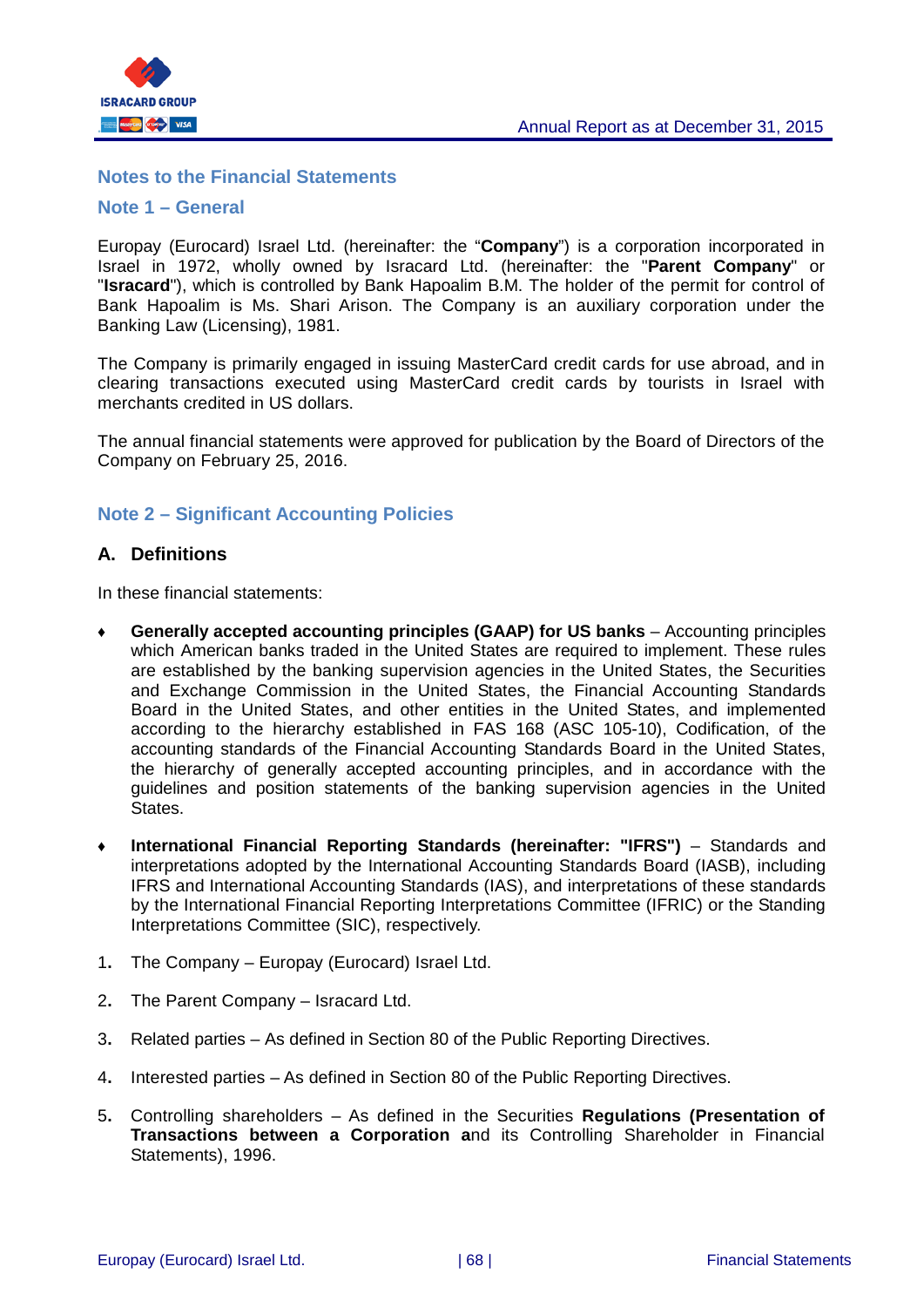**Note 1 – Significant Accounting Policies (cont.)**

# **Basis for Preparation of the Financial Statements (cont.)**

**Note 2 – Significant Accounting Policies (cont.)**

## **A. Definitions (cont.)**

- 6**.** CPI The consumer price index, as published by the Central Bureau of Statistics in Israel.
- 7**.** USD United States dollar.
- 8**.** Adjusted amount Nominal historical amount adjusted to the CPI for December 2003, in accordance with the directives of Opinion Statements No. 23 and 36 of the Institute of Certified Public Accountants in Israel.
- 9**.** Reported amount Amount adjusted to the transition date (December 31, 2003), plus amounts in nominal values added after the transition date, less amounts subtracted after the transition date.
- 10**.** Cost Cost in reported amounts.
- 12**.** Nominal financial reporting Financial reporting based on reported amounts.
- 13**.** Functional currency The currency of the main economic environment in which the company operates.

### **B. Basis for Preparation of the Financial Statements**

#### **1. Reporting Principles**

The financial statements of the Company are prepared in accordance with Israeli GAAP and the Public Reporting Directives and guidelines of the Banking Supervision Department.

In most of the subjects, these directives are based on GAAP for US banks. In the other subjects, which are less material, the directives are based on IFRS and on Israeli GAAP.

In cases where the IFRS allows a number of alternatives, or do not include a specific reference to a specific situation, these directives include specific instructions for implementation, which are based mainly on GAAP for US banks

#### **2. Functional Currency and Presentation Currency**

The financial statements are presented in New Israeli Shekels (NIS), the functional currency of the Company, rounded to the nearest million, except where otherwise noted.

#### **3. Measurement Base**

The financial statements were prepared based on historical costs. The value of non-monetary assets and items of capital measured on the basis of historical cost was adjusted to changes in the CPI up to December 31, 2003, because the Israeli economy was considered a hyperinflationary economy until that date. Beginning on January 1, 2004, the Company has prepared its financial statements in reported amounts.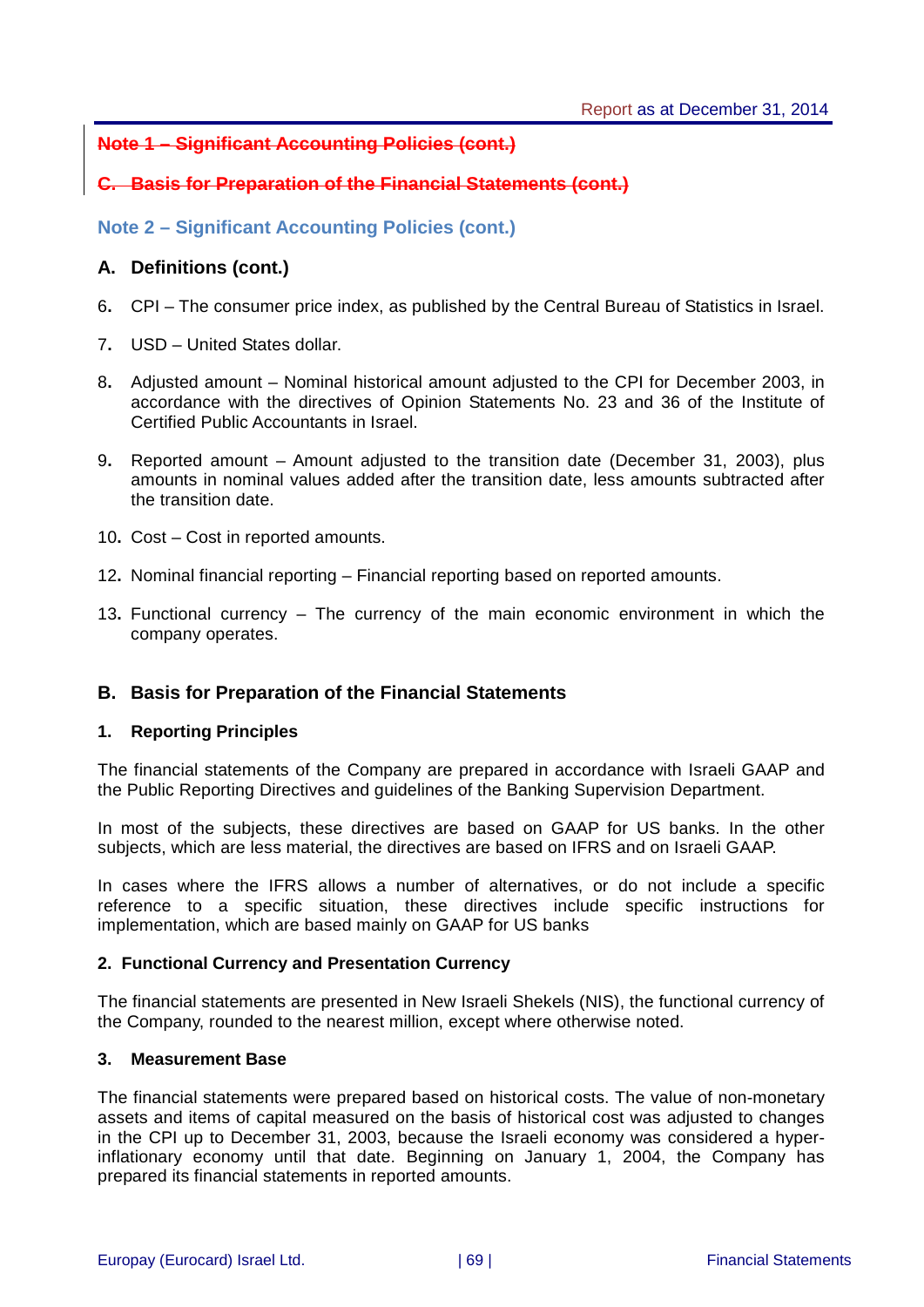

# **Note 1 – Significant Accounting Policies (cont.)**

# **C. Basis for Preparation of the Financial Statements (cont.)**

**Note 2 – Significant Accounting Policies (cont.)**

## **B. Basis for Preparation of the Financial Statements (cont.)**

#### **4. Use of Estimates**

The preparation of the financial statements in conformity with Israeli GAAP and the directives and guidelines of the Banking Supervision Department requires the Management of the Company to exercise judgment in the use of estimates, evaluations, and assumptions that affect the application of accounting policies and the amounts of assets, liabilities, income, and expenses. It is hereby clarified that actual results may differ from such estimates.

In formulating the accounting estimates used in the preparation of the financial statements, the Management of the Company is required to make assumptions with regard to circumstances and events that involve significant uncertainty. The Management of the Company bases its judgment in establishing these estimates on past experience, various facts, external factors, and reasonable assumptions, according to the circumstances, as appropriate for each estimate.

The estimates and the underlying assumptions are reviewed routinely. Changes in accounting estimates are recognized in the period in which the estimates are amended and in every affected future period.

### **C. First-Time Implementation of Accounting Standards, Updates of Accounting Standards, and Directives of the Supervisor of Banks**

In the financial statements for the year 2015, the Company has made a first-time implementation of the accounting standards and new directives set out below:

- 1. Adoption of US GAAP regarding employee rights.
- 2. Updating the structure of the annual report to the public of a banking corporation and of a credit card company.
- 3. Disclosure of interested parties and related parties.

Below is a description of the changes adopted in accounting policy in these financial statements, and a description of the manner and effect, if any, of the initial implementation thereof:

#### **1. Adoption of US GAAP regarding employee rights**

On April 9, 2014, the Supervisor of Banks published a circular regarding the adoption of the accounting rules in the United States on the subject of employee benefits. The circular updates the recognition, measurement, and disclosure requirements regarding benefits to employees in the Public Reporting Directives in accordance with the generally accepted accounting principles in banks in the US. The circular provides that the amendments to the Public Reporting Directives will apply from January 1, 2015.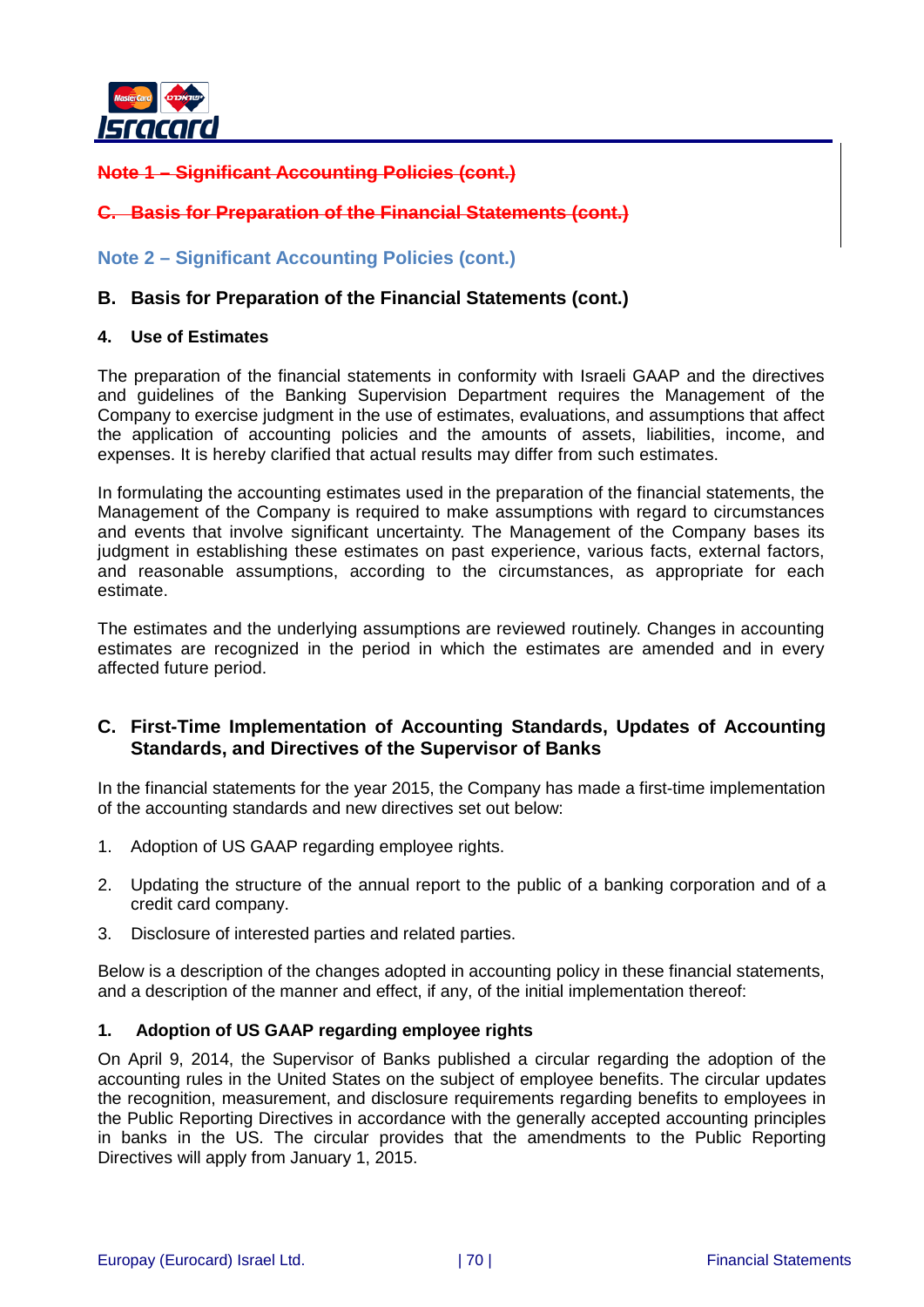

In addition, on January 11, 2015, a supplementary circular was published on the subject of employee benefits - the discount rate, including a disclosure format and transitional provisions for first implementation. The circular states that the Bank of Israel reached the conclusion that there is no deep market of high-quality corporate debentures in Israel.

# **Note 2 – Significant Accounting Policies (cont.)**

### **C. First-Time Implementation of Accounting Standards, Updates of Accounting Standards, and Directives of the Supervisor of Banks (cont.)**

Accordingly, the discount rate for employee benefits will be calculated based on the yield of Israel government bonds plus an average margin of corporate bonds rated internationally as AA and above at the reporting date. For practical reasons, it was decided that the calculation of the margin would be based on the difference between the rate of return to redemption by maturity date of corporate bonds rated AA and above in the US, and rate of return to redemption, for the same maturity dates, of US government bonds, as at the reporting date.

The circular updates the disclosure requirements on employee benefits and on share-based payments in accordance with generally accepted accounting principles in US banks. In addition, on January 12, 2015, an FAQ was published on the matter.

The Company implemented the amendments to the Public Reporting Directives as of January 1, 2015 without retroactive amendment of the comparative figures. The effect on the financial statements is not material.

#### **2. Updating the structure of the annual report to the public of a banking corporation and of a credit card company.**

On April 28, 2015, a circular was published on "Updating the Structure of the Annual Report to the public of a Banking Corporation and a Credit Card Company". The circular refers inter alia to changing the order of presentation in the financial statements, presenting the statement of profit and loss before the balance sheet, presenting notes to the profit and loss before notes to the balance sheet, and more detailed information to be included in the chapter on risks in the financial statements. In addition, the circular makes a significant update of the Directors' Report and cancels the Management Review chapter, integrating its disclosures in other sections in the public reporting framework, and setting requirements for detailed reporting on risks on the Internet. Banks and credit card companies implement the provisions of the circular from the report to the public for the year 2015. Implementation of the circular had no impact on the financial statements of the Company except for the updated structure of the annual report, the manner of presentation and disclosure as mentioned above.

### **3. Disclosure of interested parties and related parties.**

On June 10, 2015, a circular was issued by the Banking Supervision Department on "Disclosure of Interested Parties and Related Parties". Pursuant to the circular, in light of the changes to Proper Conduct of Banking Business Directive No. 312 on transactions of a banking corporation with related persons. Following the amendment, information on this subject in the report to the public will be given in respect of each interested party in accordance with Directive 312 and each other related party according to generally accepted accounting principles in US banks.

Banking corporations and credit card companies implement the amendments provisions of the circular from the report to the public for the year 2015.

Implementation of the circular had no material impact on the financial statements of the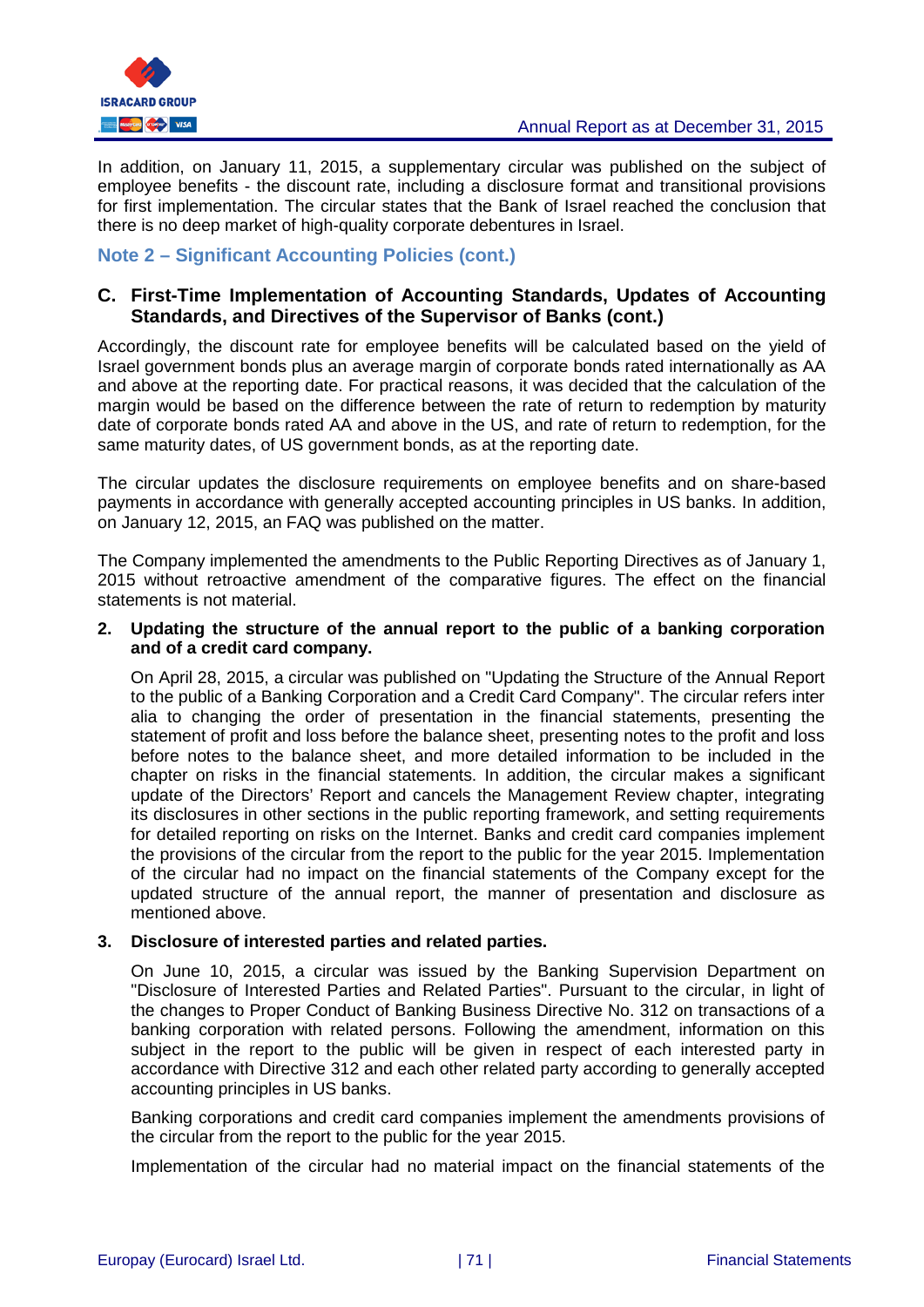

Annual Report as at December 31, 2015

Company except for the updated disclosure of related parties and the manner of presentation and disclosure. See also Note 9 below.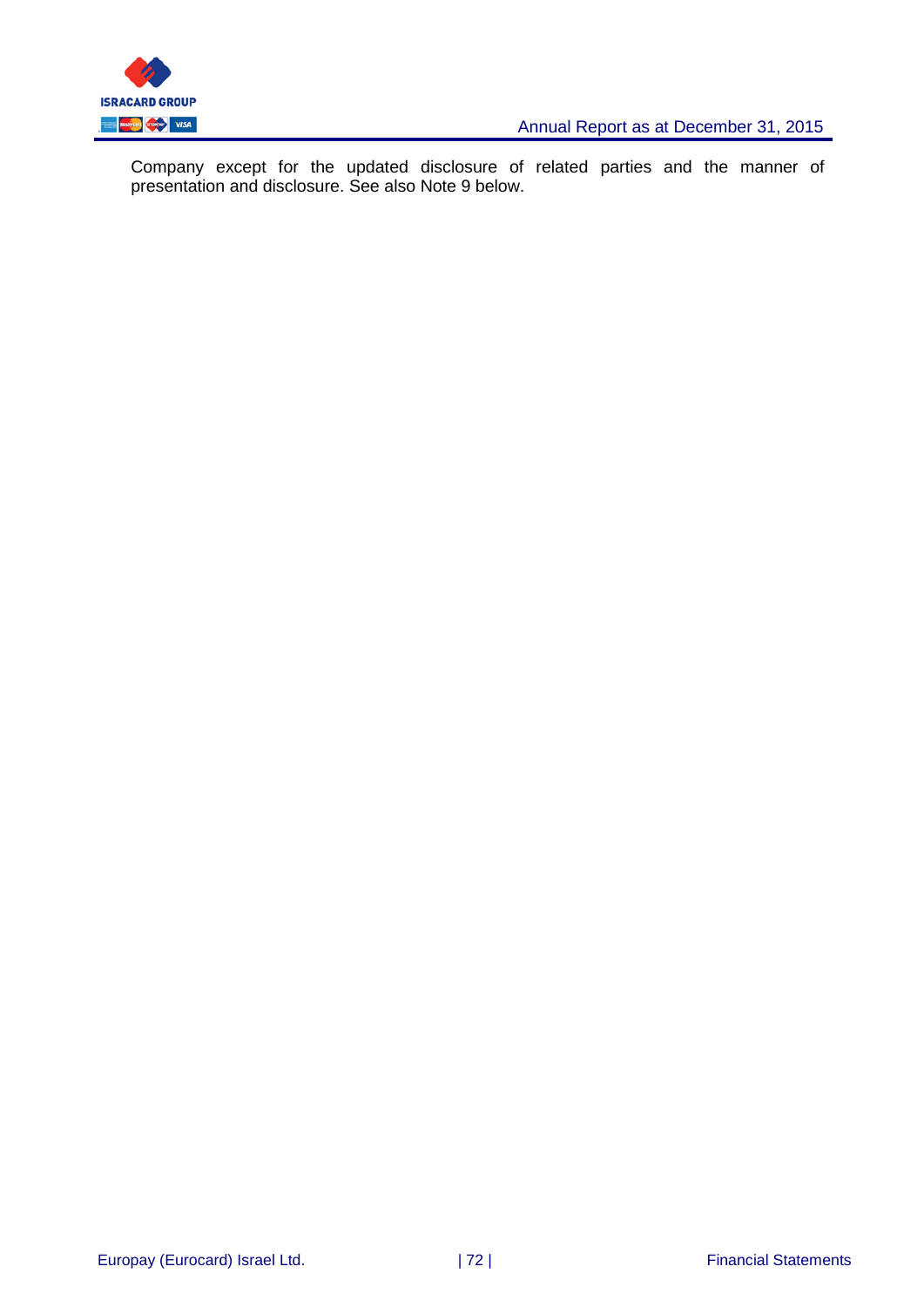



# **D. Accounting Policies Implemented in the Preparation of the Financial Statements**

The accounting policies detailed below were implemented consistently over all of the periods presented in these financial statements, unless otherwise noted.

#### **1. Foreign Currency and Linkage**

#### **Transactions in Foreign Currency**

Transactions in foreign currency are translated according to the exchange rate in effect at the dates of the transactions. Monetary assets and liabilities denominated in foreign currency at the reporting date are translated according to the exchange rate in effect at that date.

Non-monetary assets and liabilities denominated in foreign currency and measured at fair value are translated into the functional currency according to the exchange rate in effect on the date on which the fair value is determined.

Exchange-rate differences arising from translation are recognized in profit and loss.

#### **CPI-Linked Assets and Liabilities Not Measured at Fair Value**

Assets and liabilities linked to the consumer price index are included according to the linkage terms established for each balance.

Set out below are details regarding representative exchange rates and the CPI (2012 base = 100), and the rates of change therein:

|                                                       | December 31 |       |       |
|-------------------------------------------------------|-------------|-------|-------|
|                                                       | 2015        | 2014  | 2013  |
| Consumer price index (in points)                      | 101.1       | 102.1 | 102.3 |
| United States dollar exchange rate (in NIS per 1 USD) | 3.902       | 3.889 | 3.471 |
| Euro (in NIS per 1 Euro)                              | 4.247       | 4.725 | 4.782 |

|                                    | Percent change in the year ended<br>December 31 |       |       |
|------------------------------------|-------------------------------------------------|-------|-------|
|                                    | 2015                                            | 2014  | 2013  |
| Consumer price index               | (1.0)                                           | (0.2) | 1.8   |
| United States dollar exchange rate | 0.3                                             | 12.0  | (7.0) |
| Euro rate                          | (10.1)                                          | (1.2) | (2.8) |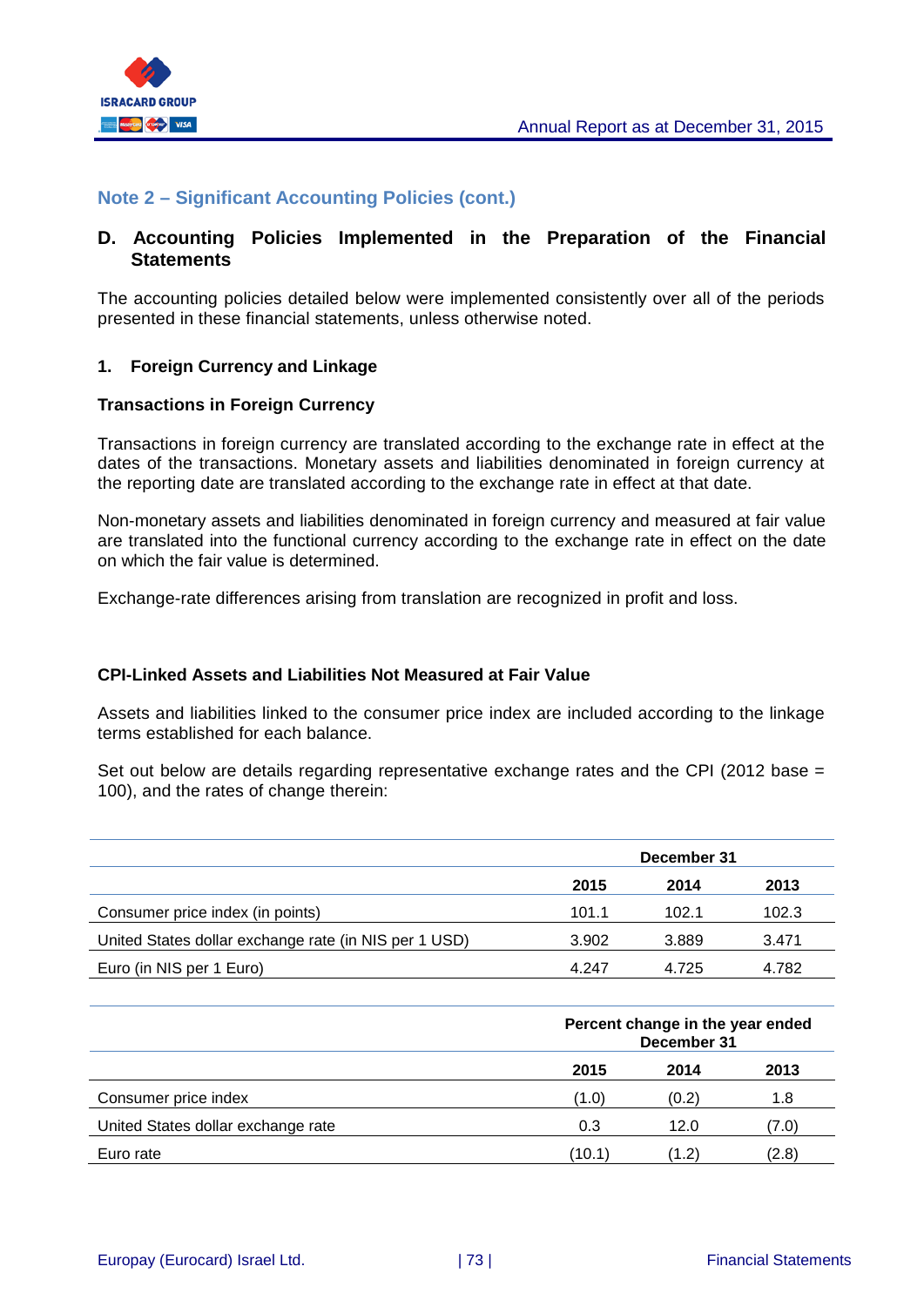



**D. Accounting Policies Implemented in the Preparation of the Financial Statements (cont.)**

### **2. Basis for Recognition of Revenue and Expenses**

- 1. Interest income and expenses are recognized on an accrual basis.
- 2. Other income and expenses are recognized on an accrual basis.

### **3. Contingent Liabilities**

The financial statements include sufficient provisions for legal claims, according to the assessment of Management and based on the opinions of its legal advisors. The disclosure is in the format set forth in the directives of the Banking Supervision Department, such that the claims filed against the Company are classified into three groups:

- 1**.** Probable risk the probability of realization of the exposure to risk is greater than 70%. Provisions are included in the financial statements in respect of claims in this risk group.
- 2**.** Reasonably possible risk the probability of realization of the exposure to risk is greater than 20% and less than or equal to 70%. No provision is included in the financial statements in respect of claims in this risk group, but disclosure is given.
- 3**.** Remote risk the probability of realization of the exposure to risk is less than or equal to 20%. No provision is included in the financial statements in respect of claims in this risk group and no disclosure is given.

Legal claims regarding which the Banking Supervision Department has determined that the Company is required to pay reimbursement are classified as probable, and a provision is made in respect of the claim commensurate with the amount that the Company is required to reimburse.

#### **4. Expenses for Taxes on Income**

Taxes on income include current and deferred taxes. Current and deferred taxes are allocated to the statement of profit and loss, unless the tax arises from a transaction or event recognized directly in equity or other comprehensive income.

#### **Current Taxes**

Current tax is the amount of tax expected to be paid (or received) on the taxable income for the year, calculated according to the applicable tax rates under laws enacted or substantively enacted at the reporting date, including changes in tax payments referring to previous years. A deferred tax asset is recognized in the books in respect of losses carried forward, tax credits, and deductible temporary differences, when it is more likely than not that taxable income against which they can be used will exist in the future. Deferred-tax assets are examined at each reporting date, and are written down if the relevant tax benefits are not expected to materialize.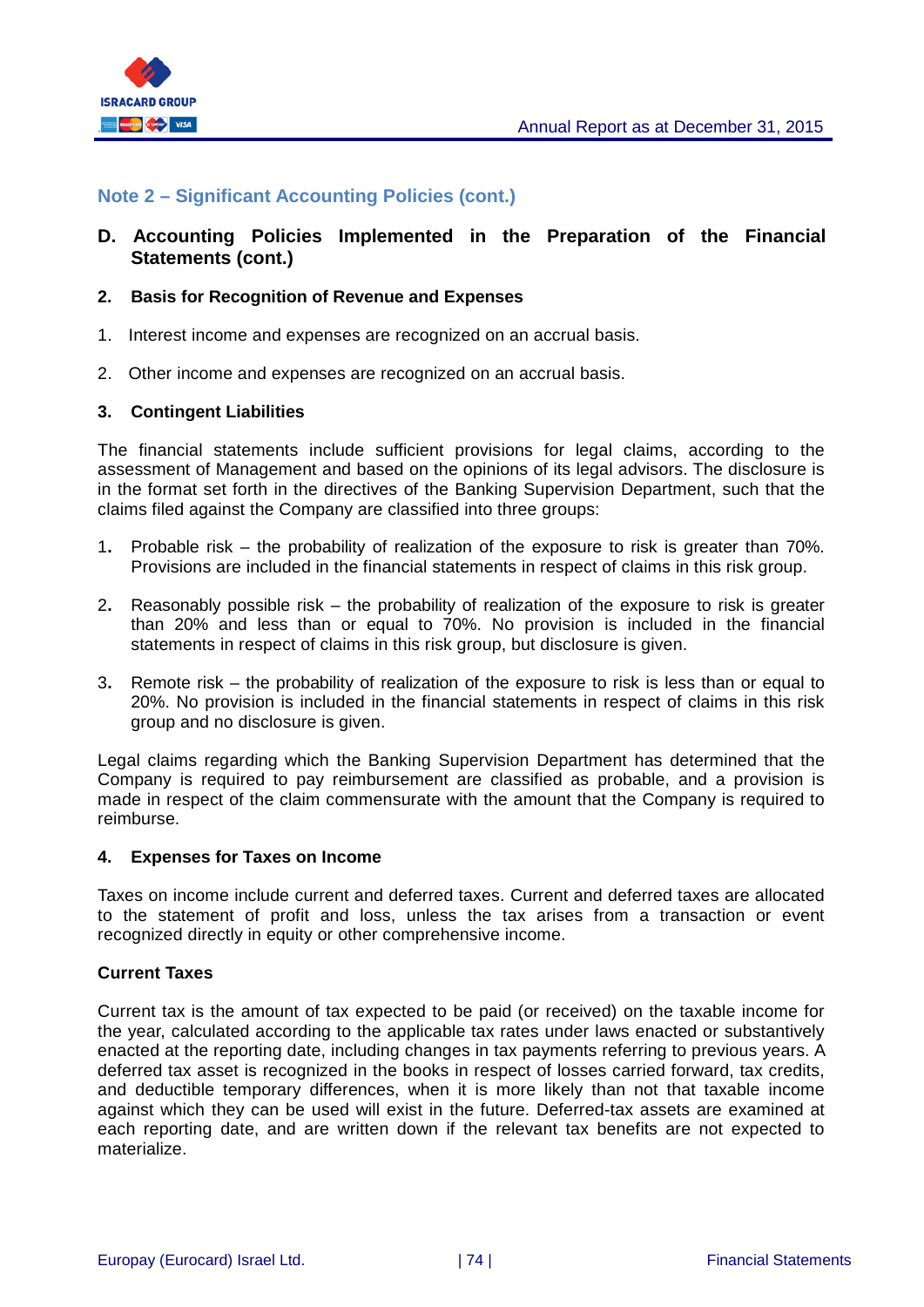



### **D. Accounting Policies Implemented in the Preparation of the Financial Statements (cont.)**

#### **5. Earnings per Share**

The Company presents data on basic earnings per share with respect to its common share capital. Basic earnings per share are calculated by dividing the profit or loss attributed to holders of the common shares of the Company by the weighted average number of common shares in circulation during the year.

#### **6. Statement of Cash Flows**

The statement of cash flows is presented classified into cash flows from operating activity, investing activity, and financing activity. Cash flows arising from main activities of the Group are classified under operating activity.

#### **7. Related Party Disclosures**

Information on balance sheet and off-balance sheet balances and the information on the results of transactions with interested parties and related parties is provided in accordance with the Public Reporting Directives for each person defined as an interested party or a related party according to the definitions in Section 1 of the Public Reporting Directives, or a related party, according to the definitions in Proper Conduct of Banking Business Directive No. 312 on the "Banking Corporation's Business with Related Parties". In addition to the disclosure requirements required under the provisions of the Public Reporting Directives, the Company applies the disclosure provisions required in implementation of Codification Topic 850 on "Related Party Disclosures".

#### **8. Related Party Disclosures**

The Company's activity takes place mainly in the clearing segment.

#### **9. Transactions with Controlling Parties**

The Company implements US GAAP for the accounting treatment of transactions between a banking corporation or credit-card company and its controlling party or a company controlled by the banking corporation or credit-card company. In situations where these rules do not address the accounting treatment, the Company applies the rules established in Standard 23 of the Israel Accounting Standards Board, Accounting Treatment of Transactions between an Entity and its Controlling Party.

Assets and liabilities regarding which a transaction has been executed with a controlling party are measured at fair value at the date of the transaction. Because a transaction on the equity level is involved, the Company allocates the difference between the fair value and the consideration from the transaction to equity.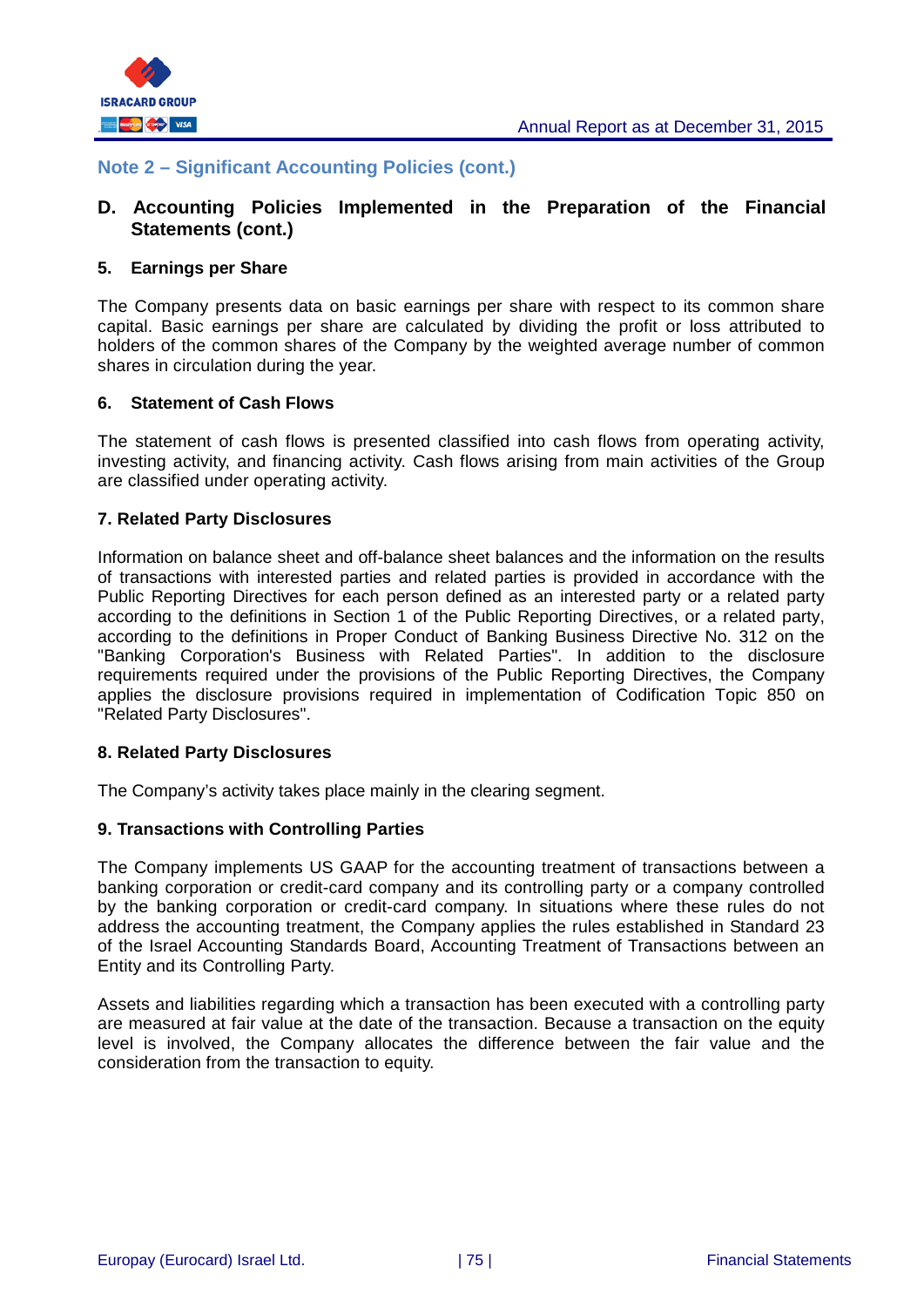



# **D. Accounting Policies Implemented in the Preparation of the Financial Statements (cont.)**

### **10. Loans, Including Deposits**

At the first recognition date, the loan granted to the controlling party or the deposit received from the controlling party is presented in the financial statements of the Company at its fair value as an asset or liability, as relevant. The difference between the amount of the loan granted or deposit received and the fair value thereof at the first recognition date is allocated to equity.

In reporting periods subsequent to the first recognition date, the aforesaid loans or deposits are presented in the financial statements of the Company at their depreciated cost, with implementation of the effective interest method, excluding cases in which, pursuant to GAAP, they are presented at fair value.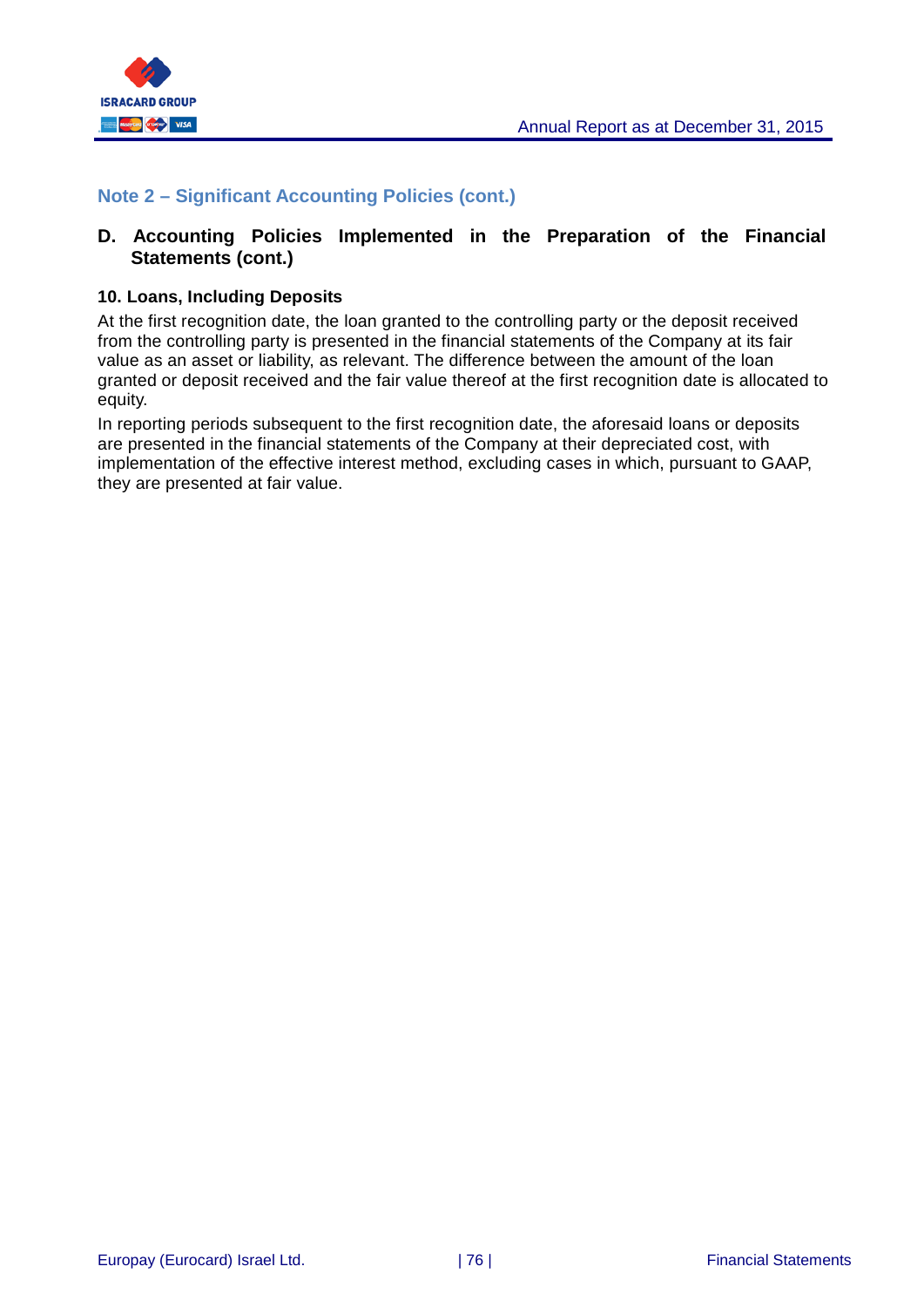

**Note 3 – Net Operating Income (Expenses) Under the Agreement with Isracard Ltd.** 

#### Reported amounts

In NIS millions

|                                                               | For the year ended December 31 |      |      |
|---------------------------------------------------------------|--------------------------------|------|------|
|                                                               | 2015                           | 2014 | 2013 |
| <b>Income</b>                                                 |                                |      |      |
| Income in respect of merchants                                | 14                             | 14   | 15   |
| The Company's share of royalties from Banks Under Arrangement | 6                              | 5    | 5    |
| <b>Total income</b>                                           | 20                             | 19   | 20   |
|                                                               |                                |      |      |
| <b>Expenses</b>                                               |                                |      |      |
| Operating expenses                                            | 22                             | 19   | 20   |
| Payments for operation and management of the arrangement      |                                | 6    | 5    |
| <b>Total expenses</b>                                         | 29                             | 25   | 25   |
| Total                                                         | (9)                            | (6)  | (5)  |

# **Note 4 – Provision for Taxes on the Profit**

#### Reported amounts

In NIS millions

**1.** Final tax assessments have been issued to the Company up to and including the tax year 2011, including tax assessments considered to be final under the Income Tax Ordinance.

#### **2. Changes in Tax Rates**

#### **Companies Tax**

The rates of Companies Tax relevant to the Company for 2013-2015 are set out below:

2013: 25%

2014: 26.5%

2015: 26.5%

On January 4, 2016, the Knesset passed the Amendment to the Income Tax Ordinance (No. 216), 2016 which stipulated, inter alia, a decrease in the rate of Companies Tax from 2016 and thereafter of 1.5% to stand at 25%.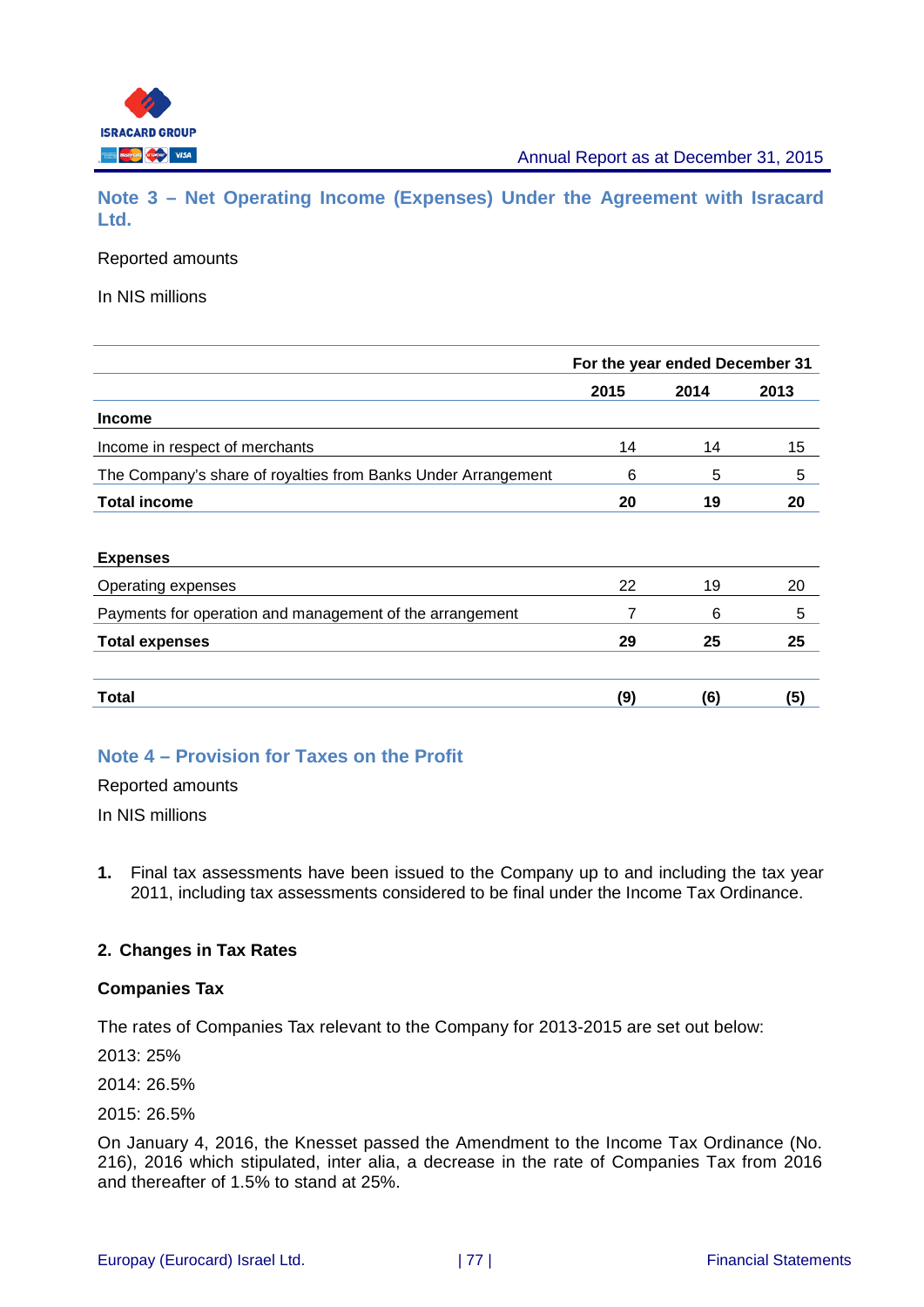

### **Note 5 – Other Assets**

#### Reported amounts

In NIS millions

|                                     | December 31 |      |  |
|-------------------------------------|-------------|------|--|
|                                     | 2015        | 2014 |  |
| Isracard Ltd.(1)                    | h           |      |  |
| Surplus advance income-tax payments | $\star$     |      |  |
| <b>Total other assets</b>           |             |      |  |

\* Amount less than NIS 0.5 million.

(1) The balance is unlinked, and bears interest at the rate commonly used at Bank Hapoalim B.M. for weekly short-term deposits. For further details, see Note 8D below.

# **Note 6 – Employee benefits**

#### **Remuneration Policy**

On August 13, 2015, the Banking Supervision Department published a circular updating Proper Conduct of Banking Business Directive No. 301A on Remuneration Policy in Banking Corporations and Credit Card Companies. Pursuant to publication of the circular, the Company prepared for implementation of the update to the Directive.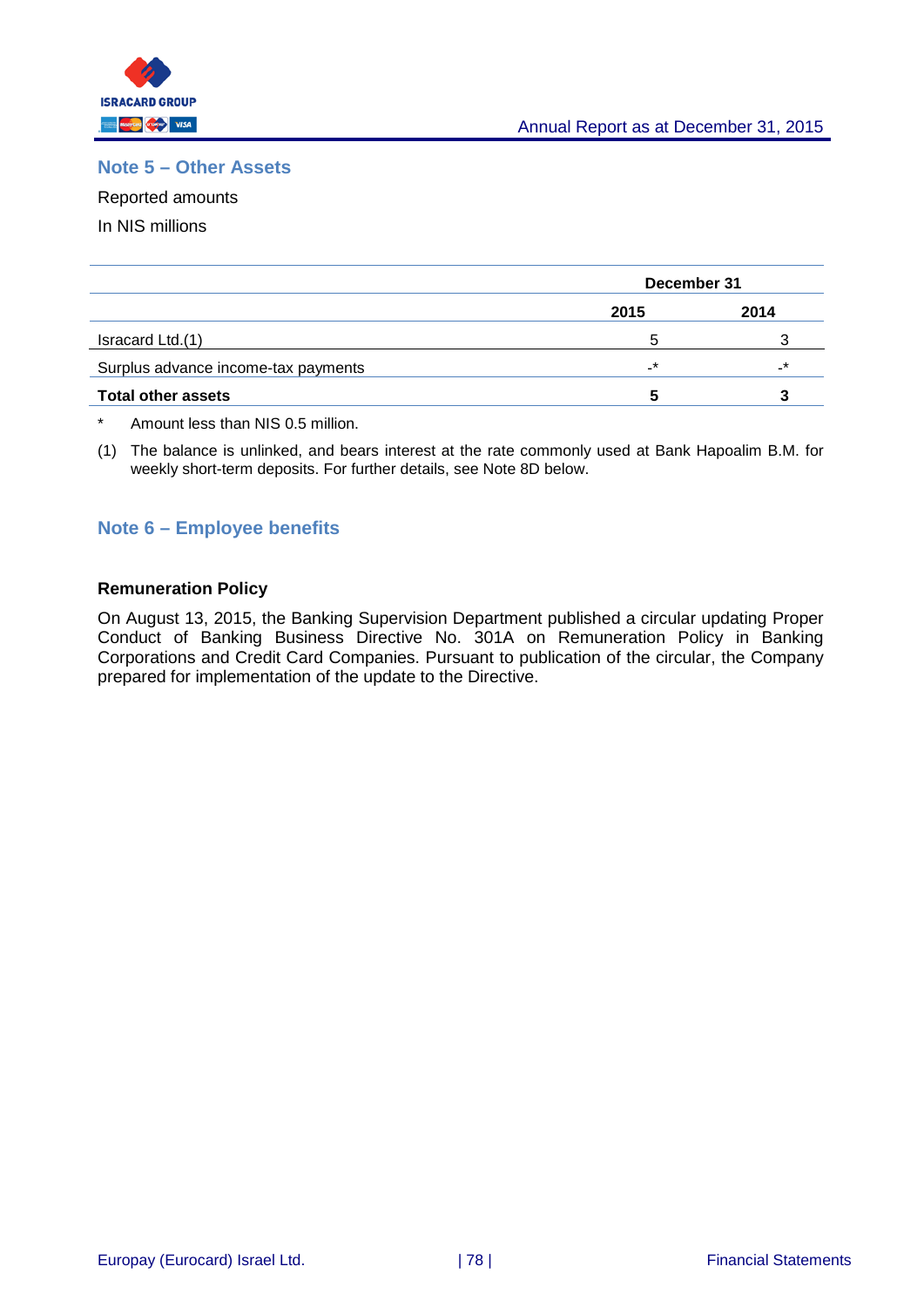

### **Note 7 – Shareholders' Equity**

#### **A. Composition**

|                             |            | As at December 31, 2015      |                   | As at December 31, 2014      |
|-----------------------------|------------|------------------------------|-------------------|------------------------------|
|                             | Registered | <b>Issued and</b><br>paid-up | <b>Registered</b> | <b>Issued and</b><br>paid-up |
|                             |            |                              | In NIS            |                              |
| Common shares of NIS 0.0001 | 1.200      | 1.154                        | 500               | 222                          |

- (1) On March 2, 2014, the Company issued to Isracard 1,794,872 common shares of NIS 0.0001 par value each, at the price of NIS 3.9 per share. The total proceeds is about NIS 7 million.
- (2) On March 30, 2015, the Company issued to Isracard 9,322,034 common shares of NIS 0.0001 par value each, at the price of NIS 1.18 per share. The total proceeds was about NIS 11 million.

#### **B. Capital Adequacy and Leverage According to the Directives of the Supervisor of Banks**

As of January 1, 2014, the Company applies the Measurement and Capital Adequacy Directives based on the Basel III directives (hereinafter: **"Basel III"**) as published by the Banking Supervision Department and as integrated in Proper Conduct of Banking Business Directives 201-211.

#### **Adopting Basel III directives**

In May 2013, the Banking Supervision Department amended Proper Conduct of Banking Business Directive Nos. 201-211 on Measurement and Capital Adequacy, to conform with the provisions of Basel III.

Basel III directives set forth significant changes in the calculation of regulatory capital requirements, inter alia, with regard to:

- ♦ Regulatory capital components
- ♦ Deductions from capital and regulatory adjustments
- ♦ Treatment of exposures to financial corporations
- ♦ Treatment of exposures to credit risk in respect of impaired debts
- ♦ Allocation of capital in respect of CVA risk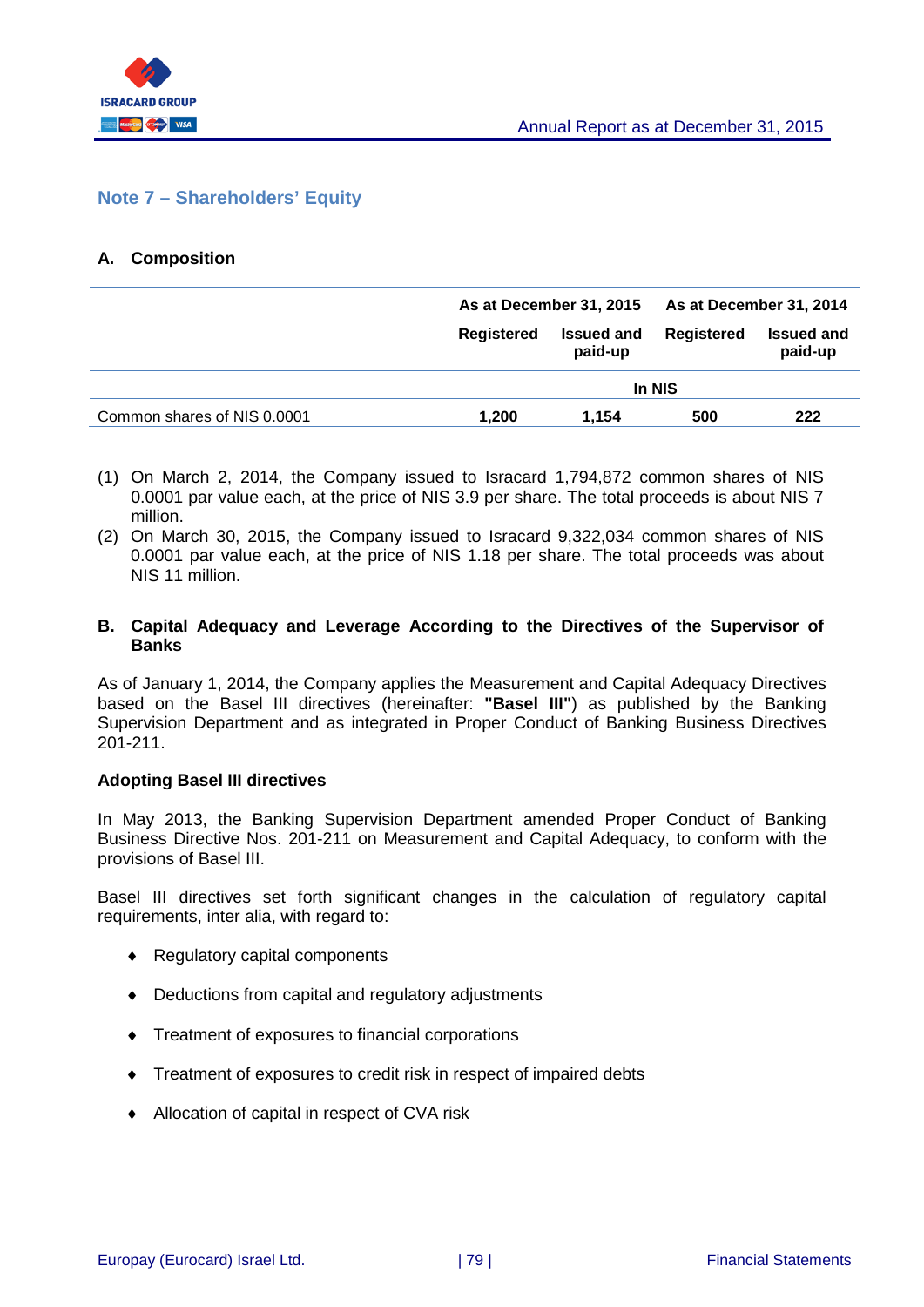

### **B. Capital Adequacy and Leverage According to the Directives of the Supervisor of Banks (cont.)**

### **Adopting Basel III directives (cont.)**

The amendments to the above directives came into effect on January 1, 2014, with gradual application in accordance with the transitional provisions of Proper Conduct of Banking Business Directive No. 299 "Measurement and Capital Adequacy - Regulatory Capital - Transitional Provision", in order to facilitate compliance with the new requirements for regulatory capital in the framework of the implementation of Basel III, and to set a transitional period until they are fully implemented. The transitional provisions relate, among other things, to regulatory adjustments and deductions from capital, and equity instruments that are not eligible for inclusion in regulatory capital in accordance with the new criteria set out in the Basel directives. In particular, in accordance with the transitional provisions, the regulatory adjustments and deductions from capital as well as minority rights are not eligible for inclusion in regulatory capital are deducted from equity gradually at a rate of 20% per year, starting from January 1, 2014, until January 1, 2018. Capital instruments no longer eligible as regulatory capital were recognized up to a ceiling of 80% from January 1, 2014, and each subsequent year this ceiling will be reduced by an additional 10% until January 1, 2022. From January 1, 2015 until December 31, 2015 the rate of deductions from regulatory capital is 40%.

#### **Minimum capital ratios**

On May 30, 2013, the Supervisor of Banks published a circular to all the banking corporations and credit card companies regarding minimum capital ratios as part of preparations for implementing Basel III directives. Pursuant to the circular, all the banking corporations and credit card companies will be required to comply with a Tier 1 shareholders' equity minimum ratio of 9%, by January 1, 2015. In addition, a particularly significant banking corporation, whose total balance sheet assets on a consolidated basis constitute at least 20% of the total balance sheet assets in the Israeli banking sector, is required to maintain a Tier 1 shareholders' equity minimum ratio of 10%, by January 1, 2017.

It was also determined that the minimum total capital ratios will be, by January 1, 2015, 12.5% for the entire banking sector and 13.5% for particularly significant banking corporation, by January 1, 2017. On May 20, 2014, the Board of Directors approved the minimum capital ratio targets, as above.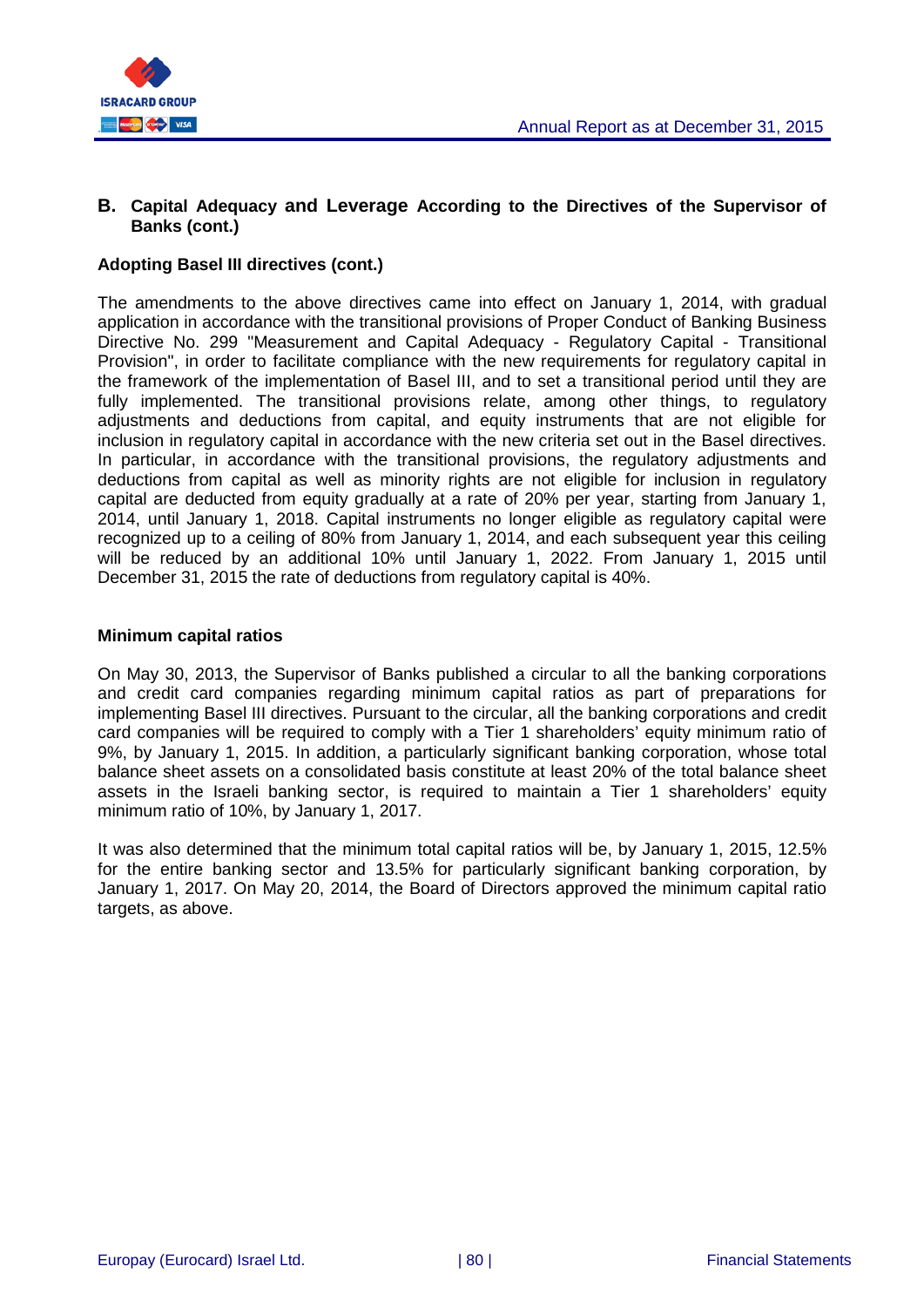

# **Note 7 – Shareholders' Equity (cont.)**

**B. Capital Adequacy and Leverage According to the Directives of the Supervisor of Banks (cont.)**

Reported amounts

In NIS millions

#### **1. Capital for the calculation of the capital ratio (1)**

|                                                | As at December 31 |             |  |
|------------------------------------------------|-------------------|-------------|--|
|                                                | 2015              | 2014        |  |
|                                                | In NIS millions   |             |  |
| Tier 1 shareholders' equity and Tier 1 capital | $5.0^{(2)}$       | $3.0^{(3)}$ |  |
| <b>Total overall capital</b>                   | 5.0               | 3.0         |  |

#### **2. Weighted balances of risk assets**

|                                                     | <b>December 31, 2015</b>                           |                        |                                                    | December 31, 2014      |
|-----------------------------------------------------|----------------------------------------------------|------------------------|----------------------------------------------------|------------------------|
|                                                     | Weighted<br>balances of<br>risk-adjusted<br>assets | Capital<br>requirement | Weighted<br>balances of<br>risk-adjusted<br>assets | Capital<br>requirement |
|                                                     |                                                    |                        | In NIS millions                                    |                        |
| Credit risk                                         | 2.5                                                | $\cdot^{\star}$        | 1.0                                                | $-$ *                  |
| Total weighted balances of risk-<br>adjusted assets | $2.5\phantom{0}$                                   | $\star$                | 1.0                                                | $\star$                |

Amount less than NIS 0.5 million.

#### **3. Ratio of capital to risk assets**

|                                                                 | As at December 31 |          |  |
|-----------------------------------------------------------------|-------------------|----------|--|
|                                                                 | 20142015          | 20132014 |  |
|                                                                 | In percent        |          |  |
| Ratio of Tier 1 shareholders' equity and Tier 1 capital to risk |                   |          |  |
| assets                                                          | 200.0             | 300.0    |  |
| Ratio of total capital to risk assets                           | 200.0             | 300.0    |  |
| Minimum Tier 1 shareholders' equity required by the Banking     |                   |          |  |
| Supervision Department (4)                                      | 9.0               | 9.0      |  |
| Minimum total capital ratio required by the Banking Supervision |                   |          |  |
| Department (4)                                                  | 12.5              | 12.5     |  |

(1) Calculated in accordance with Proper Conduct of Banking Business Directives No. 201-211, 299 - "Capital Measurement and Adequacy" applicable from January 1, 2014.

(2) On March 30, 2015, the Company issued to Isracard 9,322,034 common shares of NIS 0.0001 par value each, at the price of NIS 1.18 per share. The total proceeds were about NIS 11 million. The purpose of the issue was to comply with the terms of the minimum capital ratio as required by the Bank of Israel.

(3) On March 2, 2014, the Company issued to Isracard 1,794,872 common shares of NIS 0.0001 par value each, at the price of NIS 3.9 per share. The total proceeds is about NIS 7 million.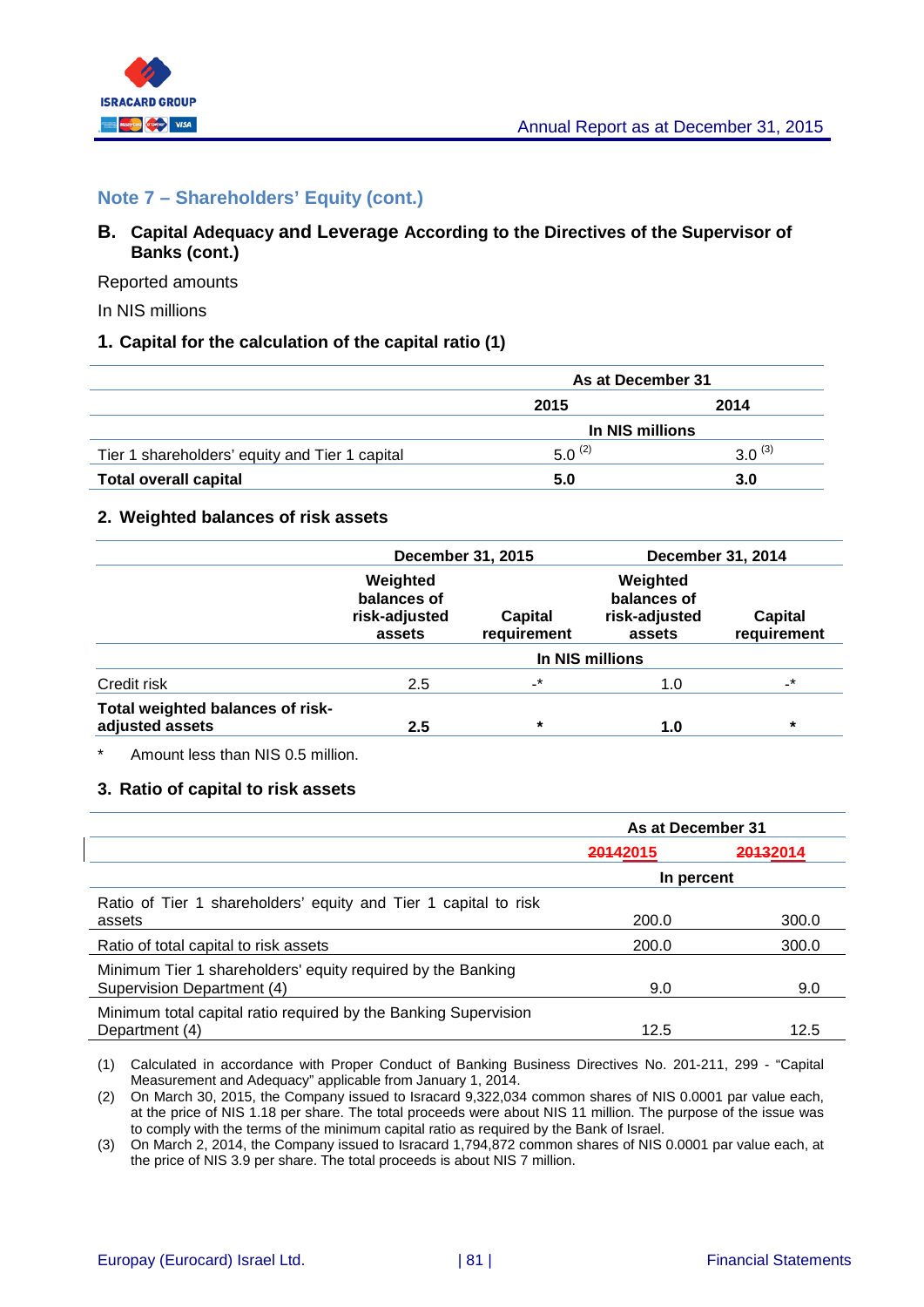

(4) Minimum capital ratio required pursuant to the directives of the Banking Supervision Department from January 1, 2015.

# **Note 7 – Shareholders' Equity (cont.)**

### **B. Capital Adequacy and Leverage According to the Directives of the Supervisor of Banks (cont.)**

#### **Leverage ratio**

In April 2015, the Banking Supervision Department issued Proper Conduct of Banking Business Directive No. 218 on the subject of the leverage ratio. The directive sets a simple, transparent and non-risk based leverage ratio to act as a supplementary and reliable measure of risk-based capital requirements, and is intended to limit the accumulation of leverage in banking corporations and credit card companies (hereinafter: **"Banking Corporation"**) .

The leverage ratio is expressed as a percentage, and is defined as the ratio between the measurement of equity and the measurement of exposure. Equity for purposes of measuring the leverage ratio is the Tier 1 capital as defined in Proper Conduct of Banking Business Directive No. 202, taking into account transitional arrangements that were set. The total exposure measurement of the Company is the amount of balance-sheet exposures. As a rule, this measurement will be consistent with the accounting values and risk weightings are not taken into account. In addition, the Company is not allowed to use physical or financial collateral, guarantees or other techniques for mitigating credit risk, to reduce the exposure measurement, unless specifically permitted in accordance with the Directive. Balance sheet assets deducted from Tier 1 capital (in accordance with Directive 202) are deducted from the exposure measurement.

Pursuant to the Directive, banking corporations will have a leverage ratio of not less than 5% on a consolidated basis. A banking corporation whose total balance sheet assets on a consolidated basis is 20% or more of the total balance sheet assets in the banking system, will have a leverage ratio of not less than 6%. A banking corporation is required to comply with the minimum leverage ratio from 1 January 2018. A banking corporation meeting the minimum leverage ratio applying to it on the date of publication of the Directive shall not go below the threshold defined by the Directive. A banking corporation that on the date of publication of the Directive does not meet the minimum leverage ratio applying to it, is required to increase the leverage ratio in fixed quarterly installments until 1 January 2018.

The leverage ratio calculated pursuant to Proper Conduct of Banking Business Directive No. 218 at December 31, 2015 stands at 100%.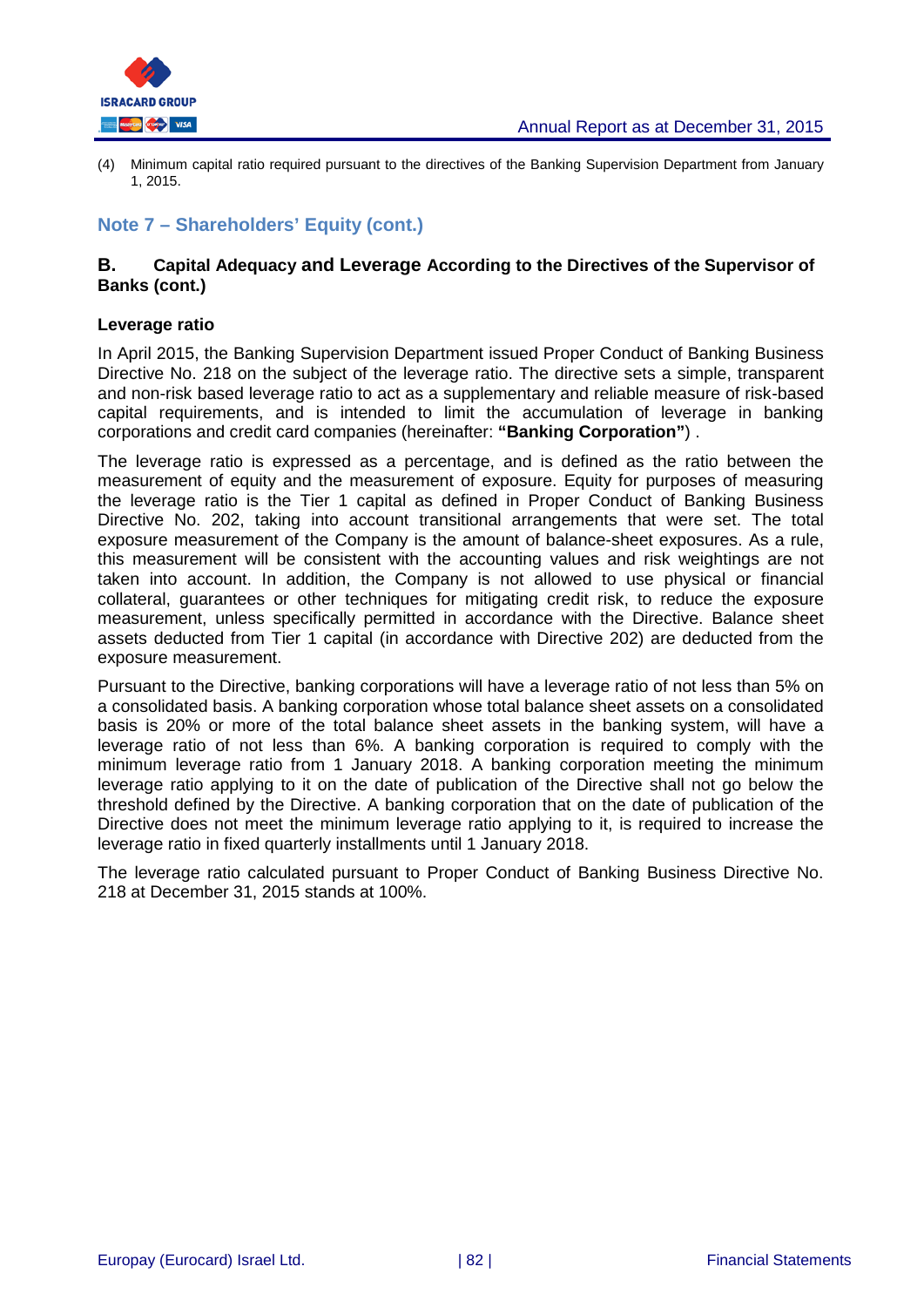

### **A. Antitrust issues and regulatory initiatives**

#### **1. Antitrust issues**

Most of the Company's activity is performed for the Company and on its behalf by Isracard. This activity includes clearing of transactions executed with merchants in Israel in foreign currency using MasterCard cards issued abroad. Isracard clears, for itself, transactions executed with merchants in Israel using MasterCard and Isracard cards issued in Israel, and transactions executed in Israel in Israeli currency using MasterCard cards issued abroad.

Pursuant to an arrangement between the Company and the credit-card companies Leumi Card and CAL, which was approved by the Antitrust Tribunal on March 7, 2012 (hereinafter: the "**Arrangement**"), the average issuer fee stood at 0.735% as of July 1, 2013, and the average issuer fee will stand at 0.7% from July 1, 2014, to the end of the period of the Arrangement (December 31, 2018). The agreement signed by the parties, detailing the terms for the operation of the joint technical interface, has been submitted to the Commissioner in order to obtain an exemption from approval of a restrictive arrangement.

#### **2. Regulatory initiatives**

A. In August 2011, Amendment No. 18 to the Banking Law (Licensing) was published in the Official Gazette, determining, inter alia, that a body dealing with the clearing of debit card transactions is to obtain a clearing license. Later, in December 2013, the Banking Supervision Department published the process for obtaining a clearing license and the criteria and general conditions for a controlling interest and a holder of means of control in a clearing license applicant. In November 2015, the Banking Supervision Department published a revised draft of the process of obtaining a clearing license. The draft, inter alia, detailed the capital requirements from a clearer, and set certain provisions regarding the manner of holding funds not yet transferred to the vendors, information security, working under the EMV standard, compliance with the law and more. Together with the draft, the Banking Supervision Department issued a press release stating that, inter alia: new clearers receiving a license from the Bank of Israel will be allowed to connect to a credit card system by means of hosting on infrastructure of an existing clearer, based on an agreement to be signed between them; the minimum core of control for owning a clearer was reduced as set out in the revised draft; the financial strength of the controlling shareholder of a clearer was also reduced in accordance with that stated in the revised draft and the list of entities able to comprise a core of control in a clearer was expanded.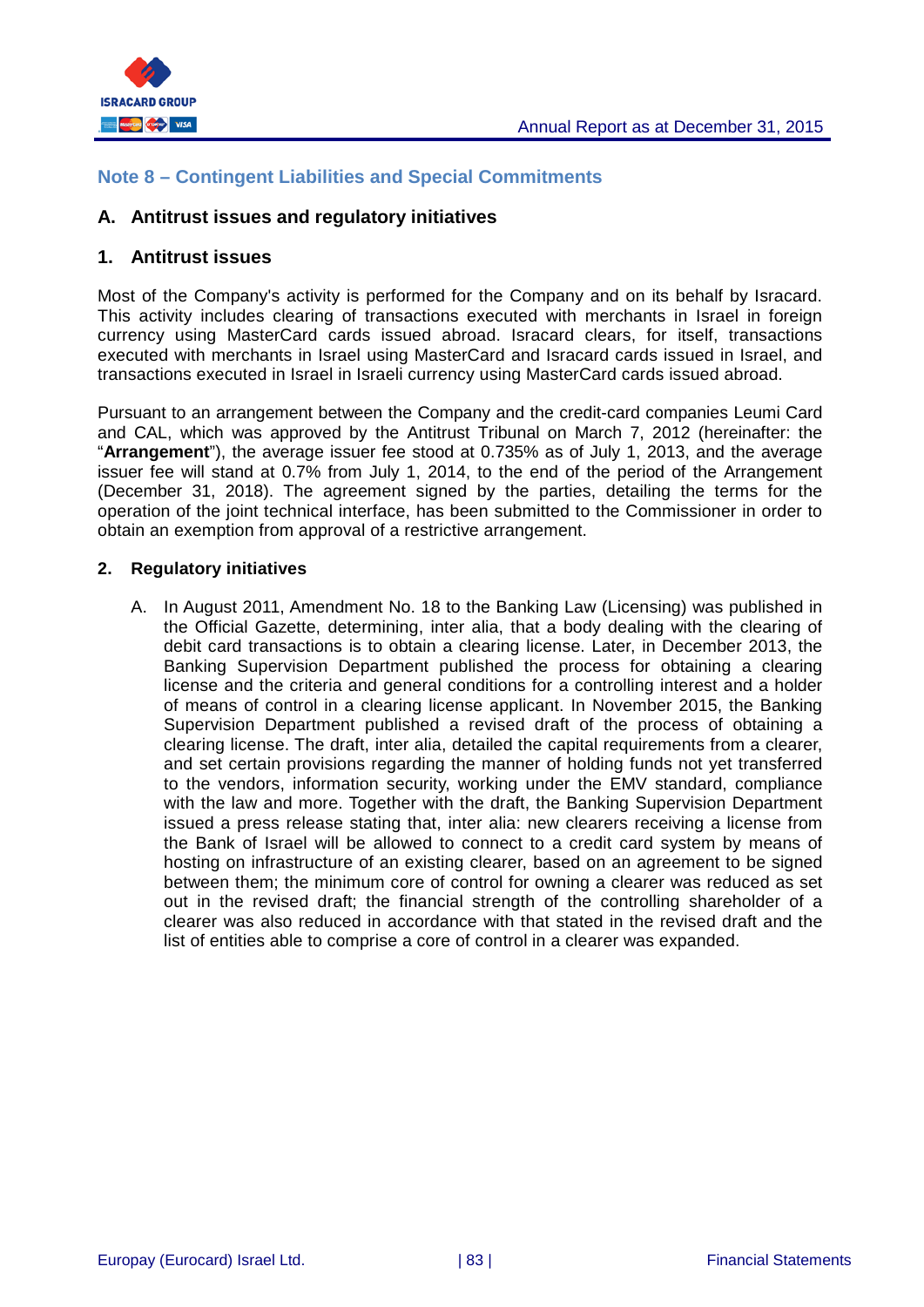

### **A. Antitrust issues and regulatory initiatives (cont.)**

#### **2. Regulatory initiatives (cont.)**

- B. In February 2015, the Bank of Israel published recommendations and measures to extend the distribution and use of debit cards in Israel and to increase competition in the area of debit cards. Among the recommendations is, inter alia, that the Banking Supervision Department will determine instructions for distributing debit cards to bank customers and for the immediate financial settlement of debit card transactions and the manner of presentation of the details of transactions carried out with the card. In June 2015, the Banking Supervision Department published several provisions aimed at the implementation of these recommendations, including implementation timetables, and in August 2015 a temporary order was published in the Official Gazette, which the Governor of the Bank of Israel declared that the interchange fee for debit card transactions is under supervision and the rate was set at 0.3% of the transaction amount for the year starting April 1, 2016.
- C. Together with that previously mentioned on the issue of debit cards, in June 2015 the Banking Supervision Department issued a directive for implementation of the use of the EMV security standard, both in issuance and in clearing. The directive sets forth, inter alia, timetables for issuing cards that support the EMV standard and for connecting terminals supporting the standard, as well as the entry into force of a mechanism for shifting responsibility from the issuer to the clearer.
- D. In December 2015, the Banking Supervision Department issued a draft directive concerning clearers and the clearing of debit card transactions, in which some of the provisions referred to in paragraphs 1-3 above were set, as well as other issues, including: capital requirements of a clearer; protection of funds in settlement; the obligation of compliance with the law in accordance with the type of clearer; transfer debit transaction funds, a mechanism for shifting responsibility, clearer-vendor relations and rental of terminals.
- E. In June 2015, the Minister of Finance and the Governor of the Bank of Israel appointed a committee for increasing competitiveness in banking and financial services commonly provided to households and small businesses (the Strum Committee). The Committee is to make recommendations on adding new players in this field, including through separation of credit card companies from ownership of the banks. The Committee was also charged with recommending complementary measures required, and removing barriers to entry of players and increasing competition as stated.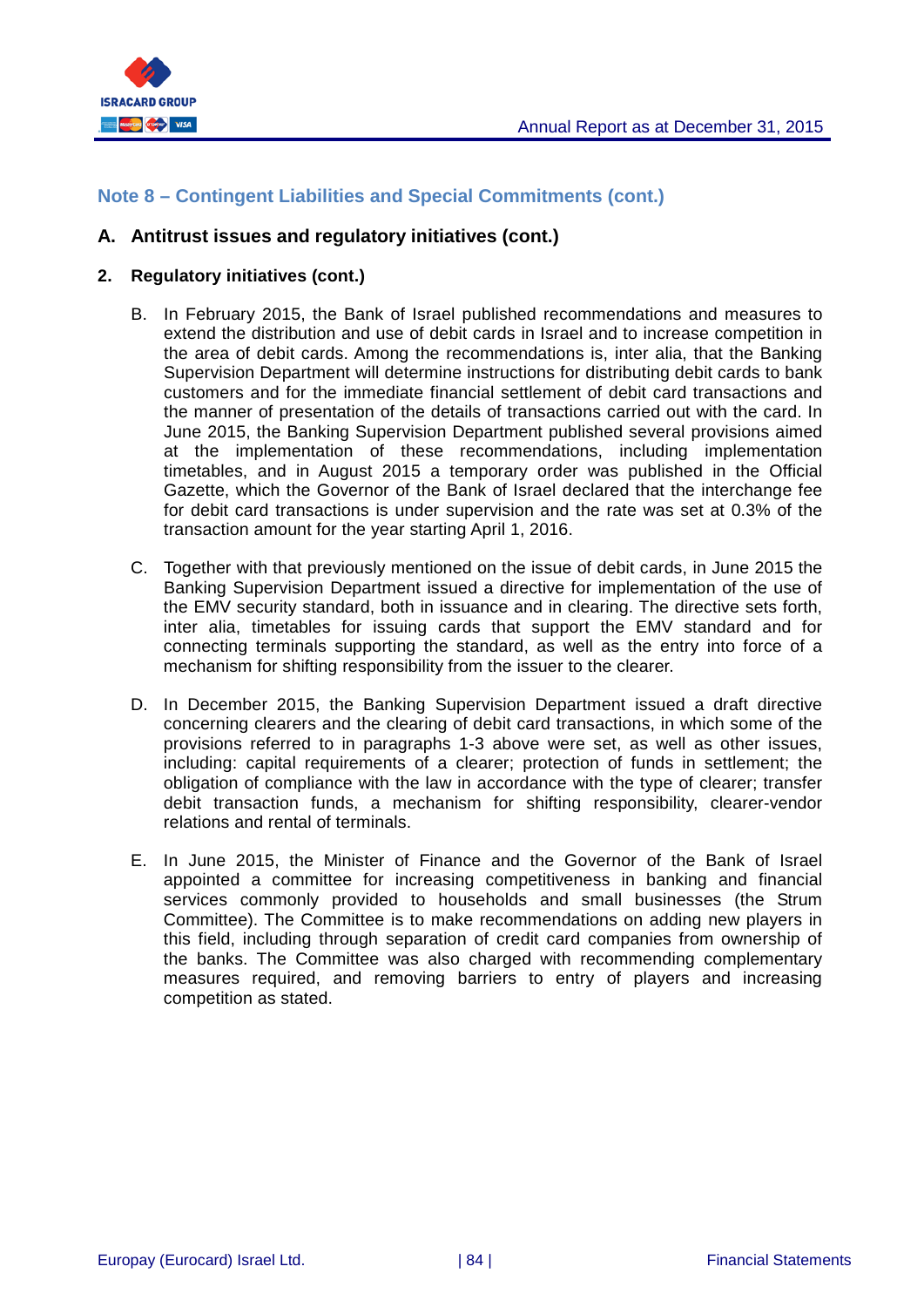

# **C. Antitrust and Regulatory Initiatives (cont.)**

### **2. Regulatory Initiatives (cont.)**

On December 14, 2015, the Committee's Interim Report was published, which recommended, among other things: separating credit card companies from the major banks within 3 years from the date of adoption of the Committee's conclusions in legislation; setting limits on those entities permitted to purchase the credit card companies; increasing competition in the clearing market (by setting lenient conditions for granting a clearing license, reducing the interchange fee no later than 2018, moving from monthly to daily clearing within a few years), to allow credit card companies that were separated to use information held by them arising from the operation of issuance and clearing activity; requiring all the banks to distribute all credit cards on equal terms; prohibiting the large banks from issuing credit cards for four years and to allow them to issue debit cards; allowing credit card companies that were separated to issue credit cards in cooperation with banks (that are not the major banks) or financial institutions up to 25% of their credit-card lines, and leaving supervision of the credit card companies with the Bank of Israel. Regarding some of the recommendations, there were differing views of some of the members of the Committee. The Committee appealed to the public to make known to it their position on the interim conclusions by February 7, 2016. The Company submitted its position to the Committee. The Committee will hold hearings in February 2016.

- F. In May 2015, a private member's bill was tabled in the Knesset for increasing competition in the area of credit - the separation of ownership of credit card companies from the banks. In June 2015, the Ministerial Committee for Legislative Affairs decided to postpone the discussion of the bill until after publication of the Strum Committee's conclusions and achieved understandings between the Justice and Finance Ministries. In November 2015, the Ministerial Committee for Legislative Affairs decided to postpone the discussion of the bill for three months. Another private member's bill regarding the separation between credit card companies and the banks was tabled in the Knesset in June 2015.
- G. In July 2015 the Knesset plenum approved on first reading a bill to reduce the use of cash that was published in January 2015 and approved by the Ministerial Committee for Legislation in May 2015, which was aimed at implementation of the report of the Committee to examine reducing the use of cash in the Israeli economy, while gradually fixing setting limits on the use of cash and negotiable checks in order to reduce the phenomenon of the "black" economy in Israel, fight crime and money laundering, and to allow use of advanced and efficient means of payment. Among other things, the bill granted authority to the Antitrust Commissioner to establish interchange fee rates for debit card transactions. The bill provides that the terms of its application is that a debit card is a product available that is similar to deferred debit cards.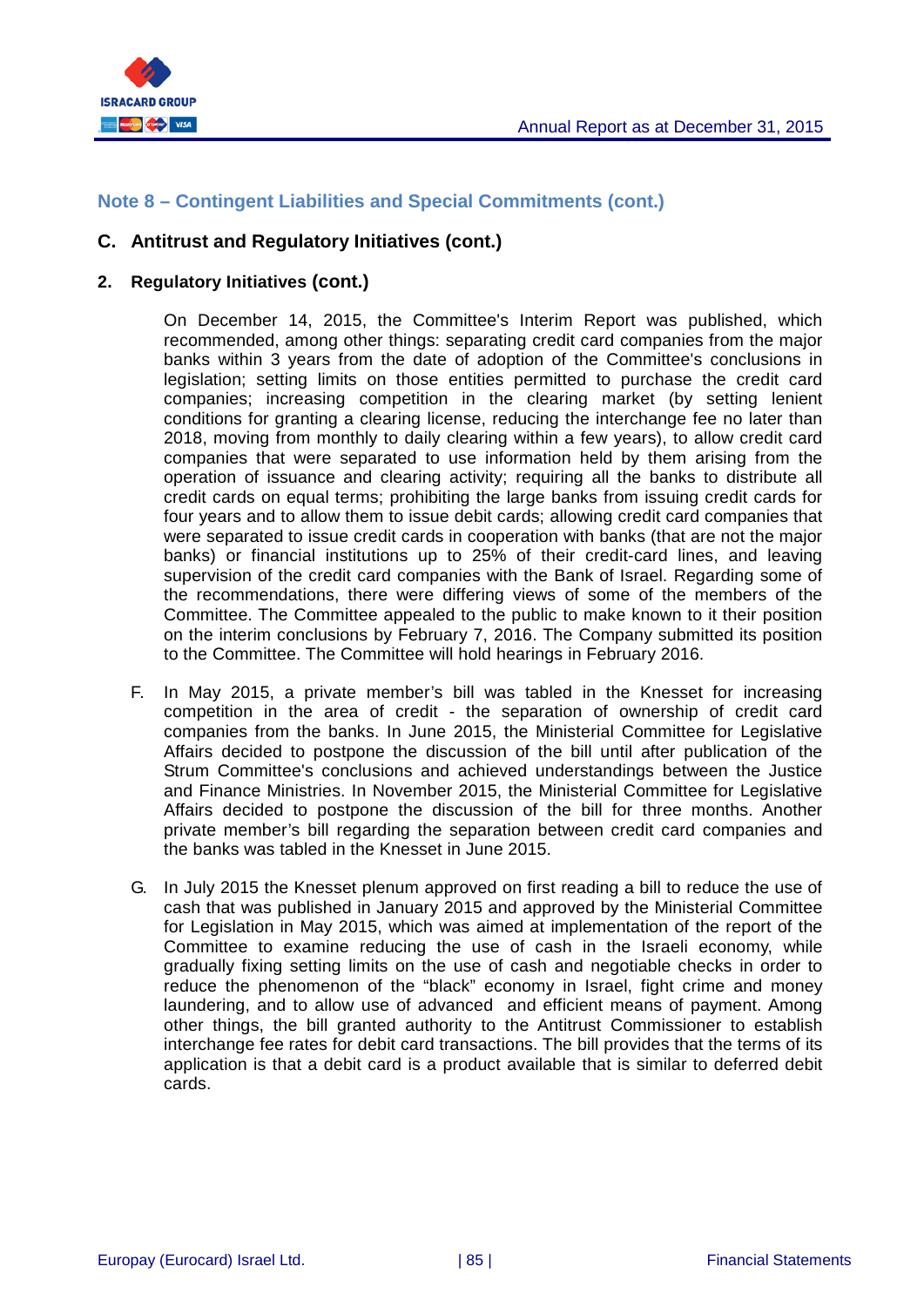

# **C. Antitrust and Regulatory Initiatives (cont.)**

### **2. Regulatory Initiatives (cont.)**

- H. In July 2015, an amendment came into force to the Banking Regulations relating to fees, according to which the number of commissions collected from small businesses receiving clearing services was reduced, by setting a uniform price list of common services in the area. Furthermore, according to the amendment, the rules relating to fees charged to credit card holders were amended, such as the consolidation of rules concerning the collection of conversion fees. In addition, as of July 2015, an Order entered into force limiting the maximum amount of the fee that may be charged for "notice and alert message" services and an Order limiting the maximum amount of the fee for service provided by a clearer to a discount service provider in debit card transactions.
- I. In August 2015, the Bank of Israel published an interim report on the "Chain of Execution in Debit Card Transactions", which includes recommendations to increase competition, efficiency and stability of the credit card market, and according to the Bank of Israel is expected to remove barriers existing in the market and to allow the entry of new players.
- J. In November 2015, the Knesset plenum approved on second and third reading, as part of the Economic Arrangements Law, the Economic Plan Law for the years 2015 and 2016, in which, among other things, non-banking institutions can raise capital by issuing debt certificates to the public. Increasing the sources of funding will, among other things, enhance the competitive strength of the non-banking entities relative to the banking system in providing credit to households and small and medium businesses, and thereby reduce the cost of credit in the retail credit sector.
	- The above multiplicity of regulatory steps, as may be implemented, may have a material adverse effect on the Company's operations, but its extent cannot currently be estimated.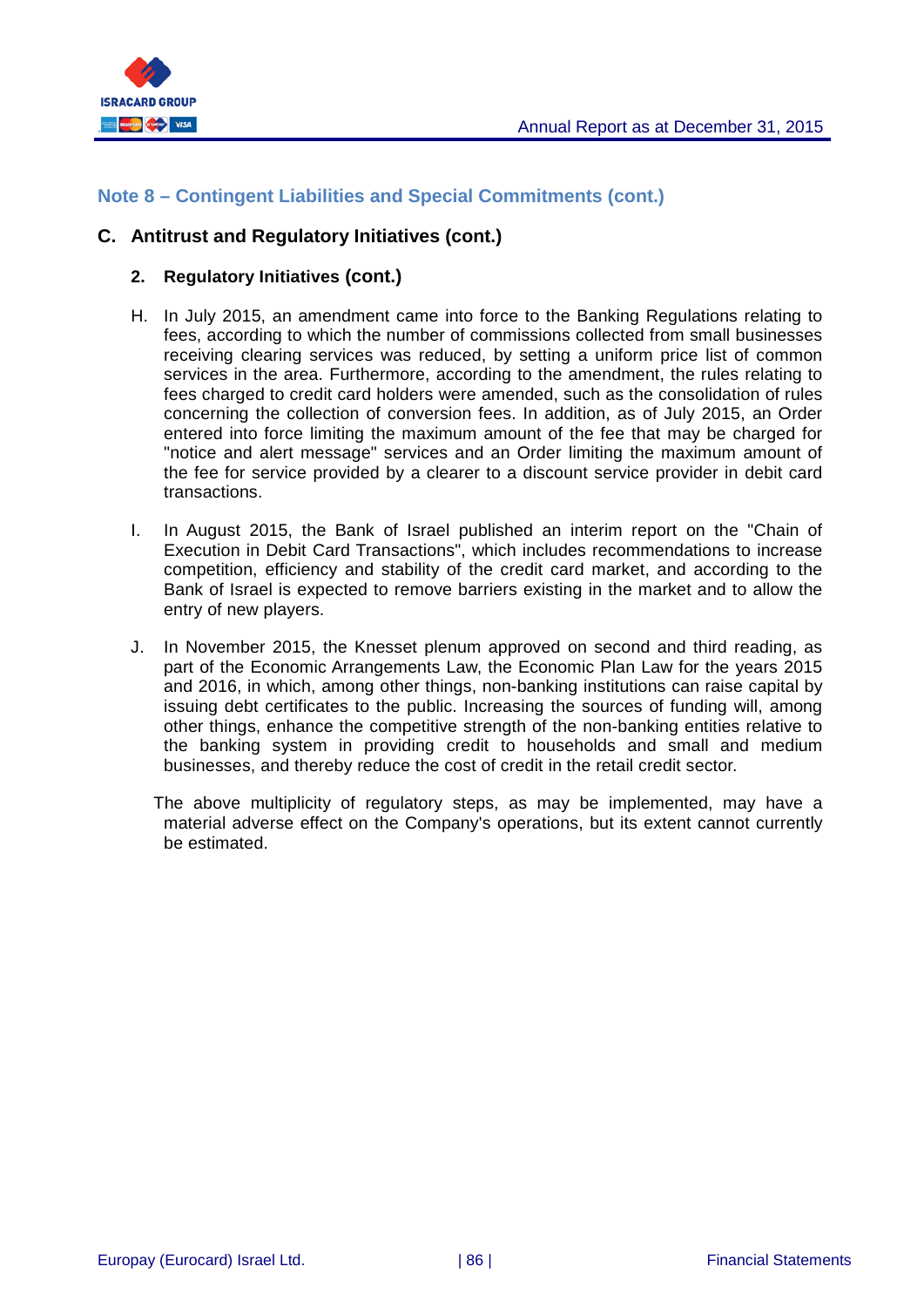



# **B. Legal Proceedings and Contingent Liabilities**

As at the date of this report, several legal claims have been filed against the Company, arising from the ordinary course of its business, in immaterial amounts. Based on the opinion of its legal advisors, the Company estimates that the financial statements include adequate provisions, in accordance with generally accepted accounting principles, to cover possible damages arising from all of the claims, where such provisions are necessary.

Also pending against the Company are a lawsuit and petition for its approval as a class action, as detailed below, which in the opinion of the Company, based on its legal counsel, it is not possible at this stage to evaluate the chances of these legal proceedings, and therefore no provision was made in respect thereof.

In June 2015, the Company, Isracard and Poalim Express received a lawsuit and a motion for its approval as a class action. According to the petitioner, the respondents do not inform their customers that it is not possible to make transactions with some overseas merchants with a credit card that does not have a chip. The remedy sought is, inter alia, the immediate issuance of cards with a chip to all international card holders, compensation for customers who were unable to use their card, reimbursement of the difference between the cost of an international card and a local card, for the prior 7 years. The personal claim is approximately NIS 250, and the damage to the group of plaintiffs was not assessed. A preliminary hearing was held in the case.

# **C. Indemnification of Directors and Other Officers**

The Company has undertaken a commitment to indemnify directors and other officers of the Company, as they may be from time to time. The indemnification letter approved by the general assembly on February 12, 2012, with the approval of the Audit Committee and the Board of Directors, was adjusted to changes in legislation. The amount of the indemnification to be provided by the Company under this commitment to all insured parties of the Company in aggregate in respect of one or more indemnity events shall not exceed 30% of its equity, according to the most recent (annual or quarterly) financial statements known before the actual payment.

# **D. Agreement with Isracard (the Parent Company)**

An agreement is in place between the Company and Isracard to formalize the joint activities of the parties. Account settlement between the companies is performed in accordance with this agreement.

Transactions executed in Israel in Israeli currency or foreign currency and paid to the supplier in Israeli currency are cleared by Isracard. Transactions executed in Israel in foreign currency and paid to the supplier in foreign currency are cleared by the Company.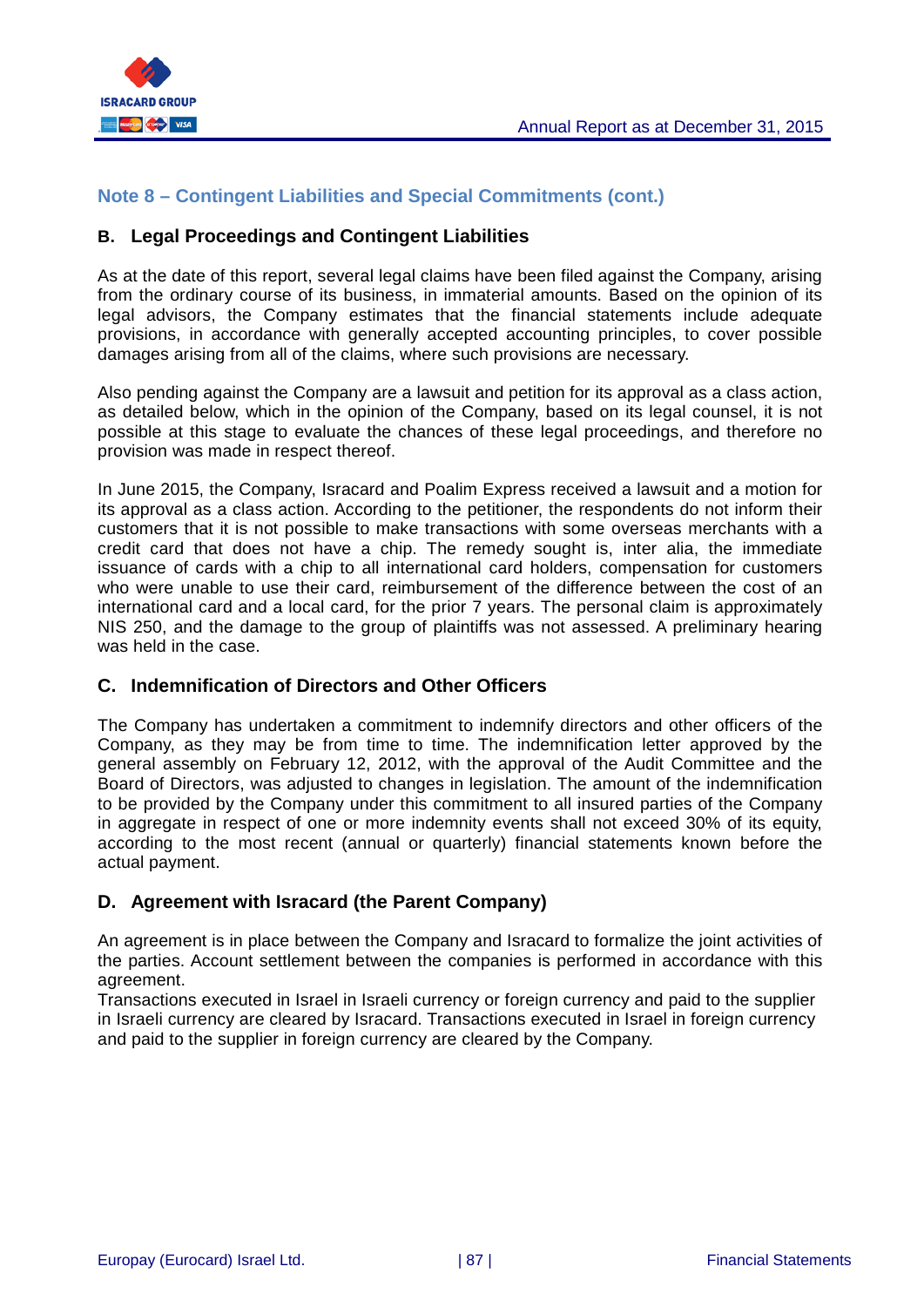

# **Note 9 – Interested and Related Parties**

Reported amounts In NIS millions

# **A. Balances**

|                          |                     | December 31, 2015                               |                     | December 31, 2014                               |
|--------------------------|---------------------|-------------------------------------------------|---------------------|-------------------------------------------------|
|                          |                     | Interested parties                              |                     | Interested parties                              |
|                          |                     | <b>Controlling shareholders</b>                 |                     | <b>Controlling shareholders</b>                 |
|                          | Year-end<br>balance | <b>Highest</b><br>balance<br>during the<br>year | Year-end<br>balance | <b>Highest</b><br>balance<br>during the<br>year |
| <b>Isracard Ltd. (1)</b> | 5                   | 12                                              | 3                   |                                                 |

### **B. Summary of Results of Business with Interested and Related Parties**

|                                         | For the year ended December 31 |           |                    |
|-----------------------------------------|--------------------------------|-----------|--------------------|
|                                         | 2015                           | 2014      | 2013               |
| Net operating expenses according to the |                                |           |                    |
| agreement with Isracard                 | (9)                            | (6)       | (5)                |
| Net interest income (expenses)          | $\cdot^*$                      | $\cdot^*$ | $^{\prime\star}$ – |
| <b>Total</b>                            | (9)                            | (6)       | (5)                |

(1) See Note 5 above.

Amount less than NIS 0.5 million.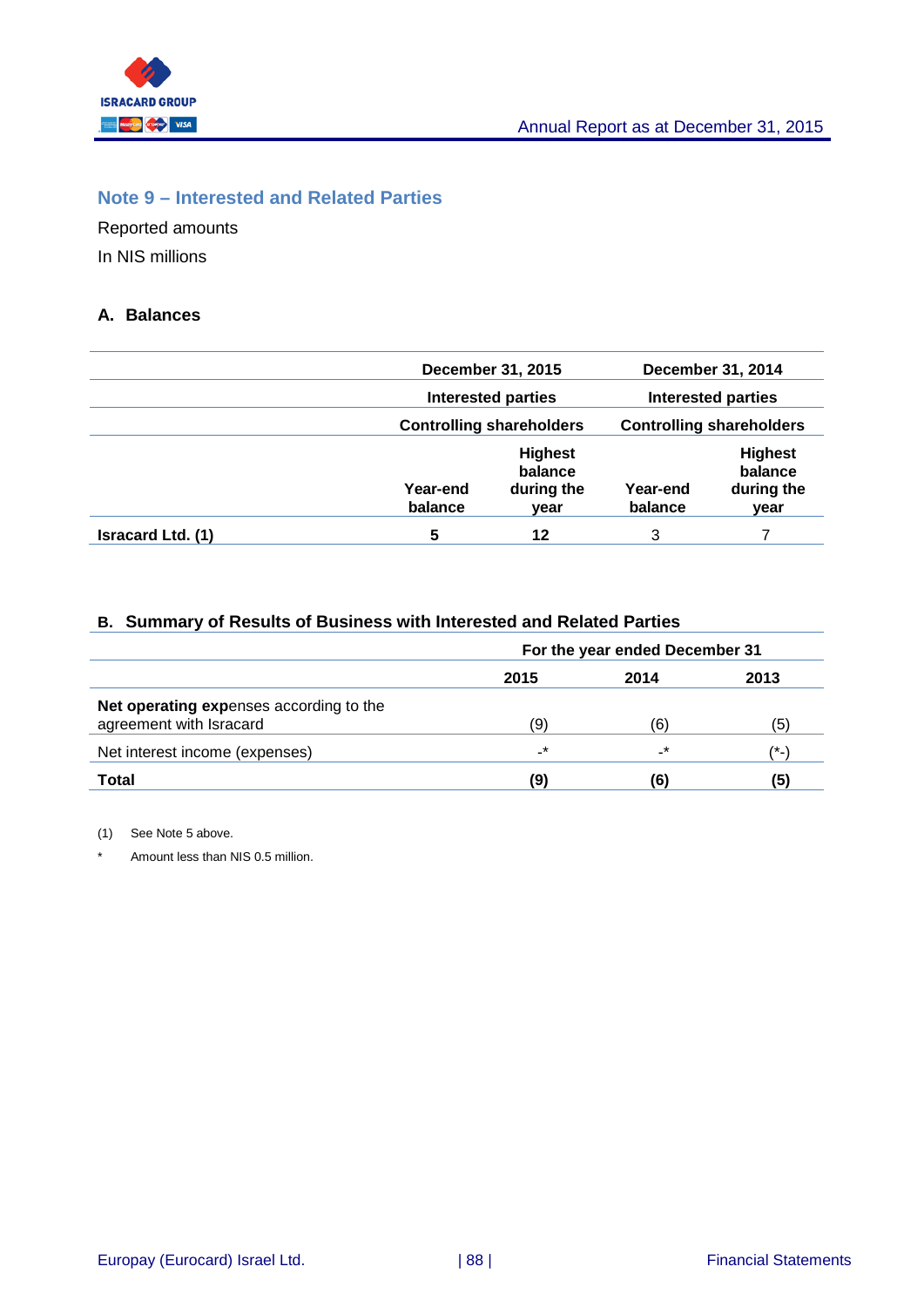

# **Note 10 – Events after the Financial Reporting Date**

1. On January 31, 2016, the Board of Directors of the Company decided to appoint Dr. Ron WexlerWeksler to the position of Chief Executive Officer of the Company.

On February 2, 2016, the Supervisor of Banks' consent was received to the appointment.

2. Regarding the reduction of the rate of Companies Tax beginning in 2016 and thereafter, see Note 4.(2). above.

# **Note 11 – Information Based on Historical Nominal Data for Tax Purposes**

In NIS millions

|                     |      | December 31 |
|---------------------|------|-------------|
|                     | 2015 | 2014        |
| <b>Total assets</b> | 5    | 3           |
| <b>Equity</b>       | 5    |             |
| <b>Nominal loss</b> | (9)  | (6)         |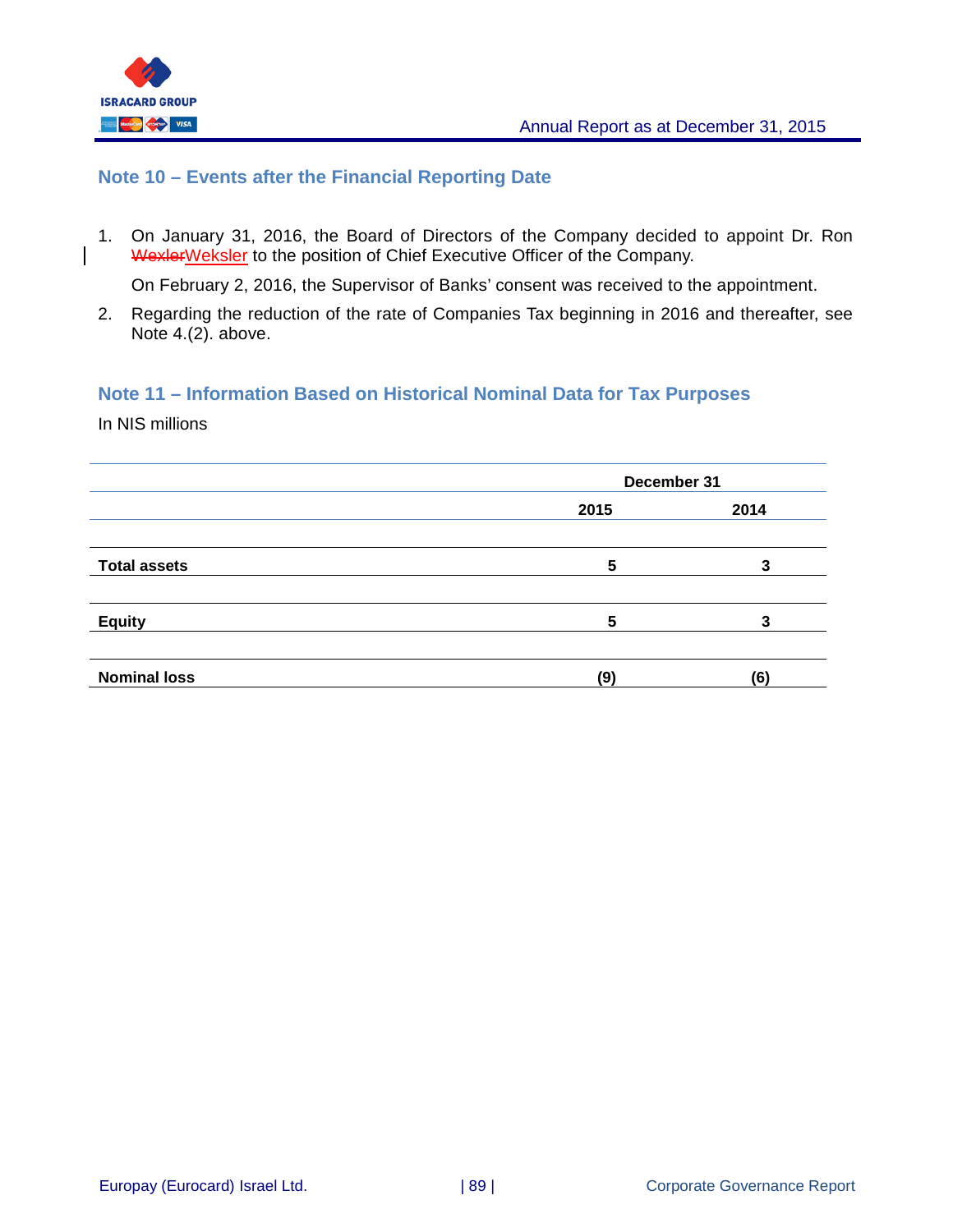

#### **The Board of Directors and Management**

During 2015, the Board of Directors of the Company continued to outline the Company's strategy, policy, and the guiding principles for its activity, and established guidelines on various matters, in accordance with the requirements of legislative updates and in accordance with Directive 301 of the Bank of Israel.

As part of this process, the Board of Directors established limits on exposure to the various risks and formulated policy for the activity of the subsidiaries.

The Board of Directors addressed the approval of the quarterly and annual financial statements (further to the discussion and recommendations of the Audit Committee; the organizational structure of the Company; establishment of policy on manpower, salaries, retirement terms, and the remuneration system for employees and senior executives; and supervision and control over ongoing business operations executed by Management and the congruence of these operations with the policies of the Company).

The Board of Directors includes the Audit Committee, the Credit Committee, the Remuneration Committee, the Risk Management Committee, and the Information Technology Committee. The Board of Directors and the committees held detailed discussions of the various aspects of the Company's activity.

In 2015, 18 meetings of the plenum of the Board of Directors and 10 meetings of the committee of the Board of Directors were held.

#### **Directors with financial and accounting expertise**

Pursuant to the regulations of the Banking Supervision Department in the Public Reporting Directives, the Company is obliged to give details of the minimum number of directors with "financial and accounting expertise", which has been determined by it which is appropriate for

the Board of Directors and in the Audit Committee. The Board of Directors has established that the appropriate minimum number of directors with financial and accounting expertise on the Board of Directors and the Audit Committee will be two directors.

It should be noted that, as of the reporting date, the number of directors who have financial and accounting expertise, according to their education, skills and experience, is nine directors. The number of directors who have financial and accounting expertise, according to their education, skills and experience, in the Audit Committee is two directors. (As of the balance sheet date, December 31, 2015, there were nine directors and two directors, respectively.)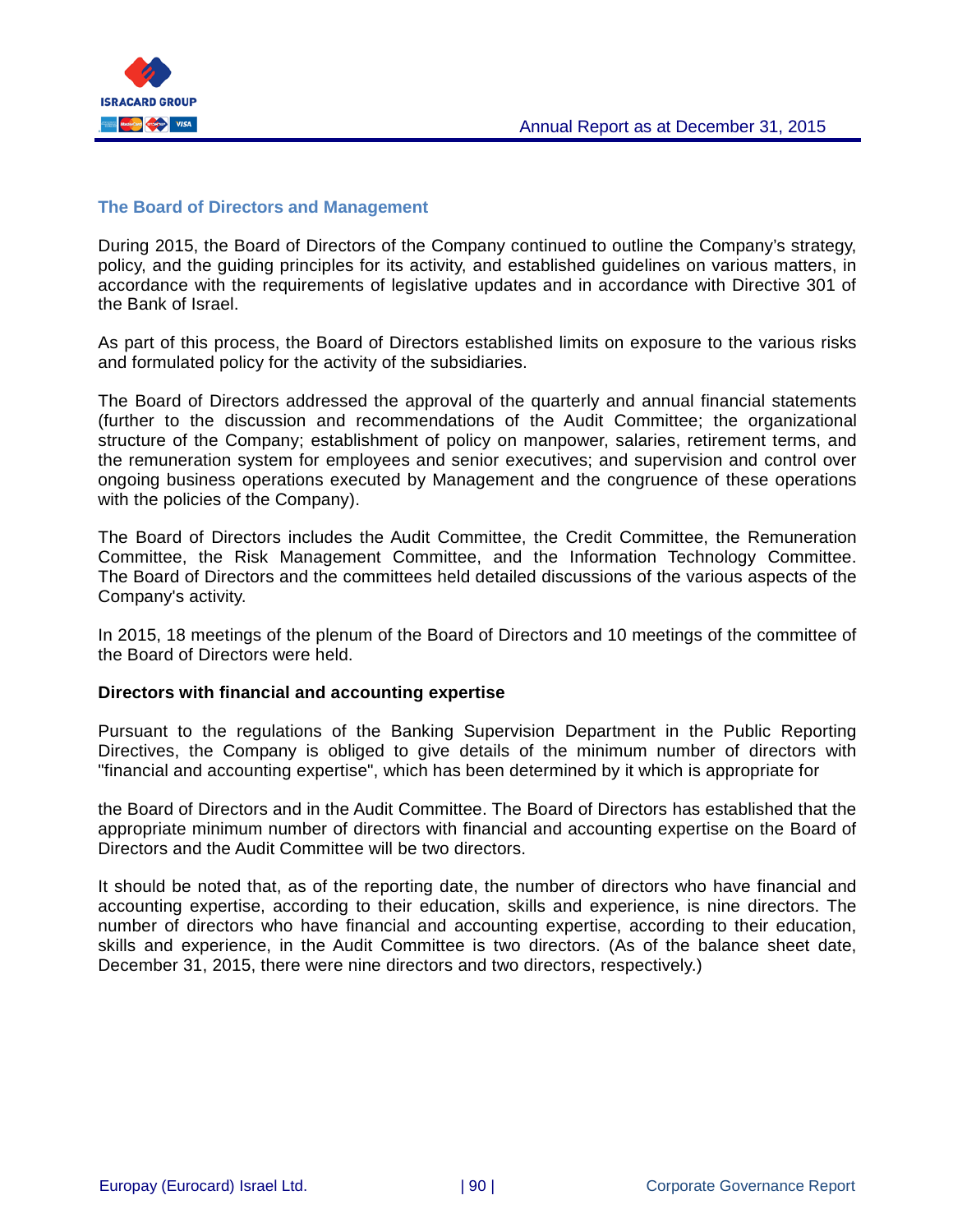

| <b>Members of the Board</b> |                                                                                                                                                                                                                                                                                                                                                                                                                                                                                                                                                                                                                                                                                                                                                                                                                                                                                                                                                                                    |
|-----------------------------|------------------------------------------------------------------------------------------------------------------------------------------------------------------------------------------------------------------------------------------------------------------------------------------------------------------------------------------------------------------------------------------------------------------------------------------------------------------------------------------------------------------------------------------------------------------------------------------------------------------------------------------------------------------------------------------------------------------------------------------------------------------------------------------------------------------------------------------------------------------------------------------------------------------------------------------------------------------------------------|
| Dan<br><b>Alexander</b>     | Has served as Chairperson of the Board of Directors of the Company since August<br>10, 2014.                                                                                                                                                                                                                                                                                                                                                                                                                                                                                                                                                                                                                                                                                                                                                                                                                                                                                       |
| <b>Koller</b>               | In addition, has served as Assistant to the CEO, member of Management in Bank<br>Hapoalim since December 1, 2008 and Head of Financial Markets Division.                                                                                                                                                                                                                                                                                                                                                                                                                                                                                                                                                                                                                                                                                                                                                                                                                           |
|                             | From April 2003 to December 2007, served as Manager of the Assets and<br>Liabilities Section in Bank Hapoalim.                                                                                                                                                                                                                                                                                                                                                                                                                                                                                                                                                                                                                                                                                                                                                                                                                                                                     |
|                             | From January 2008 to June 2012, served as Assistant to the CEO, Head of the<br>Risk Management Division in Bank Hapoalim.                                                                                                                                                                                                                                                                                                                                                                                                                                                                                                                                                                                                                                                                                                                                                                                                                                                          |
|                             | From March 2012 to November 2013, served as Assistant to the CEO, Head of the<br>International Division in Bank Hapoalim.                                                                                                                                                                                                                                                                                                                                                                                                                                                                                                                                                                                                                                                                                                                                                                                                                                                          |
|                             | Also serves as chairperson of the board of directors in the following companies:<br>Isracard, Poalim Express, Poalim Capital Markets and Investments - Holdings<br>Ltd., Poalim Capital Markets - Investment House Ltd., Poalim Capital Markets Ltd.,<br>Registration Co of Bank Hapoalim Ltd., Poalim Financial Holdings Ltd., Poalim<br>Issuances Ltd., Tarshish - Poalim Holdings and Investments Ltd., Poalim Assets<br>Ltd. (Shares) Ltd., Opaz Ltd., Continental Poalim Ltd., Poalim Israeli-American Ltd.<br>and Pekaot Poalim Ltd., Bank Hapoalim (Switzerland) Ltd., and director on the<br>board of directors in the following companies: Hapoalim International N.V., Tel Aviv<br>Stock Exchange Ltd.                                                                                                                                                                                                                                                                   |
|                             | In addition, serves as chairperson of the credit committee of the Board of Directors<br>of Poalim Express and member of the Trustees of Hadassah International.                                                                                                                                                                                                                                                                                                                                                                                                                                                                                                                                                                                                                                                                                                                                                                                                                    |
|                             | Served as director in the following companies: Pam Holding Ltd., Poalim Asset<br>Management (UK) Ltd., Poalim Assets (Shares) Ltd., Pekaot Poalim Ltd.,<br>Continental Poalim Ltd., Hapoalim USA Holding Company Inc., Agarot Issuing<br>Company of Bank Hapoalim Ltd., Bitzur Ltd., Israeli American Hapoalim Ltd.,<br>Temura Financial Company Ltd., Teuda Financial Company Ltd., Tarshish<br>Hapoalim Holdings and Investments Ltd., Agam Financial Company Ltd., Opaz<br>Ltd., Atad Investment Company Ltd., Zohar HaShemesh Investment Ltd., Einat<br>(Investments) Ltd., Poalim BeTvuna Ltd., Poalim Venture Services Israel Ltd.,<br>Continental Investment Company Ltd., Sapanut Investments Ltd., Sapanut Poalim<br>Management Ltd., Kadima Poalim Financial Company Ltd., Banad Investment<br>Company Ltd., Tuval Investment Company Ltd., Sapanut Financial Company Ltd.,<br>Sapanut Securities Ltd. and Bank Otsar Hahayal Ltd., but does not serve in them<br>today. |
|                             | Served as Deputy chairperson in Bank Pozitif Kredi Ve Kalkinma Bankasi Anonim<br>Sirketi, but does not serve in it today.                                                                                                                                                                                                                                                                                                                                                                                                                                                                                                                                                                                                                                                                                                                                                                                                                                                          |
|                             | Also served as CEO of Matar Issuance Company Ltd., but does not serve in it<br>today.                                                                                                                                                                                                                                                                                                                                                                                                                                                                                                                                                                                                                                                                                                                                                                                                                                                                                              |
|                             | B.A. and M.A. (with honors) in Economics and Business Administration from the<br>Hebrew University in Jerusalem                                                                                                                                                                                                                                                                                                                                                                                                                                                                                                                                                                                                                                                                                                                                                                                                                                                                    |
|                             | Director with accounting and financial expertise.                                                                                                                                                                                                                                                                                                                                                                                                                                                                                                                                                                                                                                                                                                                                                                                                                                                                                                                                  |
|                             | To the best of the knowledge of the Company and of Mr. D. Koller, he is not a<br>family member of another interested party of the corporation.                                                                                                                                                                                                                                                                                                                                                                                                                                                                                                                                                                                                                                                                                                                                                                                                                                     |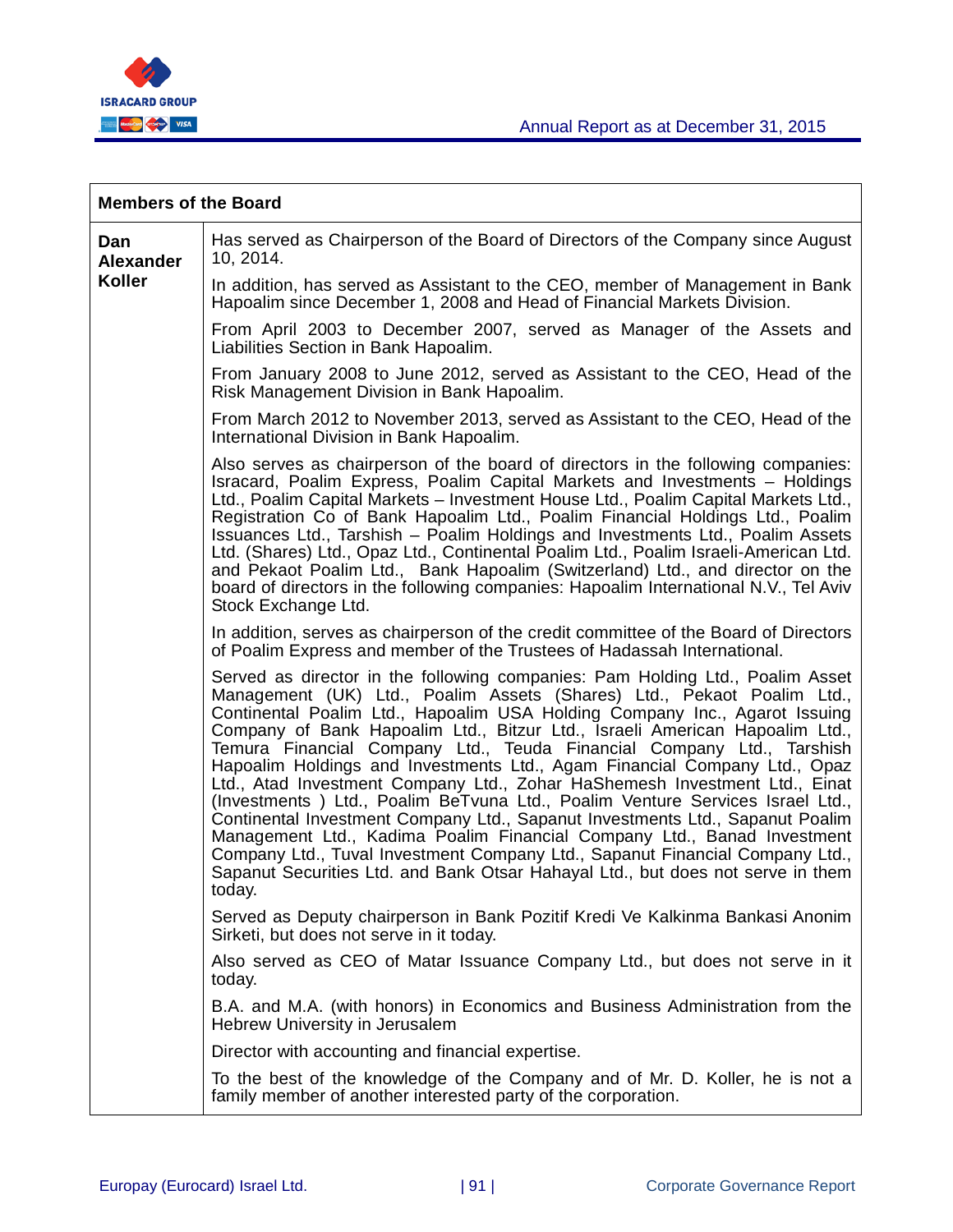

| Avi Idelson | Senior human-resources consultant for mergers and acquisitions and global<br>systems, and a director of companies.                                                                                                                                                                                                                                                                                                                                                                                                                                                                                                                                                                                                                                                                     |
|-------------|----------------------------------------------------------------------------------------------------------------------------------------------------------------------------------------------------------------------------------------------------------------------------------------------------------------------------------------------------------------------------------------------------------------------------------------------------------------------------------------------------------------------------------------------------------------------------------------------------------------------------------------------------------------------------------------------------------------------------------------------------------------------------------------|
|             | External director in the Company's Board of Directors of the Company under<br>Proper Conduct of Banking Business Directive No. 301 of the Supervisor of Banks.                                                                                                                                                                                                                                                                                                                                                                                                                                                                                                                                                                                                                         |
|             | Member of the Board of Directors of the Company since January 31, 2010.<br>Member of the Audit Committee of the Board of Directors of the Company and<br>serves as the committee's Chairperson since February 28, 2011.                                                                                                                                                                                                                                                                                                                                                                                                                                                                                                                                                                |
|             | Also serves as external director under Proper Conduct of Banking Business<br>Directive No. 301 of the Supervisor of Banks on the boards of directors of the<br>following companies: Isracard, Poalim Express and as a director in Avi Idelson<br>Management and Consulting Ltd.                                                                                                                                                                                                                                                                                                                                                                                                                                                                                                        |
|             | Chairperson of the Audit Committee and of the Remuneration Committee of the<br>Board of Directors of Isracard and as Chairperson of the Remuneration Committee<br>of the Board of Directors of Poalim Express.                                                                                                                                                                                                                                                                                                                                                                                                                                                                                                                                                                         |
|             | Also, a member of the Credit Committee and the Risk Management Committee of<br>the Board of Directors of Isracard, and a member of the Audit Committee of the<br>Board of Directors of Poalim Express.                                                                                                                                                                                                                                                                                                                                                                                                                                                                                                                                                                                 |
|             | Prior thereto, served as director on the board of directors of Mehadrin Ltd. and as<br>member of the its balance sheet, audit and remuneration committees, as head of<br>Human Resources and special advisor in the BSG Investments Group; as member<br>of management in the Bank of Israel and Head of the Human Resources<br>Department and Administration; as consultant to companies in the area of human<br>resources for mergers and acquisitions and global systems, as VP of human<br>resources at Amdocs, and served in a number of positions at Bank Hapoalim B.M.:<br>Head of the Planning, Research, and Development Department; Head of the<br>Human Resources Management Department; and various positions in the areas of<br>training, operations, and human resources. |
|             | B.A. in Sociology and Education Administration, Tel Aviv University; M.A. studies in<br>the Department of Labor Studies at Tel Aviv University, specialized in human<br>resources management and organizational development.                                                                                                                                                                                                                                                                                                                                                                                                                                                                                                                                                           |
|             | Courses in banking and management at Bank Hapoalim.                                                                                                                                                                                                                                                                                                                                                                                                                                                                                                                                                                                                                                                                                                                                    |
|             | Various courses and seminars in the areas of option plans, mergers and<br>acquisitions, integration processes, and strategy, at E&Y, Mercer, and Harvard<br>University.                                                                                                                                                                                                                                                                                                                                                                                                                                                                                                                                                                                                                |
|             | To the best of the knowledge of the Company and of Mr. A. Idelson, he is not a<br>family member of another interested party of the corporation.                                                                                                                                                                                                                                                                                                                                                                                                                                                                                                                                                                                                                                        |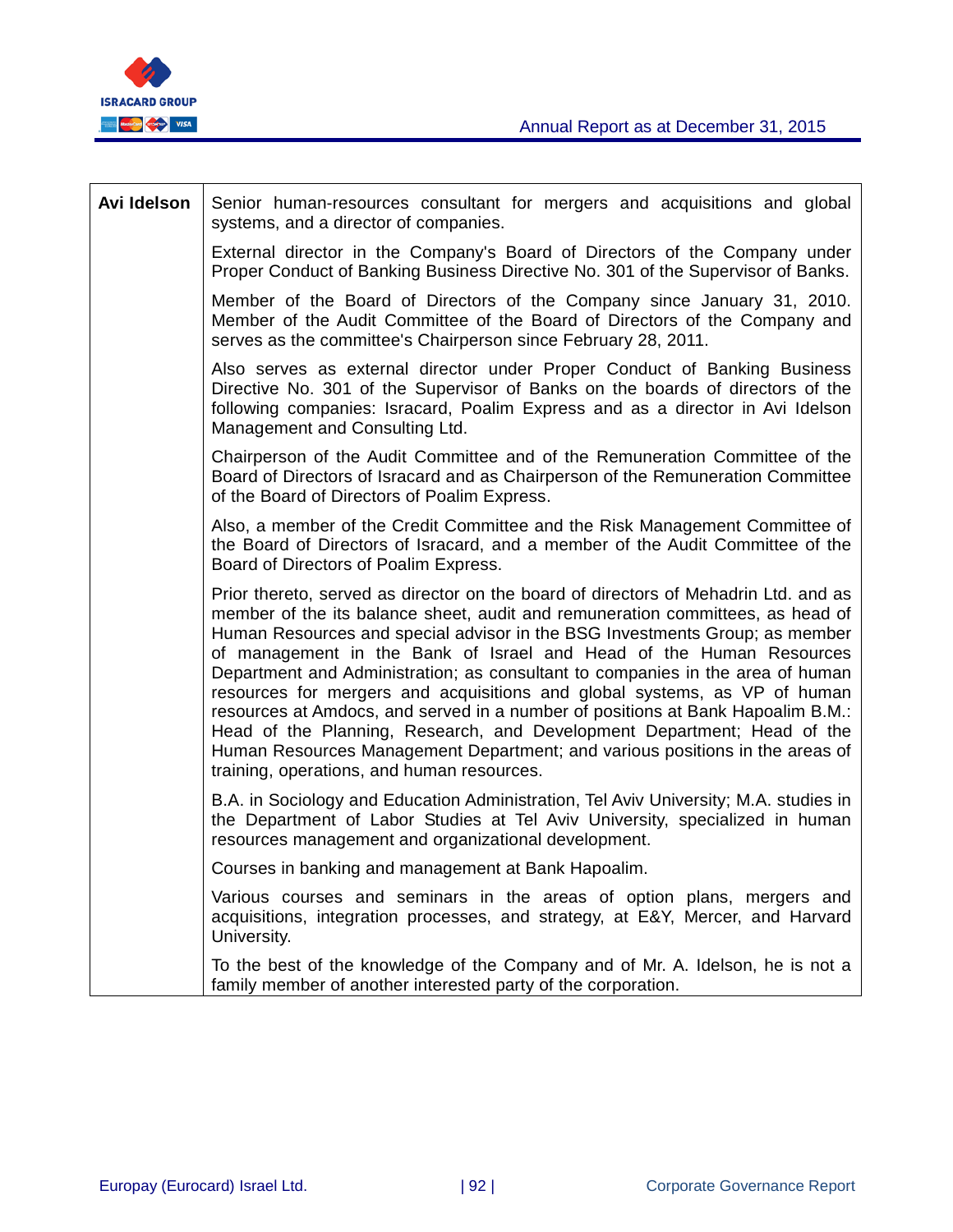

| <b>Eldad</b>                 | Member of the Board of Directors of the Company from August 8, 1979.                                                                                                                                                                                                                                                                                                                                                                                                      |
|------------------------------|---------------------------------------------------------------------------------------------------------------------------------------------------------------------------------------------------------------------------------------------------------------------------------------------------------------------------------------------------------------------------------------------------------------------------------------------------------------------------|
| <b>Kahana</b>                | Member of the Audit Committee of the Board of Directors of the Company.                                                                                                                                                                                                                                                                                                                                                                                                   |
|                              | Also a member of the Board of Directors and Audit Committee of Isracard and<br>member of its Audit Committee and Remuneration Committee.                                                                                                                                                                                                                                                                                                                                  |
|                              | Until July 31, 2013, served as Senior CEO Assistant and as Head of Central Legal<br>Counsel Sib-Division, Bank Hapoalim B.M.                                                                                                                                                                                                                                                                                                                                              |
|                              | L.L.B., Hebrew University of Jerusalem.                                                                                                                                                                                                                                                                                                                                                                                                                                   |
|                              | Lawyer                                                                                                                                                                                                                                                                                                                                                                                                                                                                    |
|                              | To the best of the knowledge of the Company and of Mr. E. Kahana, he is not a<br>family member of another interested party of the corporation.                                                                                                                                                                                                                                                                                                                            |
| <b>Itzhak</b>                | Member of the Board of Directors of the Company since September 25, 2011.                                                                                                                                                                                                                                                                                                                                                                                                 |
| Amram                        | External director of the Company under Proper Conduct of Banking Business<br>Directive No. 301 of the Supervisor of Banks.                                                                                                                                                                                                                                                                                                                                                |
|                              | Member of the Audit Committee of the Board of Directors of the Company since<br>April 23, 2012.                                                                                                                                                                                                                                                                                                                                                                           |
|                              | Also serves as an external director under Proper Conduct of Banking Business<br>Directive No. 301 of the Supervisor of Banks of the Board of Directors of Isracard<br>and Poalim Express, and as a member of the Audit Committee and the Risk<br>Management committee of the Board of Directors of Isracard.                                                                                                                                                              |
|                              | LL.B.; member of the Israel Bar Association.                                                                                                                                                                                                                                                                                                                                                                                                                              |
|                              | Director with accounting and financial expertise.                                                                                                                                                                                                                                                                                                                                                                                                                         |
|                              | To the best of the knowledge of the Company and of Mr. I. Amram, he is not a<br>family member of another interested party of the corporation.                                                                                                                                                                                                                                                                                                                             |
| <b>Nisana</b><br><b>Edvi</b> | Member of the Board of Directors of the Company since May 29, 2012. Also a<br>member of the Audit Committee of the Board of Directors of the Company.                                                                                                                                                                                                                                                                                                                     |
|                              | External director of the Company under Proper Conduct of Banking Business<br>Directive No. 301 of the Supervisor of Banks.                                                                                                                                                                                                                                                                                                                                                |
|                              | Senior economist, lecturer on finance, member of the teaching staff at the Open<br>University, MBA program. Advisor to companies, in the areas of business<br>development, valuations, business plans, investment feasibility tests, etc.                                                                                                                                                                                                                                 |
|                              | Also, serves as an external director under Proper Conduct of Banking Business<br>Directive No. 301 of the Supervisor of Banks in the board of directors of the<br>following companies: Isracard (from May 29, 2012) and Poalim Express (from<br>October 31, 2011). Member of the Audit Committee, Credit Committee and<br>Remuneration Committee of the board of directors of Isracard and member of the<br>Credit Committee of the Board of Directors of Poalim Express. |
|                              | M.B.A., School of Business Administration, Tel Aviv University; B.A. in Economics,<br>Tel Aviv University.                                                                                                                                                                                                                                                                                                                                                                |
|                              | Director with accounting and financial expertise.                                                                                                                                                                                                                                                                                                                                                                                                                         |
|                              | To the best of the knowledge of the Company and of Ms. N. Edvi, she is not a<br>family member of another interested party of the corporation.                                                                                                                                                                                                                                                                                                                             |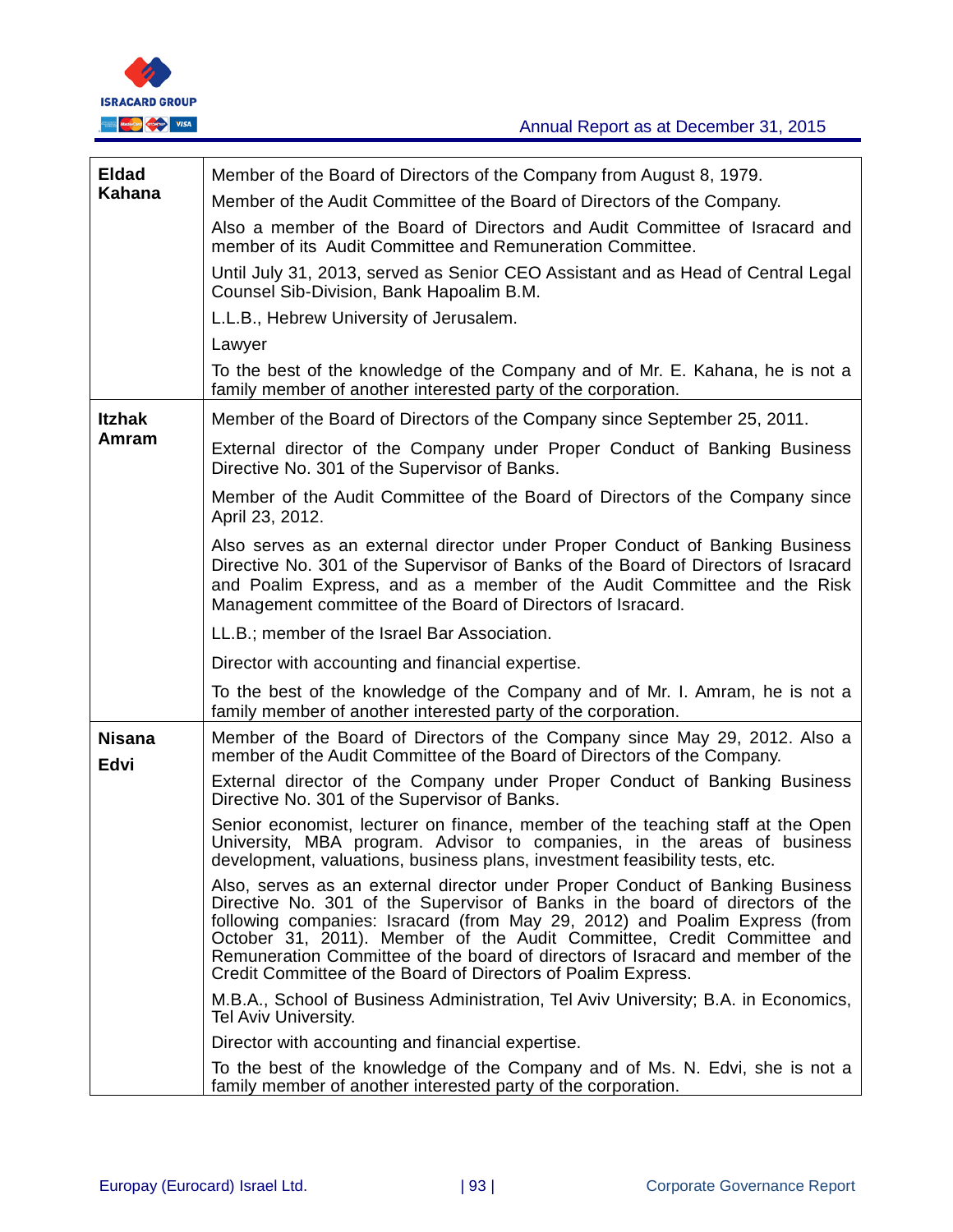

| <b>Ari Pinto</b> | Member of Management of Bank Hapoalim B.M. since September 8, 2009, and<br>from February 8, 2016, serves as VP of Bank Hapoalim B.M., and as Chief<br>Operating Officer - Head of Resources, Operations and Strategy at Bank<br>Hapoalim B.M.                                                                                                            |
|------------------|----------------------------------------------------------------------------------------------------------------------------------------------------------------------------------------------------------------------------------------------------------------------------------------------------------------------------------------------------------|
|                  | In the past two years, served as Assistant to the CEO of Bank Hapoalim B.M.,<br>Head of Retail Banking in Bank Hapoalim B.M.                                                                                                                                                                                                                             |
|                  | Prior thereto, served as Head of the Strategy Division, and previously, as Head of<br>the Retail Credit and Mortgages Sub-Division and as Head of the Human<br>Resources Sub-Division.                                                                                                                                                                   |
|                  | Served as director in the Board of Directors of Isracard from November 25, 2013 to<br>January 21, 2016.                                                                                                                                                                                                                                                  |
|                  | Served as Chairperson of the Board of Directors of Poalim Mortgages Insurance<br>Agency Ltd. and Poalim Express Ltd. from July 6, 2014 to February 11, 2016.                                                                                                                                                                                             |
|                  | From February 9, 2016, serves as chairperson of the boards of directors of the<br>following companies: Avoka Investment Company Ltd., BAM"Y Investment Ltd.,<br>Bitan Investment and Mortgage Company Ltd., "Mivnim ve'Tziyudim" Ltd., Altzur<br>Development and Properties Ltd., Tzadit Ltd., Revadim (properties) Ltd., Ramhal<br>Poalim Ltd.          |
|                  | M.A. in Public Administration; B.A. in Business.                                                                                                                                                                                                                                                                                                         |
|                  | Director with accounting and financial expertise.                                                                                                                                                                                                                                                                                                        |
|                  | To the best of the knowledge of the Company and of Mr. A. Pinto, he is not a family<br>member of another interested party of the corporation.                                                                                                                                                                                                            |
| <b>Guy Kalif</b> | Serves as Finance and Management Information Manager in the Finance Division<br>of Bank Hapoalim since February 14, 2016. In his previous position, served as<br>Head of the Comptroller Sub-Division of the Finance Division in Bank Hapoalim,<br>and prior thereto, served as Reporting and Financial Analysis Department<br>Manager in Bank Hapoalim. |
|                  | Member of the Board of Directors of the Company since September 2, 2013.                                                                                                                                                                                                                                                                                 |
|                  | Also a member of the board of directors of the following companies: Isracard,<br>Tarshish Holdings and Hapoalim Investments Ltd., Hapoalim Assets (Shares) Ltd.,<br>Opaz Ltd., Poalim Self Service Ltd., Pekaot Poalim Ltd., Poalim Ofakim Ltd.,<br>Poalim Mortgages Insurance Agency (2005) Ltd., Hapoalim Issuances Ltd.                               |
|                  | Chairperson of the Risk Management Committee of the Board of Directors of<br>Isracard since January 21, 2015.                                                                                                                                                                                                                                            |
|                  | M.B.A. specialized in finance and strategy, Tel Aviv University.                                                                                                                                                                                                                                                                                         |
|                  | B.A. in Accounting and Economics, Tel Aviv University;                                                                                                                                                                                                                                                                                                   |
|                  | <b>Certified Public Accountant</b>                                                                                                                                                                                                                                                                                                                       |
|                  | Director with accounting and financial expertise.                                                                                                                                                                                                                                                                                                        |
|                  | To the best of the knowledge of the Company and of Mr. G. Kalif, he is not a family<br>member of another interested party of the corporation.                                                                                                                                                                                                            |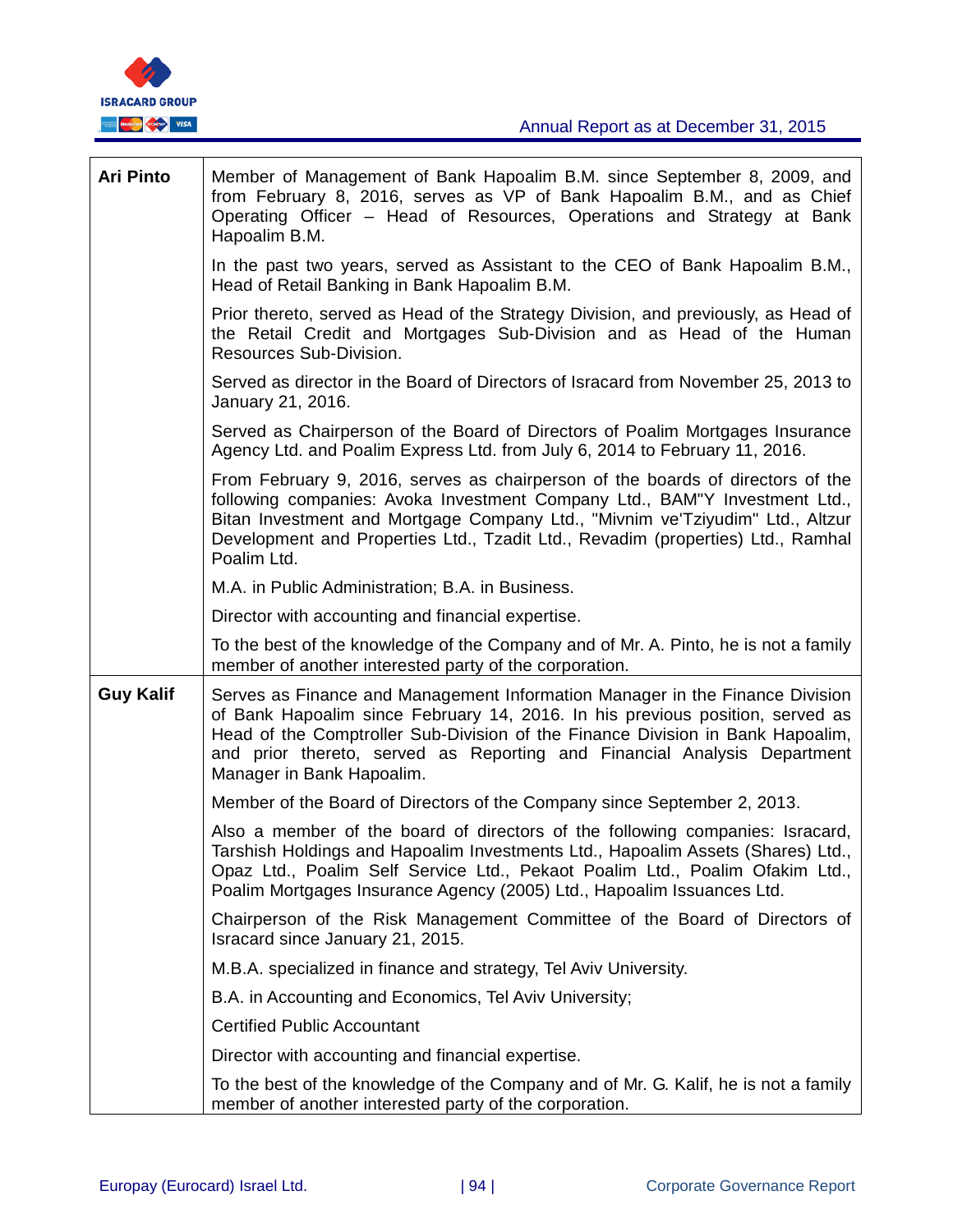

| <b>Mati Tal</b> | Director in the Company since May 2014                                                                                                                                                                                                                                                |
|-----------------|---------------------------------------------------------------------------------------------------------------------------------------------------------------------------------------------------------------------------------------------------------------------------------------|
|                 | Also director on the boards of directors of Isracard and Chairperson of its Audit<br>Committee and director in the board of directors of the Ashtrom Group Ltd. and<br>Chairperson of the Audit Committee, Remuneration Committee and Balance Sheet<br>Committee in the Ashtrom Group |
|                 | Chairperson of the Shema Organization - Education and Rehabilitation of Hearing<br>Impaired Children and Youth.                                                                                                                                                                       |
|                 | In the last five years, was Logistics Manager in Bank Hapoalim, and prior thereto,<br>was CEO of Bank Hapoalim in Switzerland, CEO in Bank Otsar Hahayal and<br>Regional Manager in Bank Hapoalim.                                                                                    |
|                 | B.A. in Economics with complementary studies in Business Administration and<br>Computer Sciences in the Hebrew University, Jerusalem.                                                                                                                                                 |
|                 | Banking and administrative courses within Bank Hapoalim and a directorial course<br>in the Israeli Management Center.                                                                                                                                                                 |
|                 | Director with accounting and financial expertise.                                                                                                                                                                                                                                     |
|                 | To the best of the knowledge of the Company and of Mr. M. Tal, he is not a family<br>member of another interested party of the corporation.                                                                                                                                           |
| Avraham         | Serves as director in the Company since February 2015.                                                                                                                                                                                                                                |
| Kochva          | Assistant to the CEO of Bank Hapoalim and acts as Head of the Technology and<br><b>Computer Division.</b>                                                                                                                                                                             |
|                 | In the past five years or during part of that period, was sub-division Manager in<br>Bank Hapoalim.                                                                                                                                                                                   |
|                 | Also serves as Chairperson of the Board of Directors of Poalit Ltd. and member of<br>the Board of Directors in Isracard.                                                                                                                                                              |
|                 | M.B.A. from Derby University, England                                                                                                                                                                                                                                                 |
|                 | B.A. in Economics and Political Science from Bar Ilan University.                                                                                                                                                                                                                     |
|                 | Graduate of TIM Management Course from the Technion in Haifa.                                                                                                                                                                                                                         |
|                 | Director with accounting and financial expertise.                                                                                                                                                                                                                                     |
|                 | To the best of the knowledge of the Company and of Mr. A. Kochva, he is not a<br>family member of another interested party of the corporation.                                                                                                                                        |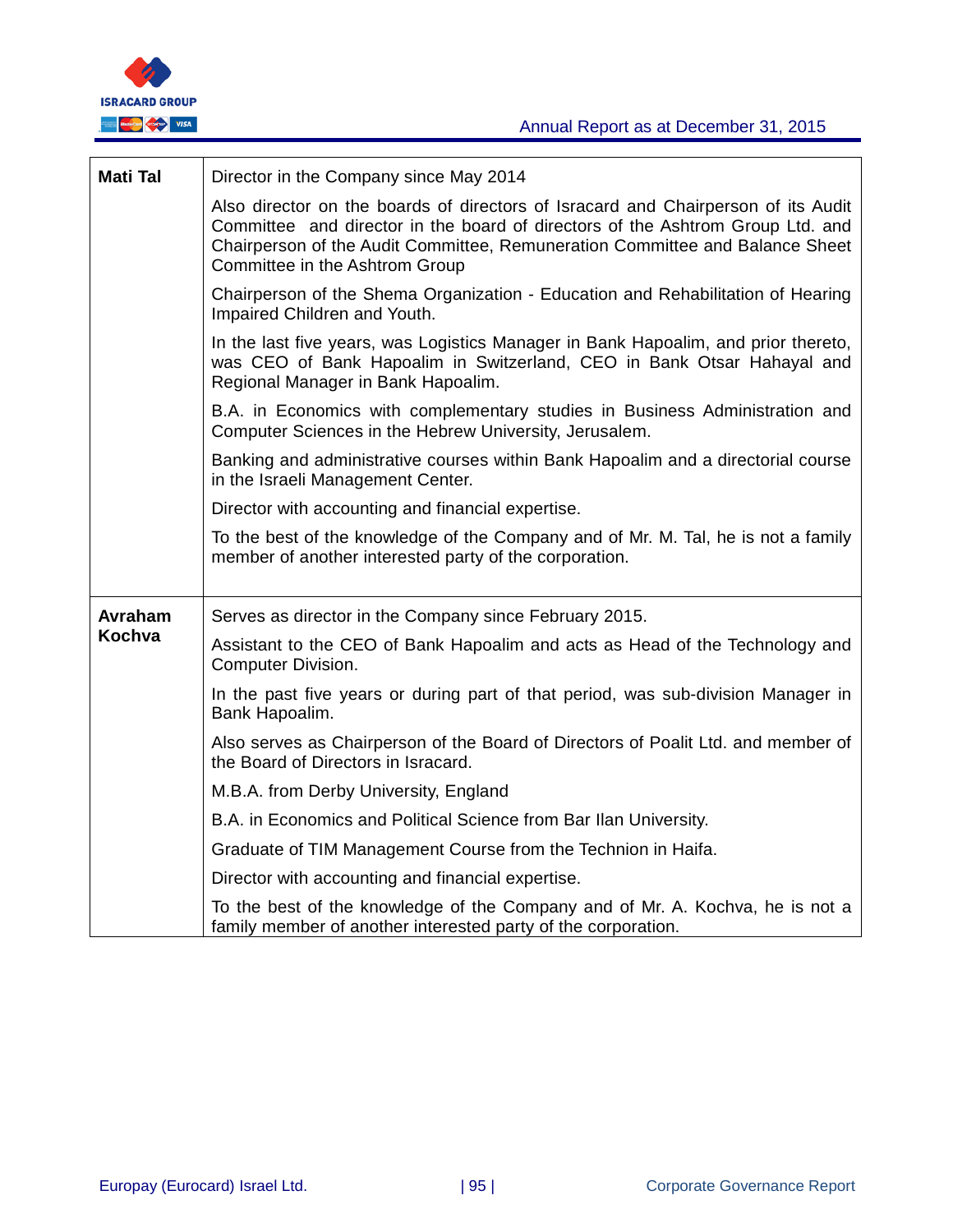

| Ronit              | Serves as director on the Board of Directors of the Company since April 16, 2015.                                                                                                                                                                                                                                                                                                                                           |
|--------------------|-----------------------------------------------------------------------------------------------------------------------------------------------------------------------------------------------------------------------------------------------------------------------------------------------------------------------------------------------------------------------------------------------------------------------------|
| <b>Meiri-Harel</b> | Also serves as director on the board of directors of Isracard and as member of its<br>Audit Committee and director in Poalim Express.                                                                                                                                                                                                                                                                                       |
|                    | Also serves as director in Registration Co of Bank Hapoalim Ltd, and as director in<br>the board of directors of the Tel Aviv Stock Exchange.                                                                                                                                                                                                                                                                               |
|                    | Served as director on the board of directors of Maof Clearinghouse Ltd. from<br>September 30, 2009, but no longer serves on it.                                                                                                                                                                                                                                                                                             |
|                    | In the past four years, manager of the dealing and brokerage room $-$ in the<br>Financial Markets Division in Bank Hapoalim B.M.                                                                                                                                                                                                                                                                                            |
|                    | M.B.A (specializing in Finance) – Tel Aviv University.                                                                                                                                                                                                                                                                                                                                                                      |
|                    | B.A. in Economics - Tel Aviv University.                                                                                                                                                                                                                                                                                                                                                                                    |
|                    | Director with accounting and financial expertise.                                                                                                                                                                                                                                                                                                                                                                           |
|                    | To the best of the knowledge of the Company and of Ms. R. Meiri-Harel, she is not<br>a family member of another interested party of the corporation.                                                                                                                                                                                                                                                                        |
| <b>Zion Ezer</b>   | Serves as director on the Board of Directors of the Company since April 16, 2015.                                                                                                                                                                                                                                                                                                                                           |
|                    | External director of the Company under Proper Conduct of Banking Business<br>Directive No. 301 of the Supervisor of Banks. Also serves as external director on<br>the board of directors of Isracard and Poalim Express under Proper Conduct of<br>Banking Business Directive No. 301 of the Supervisor of Banks.                                                                                                           |
|                    | B.A. in Economics.                                                                                                                                                                                                                                                                                                                                                                                                          |
|                    | Director with accounting and financial expertise.                                                                                                                                                                                                                                                                                                                                                                           |
|                    | To the best of the knowledge of the Company and of Mr. Z. Ezer, he is not a family<br>member of another interested party of the corporation.                                                                                                                                                                                                                                                                                |
| Yoram<br>Weissbrem | Serves as director on the Board of Directors of the Company since January 20,<br>2016.                                                                                                                                                                                                                                                                                                                                      |
|                    | Also serves as director on the Board of Directors of Isracard                                                                                                                                                                                                                                                                                                                                                               |
|                    | Served as Secretary of Bank Hapoalim from April 4, 1995 to June 30, 2015.                                                                                                                                                                                                                                                                                                                                                   |
|                    | Served as director on the board of directors of the following companies: Bitzur Ltd.<br>Opaz Ltd., Poalim Nechasim (Shares) Ltd., Tarshish - Poalim Holdings and<br>Investments Ltd., Temura Financial Company Ltd., Teuda Financial Company Ltd.,<br>Agarot Issuance Company of Bank Hapoalim Ltd., Poalim Betvuna Ltd., Zohar<br>HaShemesh Investment Ltd., but no longer serves in them.                                 |
|                    | Also served as member of the Executive Committee in the following associations:<br>Poalim in the Community (R.A.), the Klatchkin A.M.I. Fund for Performing Artists<br>(R.A.), Tova and Eliahu Margalit Family Scholarships (R.A.) voluntarily liquidated,<br>Founders' Fund on behalf of Y. Efter, Y. Barelli, S. Goren, A. Zabersky, Y. Horin, R.<br>Shenkar (R.A.) voluntarily liquidated, but no longer serves in them. |
|                    | Director with accounting and financial expertise.                                                                                                                                                                                                                                                                                                                                                                           |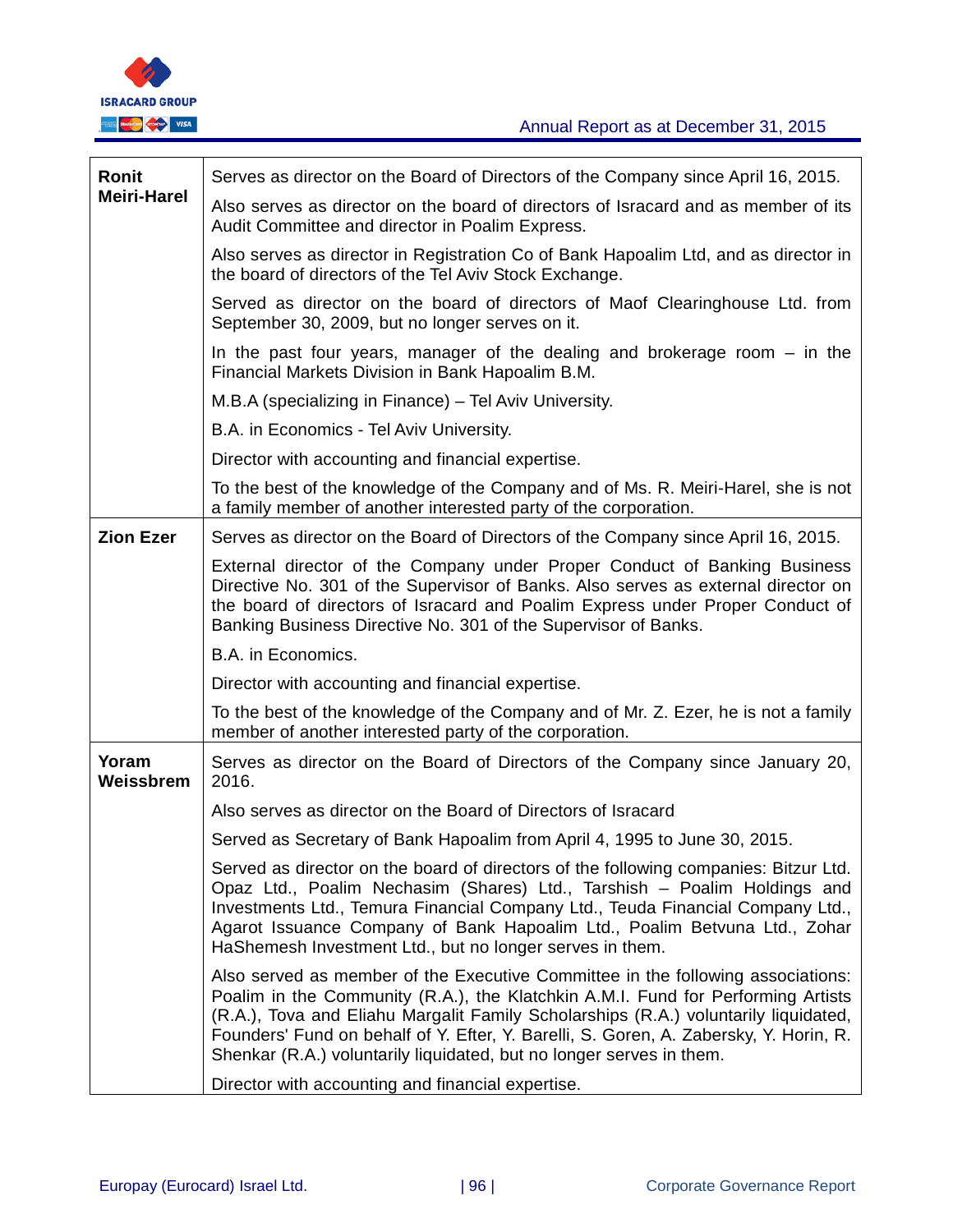

|                       | To the best of the knowledge of the Company and of Mr. Y. Weissbrem, he is not a<br>family member of another interested party of the corporation.                                                                                                                                                                                        |
|-----------------------|------------------------------------------------------------------------------------------------------------------------------------------------------------------------------------------------------------------------------------------------------------------------------------------------------------------------------------------|
| <b>David</b><br>Luzon | Served as a member of the Board of Directors of the Company until April 16, 2015.                                                                                                                                                                                                                                                        |
| Ronen<br><b>Stein</b> | Serves as director on the Board of Directors of the Company since February 14,<br>2016 and will be appointed Chairperson of the Board of Directors following a<br>cooling-off period of three months from the end of his term of office as CEO of the<br>Company.<br>For further details, see the chapter "Senior Members of Management" |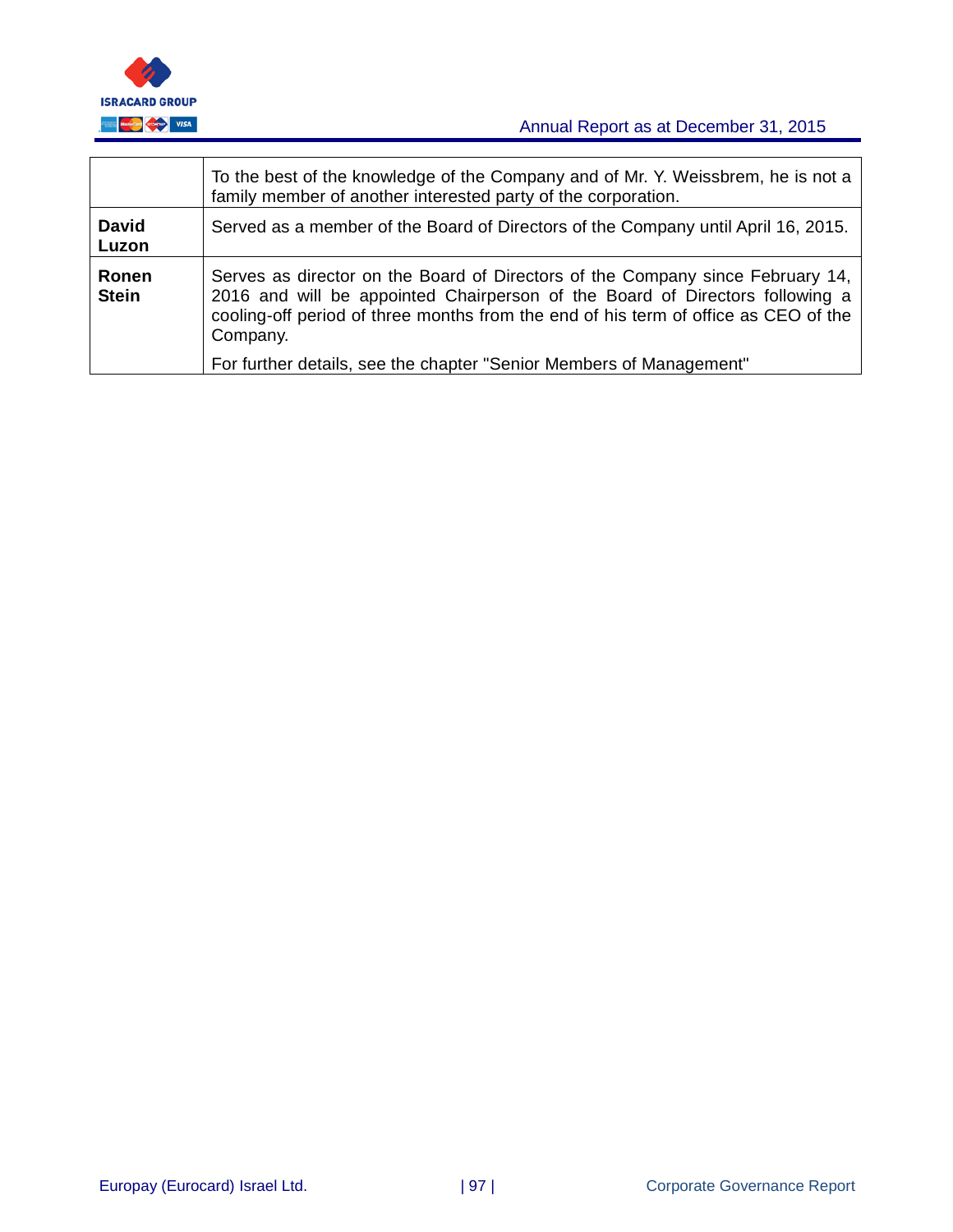

# **Members of Senior Management**

| Ron                  | CEO of the Company from February 2, 2016.                                                                                                                                                                                            |
|----------------------|--------------------------------------------------------------------------------------------------------------------------------------------------------------------------------------------------------------------------------------|
| <b>WexlerWeksler</b> | Serves as CEO of the following credit card companies: Poalim Express and<br>Europay.                                                                                                                                                 |
|                      | Serves as chairperson of the boards of directors of the following companies:                                                                                                                                                         |
|                      | Tzameret Mimunim, Isracard (Nechasim) 1994 and Isracard Mimun.                                                                                                                                                                       |
|                      | Serves as director on the Board of Directors of Global Factoring Ltd.                                                                                                                                                                |
|                      | Served as manager at Bank Hapoalim, VP Strategy Sub-Division from<br>November 2013 to February 2016.                                                                                                                                 |
|                      | Served as Head of Commerce and Sales at the Company, in Europay and<br>Poalim Express from October 1, 2011 to October 2013.                                                                                                          |
|                      | From 2002 to October 2011 fulfilled different positions at Bank Hapoalim.                                                                                                                                                            |
|                      | In the past acted as director of the following companies: Isracard Ltd., Europay<br>and Poalim Express.                                                                                                                              |
|                      | Dr. in Philosophy – Dr. in Public management – Bar Ilan University.                                                                                                                                                                  |
|                      | MBA from Bar Ilan University.                                                                                                                                                                                                        |
|                      | First degree in Law from Tel Aviv University.                                                                                                                                                                                        |
|                      | First degree in Accounting from Tel Aviv University.                                                                                                                                                                                 |
|                      | To the best of the knowledge of the Company and of Mr. R. Wexler Weksler, he<br>is not a family member of another interested party of the corporation.                                                                               |
| <b>Ronen Stein</b>   | CEO of the Company from February 1, 2015 to February 1, 2016.                                                                                                                                                                        |
|                      | Served as CEO of the following credit card companies: Isracard and Poalim<br>Express. Subsequent to the balance sheet date, on February 14, 2016, was<br>appointed to serve as a director in the Company and in the said companies.  |
|                      | Serves as chairperson of the boards of directors of the following companies:<br>Tzameret Mimunim, Isracard (Nechasim) 1994 and Isracard Mimun.                                                                                       |
|                      | Serves as director on the Board of Directors of Global Factoring Ltd. But no<br>longer serves on it                                                                                                                                  |
|                      | In the past five years or during part of that period, served as Manager of Retail<br>Banking Sub-Division in Bank Hapoalim, and prior thereto, fulfilled a number of<br>management positions in Bank Hapoalim.                       |
|                      | Serves as Assistant to the CEO, member of management and manager of the<br>Retail Division in Bank Hapoalim from February 2016, and as director on the<br>Boards of Directors of Isracard and Poalim Express from February 14, 2016. |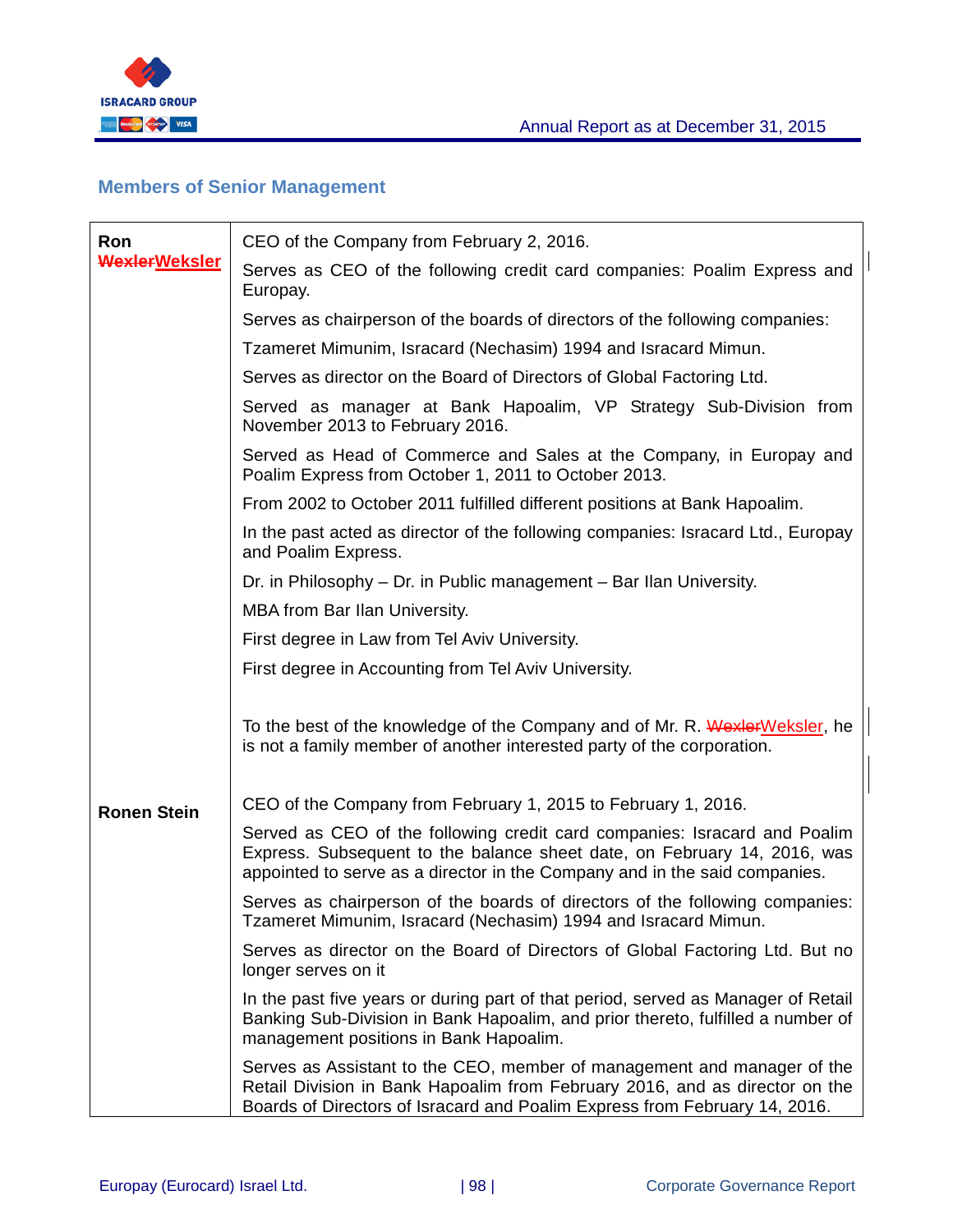

|                      | LI.B. Interdisciplinary College, Herzlia.                                                                                                              |
|----------------------|--------------------------------------------------------------------------------------------------------------------------------------------------------|
|                      | B.A. Economics - Hebrew University in Jerusalem.                                                                                                       |
|                      | Holder of investment consulting license – Israel Securities Authority                                                                                  |
|                      | Holder of license to practice law.                                                                                                                     |
|                      | To the best of the knowledge of the Company and of Mr. R. Stein, he is not a<br>family member of another interested party in the corporation.          |
| <b>Cohen</b><br>Oren | Member of Management of the Company since June 2011.                                                                                                   |
| <b>Butensky</b>      | VP Sales and Customer Service.                                                                                                                         |
|                      | Member of the Board of Directors of Tzameret Mimunim Ltd. since April 4,<br>2012.                                                                      |
|                      | Previously served as head of the sales company in MIRS Communications,<br>SDM, and as head of Internet support centers at 012.                         |
|                      | M.A. in Business and Marketing, Derby University.                                                                                                      |
|                      | B.A. in Economics and Social Sciences, Bar Ilan University.                                                                                            |
|                      | B.A. in Psychology, Open University.                                                                                                                   |
|                      | To the best of the knowledge of the Company and of Mr. A. Cohen Butensky,<br>he is not a family member of another interested party of the corporation. |
|                      |                                                                                                                                                        |
| Amir<br>Kushilevitz- | Member of the Management of the Company since February 2011.                                                                                           |
| <b>Ilan</b>          | VP Risk Management and Security and Chief Risk Officer.                                                                                                |
|                      | In the past five years or during part of that period, served as head of the Risk<br>Management Department of the Company                               |
|                      | M.B.A., Ben Gurion University                                                                                                                          |
|                      | B.Sc., Aeronautics and Space Engineering, Technion.                                                                                                    |
|                      | To the best of the knowledge of the Company, Mr. A. Kushilevitz-Ilan is not<br>a family member of another interested party of the corporation.         |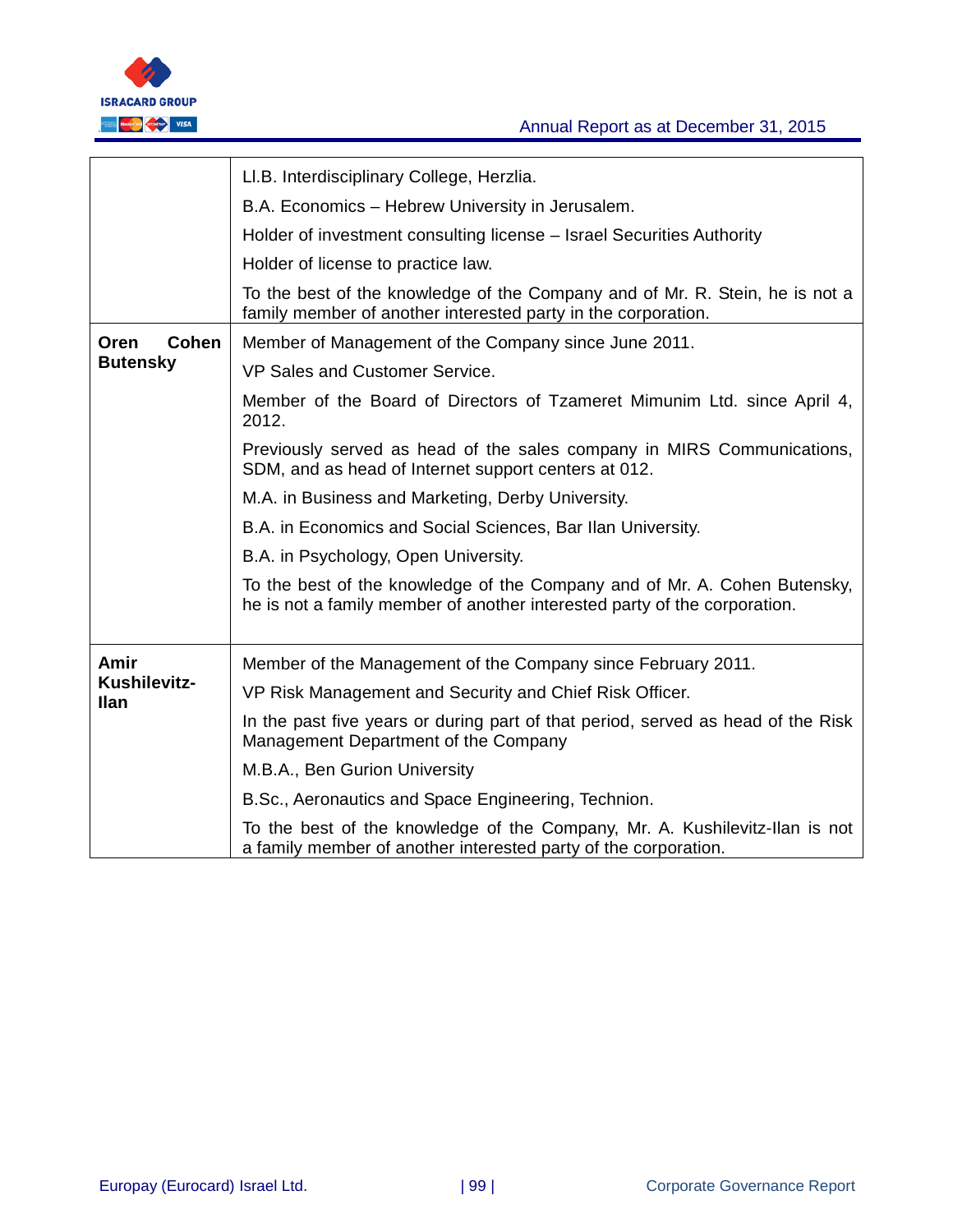

| <b>Vicky Levi</b>        | Member of the Management of the Company since January 1, 2014.                                                                                                                                                           |
|--------------------------|--------------------------------------------------------------------------------------------------------------------------------------------------------------------------------------------------------------------------|
|                          | VP Commerce.                                                                                                                                                                                                             |
|                          | Director on the Board of Directors of Global Factoring Ltd.                                                                                                                                                              |
|                          | Since 1992, has served in various positions at Bank Hapoalim B.M.                                                                                                                                                        |
|                          | In her previous position, before the beginning of her term of office in the<br>Company, served as the Center Regional Manager in Bank Hapoalim B.M.<br>$(2006 - 2013)$                                                   |
|                          | M.B.A., Ben Gurion University; B.A. in Economics, Ben Gurion University.                                                                                                                                                 |
|                          | B.A. in Economics - Ben Gurion University.                                                                                                                                                                               |
|                          | Investment advisor certified by the Israel Securities Authority.                                                                                                                                                         |
|                          | Completed a directors' course at the Interdisciplinary Center, Herzliya.                                                                                                                                                 |
|                          | To the best of the knowledge of the Company and of Ms. V. Levi, she is not a<br>family member of another interested party in the corporation.                                                                            |
| <b>Maora Shalgi</b>      | Member of the Management of the Company since May 1, 2011.                                                                                                                                                               |
|                          | VP Human Resources.                                                                                                                                                                                                      |
|                          | M.A. in Human Resources, Faculty of Labor Studies, Tel Aviv University                                                                                                                                                   |
|                          | B.A. in Social Sciences and Liberal Arts, Open University.                                                                                                                                                               |
|                          | To the best of the knowledge of the Company and of Ms. M. Shalgi, she is not<br>a family member of another interested party of the corporation.                                                                          |
| Meirav<br><b>Kalifar</b> | Member of the Management of the Company from June 1, 2014.                                                                                                                                                               |
| <b>Peretz</b>            | <b>VP Marketing</b>                                                                                                                                                                                                      |
|                          | Since 1995, has fulfilled a number of positions in Bank Hapoalim B.M.                                                                                                                                                    |
|                          | In her previous position, before the beginning of her term of office in Isracard,<br>served as Manager of the Marketing and Strategic Planning Headquarters of<br>the Retail Division in Bank Hapoalim B.M. (2013-2014). |
|                          | M.B.A., Tel Aviv University                                                                                                                                                                                              |
|                          | B.A. in Economics - Tel Aviv University.                                                                                                                                                                                 |
|                          | To the best of the knowledge of the Company and of Ms. M. Kalifar Peretz, she<br>is not a family member of another interested party of the corporation.                                                                  |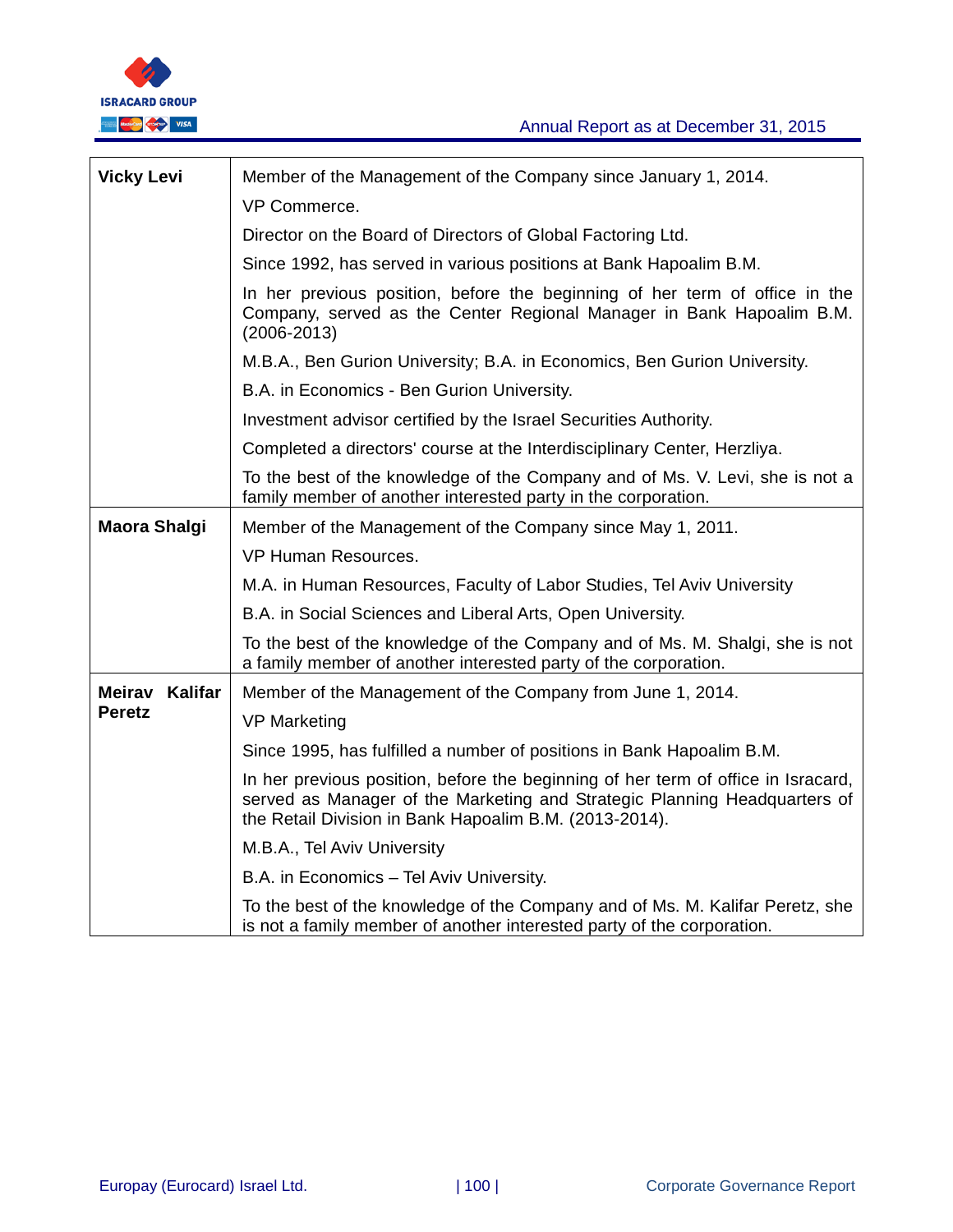

Annual Report as at December 31, 2015

| Ami Alpan       | Member of the Management of the Company since February 27, 2007.                                                                                                                             |
|-----------------|----------------------------------------------------------------------------------------------------------------------------------------------------------------------------------------------|
|                 | Head of Strategic Planning.                                                                                                                                                                  |
|                 | Serves as director in the following companies: Life Style - Customer Loyalty<br>Club Ltd., Life Style Financing Ltd., Store Alliance.Com Ltd., Com Ltd. I.D.D.S<br>and Tzameret Mimunim Ltd. |
|                 | M.B.A., Tel Aviv University                                                                                                                                                                  |
|                 | B.A. in Management and Economics, Tel Aviv University.                                                                                                                                       |
|                 | To the best of the knowledge of the Company and of Mr. A. Alpan, he is not a<br>family member of another interested party in the corporation.                                                |
| <b>Ronen</b>    | Member of the Management of the Company from December 18, 2005.                                                                                                                              |
| <b>Zaretsky</b> | VP Technology.                                                                                                                                                                               |
|                 | Graduate of the computer units of the IDF, most recently as commander of the<br>IDF Manpower Computing Center, holding the rank of Colonel.                                                  |
|                 | M.A. in Public Administration, Bar Ilan University                                                                                                                                           |
|                 | B.A. in Computer Science, Economics, and Criminology, Bar Ilan University.                                                                                                                   |
|                 | Computer technician and computer engineer degree, Technological Training<br>Center.                                                                                                          |
|                 | Graduate of the IDF Command and Staff College.                                                                                                                                               |
|                 | Founder and active participant in Bridge of Light $- A$ shared activity of high-<br>tech industry employees, IDF soldiers, and the blind in Israel.                                          |
|                 | Founder and joint authorized signatory of the Elul Charity Organization, within<br>the non-profit association of the Shaarey Tikvah synagogue and community<br>Torah center.                 |
|                 | To the best of the knowledge of the Company and of Mr. R. Zaretsky, he is not<br>a family member of another interested party in the corporation.                                             |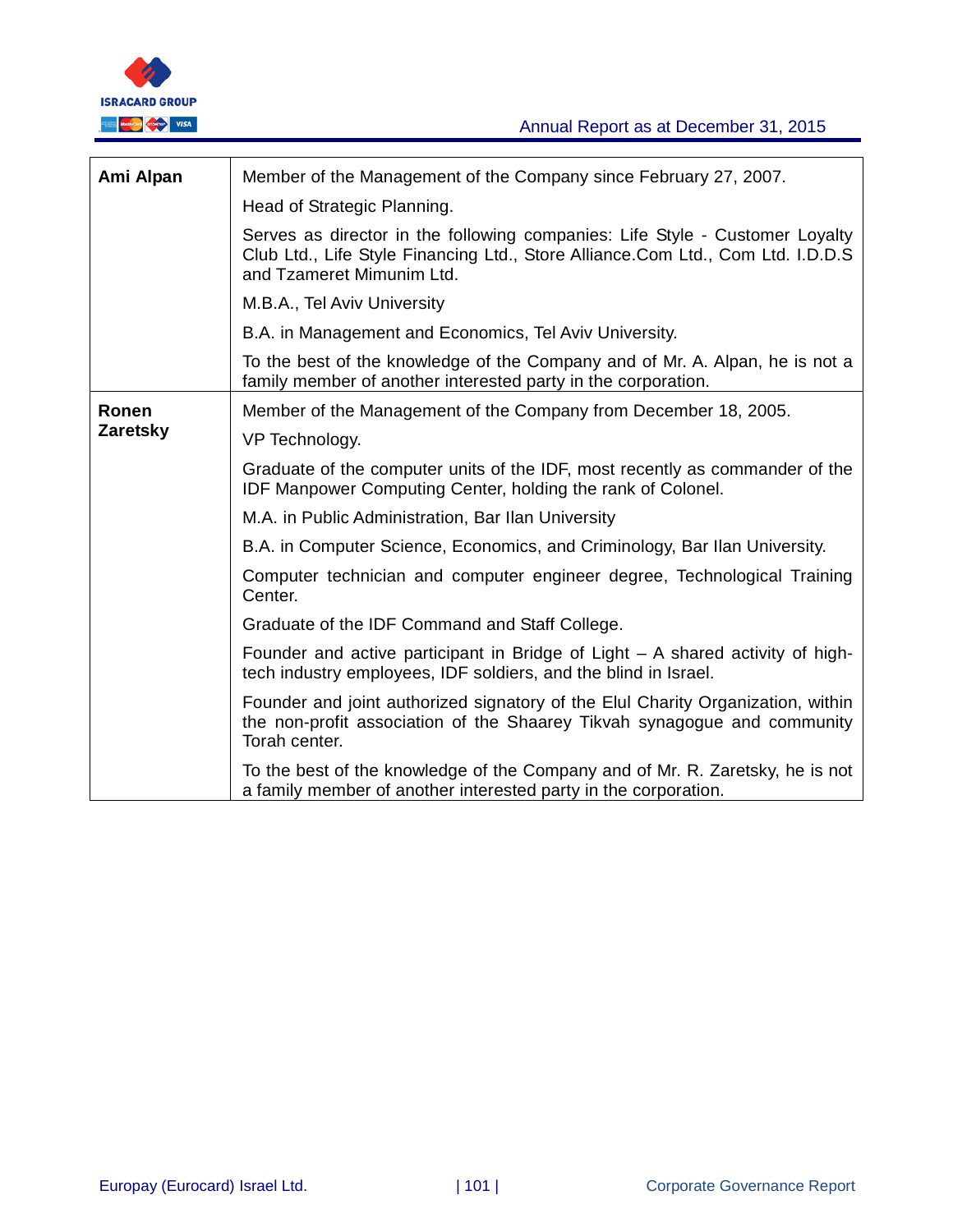

Annual Report as at December 31, 2015

| <b>Ron Cohen</b> | Member of the Management of the Company since February 27, 2007.                                                                                                      |
|------------------|-----------------------------------------------------------------------------------------------------------------------------------------------------------------------|
|                  | VP Credit and Financial Services.                                                                                                                                     |
|                  | Serves as a member of the board of directors of the following companies:<br>Tzameret Mimunim Ltd., Global Factoring Ltd., Kidum Mivne Iguach<br>(Securitization) Ltd. |
|                  | Previously served as Head of Customer Relations in the Corporate Banking<br>Division at Bank Hapoalim B.M.                                                            |
|                  | M.A. in Business Administration, Marketing, and Finance, Hebrew University of<br>Jerusalem                                                                            |
|                  | B.A. in Economics and International Relations, Hebrew University of<br>Jerusalem.                                                                                     |
|                  | To the best of the knowledge of the Company and of Mr. R. Cohen, he is not a<br>family member of another interested party in the corporation.                         |
| <b>Ram Gev</b>   | Member of the Management of the Company since the end of March 2011.                                                                                                  |
|                  | VP Finance and Administration.                                                                                                                                        |
|                  | Serves as a member of the board of directors of the following companies:<br>Isracard (Properties) 1994 and Isracard Mimun.                                            |
|                  | Previously served as Head of Finance at Harel Finance and as deputy<br>manager of the Corporate Department at the Israel Securities Authority.                        |
|                  | M.B.A. (specialized in finance), Hebrew University of Jerusalem; B.A. in<br>Accounting and Economics, Hebrew University of Jerusalem.                                 |
|                  | <b>Certified Public Accountant</b>                                                                                                                                    |
|                  | To the best of the knowledge of the Company and of Mr. R. Gev, he is not<br>a family member of another interested party in the corporation.                           |
|                  |                                                                                                                                                                       |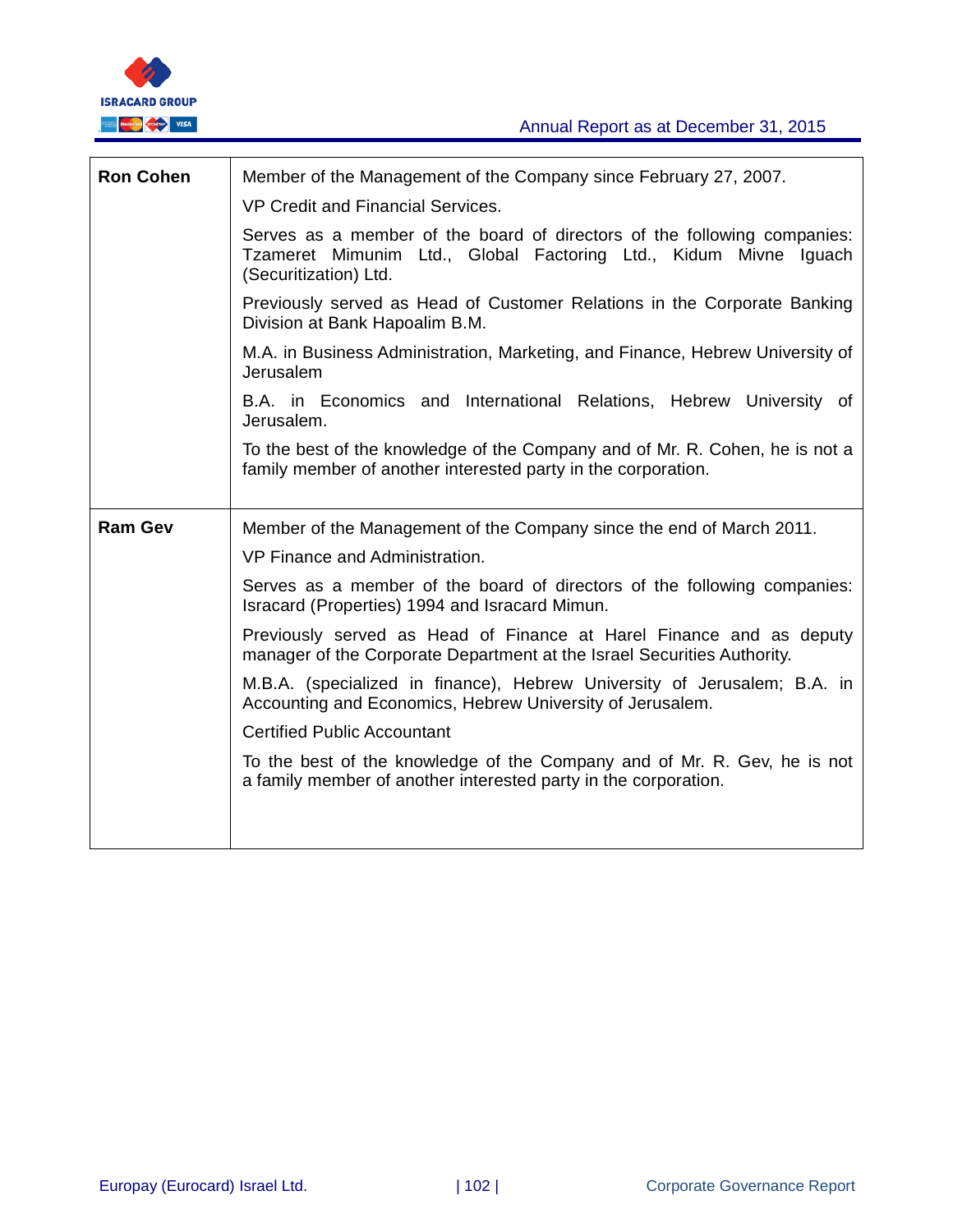

| Dov Kotler | Served as Chief Executive Officer of the Company from February 1, 2009 until<br>January 31, 2015.                                                                                                                       |
|------------|-------------------------------------------------------------------------------------------------------------------------------------------------------------------------------------------------------------------------|
|            | Served as CEO of the following credit-card companies: Isracard and Poalim<br>Express until January 31, 2015.                                                                                                            |
|            | Also served as Chairperson of the board of directors of the following<br>companies: Tzameret Assets, Isracard (Properties) 1994, and Isracard Mimun.                                                                    |
|            | Also served as director of the board of directors of Global Factoring Ltd.                                                                                                                                              |
|            | Member of the board of directors of the following companies: Amir Marketing<br>and Investments in Agriculture Ltd., and H.E.O.H. Management Services Ltd.;<br>member of the Governing Board of the Round Up Foundation. |
|            | M.B.A., Finance Section, Tel Aviv University;                                                                                                                                                                           |
|            | B.A. in Economics, studies in International Relations, Tel Aviv University;                                                                                                                                             |
|            | AMP (Advanced Management Program), Harvard University.                                                                                                                                                                  |
|            | To the best of the knowledge of the Company and of Mr. D. Kotler, he is not a<br>family member of another interested party in the corporation.                                                                          |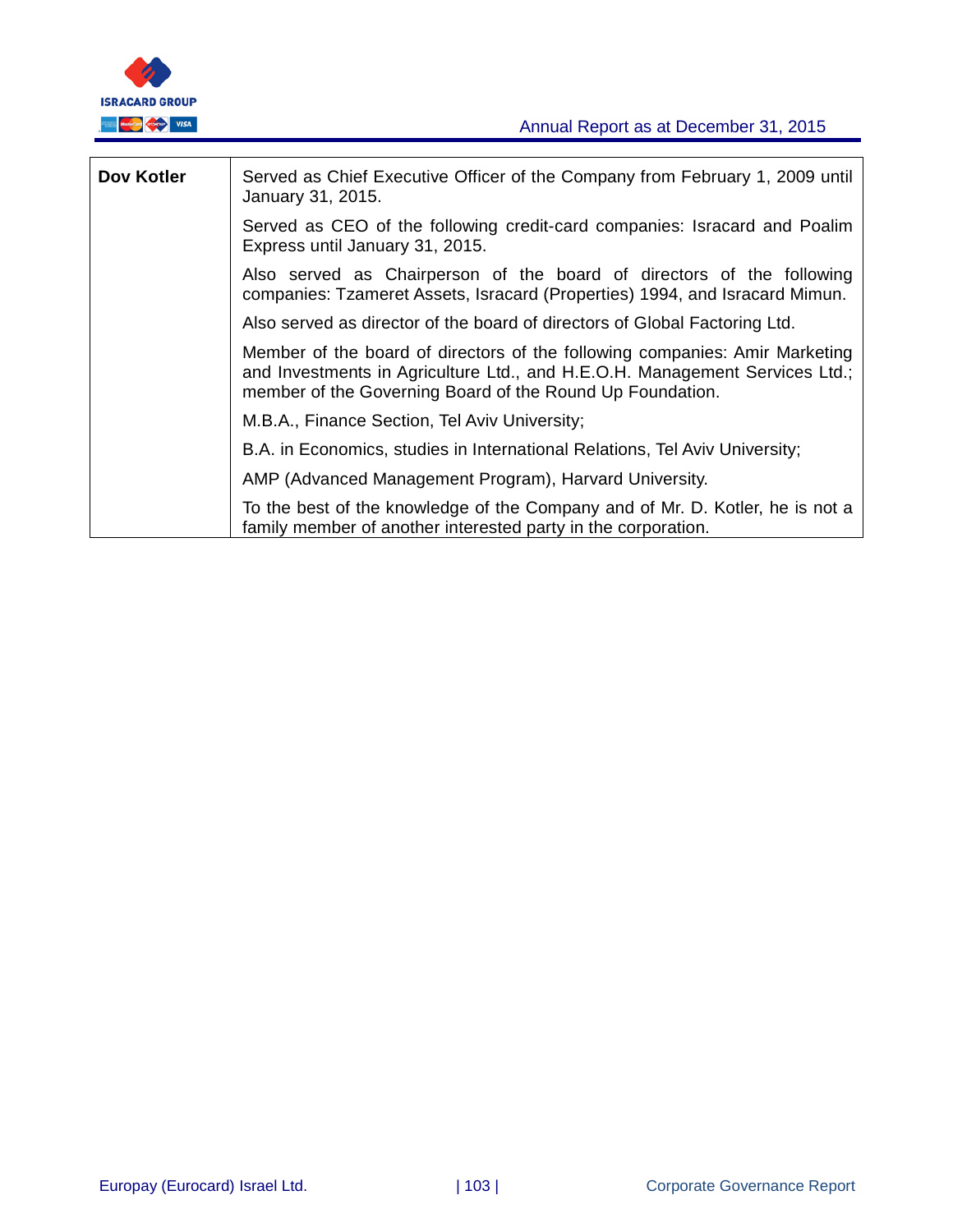

#### **Internal Audit**

The Company obtains its internal audit services from Bank Hapoalim B.M. (hereinafter: "**the Bank**").

**Details of the Internal Auditor** – Zeev Hayo has served as Internal Auditor of the Company since July 31, 2014.

Mr. Zeev Hayo has worked in the Bank Hapoalim Group since January 1990, and is employed on a full-time basis and is a member of management, Assistant to the CEO, a certified public accountant, and holds a B.A. degree in Accounting and Economics from Tel Aviv University. He is a certified public accountant with experience in the areas of banking and auditing and meets the conditions stipulated in Section 3(A) of the Internal Audit Law, 1992 (hereinafter: the "**Internal Audit Law**"). The Internal Auditor is not an interested party of the Company or its subsidiaries, and holds no other office in addition to his position as Chief Internal Auditor of Bank Hapoalim and of some of the subsidiaries in the Bank Group (including the Isracard Group companies), as required under Section 146(B) of the Companies Law and Section 8 of the Internal Audit Law.

The appointment and termination of internal audit employees are subject to approval by the Internal Auditor; internal audit employees receive instructions on audit-related matters only from the Internal Auditor or from internal audit executives authorized by him; in general, internal audit employees do not hold other positions in addition to internal auditing; Internal Audit employees are authorized to sign on behalf of the Company only documents related to audit work, as required under Proper Conduct of Banking Business Directive No. 307, "Internal Audit Function."

**Reporting responsibility of the Internal Auditor** – The Chief Internal Auditor reports within the organization to the Chairperson of the Board of Directors.

**Work plan** – Internal auditing is conducted according to an annual work plan and a three-year longterm work plan. The work plan for 2015 was derived from the multi-year plan, which is based, inter alia, on the following: risk assessment at audited units; embezzlement and fraud survey; updated organizational structure of the Company; audit rounds at various units; and findings discovered in previous audits. In order to formulate the work plan, the audit team held discussions and consultations with the Chairperson of the Board of Directors and the CEO of the Company.

The audit work plan also includes examination of the approval processes of material transactions, if any, all based on a comprehensive perspective with a focus on risks.

Following the formulation of the audit work plan by the Internal Auditor, the plan is submitted for discussion by the Audit Committee; and, in accordance with the committee's recommendations, the plan is discussed and approved by the Board of Directors.

The Internal Auditor has the discretion to diverge from the work plan in response to changing, unexpected needs. The work plan includes, inter alia, resource allocation for audits of special events and unplanned audits, including audits by demand of authorized parties, such as the Board of Directors, the Audit Committee, Company management officials and regulators. Material changes to the work plan are discussed and approved by the Audit Committee and by the Board of Directors.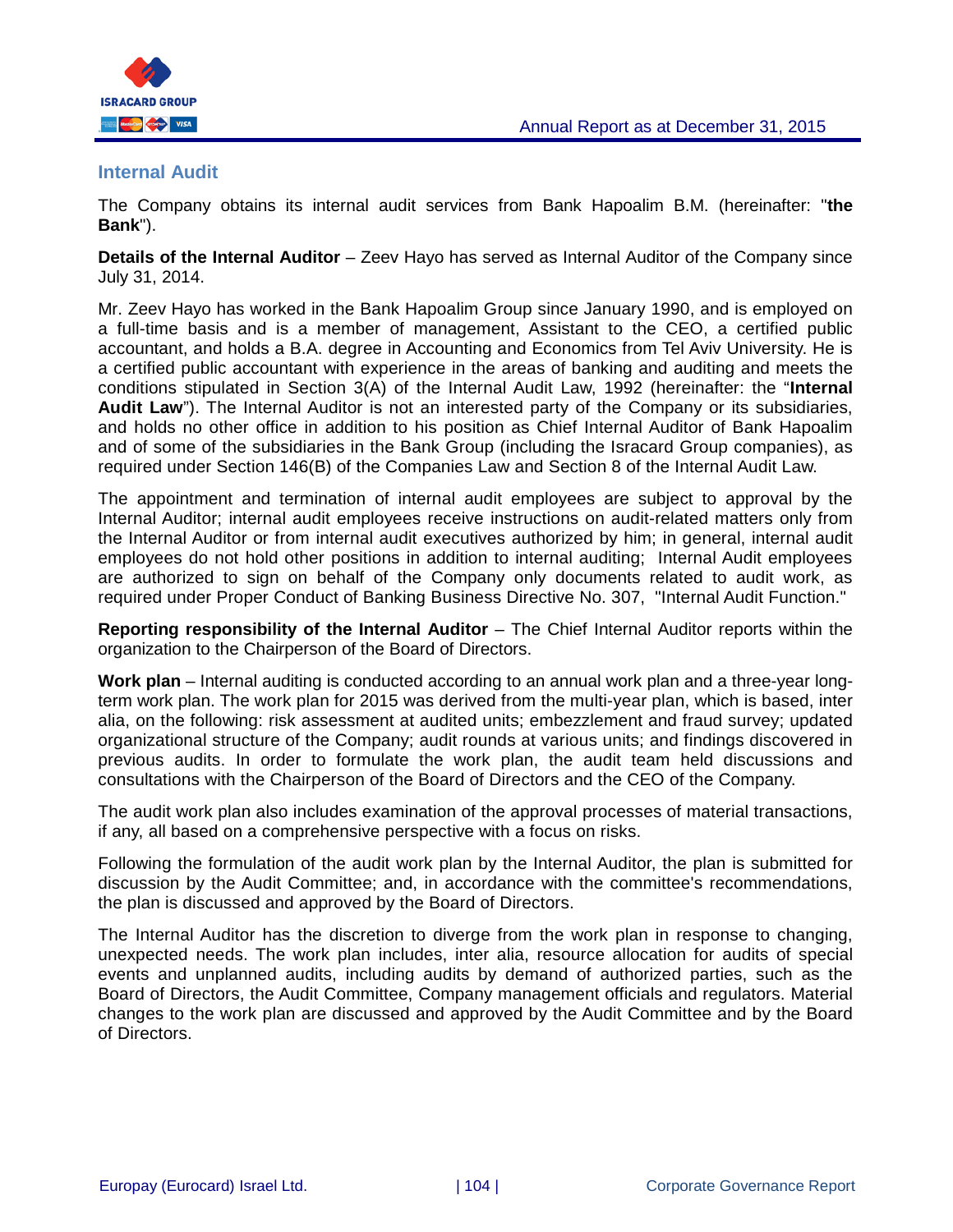

**Remuneration** – Mr. Zeev Hayo was not remunerated by the Company. Auditing is supplied through outsourcing, and the Company pays the Bank for the internal auditing services on the basis of the number of work days of the auditors. In the opinion of the Board of Directors, the said payments are not such that they would affect the professional judgment of the Internal Auditor.

**Conducting the audit** – Internal Audit at the Company operates under the laws, regulations, directives and guidelines of the Supervisor of Banks (including Proper Conduct of Banking Business Directive No. 307, "Internal Audit Function"), professional standards, professional guidelines of the Institute of Internal Auditors in Israel, and guidelines of the Audit Committee and of the Board of Directors.

Having examined the Internal Audit work plan and the actual execution of said plan, the Board of Directors and the Audit Committee believe that the Company's internal auditing complies with the requirements established in the professional standards and the directives of the Supervisor of Banks.

**Access to information** – Internal Audit has unrestricted access to all information at the Company, as necessary to perform its duties.

**Report of the Internal Auditor's** – Internal audit reports, including periodic reports, are submitted in writing. Audit reports are submitted to the Chairperson of the Board of Directors, the Chairperson of the Audit Committee, and the CEO of the Company, and are also distributed to the members of the Audit Committee. Audit reports are discussed by the Audit Committee.

**The Board of Directors's opinion regarding the activity of the Internal Auditor -** In the opinion of the Board of Directors and of the Audit Committee, the volume, nature, continuity of activity, and work plan of the Internal Audit are reasonable under the circumstances, and are sufficient to realize the Company's internal auditing objectives.

#### **Disclosure Regarding the Procedure for Approval of the Financial Statements**

The Board of Directors of the Company is the organ charged with overarching control in the Company. As part of the procedure for approving the Company's financial statements by the Board of Directors, a draft of the financial statements and a draft of the Board of Directors' report are delivered for review by the members of the Board of Directors several days prior to the meeting scheduled for the approval of the reports. The CEO of the Company reviews the ongoing activity of the Company and the effect of this activity on its results, and highlights material issues to the members of the Board of Directors.

During the meetings (the meeting of the Audit Committee and the meeting of the Board of Directors), the financial statements are discussed and approved. The VP of Finance and Administration reviews the Company's business results and financial position as well as main items in the financial statements, the plausibility of the data, an analysis of the results in relation to the results of the corresponding period in the previous year and in relation to the budget, and material changes in the accounting principles applied. In addition, the Chief Accountant addresses material issues in financial reporting, material evaluations, and critical estimates implemented in the financial statements.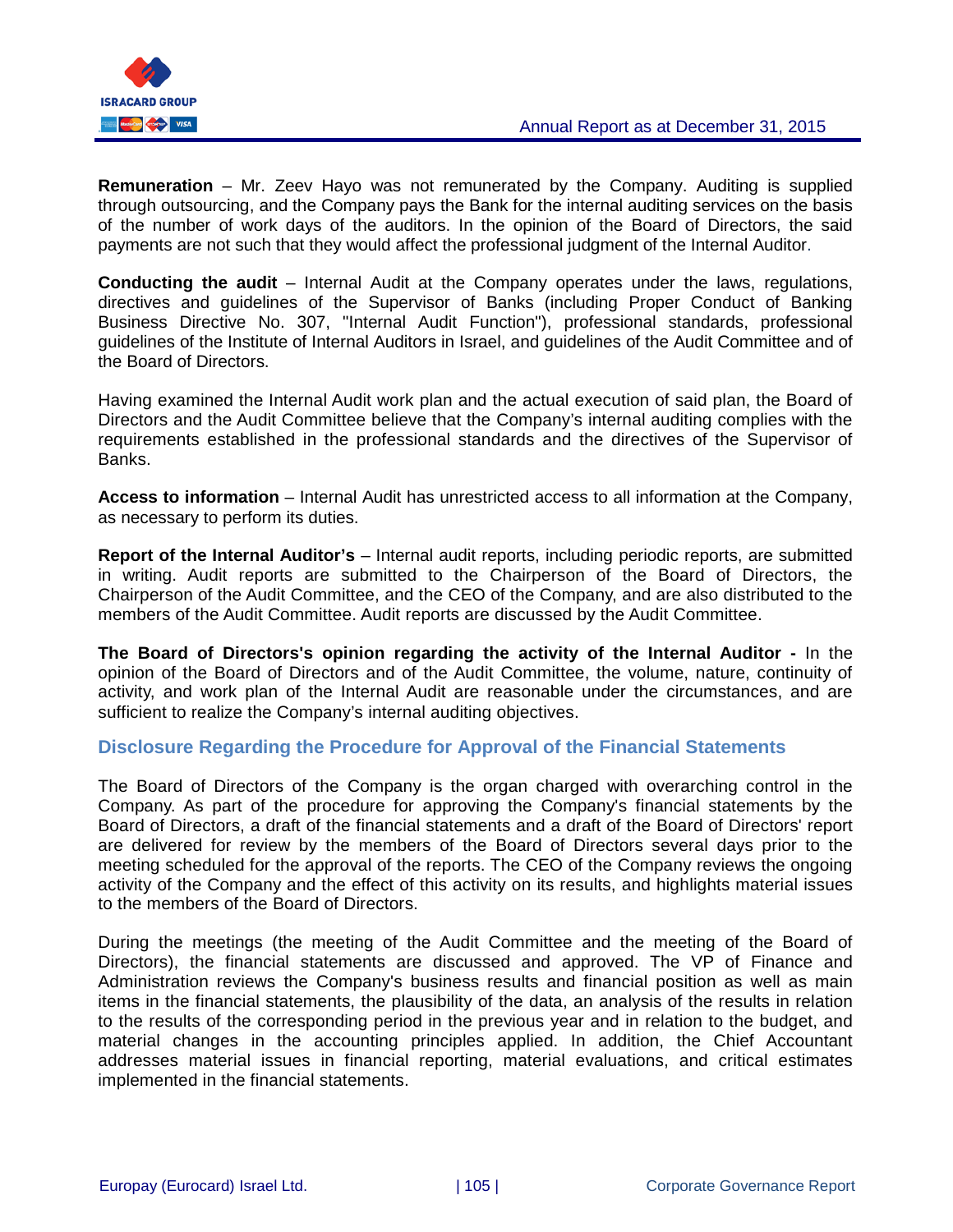

This meeting is attended by representatives of the Company's external auditors, who add their comments and insights with regard to the financial statements and with regard to any clarification required by the members of the Board of Directors.

Any significant deficiencies discovered in the establishment or operation of the internal control of financial reporting are also presented to the Audit Committee and to the Board of Directors. The reports are signed by the Chairperson of the Board of Directors, the CEO of the Company, and the Chief Accountant.

### **Additional details**

#### **Controlling owner in the Company**

Europay (Eurocard) Israel Ltd. (hereinafter: "**the Company**") is a corporation which was incorporated in Israel in 1972 and is wholly-owned by Isracard (hereinafter: "**the Parent Company**" / "**Isracard**") which is under the control of Bank Hapoalim B.M. The holder of the control permit in Bank Hapoalim is Ms. Shari Arison. The Company is an ancillary corporation pursuant to the Banking Law (Licensing), 5741-1981.

#### **Intangible Assets**

The Company holds a long-term Principal Member license from the MasterCard Organization for the issuance and clearing of MasterCard cards in Israel. In addition, as a member of the MasterCard Organization, the Company has a general right to use the brands owned by the MasterCard Organization, primarily "MasterCard."

In the course of their operations, the Company and Isracard are subject to the provisions of the Protection of Privacy Law, 1981 and the regulations enacted under that law, including the duty to register a database (as defined in the Protection of Privacy Law) in accordance with the requirements of the law and in accordance with their agreements.

#### **Human Capital**

All employees of the Company are on loan to Isracard, in accordance with the arrangements prevailing between the companies.

#### **Restrictions, legislation, standards and material special constraints**

#### **Restrictions and Supervision of the Company's Operations**

As a company engaged in issuing and clearing charge cards, laws and directives related to its activity in these areas apply to the Company. These laws impose duties and restrictions on the operation of credit card companies, including the Company, in the areas of issuance and clearing of charge cards. In addition, various directives issued by the Supervisor of Banks and applicable to credit card companies apply to the Company, such as Proper Conduct of Banking Business Directive No. 470 ("Charge Cards"), which regularizes the operation of credit card companies that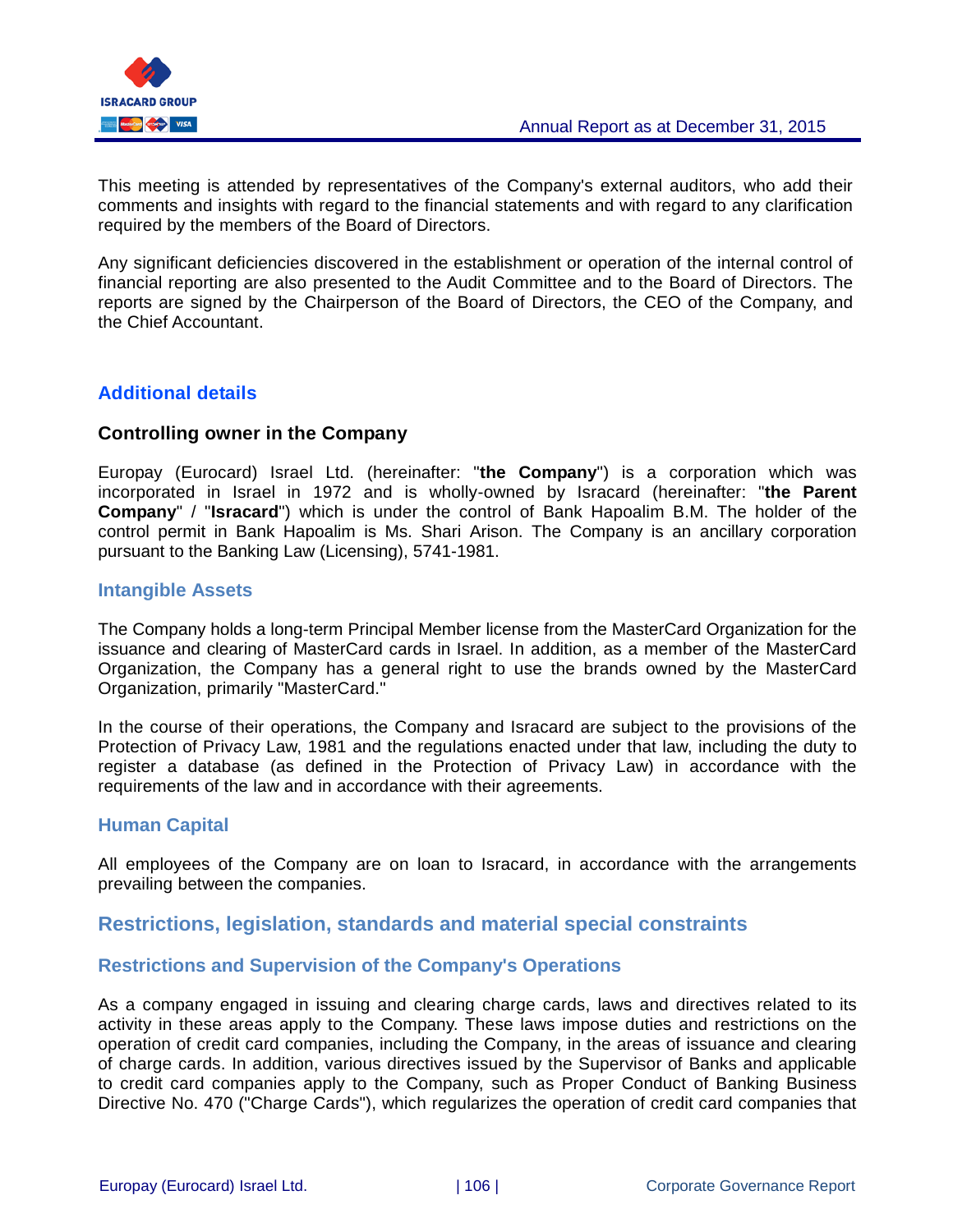

are auxiliary banking corporations and of banking corporations with regard to the operation of charge-card systems. Additional Proper Conduct of Banking Business Directives also apply to credit card companies.

In addition, the Company is an "auxiliary corporation" under the Banking Law (Licensing). As a credit card company and as an auxiliary corporation, a further system of rules, orders, and regulations applies to the Company, including: the Banking Law (Licensing); the Bank of Israel Law, 1954; the Banking Ordinance; the Banking Law (Customer Service), 1981 and the derived secondary legislation; and a system of directives, guidelines, and position statements of the Supervisor of Banks at the Bank of Israel.

The aforesaid laws and directives extensively affect the conduct of the Company's business (similar to other credit card companies), including its contractual engagements, its manner of conduct, and the management of its financial resources.

In addition to the laws relevant to the Company's activity as an auxiliary corporation and as a credit card company, various items of legislation apply to the Company which regularize its routine operations, including the Restrictive Trade Practices Law, 1988 (hereinafter: **the "Restrictive Trade Practices Law**"); the Interest Law, 1957; the Agency Law, 1965; the Control of Prices of Commodities and Services Law, 1957; the Control of Commodities and Services Law, 1996; and the Protection of Privacy Law, 1981 and the subsequent regulations.

#### **Below is a reference to a number of relevant regulatory provisions for the report period:**

Antitrust issues - see Note 8A.1 to the financial statements, above.

Regulatory initiatives - see Note 8A.2 to the financial statements, above.

Legal proceedings and contingencies - see Note 8B to the financial statements, above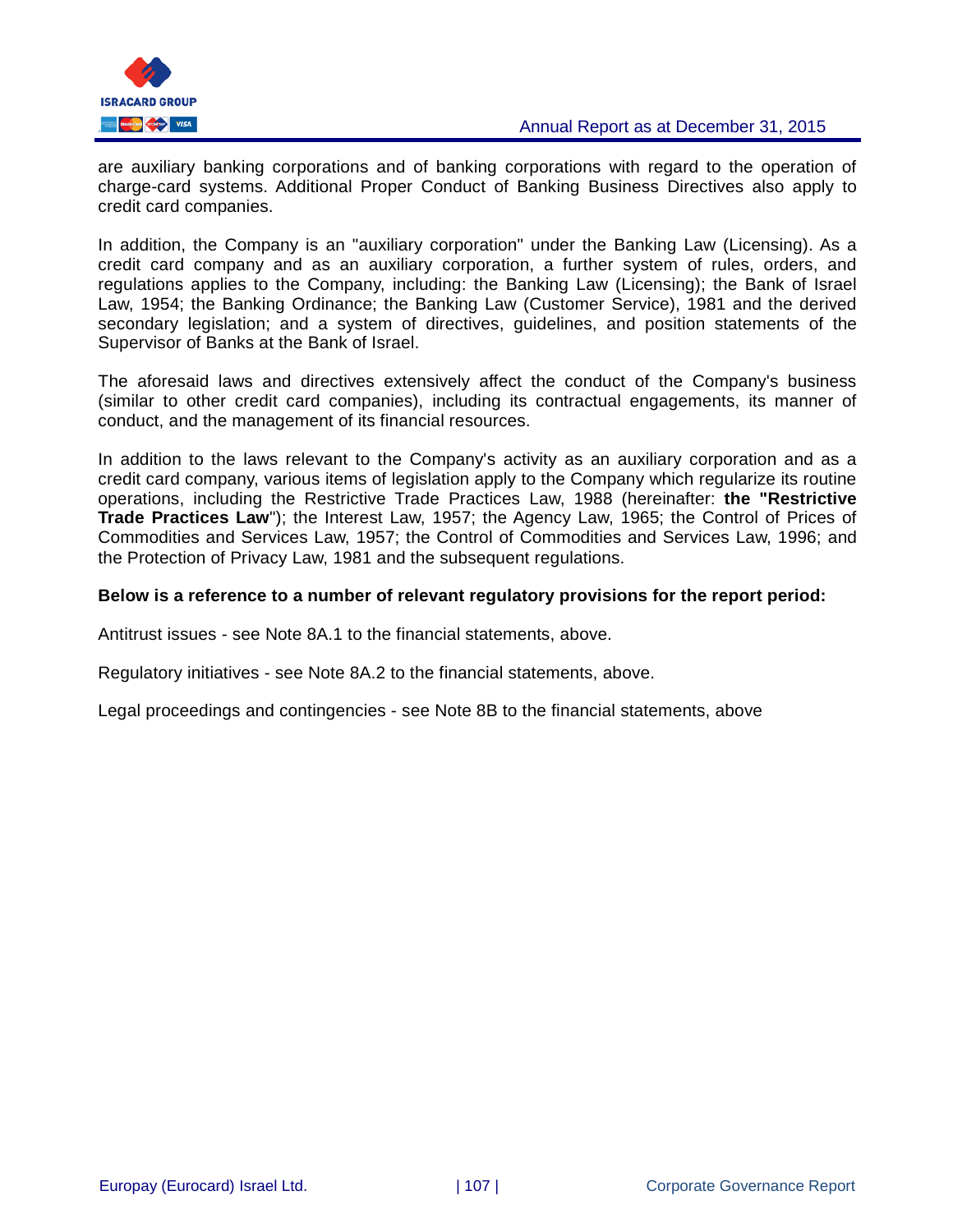

### **Description of the Company's business by operating segments**

An operating segment is a component in the Company that is engaged in activities from which it is likely to generate income and incur expenses; the operating results are regularly examined by the management and the Board of Directors for making decisions regarding resource allocation and assessing its performance; and separate financial information exists in respect thereof. The reporting format for the Company's operating securities is determined by the Public Reporting Directives of the Supervisor of Banks.

#### **Credit card issuance segment**

A credit-card company issues credit cards to its customers (credit-card holders). Credit-card holders use the card as a means of payment to merchants, and the merchants provide the creditcard holders with goods or services. Customers join the credit-card system by signing a creditcard contract with the issuer and receiving the credit card. Credit-card holders make a commitment to repay amounts owed arising from their use of the credit card.

The issuer collects various fees from the cardholder and interchange fees or merchant fees from the clearer or merchant, respectively, for card issuance and operational services, respectively. As at the date of the report, several companies issuing bank and non-bank credit cards operate in the credit-card issuance sector in Israel: the Company, Europay, Poalim Express, Leumi Card, CAL, and Diners. This field is characterized by a high level of competition.

Bank cards issued by the Company are distributed to owners of accounts at banks with which the Company and Europay have agreements, including Bank Hapoalim (the parent company), Bank Mizrahi Tefahot Ltd., Bank Yahav for Government Employees Ltd. (hereinafter: "**Bank Yahav**"), First International Bank of Israel Ltd., Bank Massad Ltd., Bank Otsar Hahayal Ltd., and Union Bank Ltd. (jointly, the "**Banks Under Arrangement**"). The Company also recruits customers and issues cards through various other channels, including contractual engagements with organizations and clubs. During the year, the Company renewed agreements with a number of clubs. With regard to regulatory influences on the segment, see also "Restrictions and Supervision of the Company's Operations," below.

As stated, Isracard manages and operates the credit card issuance and clearing activities for the Company.

**Critical success factors in the operating segment** - In the opinion of the Company, the main critical success factors in the Issuance Segment are the following: (1) the ability to issue credit cards under international licenses; (2) collaboration with banking corporations, particularly Bank Hapoalim, for the distribution and issuance of credit cards; (3) high-quality, experienced human capital; (4) quality of customer service; (5) an operational system including information systems, technologies, communications, and advanced infrastructures; (6) a technological level allowing response to changes and the development of new products; (7) a system of risk management and credit controls; (8) the ability to recruit and retain customers through a targeted marketing system; (9) agreements to establish customer clubs; and (10) operational efficiency and preservation of economies of scale.

**Key entry barriers in the operating segment.** The key entry barriers in the provision of creditcard issuance services are the following: (1) the need to obtain a license from an international organization to issue the brand and receive the right to use its trademark, which may involve high monetary costs; (2) compliance with certain qualifications as a condition of receiving an issuer's license; (3) the need for broad financial resources and extensive knowledge in order to make the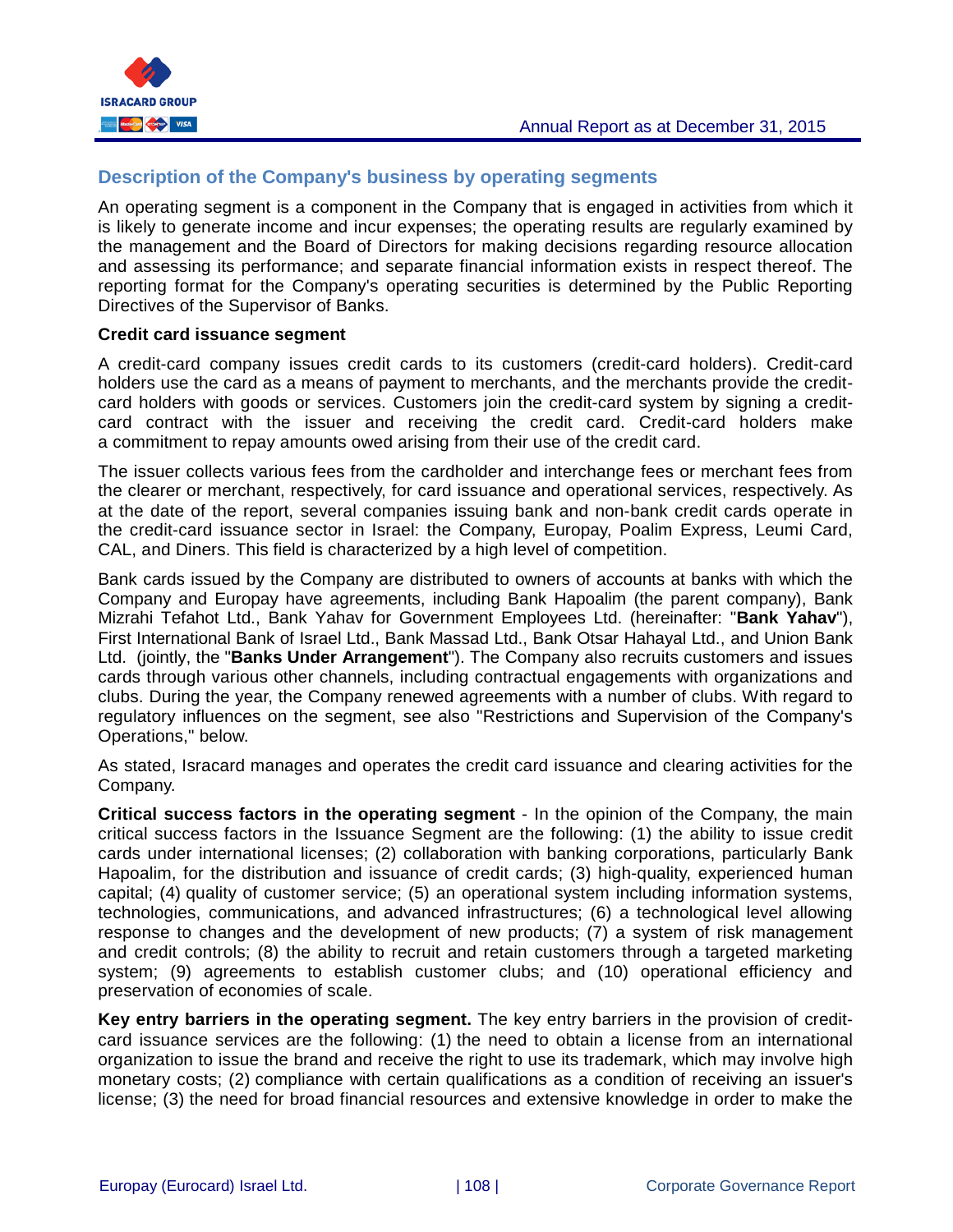

investments necessary to issue cards and investments in technological infrastructures, including an operational system, sophisticated information and communications systems, a riskmanagement and credit-control system, information security, advertising, and widely deployed sales and marketing; (4) the need for capital in order to comply with the directives of the Supervisor of Banks regarding the ratio of capital to risk-adjusted assets.

**Substitutes for the products of the operating segment** - Substitute payment methods such as cash, standing orders, electronic bank transfers, checks, gift cards, and rechargeable cards constitute substitutes for the services provided by credit-card companies in Israel. In addition, credit and loan services offered by various parties in the economy, either through banks or through other financial agents, constitute substitute products to credit and financing services.

#### **Contractual Arrangements with Banking Corporations**

The various agreements of the Company and Europay with the Banks Under Arrangement grant each bank the authority to determine which of its customers are entitled to register for the creditcard arrangement of the Company/Europay, and to recommend the customer's registration for the card arrangement to the Company/Europay. As a rule, each such bank is responsible for accepting all sales slips and debits executed by the customer on the day of presentation of the sales vouchers or debits to the bank. The aforesaid various agreements also include payment arrangements and the relevant terms with each of the Banks Under Arrangement.

#### **Competition**

The area of credit-card issuance is characterized by a very high level of competition, which has intensified in recent years, encompassing all activities and population segments relevant to this sector.

Competition over cardholders is apparent on several levels: (1) recruitment of new customers (who do not have credit cards or who have credit cards of competing companies) for a credit-card arrangement with the Company, and the retention of existing customers and prevention of desertion to competitors, which requires the investment of efforts and resources; (2) competition over the "wallet" of cardholders (who may hold charge cards issued by several companies), with the aim of customers to carry out the major portion of their routine consumption using credit cards issued by the Company and Isracard, while increasing the mix of products issued by the Company and Isracard and/or increasing the volume of use of such products; and (3) offers of non-bank credit services through revolving credit cards or through loans for cardholders, as an addition and/or alternative to credit granted by banks and other financial institutions.

For details regarding the credit-card companies operating in Israel, see the section "The Creditcard industry in Israel," in the Report of the Board of Directors and Management, above.

In order to cope with the competition in this sector, the Company, through Isracard, which operates and manages the credit card issuance activity on the Company's behalf, takes the following main actions: (1) investment of resources to improve service to cardholders, retain cardholders as customers, and increase customer loyalty; (2) innovation – response to customers' needs by developing new products and services to address the requirements of the Company's customer segments and the market needs, and the development of alternative products and services to compete with the customary means of payment, such as cash and checks; (3) reinforcement of the Company's status and image through advertising, benefits, and various offers for cardholders; and (4) marketing and sales promotion activity, including through the contractual engagements with the Banks Under Arrangement.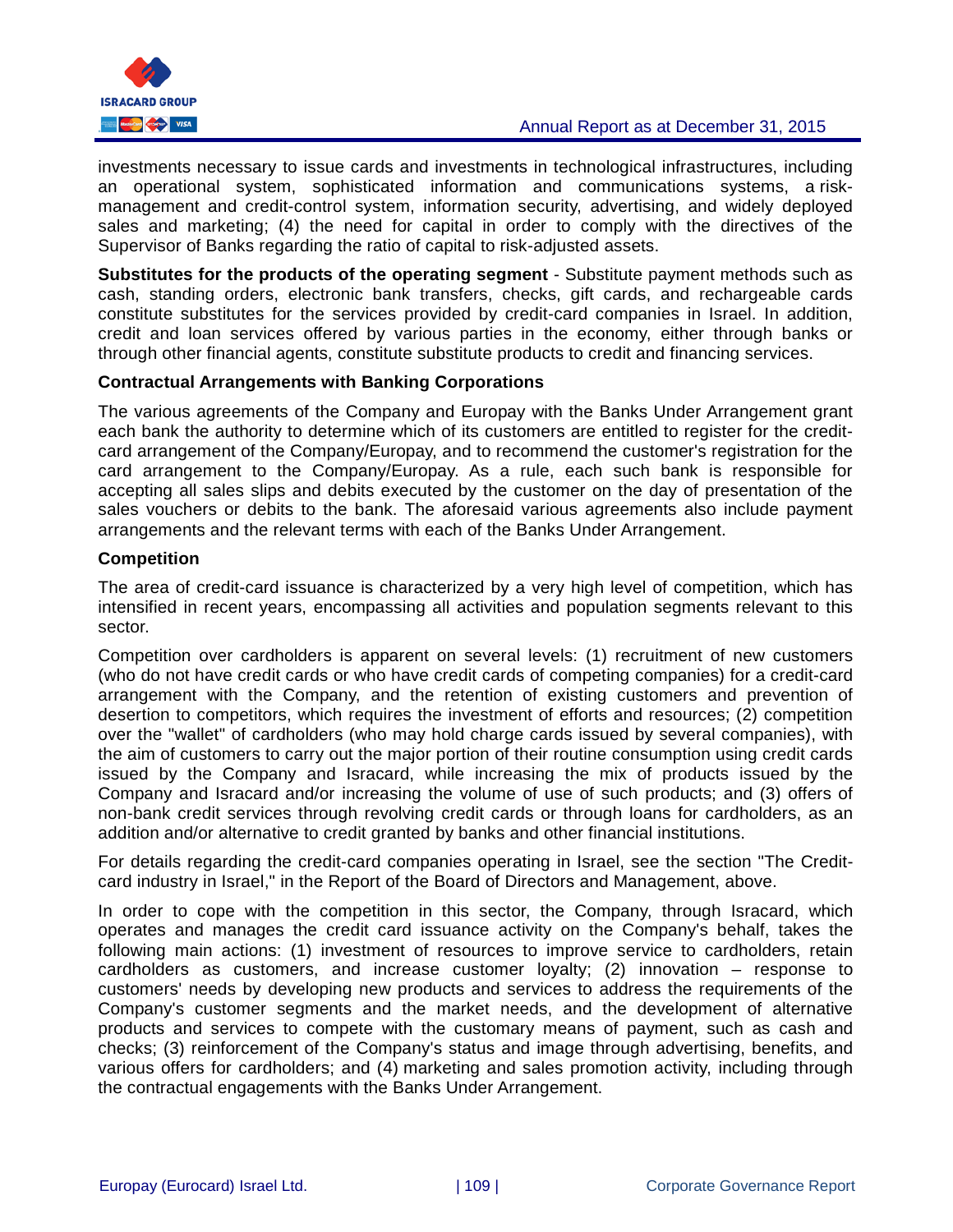

The positive factors affecting the Company's competitive standing include among others, the following: (1) a license agreement with Mastercard International for issuing and clearing credit cards; (2) a contractual agreement with Isracard in an arrangement to manage and operate the credit card issuance and clearing activity; (3) the Company and Isracard are leaders in the area of credit-card issuance in Israel and have the largest quantity of issued cards in Israel; (4) professional, skilled and experienced human capital; (5) the Company's image and brands; (6) the Company and Isracard have long-term agreements with the Banks Under Arrangement for the issuance of credit cards; (7) the system of agreements of the Company and Isracard with customer clubs and organizations, representing a variety of segments of Israel's population; (8) the range of products and services offered to a broad spectrum of customers; (9) an advanced service system allowing a high quality of customer service; and (10) a robust capital structure and positive cash flow.

The negative factors affecting the Company's competitive standing include, among others: significant regulatory changes; technological improvements that create the possibility of developing alternative means of payment in areas, such as payment using cellular phones, which may result in a decline in demand for credit-card issuance; and the entry of retail and other entities into the issuance field and/or the expansion of activity of existing competitors, including through strategic ventures and collaborations for card issuance.

## **The Credit-Card Clearing Segment**

#### **General**

In clearing services, the clearing credit-card company makes a commitment to merchants that, subject to compliance with the terms of the agreement between them, the debits incurred by holders of cards cleared by the clearer when purchasing goods or services from the merchants will be settled by the clearer. The clearer accumulates debits for transactions executed in the credit cards, which are cleared by the clearer with a particular merchant that has signed a clearing agreement with it, in return for a fee (called the "**merchant fee**"), and secures and transfers to the merchant the payments incurred by the credit-card holders who executed transactions using credit cards with that merchant.

As at the date of the report, several credit-card companies operate in the credit-card clearing segment in Israel: the Company, Europay, Poalim Express, Leumi Card, CAL, and Diners. Competition in this field is intense, encompassing all areas of activity within the segment.

The Company has clearing agreements with merchants in various industries. In addition to clearing services it offers merchants various financial services, such as loans, advance payments, sales voucher discounting, and marketing and operational services, including an option for payment in installments, flexible crediting dates, targeted information and sales-promotion campaigns.

**Critical success factors in the operating segment, and changes therein -** In the Company's opinion, the main critical success factors in the Clearing Segment are the following: (1) the ability to clear credit cards under an international license; (2) available sources of financing for investment in new technological infrastructures necessary in order to provide clearing services and upgrades of existing infrastructures; (3) specification and development of suitable clearing systems and maintaining a high technological level; (4) high-quality, experienced human capital; (5) quality of service to customers of the Clearing Segment – merchants – and the ability to recruit and retain merchants through a targeted sales and marketing system; (6) the provision of related services to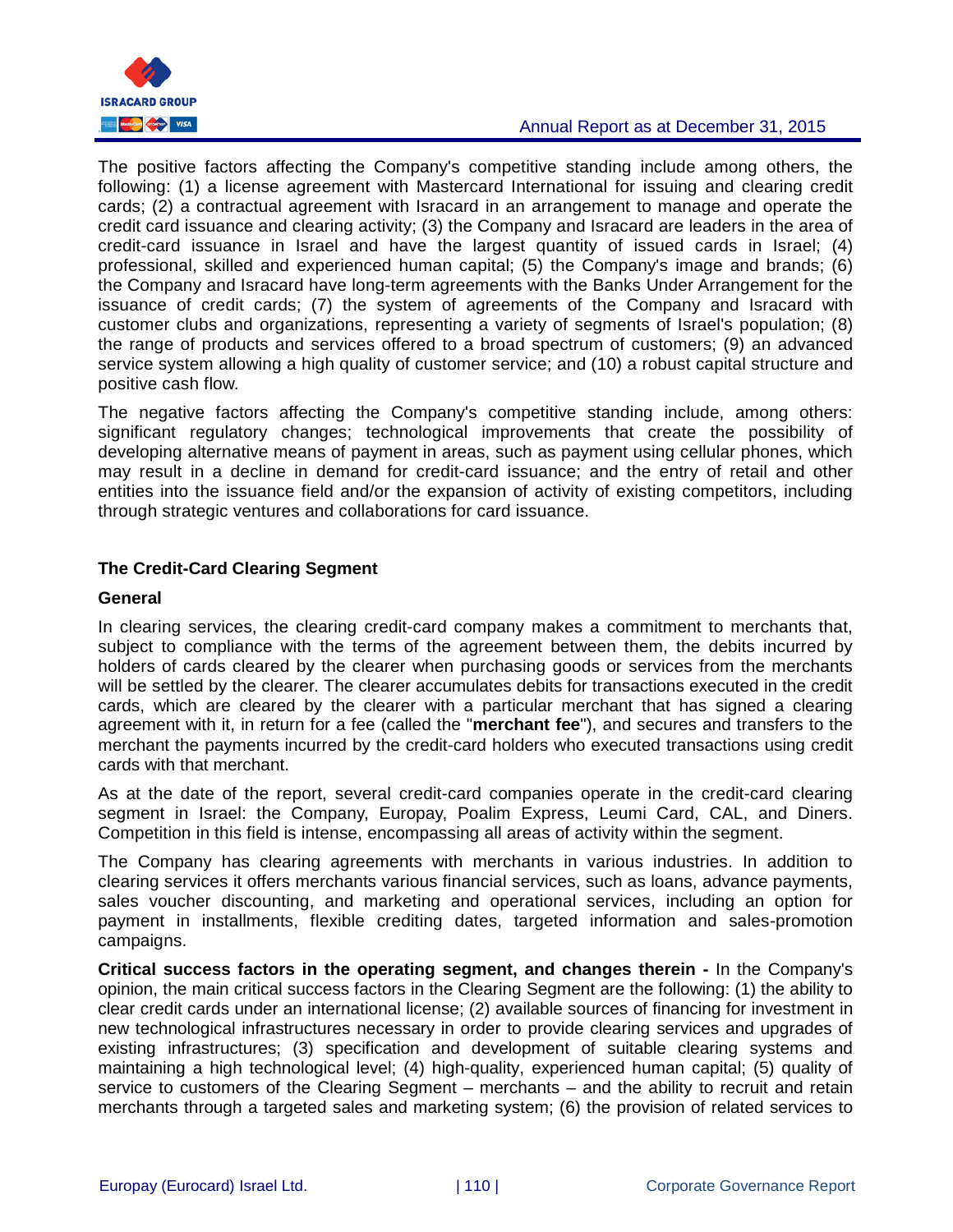

merchants, including various financial and operating services; (7) operational efficiency and utilization of size advantage; (8) accumulated experience in the area of clearing of credit cards; and (9) a robust capital structure and available sources of financing.

**Key entry barriers in the operating segment.** The key entry barriers in the provision of credit-card clearing services areas as follows: (1) the need for financial means, experience, and extensive knowledge in order to carry out the large investments required in technological infrastructures, a large-scale operational, advertising and marketing system; (2) the need to obtain a license, including a license from international organizations for clearing the brands under their ownership, while continually complying with the terms stipulated in each license and with the rules of the relevant organization; (3) deployment of a communications system to allow the operation of clearing; (4) the need to perform clearing services on a large scale in order to recover the investment in infrastructures, clearing systems, and other costs; (5) the development of a reliable information system for setting accounts; and (6) a sales, recruitment, and customer service system.

**Substitutes for the products of the operating segment**. Alternative payment means, such as cash, standing orders, bank transfers and checks constitute alternatives for payment by credit card.

## **Competition**

The credit-card clearing field is characterized by a very high level of competition.

For a list of credit-card companies operating in this area in Israel, see "The Credit-Card Industry in Israel" in the Report of the Board of Directors and Management, above.

Competition in the clearing sector is focused on recruiting new merchants for clearing agreements with the Company, retaining existing merchants as customers of the Clearing Segment, and preventing desertion to competitors, which requires the investment of extensive efforts and resources and high sales and marketing expenses.

Another aspect of competition in the clearing sector is focused on the development of financial and operational products and services for merchants. Credit-card companies have expanded the mix of products and services offered to merchants by offering marketing and financial services, by offering marketing and financial services. In order to cope with the competition in this sector, the Company, through Isracard, which manages and operates the credit card clearing activity on the Company's behalf, takes the following main steps: (1) a competitive, prudent fee policy (merchant fees); (2) increased collaborations with merchants; (3) investment of resources to improve service, retain merchants as customers, and increased customer loyalty, while adapting products and services to the merchant's unique needs; (4) operation of a professional, experienced, skilled sales and marketing system specializing in providing solutions for the various merchants, and an experienced, professional, skilled service system supported by advanced technological systems.

Positive factors affecting the Company's competitive standing include the following, among others: (1) license agreement with Mastercard International for the issuance and clearing of credit cards; (2) a contractual agreement with Isracard in an arrangement for the management and operation of credit card issuance and clearing activity; (3) a marketing, sales, and service system specializing in providing suitable solutions for merchants while maintaining regular contact with them, and including professional, skilled, experienced human capital; (4) a brand with presence and power; (5) an advanced technological infrastructure allowing response to the needs of the various merchants; and (6) a solid capital structure and positive cash flows.

Negative factors affecting the Company's competitive standing include, among others, regulation, technological improvements that create the possibility of development of alternative means of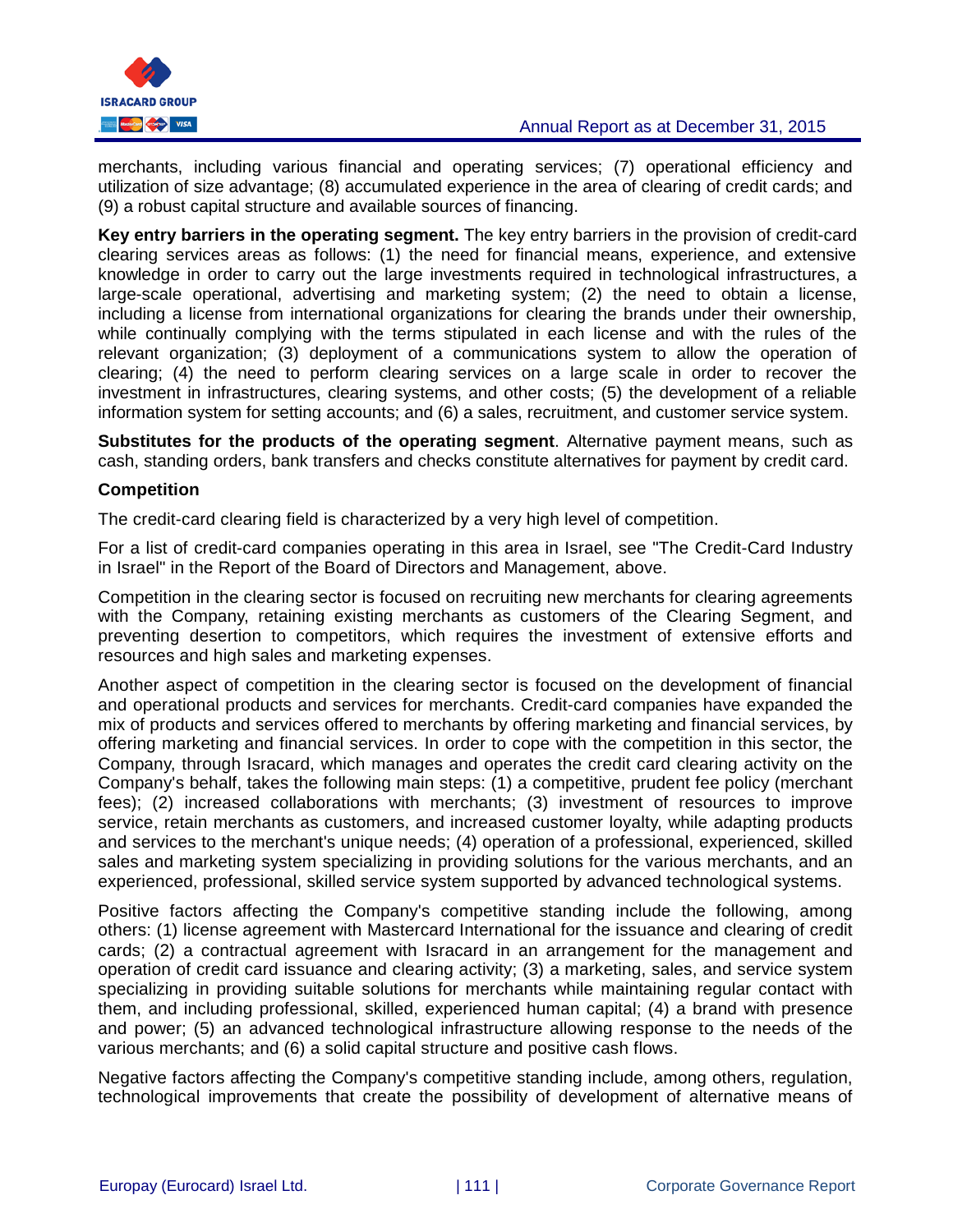

payment in areas such as payment through cellular phones, which may cause a decline in creditcard clearing; and merchants' ability to switch clearers for MasterCard, Isracard, and Visa brands at their discretion.

For details regarding regulatory restrictions applicable to the Company under antitrust laws, see the section "Restrictions and Supervision of the Company's Operations," below.

**Dan Koller**

**Ron Weksler**

Chairperson of the Board of **Directors** 

Chief Executive Officer

Tel Aviv, February 25, 2016

.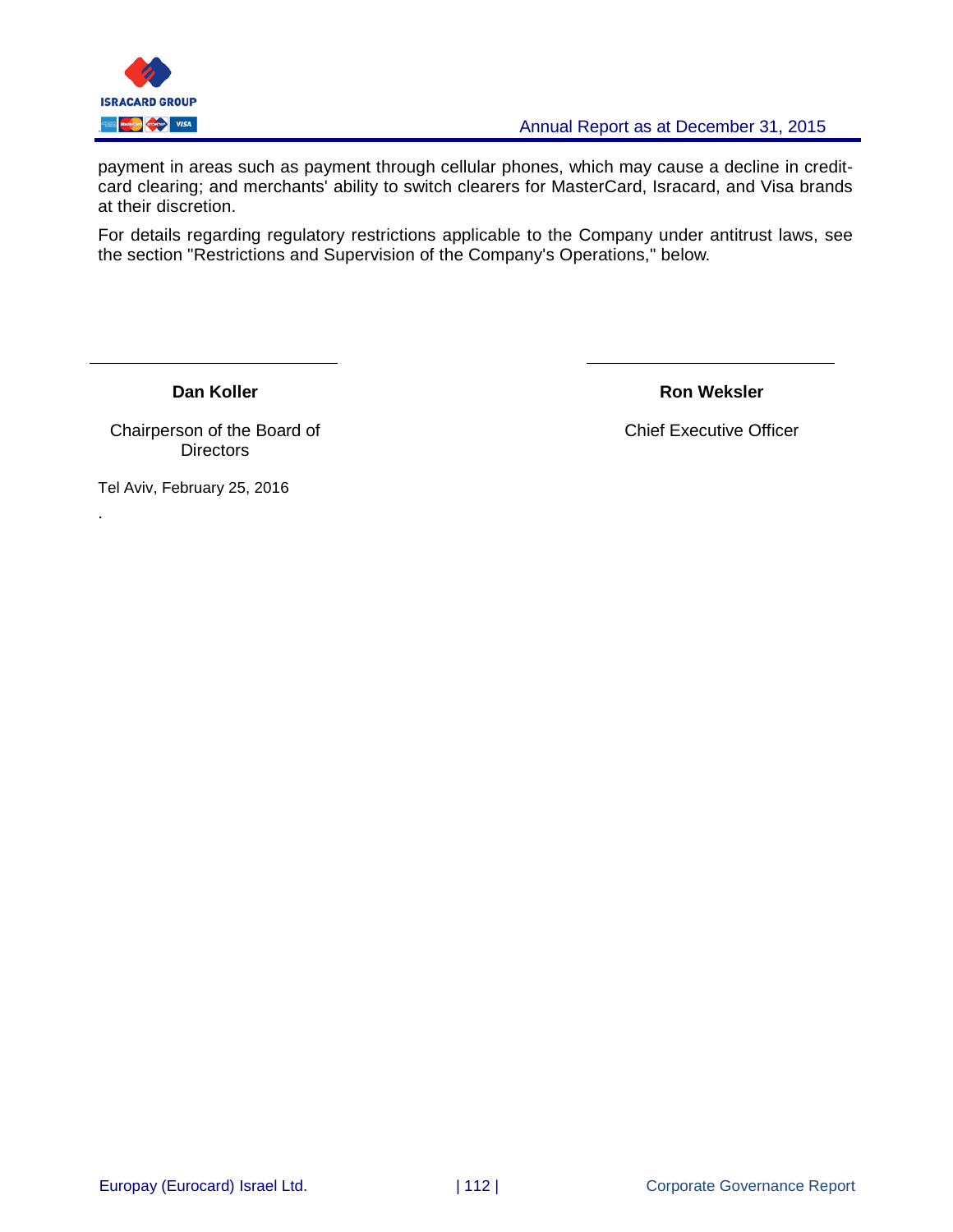

# **Appendices to the Annual Report**

## **Table 1 - Statement of Profit and Loss per Quarter – Multi-Quarter Data**

Reported amounts

In NIS millions

|                                                               | 2015            |                          |                          |                 |
|---------------------------------------------------------------|-----------------|--------------------------|--------------------------|-----------------|
|                                                               | Q4              | Q3                       | Q <sub>2</sub>           | Q <sub>1</sub>  |
| Net operating expenses under the agreement with Isracard Ltd. | (3)             | (2)                      | (2)                      | (2)             |
| Net interest income                                           | $\cdot^{\star}$ | $\overline{\phantom{a}}$ | $\overline{\phantom{a}}$ | $\cdot^{\star}$ |
|                                                               |                 |                          |                          |                 |
| Loss before taxes                                             | (3)             | (2)                      | (2)                      | (2)             |
|                                                               |                 |                          |                          |                 |
| Provision for taxes on profit                                 | ۰               | ۰                        | ٠                        |                 |
|                                                               |                 |                          |                          |                 |
| Loss                                                          | (3)             | (2)                      | (2)                      | (2)             |
|                                                               |                 |                          |                          |                 |
| Basic loss per common share (in NIS)                          | (1)             | (-**)                    | (-**)                    | (-**)           |
|                                                               |                 |                          |                          |                 |

|                                                               | 2014                     |           |                          |                 |
|---------------------------------------------------------------|--------------------------|-----------|--------------------------|-----------------|
|                                                               | Q4                       | Q3        | Q <sub>2</sub>           | Q <sub>1</sub>  |
| Net operating expenses under the agreement with Isracard Ltd. | (2)                      | (1)       | (1)                      | (2)             |
| Net interest income                                           | $\overline{\phantom{a}}$ | $\cdot^*$ | $\overline{\phantom{a}}$ | $\cdot^{\star}$ |
|                                                               |                          |           |                          |                 |
| Loss before taxes                                             | (2)                      | (1)       | (1)                      | (2)             |
|                                                               |                          |           |                          |                 |
| Provision for taxes on profit                                 | ۰                        | ٠         |                          |                 |
|                                                               |                          |           |                          |                 |
| <b>Loss</b>                                                   | (2)                      | (1)       | (1)                      | (2)             |
|                                                               |                          |           |                          |                 |
| Basic loss per common share (in NIS)                          | (1)                      | (-**)     | (-**)                    | (2)             |
| $\star$<br>Amount less than NIS 0.5 million.                  |                          |           |                          |                 |

\*\* Amount less than NIS 0.5.